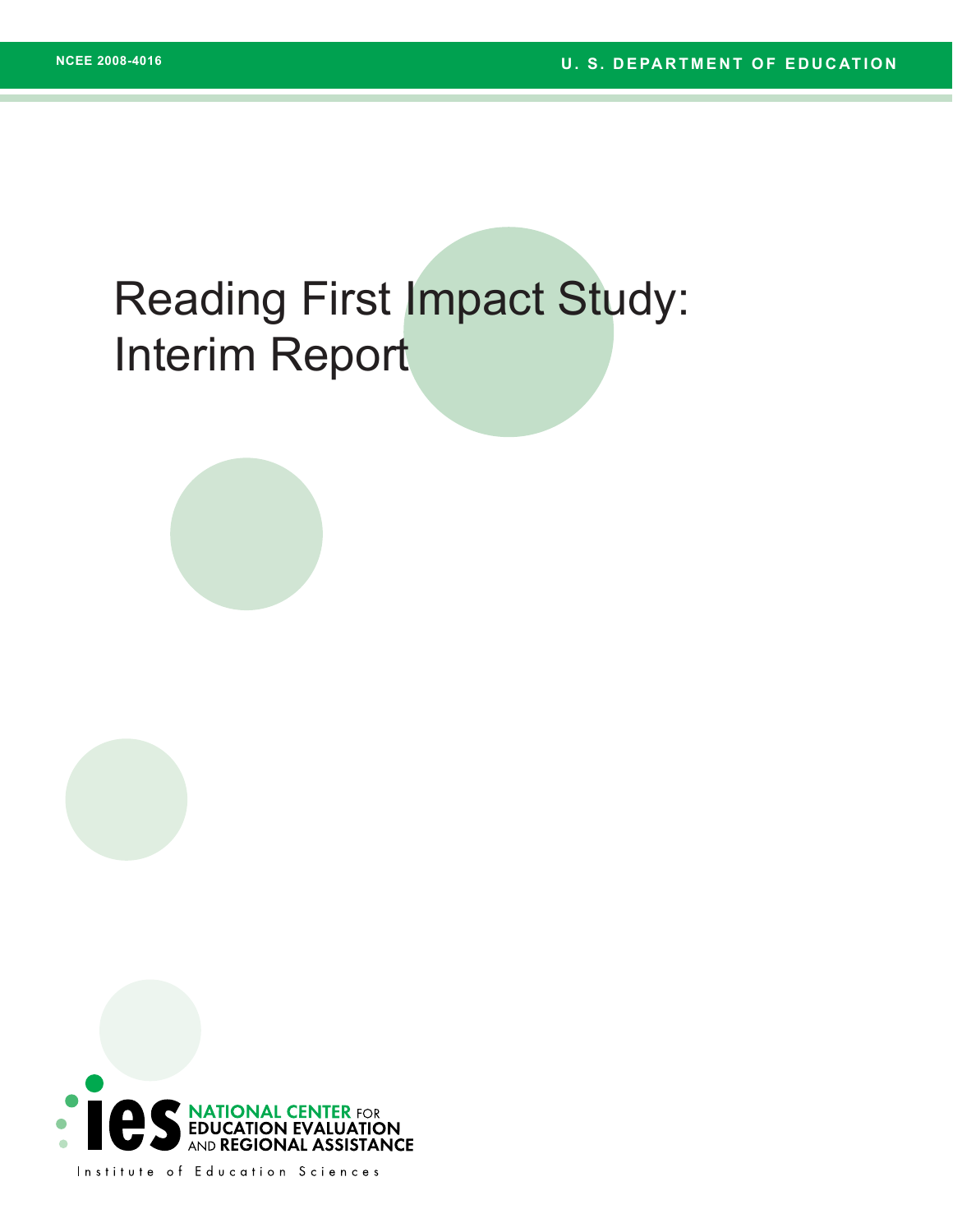# Reading First Impact Study: Interim Report

April 2008

**Beth C. Gamse**, Project Director, Abt Associates **Howard S. Bloom**, MDRC **James J. Kemple**, MDRC **Robin Tepper Jacob**, Abt Associates/University of Michigan

**Beth Boulay Laurie Bozzi Linda Caswell Megan Horst W. Carter Smith Robert G. St.Pierre Fatih Unlu** Abt Associates

**Corinne Herlihy Pei Zhu** MDRC

*With the assistance of* **Diane Greene Jongsun Kim Don LaLiberty Ken Lam Kenyon Maree Rachel McCormick Jesselle Miura Rebecca Unterman Edmond Wong** 

NCEE 2008-4016 U.S. DEPARTMENT OF EDUCATION

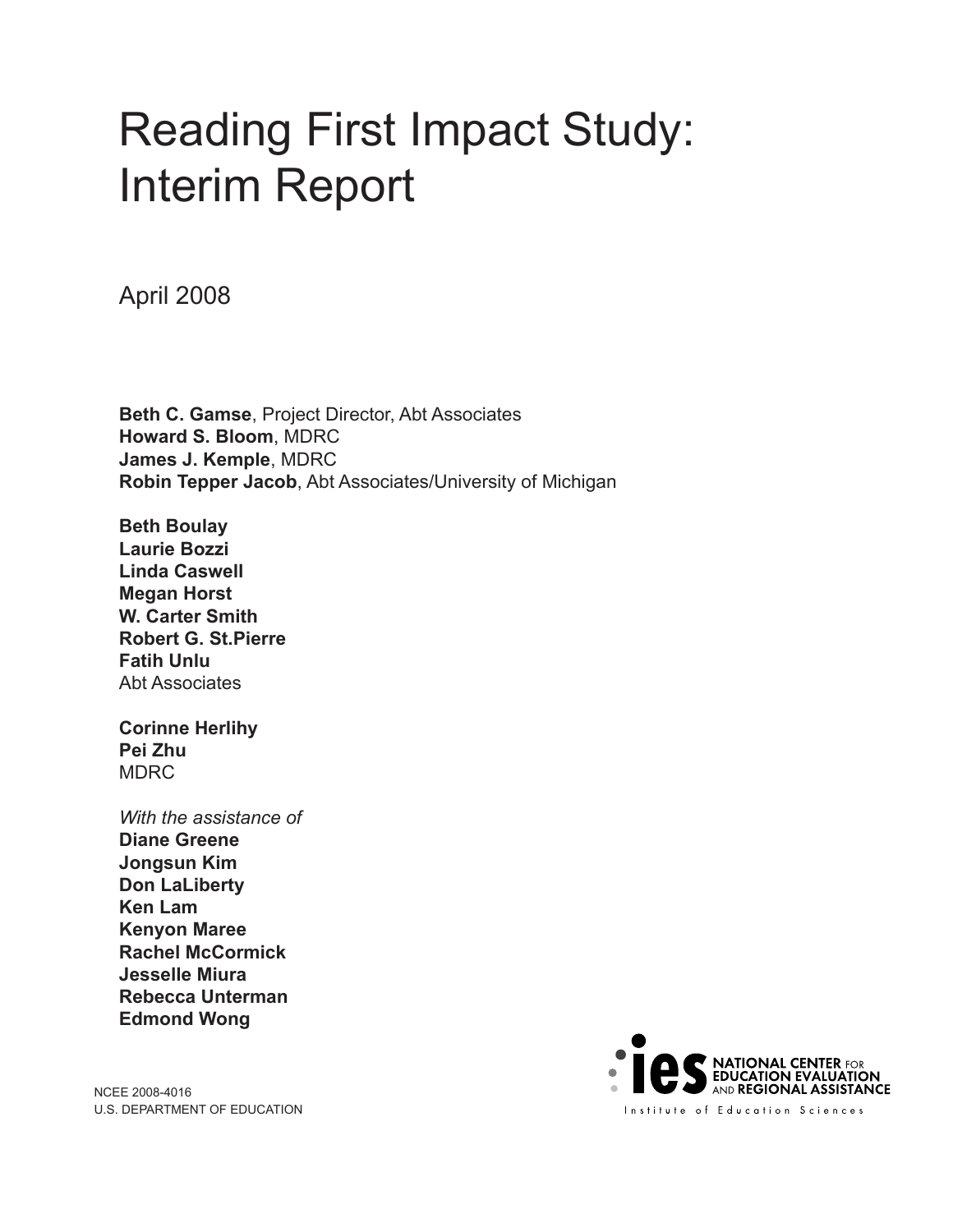This report was prepared for the Institute of Education Sciences under Contract No. ED-01-CO-0093/0004. The project officer was Tracy Rimdzius in the National Center for Education Evaluation and Regional Assistance.

#### **U.S. Department of Education**

Margaret Spellings *Secretary*

## **Institute of Education Sciences**

Grover J. Whitehurst *Director*

#### **National Center for Education Evaluation and Regional Assistance**

Phoebe Cottingham *Commissioner*

### **April 2008**

This report is in the public domain. Authorization to reproduce it in whole or in part is granted. While permission to reprint this publication is not necessary, the citation should be: Gamse, B.C., Bloom, H.S., Kemple, J.J., Jacob, R.T., (2008). *Reading First Impact Study: Interim Report* (NCEE 2008-4016). Washington, DC: National Center for Education Evaluation and Regional Assistance, Institute of Education Sciences, U.S. Department of Education.

IES evaluation reports present objective information on the conditions of implementation and impacts of the programs being evaluated. IES evaluation reports do not include conclusions or recommendations or views with regard to actions policymakers or practitioners should take in light of the findings in the reports.

## **To order copies of this report,**

- Write to ED Pubs, Education Publications Center, U.S. Department of Education, P.O. Box 1398, Jessup, MD 20794-1398.
- Call in your request toll free to 1-877-4ED-Pubs. If 877 service is not yet available in your area, call 800-872-5327 (800-USA-LEARN). Those who use a telecommunications device for the deaf (TDD) or a teletypewriter (TTY) should call 800-437-0833.
- Fax your request to 301-470-1244.
- Order online at www.edpubs.org.

This report also is available on the IES website at http://ncee.ed.gov.

#### **Alternate Formats**

Upon request, this report is available in alternate formats such as Braille, large print, audiotape, or computer diskette. For more information, please contact the Department's Alternate Format Center at 202-260-9895 or 202-205-8113.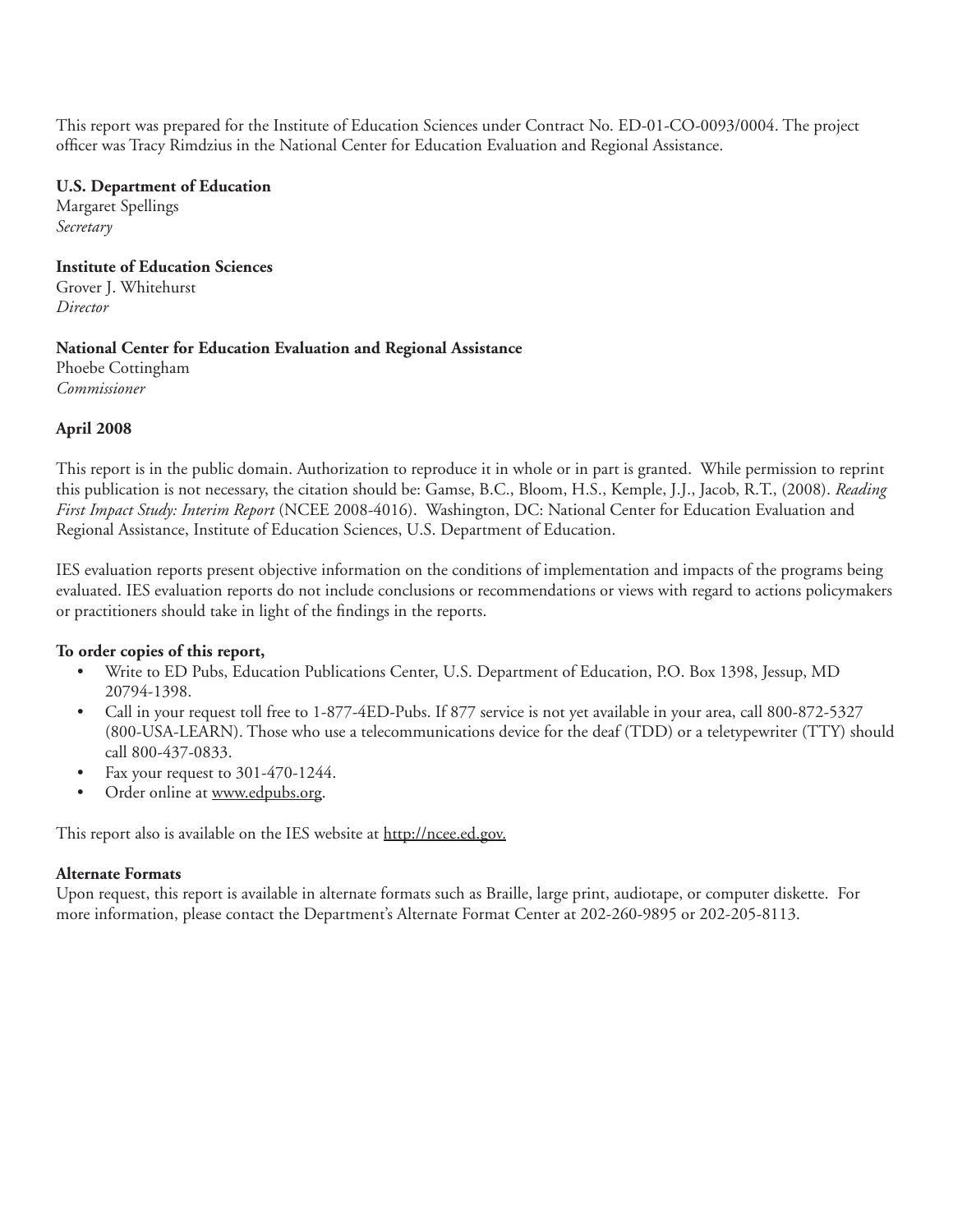## **Acknowledgements**

The Reading First Impact Study Team would like to express its gratitude to the students, faculty, and staff in the study's participating schools and districts. Their contributions to the study (via assessments, observations, surveys, and more) are deeply appreciated. We are the beneficiaries of their generosity of time and spirit.

The listed authors of this report represent only a small part of the team involved in this project. We would like to acknowledge the support of staff from Computer Technology Services (for the study's data collection website), from DataStar (for data entry), from MDRC (especially Mario Flecha, for his help on the calendar front), from Retail Solutions at Work (and the hundreds of classroom observers who participated in intensive training and data collection activities), from Paladin Pictures (for developing training videos for classroom observations), from RMC Research (especially Chris Dwyer, for help on developing instruments and on training observers), from Rosenblum-Brigham Associates (for district site visits), from Westat (especially Sherry Sanborne and Alex Ratnofsky, for managing the student assessment, and the many Student Assessment Coordinators and even more test administrators), and from Westover (especially Wanda Camper, LaKisha Dyson, and Pamela Wallace for helping with meeting logistics).

The study has also benefited from both external and internal technical advisors, including:

Josh Angrist David Card Robert Brennan Thomas Cook\* Jack Fletcher\* David Francis Larry Hedges\* Robinson Hollister\* Guido Imbens Brian Jacob David Lee Tim Shanahan\* Judy Singer Jeff Smith Faith Stevens\* Petra Todd Wilbert Van der Klaauw Sharon Vaughn\*

**Internal advisors**  Steve Bell (A) Gordon Berlin (M) Nancy Burstein (A) Fred Doolittle (M) Barbara Goodson (A) John Hutchins (M) Marc Moss (A) Chuck Michalopoulous (M) Larry Orr (A) Cris Price (A) Janet Quint (M) Howard Rolston (A) (A—Abt Associates) (M—MDRC)

\* Individuals who have served on the study's Technical Work Group

Finally, we want to recognize the steady contributions of Abt staff, including Brenda Rodriguez, Fran Coffey, Lynn Reneau, Davyd Roskilly, Jon Schmalz, and Estella Sena, who were instrumental in completing multiple data collections, and Eileen Fahey, Katheleen Linton, and Jan Nicholson for countless hours of production support.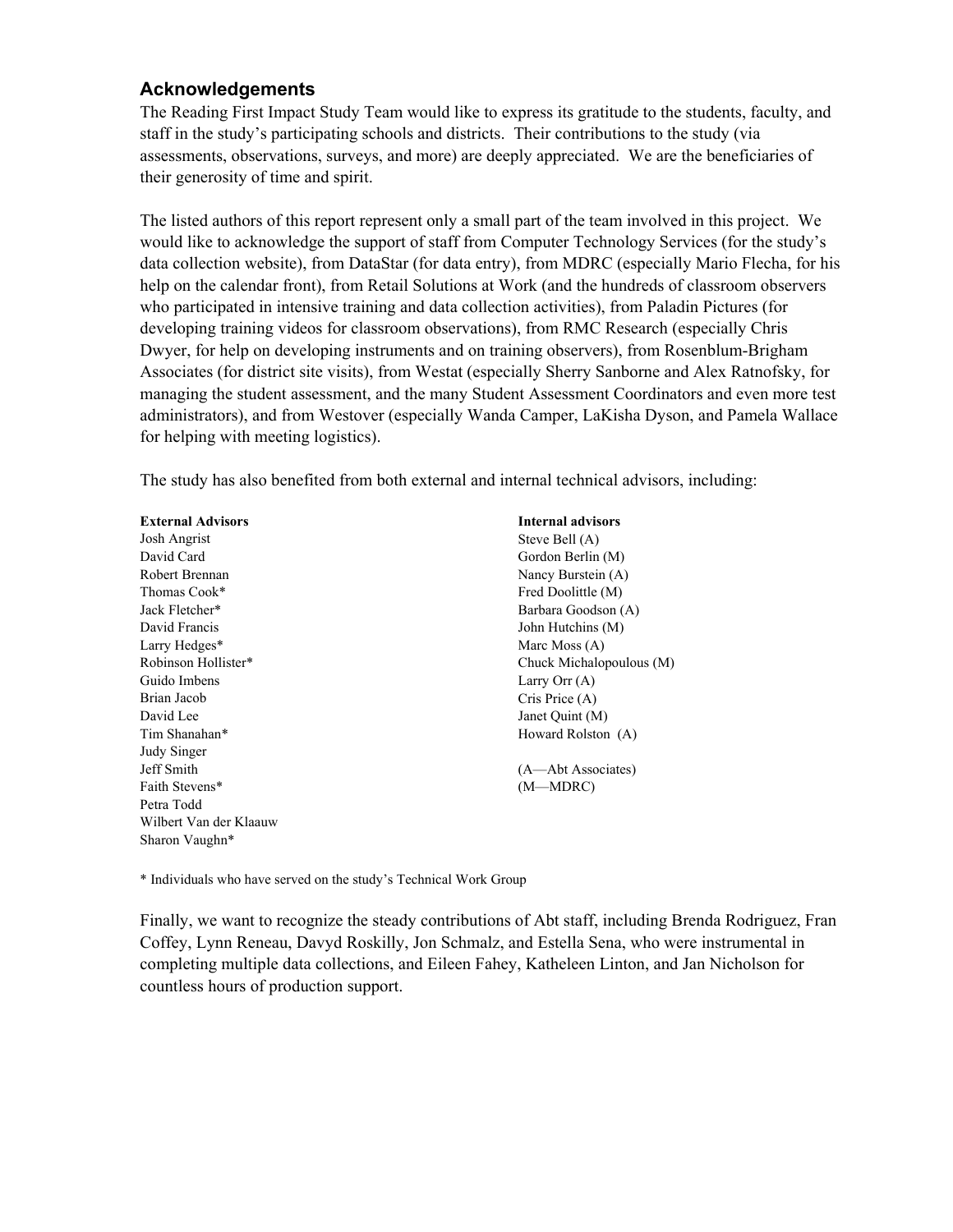## **Disclosure of Potential Conflicts of Interests**<sup>1</sup>

The research team for this evaluation consists of a prime contractor, Abt Associates, and two major subcontractors, MDRC and Westat. None of these organizations or their key staff has financial interests that could be affected by findings from the Reading First Impact Study. No one on the Technical Work Group, convened to provide advice and guidance, has financial interests that could be affected by findings from the evaluation.

l

<sup>1</sup> Contractors carrying out research and evaluation projects for IES frequently need to obtain expert advice and technical assistance from individuals and entities whose other professional work may not be entirely independent of or separable from the particular tasks they are carrying out for the IES contractor. Contractors endeavor not to put such individuals or entities in positions in which they could bias the analysis and reporting of results, and their potential conflicts of interest are disclosed.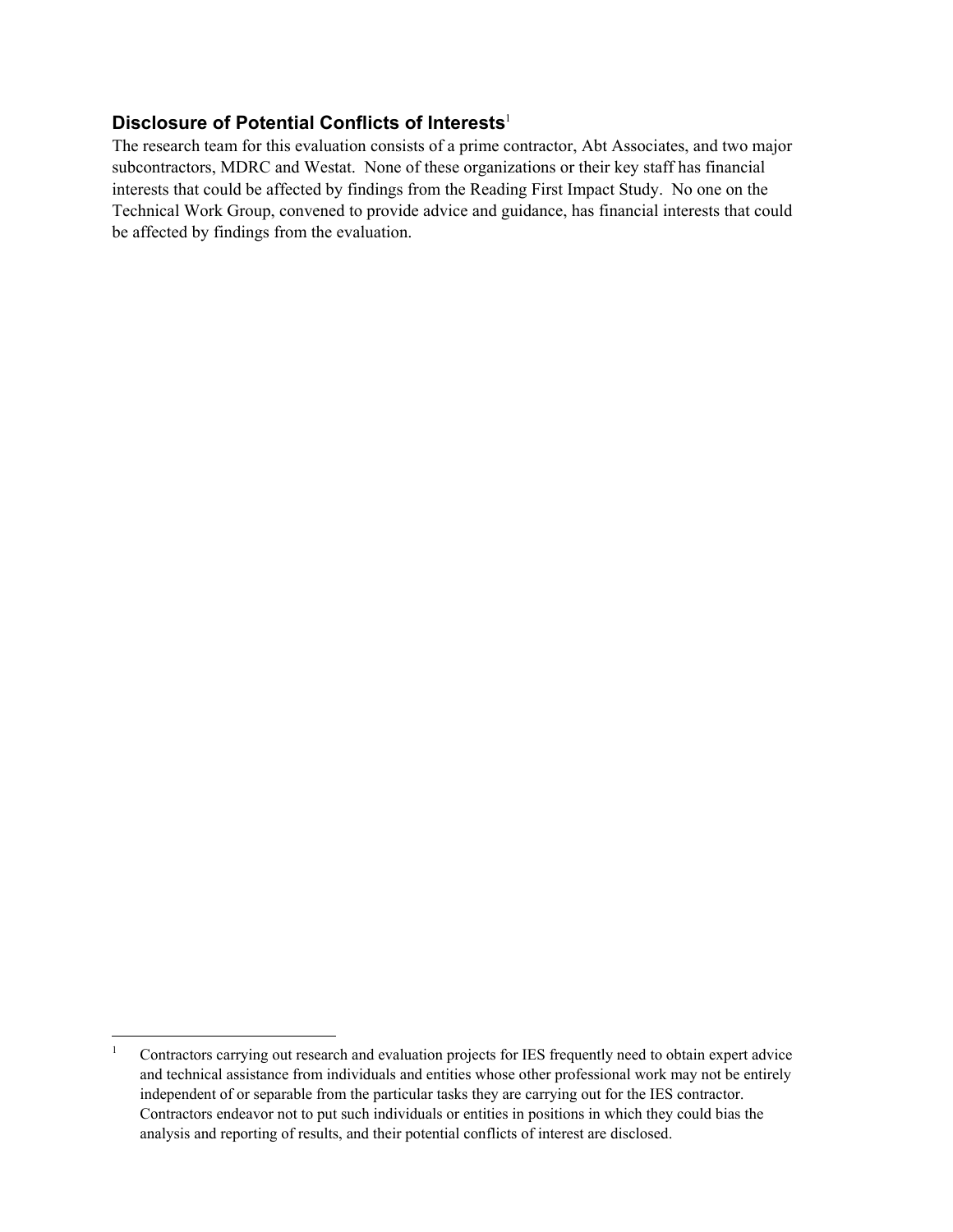## **Contents**

| Alternative Approaches to Weighting: Implications of Variation in Impacts Across Sites 50 |  |
|-------------------------------------------------------------------------------------------|--|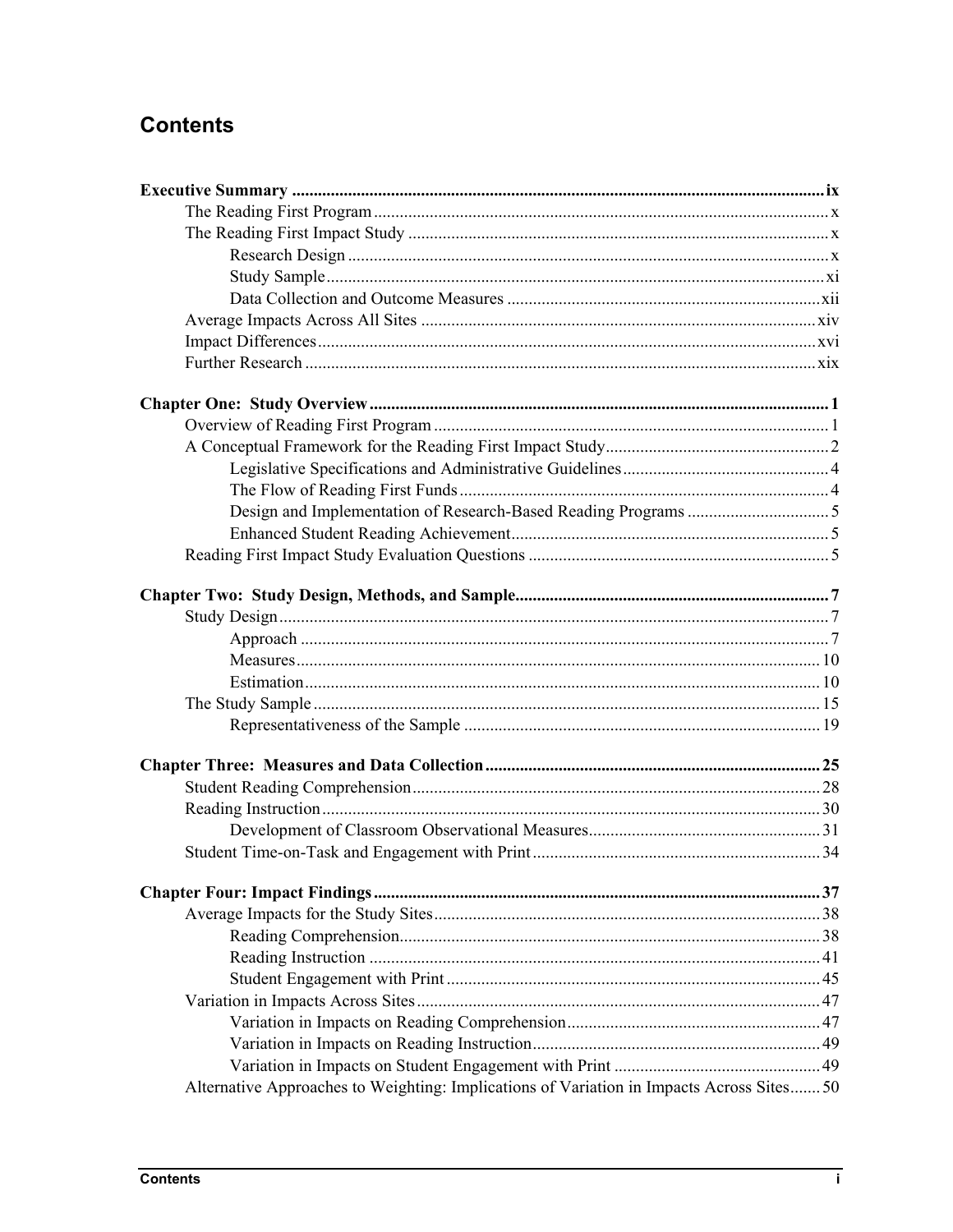|                    | Differences in Impacts by Length of Time That Reading First Funding Was Available 51 |  |
|--------------------|--------------------------------------------------------------------------------------|--|
|                    |                                                                                      |  |
|                    | A Preliminary Exploration of Factors That Could Be Related to Program Impacts  60    |  |
|                    |                                                                                      |  |
|                    |                                                                                      |  |
|                    |                                                                                      |  |
|                    |                                                                                      |  |
| Appendix A:        |                                                                                      |  |
| <b>Appendix B:</b> |                                                                                      |  |
| Appendix C:        |                                                                                      |  |
| <b>Appendix D:</b> |                                                                                      |  |
| Appendix E:        |                                                                                      |  |
| Appendix F:        |                                                                                      |  |
| Appendix G:        |                                                                                      |  |
| Appendix H:        |                                                                                      |  |
|                    |                                                                                      |  |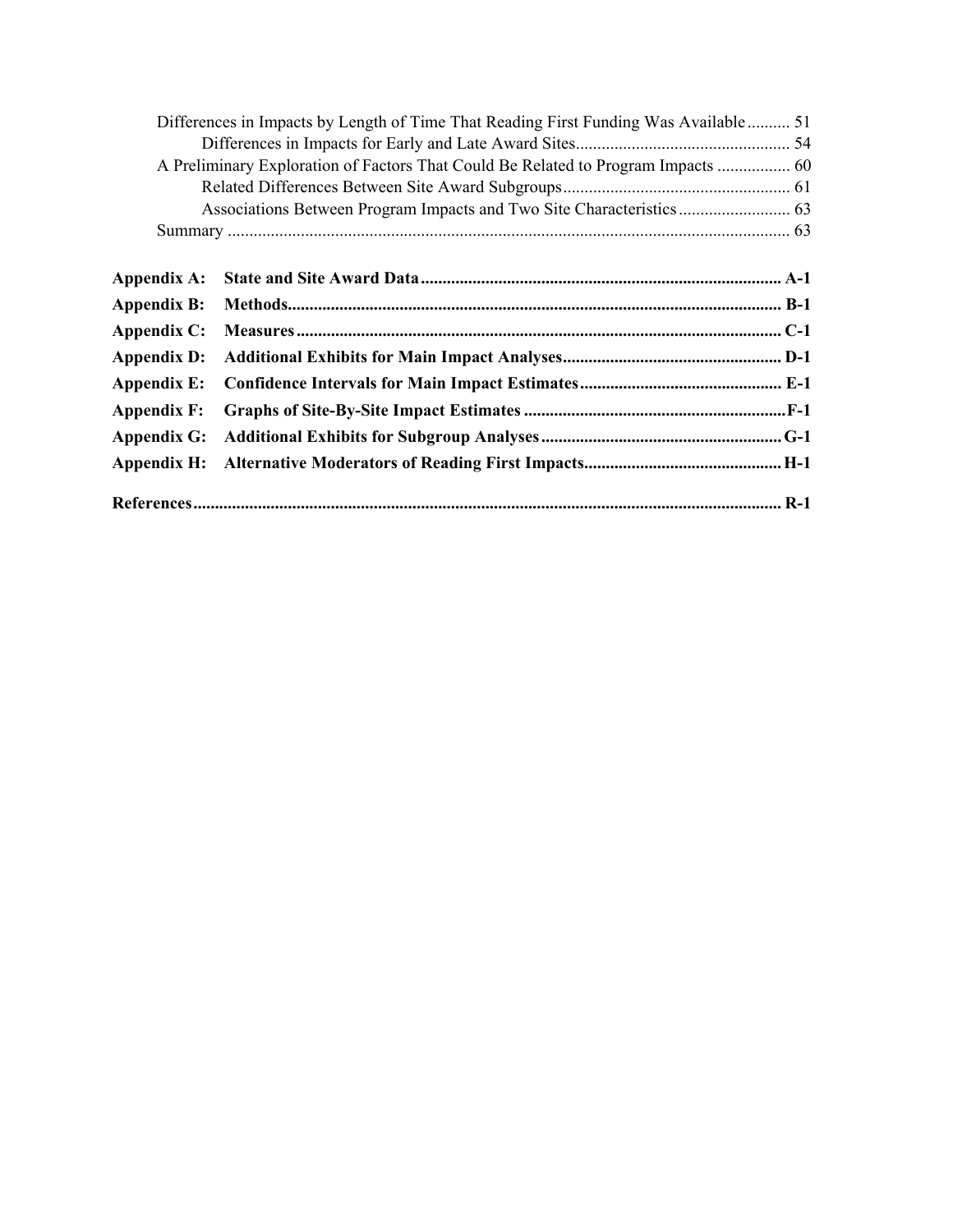## **List of Exhibits**

| Exhibit ES.1: Baseline Characteristics of Relevant Groups of Reading First Schools for        |  |
|-----------------------------------------------------------------------------------------------|--|
|                                                                                               |  |
|                                                                                               |  |
| Exhibit ES.3: Estimated Impacts on Reading Comprehension, Instruction, and Percentage of      |  |
|                                                                                               |  |
| Exhibit ES.4: Estimated Impacts on Reading Comprehension and Minutes in the Five Dimensions,  |  |
|                                                                                               |  |
| Exhibit ES.5: Estimated Impacts on Key Outcomes for Early and Late Award Sites, by Gradexviii |  |
| Exhibit 1.1: Conceptual Framework for the Reading First Program: From Legislation and         |  |
|                                                                                               |  |
|                                                                                               |  |
| Exhibit 2.1: Regression Discontinuity Analysis for a Hypothetical School District             |  |
| Exhibit 2.2: Estimated Residual Differences in Baseline Characteristics of Schools in the     |  |
|                                                                                               |  |
|                                                                                               |  |
| Exhibit 2.4: RFIS Sample Selection: From Regression Discontinuity Design Target Sample        |  |
|                                                                                               |  |
| Exhibit 2.5: Numbers, Ratings, and Cut-points for Selection of Reading First and Reading      |  |
| First Impact Study Schools, by Site (Initial Sample for 17 Sites, Excluding Random            |  |
|                                                                                               |  |
|                                                                                               |  |
| Exhibit 2.7: Baseline Characteristics of Relevant Groups of Reading First Schools for         |  |
|                                                                                               |  |
| Exhibit 2.8: School-Level Characteristics of Reading First Schools in the Reading First       |  |
|                                                                                               |  |
|                                                                                               |  |
|                                                                                               |  |
| Exhibit 3.2: Summary of RFIS Data Collection Activities and Respective Response Rates,        |  |
|                                                                                               |  |
|                                                                                               |  |
|                                                                                               |  |
| Exhibit 4.1: Estimated Impacts on Student Achievement: Spring 2005 and 2006 <sup>1</sup> 39   |  |
| Exhibit 4.2: Estimated Impacts and Confidence Intervals for Key Outcomes, in Effect Size,     |  |
|                                                                                               |  |
| Exhibit 4.3: Estimated Impacts on Instructional Outcomes: Spring 2005, Fall 2005, and         |  |
|                                                                                               |  |
| Exhibit 4.4: Estimated Impacts on Instructional Outcomes: Spring 2005, Fall 2005, and         |  |
|                                                                                               |  |
| Exhibit 4.5: Estimated Impacts on the Percentage of Students Engaged with Print: Fall 2005    |  |
|                                                                                               |  |
| Exhibit 4.6: Fixed Effect Impact Estimates on Reading Comprehension, by Site, by Grade  48    |  |
|                                                                                               |  |
| Exhibit 4.8: Estimated Impacts on Reading Comprehension and Minutes in the Five               |  |
|                                                                                               |  |
|                                                                                               |  |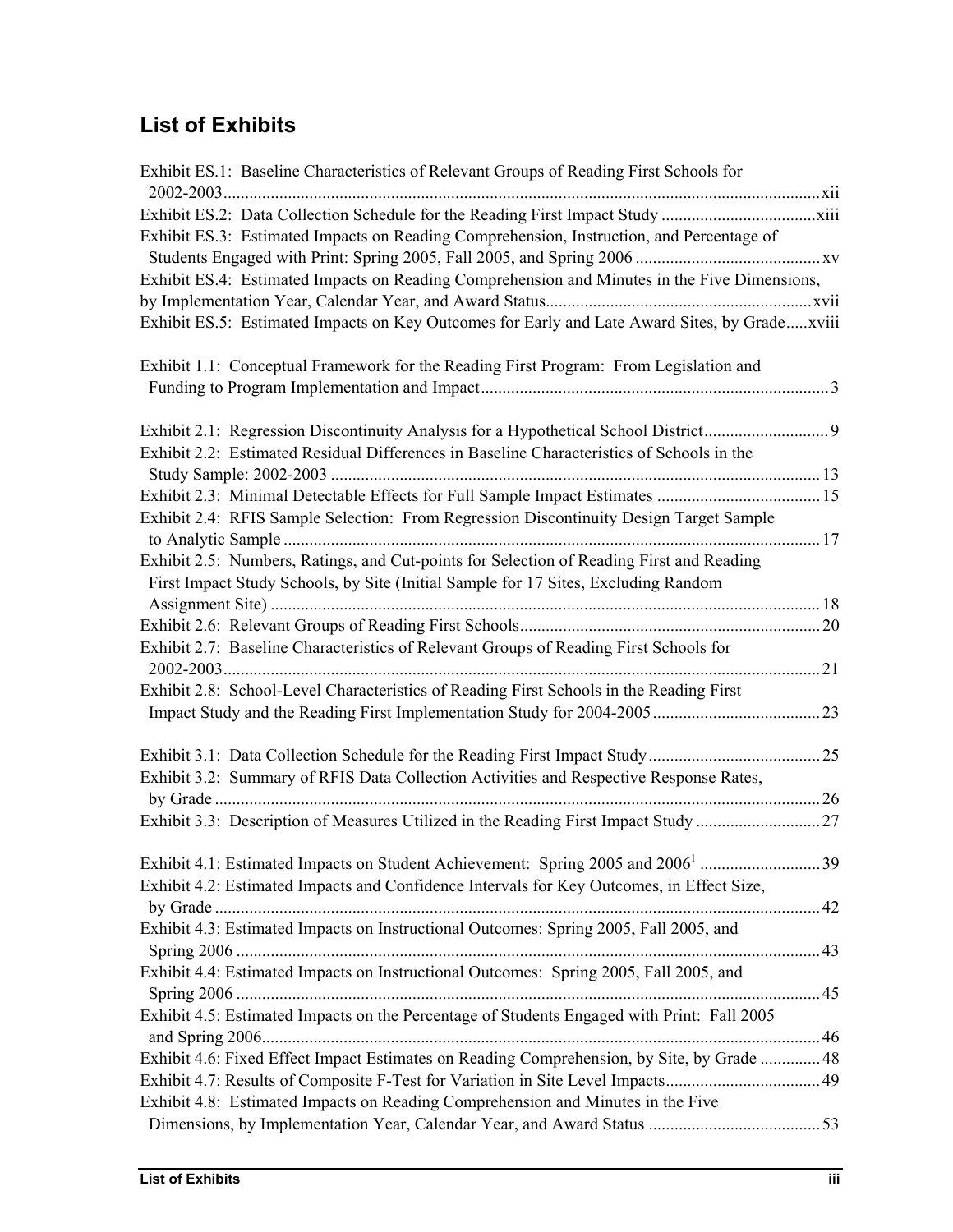| Exhibit 4.9: Estimated Impacts on Reading Comprehension: Spring 2005 and 2006,                  |  |
|-------------------------------------------------------------------------------------------------|--|
|                                                                                                 |  |
|                                                                                                 |  |
| Exhibit 4.11: Estimated Impacts on the Percentage of Students Engaged with Print:               |  |
|                                                                                                 |  |
| Exhibit 4.12: Estimated Impacts and Confidence Intervals for Key Outcomes, in Effect Size,      |  |
|                                                                                                 |  |
| Exhibit 4.14: Baseline Characteristics of RFIS Reading First Schools, by Award Status 62        |  |
|                                                                                                 |  |
| Exhibit A.1: Award Date by Site in Order of Date when Reading First Funds Were First            |  |
|                                                                                                 |  |
|                                                                                                 |  |
| Exhibit B.1: Observed Differences in Baseline Characteristics of Schools in the Study           |  |
|                                                                                                 |  |
| Exhibit B.2: Estimated Residual Differences in Baseline Characteristics of Schools in the       |  |
|                                                                                                 |  |
| Exhibit B.3: Sensitivity Tests for Reading Comprehension: Dropping Outermost Pair(s)            |  |
|                                                                                                 |  |
| Exhibit B.4: Sensitivity Tests for Instruction: Dropping Outermost Pair(s) (2005, 2006)  B-8    |  |
| Exhibit B.5: Sensitivity Tests for Student Engagement with Print: Dropping Outermost            |  |
|                                                                                                 |  |
| Exhibit B.6: Sensitivity Test of Different Functional Forms of Rating Variable for Reading      |  |
|                                                                                                 |  |
| Exhibit B.7: Sensitivity Test of Different Functional Forms of Rating Variable for Instruction  |  |
|                                                                                                 |  |
| Exhibit B.8: Sensitivity Test of Different Functional Forms of Rating Variable for Student      |  |
|                                                                                                 |  |
| Exhibit B.9: Estimated Residual Differences in Baseline Characteristics of Schools in the       |  |
|                                                                                                 |  |
| Exhibit B.10: Estimated Residual Differences in Baseline Characteristics of Schools in the      |  |
|                                                                                                 |  |
|                                                                                                 |  |
|                                                                                                 |  |
| Exhibit B.13: Estimated Impacts on Reading Comprehension, by Weighting Approach                 |  |
|                                                                                                 |  |
| Exhibit B.14: Estimated Impacts on Instructional Outcomes, by Weighting Approach                |  |
|                                                                                                 |  |
| Exhibit B.15: Estimated Impacts on Student Engagement with Print, by Weighting                  |  |
|                                                                                                 |  |
| Exhibit B.16: Minimal Detectable Effects for Full Sample Impact Estimates  B-27                 |  |
|                                                                                                 |  |
| Exhibit C.1: Features of SAT 10: Reading/Listening Comprehension for Spring Administration  C-2 |  |
|                                                                                                 |  |
|                                                                                                 |  |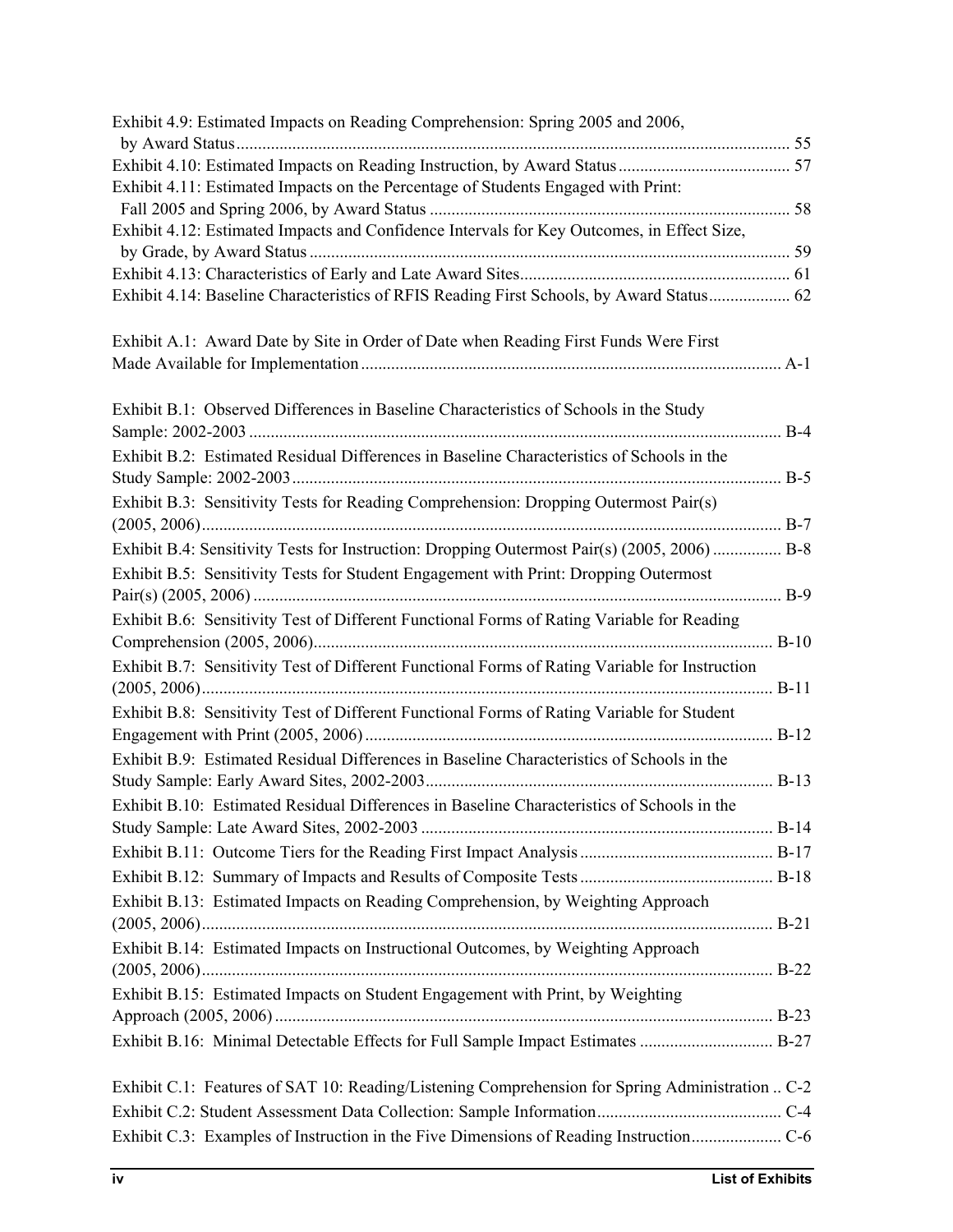| Exhibit C.5: IPRI Data Collection: School, Classroom, and Observation Sample Information  C-14 |  |
|------------------------------------------------------------------------------------------------|--|
|                                                                                                |  |
| Exhibit C.7: Unconditional HLM Models to Estimate Pseudo-ICCs $(\rho 1)$ and True Variance     |  |
|                                                                                                |  |
| Exhibit C.8: Average Correlation Between Paired Observers' Codes Across ClassroomsC-25         |  |
|                                                                                                |  |
|                                                                                                |  |
| Exhibit C.11: Generalizability Coefficients Estimated from the Co-Observation DataC-29         |  |
| Exhibit C.12: Student Time-on-Task and Engagement with Print (STEP) InstrumentC-31             |  |
|                                                                                                |  |
| Exhibit C.14: STEP Data Collection: School, Classroom and Observation Sample Information C-37  |  |
| Exhibit C.15: Percent Correct by Code and Overall for STEP Reliability Tape, Fall 2006C-39     |  |
| Exhibit D.1: Estimated Impacts on Reading Comprehension: Spring 2005, Scaled ScoreD-1          |  |
| Exhibit D.2: Estimated Impacts on Reading Comprehension: Spring 2005, Percent At or            |  |
|                                                                                                |  |
| Exhibit D.3: Estimated Impacts on Reading Comprehension: Spring 2006, Scaled ScoreD-3          |  |
| Exhibit D.4: Estimated Impacts on Reading Comprehension: Spring 2006, Percent At or            |  |
|                                                                                                |  |
| Exhibit D.5: Estimated Impacts on Time Spent in Instruction in Five Dimensions of Reading      |  |
|                                                                                                |  |
|                                                                                                |  |
| Exhibit D.7: Estimated Impacts on Time Spent in Instruction in Five Dimensions of Reading      |  |
|                                                                                                |  |
| Exhibit D.8: Estimated Impacts on Instructional Outcomes: Fall 2005 and Spring 2006D-8         |  |
| Exhibit D.9: Differences Across Study Years for Reading Comprehension and Instructional        |  |
|                                                                                                |  |
| Exhibit D.10: SAT 10 Reading Comprehension Means: Spring 2005 and Spring 2006D-11              |  |
| Exhibit D.11: SAT 10 Reading Comprehension Means: Spring 2005 and Spring 2006D-12              |  |
| Exhibit E.1: Confidence Intervals for Estimated Impacts on Reading Comprehension:              |  |
|                                                                                                |  |
| Exhibit E.2: Confidence Intervals for Estimated Impacts on Reading Comprehension:              |  |
|                                                                                                |  |
| Exhibit E.3: Confidence Intervals for Estimated Impacts on Instructional Outcomes:             |  |
|                                                                                                |  |
| Exhibit E.4: Confidence Intervals for Estimated Impacts on Time Spent in Instruction in the    |  |
|                                                                                                |  |
| Exhibit E.5: Confidence Intervals for Estimated Impacts on Student Engagement with Print:      |  |
|                                                                                                |  |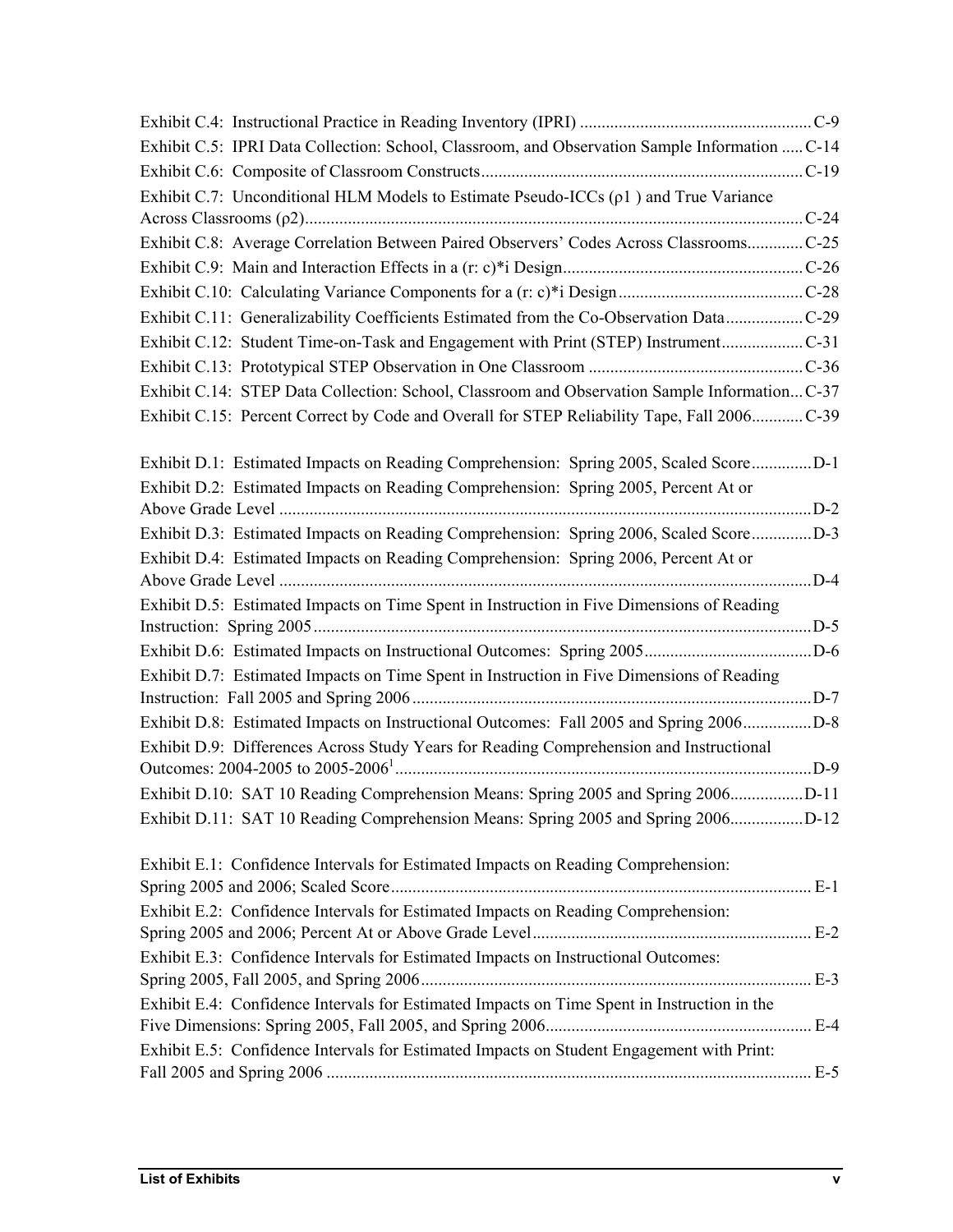| Exhibit F.2: Fixed Effect Impact Estimate for Student Engagement with Print, by Site,      |        |
|--------------------------------------------------------------------------------------------|--------|
|                                                                                            |        |
| Exhibit G.1: Estimated Impacts on Reading Comprehension by Award Group: Spring 2005;       |        |
|                                                                                            | $G-2$  |
| Exhibit G.2: Award Group Differences in Estimated Impacts on Reading Comprehension:        |        |
|                                                                                            | $G-3$  |
| Exhibit G.3: Estimated Impacts on Reading Comprehension by Award Group: Spring 2005;       |        |
|                                                                                            | $G-4$  |
| Exhibit G.4: Award Group Differences in Estimated Impacts on Reading Comprehension:        |        |
|                                                                                            | $G-5$  |
| Exhibit G.5: Estimated Impacts on Reading Comprehension by Award Group: Spring 2006;       |        |
|                                                                                            | $G-6$  |
| Exhibit G.6: Award Group Differences in Estimated Impacts on Reading Comprehension:        | $G-7$  |
| Exhibit G.7: Estimated Impacts on Reading Comprehension by Award Group: Spring 2006;       |        |
|                                                                                            |        |
| Exhibit G.8: Award Group Differences in Estimated Impacts on Reading Comprehension:        |        |
|                                                                                            |        |
| Exhibit G.9: Estimated Impacts on Instructional Outcomes by Award Group: Spring 2005  G-10 |        |
| Exhibit G.10: Award Group Differences in Estimated Impacts on Instructional Outcomes:      |        |
|                                                                                            |        |
| Exhibit G.11: Estimated Impacts on Instructional Outcomes, by Award Group: Fall 2005 and   |        |
|                                                                                            | $G-12$ |
| Exhibit G.12: Award Group Differences in Estimated Impacts on Instructional Outcomes:      |        |
|                                                                                            |        |
| Exhibit G.13: Award Group Differences in Estimated Impacts on Percentage of Students       | $G-14$ |
| Exhibit G.14: Differences Across Years for Reading Comprehension, Reading Instruction,     |        |
|                                                                                            |        |
| Exhibit G.15: Differences Across Years for Reading Comprehension, Reading Instruction,     |        |
|                                                                                            |        |
|                                                                                            |        |
| Exhibit H.1: Estimated Impacts on Reading Comprehension, by Award Status  H-5              |        |
|                                                                                            |        |
| Exhibit H.3: Estimated Impacts on Percentage of Student Engagement with Print, by          |        |
|                                                                                            |        |
| Exhibit H.4: Estimated Impacts on Reading Comprehension, by Fall 2004 Reading Performance  |        |
|                                                                                            |        |
| Exhibit H.5: Estimated Impacts on Reading Instruction, by Fall 2004 Reading Performance of |        |
|                                                                                            |        |
| Exhibit H.6: Estimated Impacts on Student Engagement with Print, by Fall 2004 Reading      |        |
|                                                                                            |        |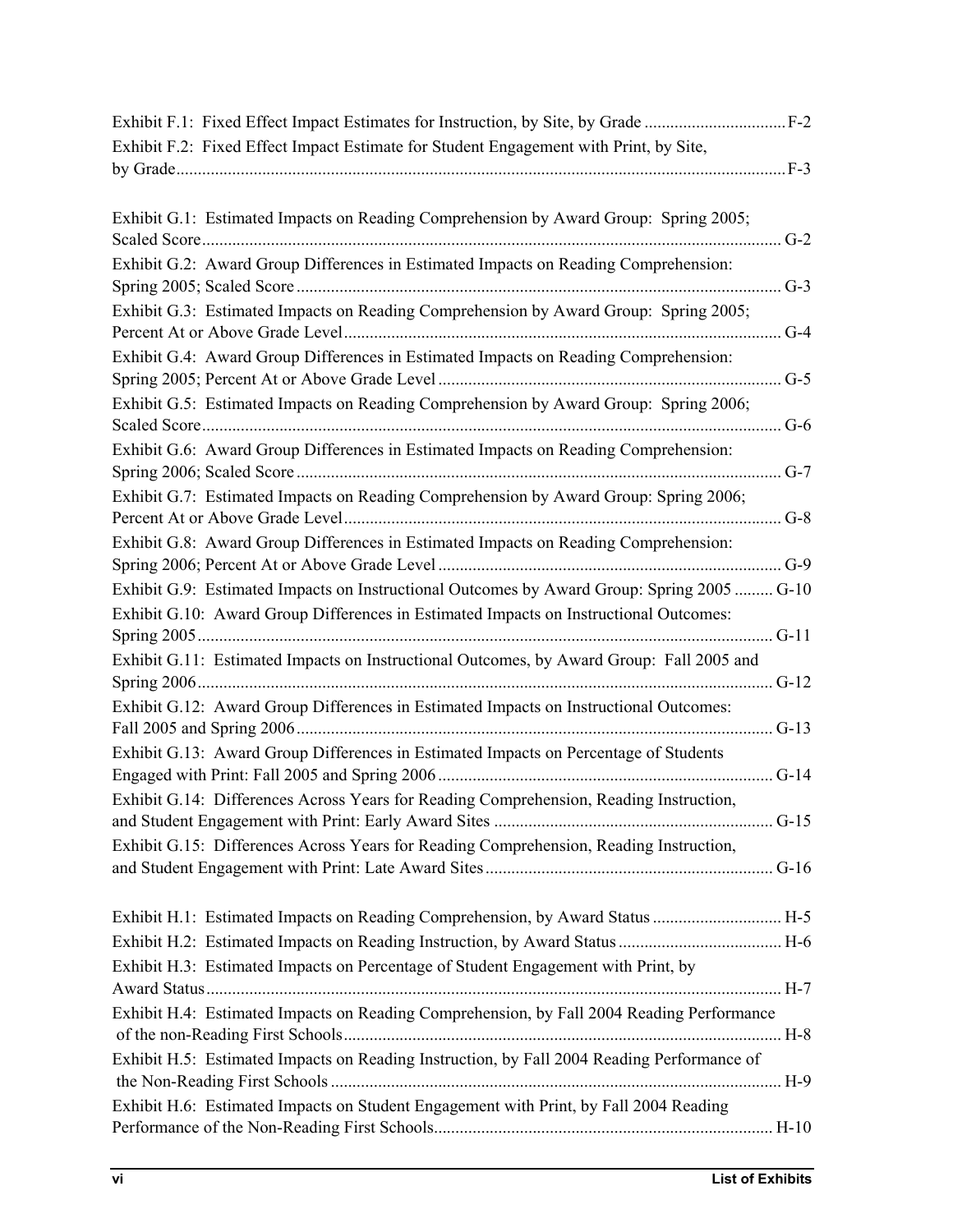| Exhibit H.7: Estimated Impacts on Reading Comprehension, by Reading First Funds                 |  |
|-------------------------------------------------------------------------------------------------|--|
|                                                                                                 |  |
| Exhibit H.8: Estimated Impacts on Reading Instruction, by Reading First Funds Per Student  H-12 |  |
| Exhibit H.9: Estimated Impacts on Percentage of Student Engagement with Print, by Reading       |  |
|                                                                                                 |  |
| Exhibit H.10: Change in Impact Associated with One Unit of Change In Continuous                 |  |
|                                                                                                 |  |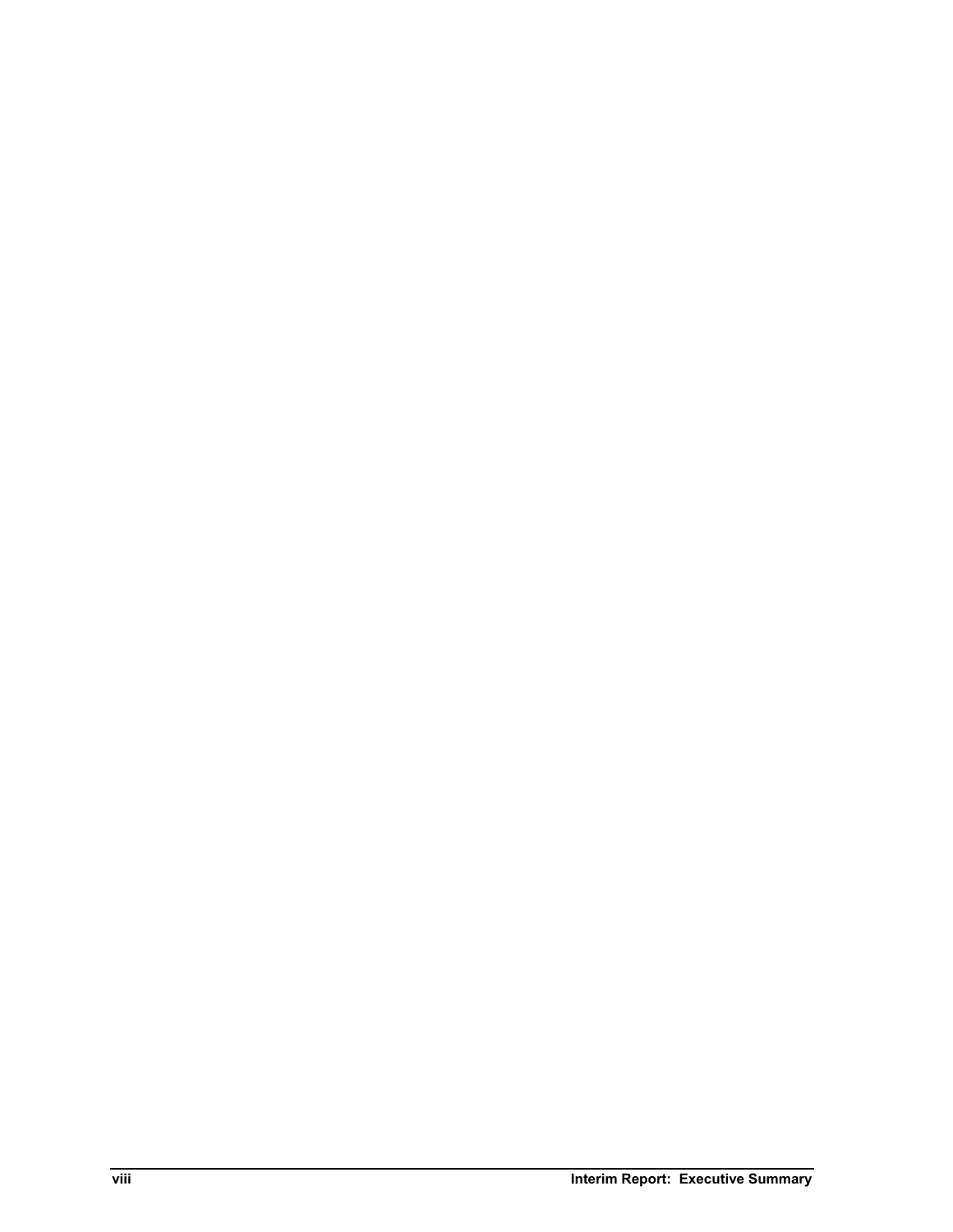## **Executive Summary**

This report presents preliminary findings from the Reading First Impact Study, a congressionally mandated evaluation of the federal government's \$1.0 billion-per-year initiative to help all children read at or above grade level by the end of third grade. The No Child Left Behind Act of 2001 (P.L. 107-110) established Reading First (Title I, Part B, Subpart 1) and mandated its evaluation. This evaluation is being conducted by Abt Associates and MDRC with RMC Research, Rosenblum-Brigham Associates, Westat, Computer Technology Services, DataStar, Field Marketing Incorporated, and Westover Consulting under the oversight of the U.S. Department of Education, Institute of Education Sciences (IES).

The present report is the first of two; it examines the impact of Reading First funding in 2004-05 and 2005-06 in 17 school districts across 12 states and one statewide program (18 sites). The report examines program impacts on students' reading comprehension and teachers' use of scientifically based reading instruction. Key findings are that:

- On average, across the 18 participating sites, estimated impacts on student reading comprehension test scores were not statistically significant.
- On average, Reading First increased instructional time spent on the five essential components of reading instruction promoted by the program (phonemic awareness, phonics, vocabulary, fluency, and comprehension).
- Average impacts on reading comprehension and classroom instruction did not change systematically over time as sites gained experience with Reading First.
- Study sites that received their Reading First grants later in the federal funding process (between January and August 2004) experienced positive and statistically significant impacts both on the time first and second grade teachers spent on the five essential components of reading instruction and on first and second grade reading comprehension. Time spent on the five essential components was not assessed for third grade, and impacts on third grade reading comprehension were not statistically significant. In contrast, there were no statistically significant impacts on either time spent on the five components of reading instruction or on reading comprehension scores at any grade level among study sites that received their Reading First grants earlier in the federal funding process (between April and December 2003).

The study's final report, which is due early 2009, will provide an additional year of follow-up data, and will examine whether the magnitude of impacts on the use of scientifically based reading instruction is associated with improvements in reading comprehension.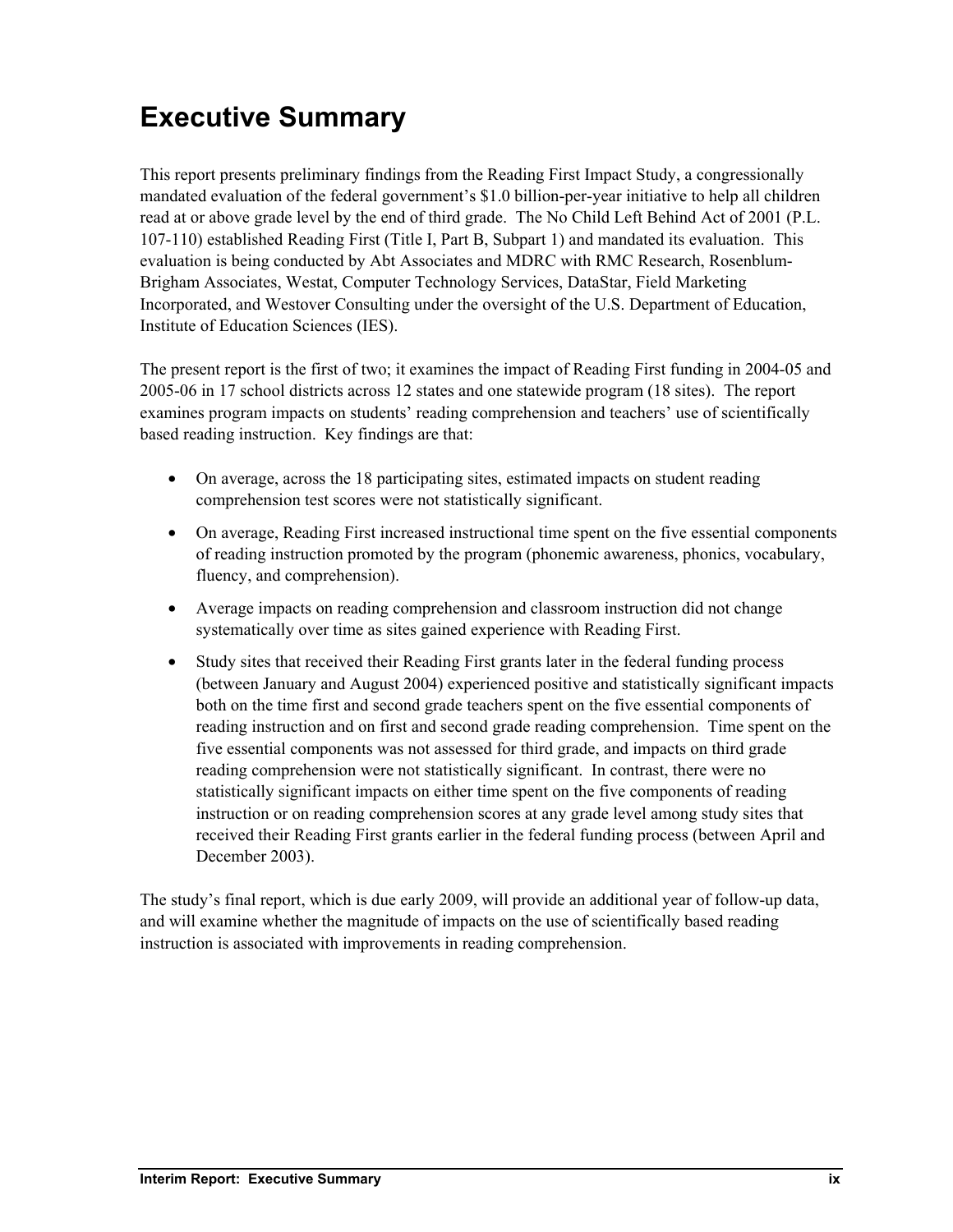## **The Reading First Program**

Reading First promotes instructional practices that have been validated by scientific research (No Child Left Behind Act, 2001). The legislation explicitly defines scientifically based reading research and outlines the specific activities state, district, and school grantees are to carry out based upon such research (No Child Left Behind Act, 2001). The Guidance for the Reading First Program provides further detail to states about the application of research-based approaches in reading (U.S. Department of Education, 2002). Reading First funding can be used for:

- *Reading curricula and materials* that focus on the five essential components of reading instruction as defined in the Reading First legislation: 1) phonemic awareness, 2) phonics, 3) vocabulary, 4) fluency, and 5) comprehension;
- *Professional development and coaching* for teachers on how to use scientifically based reading practices and how to work with struggling readers;
- *Diagnosis and prevention* of early reading difficulties through student screening, interventions for struggling readers, and monitoring of student progress.

Reading First grants were made to states between July 2002 and September 2003. By April 2007, states had awarded subgrants to 1,809 school districts, which had provided funds to 5,880 schools. Districts and schools with the greatest demonstrated need, in terms of student reading proficiency and poverty status, were intended to have the highest funding priority (U.S. Department of Education, 2002). In addition to grants for individual schools, states and districts could reserve up to 20 percent of their Reading First funds to support staff development and reading assessments, among other activities, for all high-need schools (U.S. Department of Education, 2002).

## **The Reading First Impact Study**

The Reading First Impact Study (RFIS) was commissioned to address the following questions:

- 1) What is the impact of Reading First on student reading achievement?
- 2) What is the impact of Reading First on classroom instruction?
- 3) What is the relationship between the degree of implementation of scientifically based reading instruction and student reading achievement?

The current report presents preliminary answers to the first two questions. The study's final report will address all three questions.

## **Research Design**

The Reading First Impact Study employs a regression discontinuity design that capitalizes on the systematic process used by a number of school districts to allocate their Reading First funds. A regression discontinuity design is the strongest quasi-experimental method that exists for estimating program impacts. Under certain conditions, outlined below, all of which are met by the present study, this method can produce unbiased estimates of program impacts: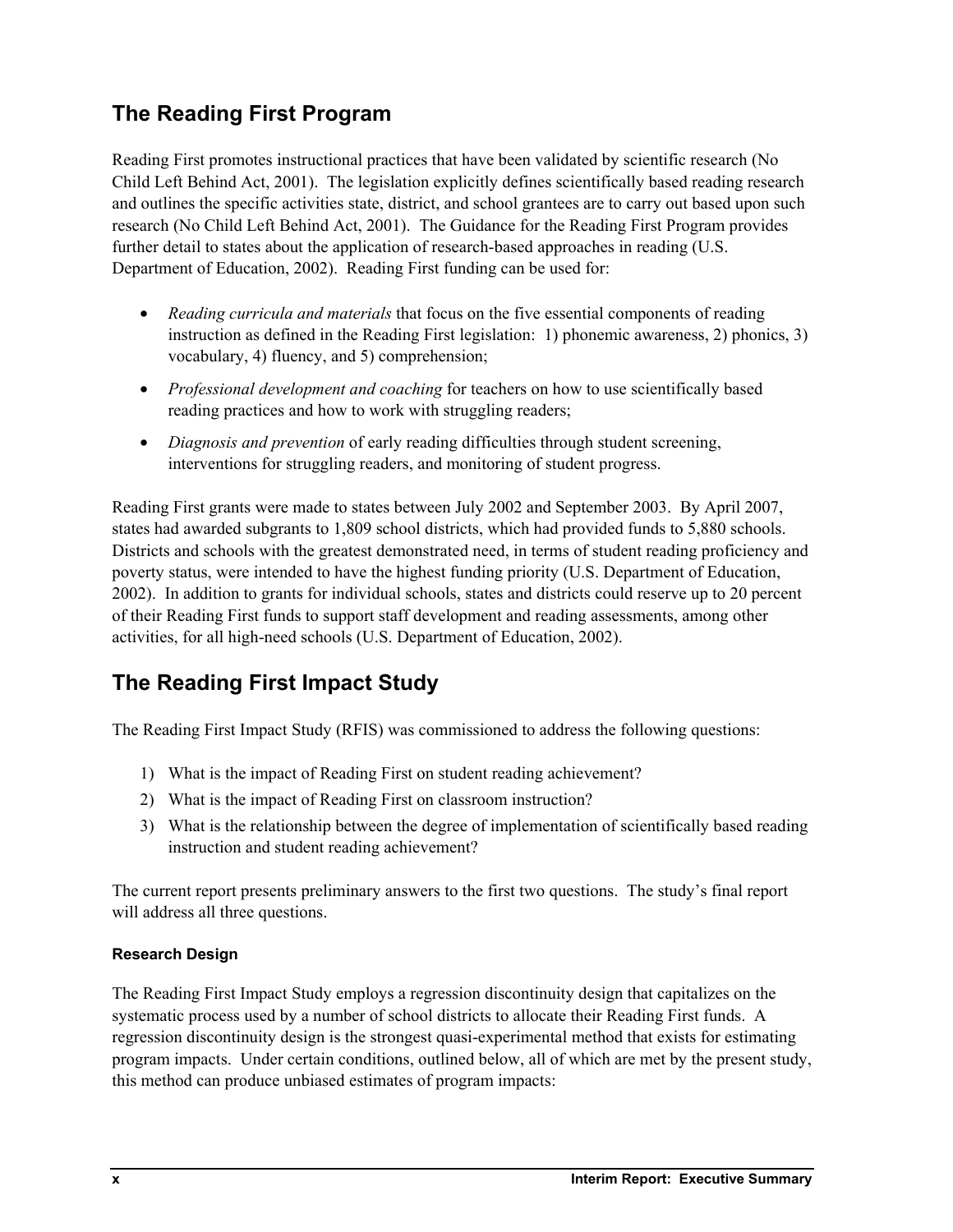- 1) Schools eligible for Reading First grants were rank-ordered for funding based on a quantitative rating, such as an indicator of past student reading performance or poverty.
- 2) A cut-point in the rank-ordered priority list separated schools that did or did not receive Reading First grants, and this cut-point was set without knowing which schools would then receive funding.
- 3) Funding decisions were based only on whether a school's rating was above or below its local cut-point; nothing superseded these decisions.
- 4) The shape of the relationship between schools' ratings and outcomes is correctly modeled.

Under these conditions, there should be no systematic differences between eligible schools that did and did not receive Reading First grants (Reading First and non-Reading First schools respectively), except for the characteristics associated with the school rating used to determine the funding decision. By controlling for differences in schools' ratings, one can then control statistically for all systematic pre-existing differences between the two groups. This makes it possible to estimate the impact of Reading First by comparing the outcomes for Reading First schools and non-Reading First schools in the study sample, controlling for differences in their ratings. Non-Reading First schools in a regression discontinuity analysis thereby play the same role as do control schools in a randomized experiment—they represent the best indications of what outcomes would have been for the treatment group (Reading First schools) in the absence of the program being evaluated.

### **Study Sample**

Twenty-eight school districts plus one state Reading First program that met the preceding criteria were identified. Sixteen districts plus the state program were chosen from this pool to participate in the regression discontinuity design; the final selection reflected wide variation in district characteristics and provided enough schools to meet the study's sample size requirements. One other school district agreed to randomly assign some of its eligible schools to Reading First or a control group. The 17 school districts and one state Reading First program are referred to as study sites. The regression discontinuity sites provide 238 schools for the analysis and the randomized experimental site provides 10 schools. Half of these schools at each site are Reading First schools and half are non-Reading First schools; the study schools comprise some, not all, of the RF schools in study sites.

Exhibit ES.1 compares background characteristics of Reading First schools in the study sample to those of all Reading First schools in the 18 study sites, all Reading First schools in the 13 study states, and all Reading First schools in the nation. Visual inspection of the data displayed in this exhibit suggests that, overall, the present sample is similar to the other three groups of Reading First schools. Almost all are eligible for Title I support, they enroll high percentages of students eligible for free or reduced price lunch, and their past third grade reading scores are near their state averages for Reading First schools. The RFIS sample, on average, has proportionally lower percentages of Hispanic students and higher percentages of Black students than Reading First schools in the study states or in the nation; at the same time, RFIS sample schools, on average, have a lower percentage of Black students and a higher percentage of White students than Reading First schools in study districts. A greater proportion of Reading First schools in the study sample are in large or mid-size cities, and not other locales, than are Reading First schools in the study states or in the nation. Also, the sizes of Reading First schools in the study sample, on average, are somewhat smaller than those in the three other groups. Further, these data cannot provide conclusive evidence that the study sample fully represents the experience of the entire national Reading First program, as the study sample might differ from the Reading First population in other ways that were not observed.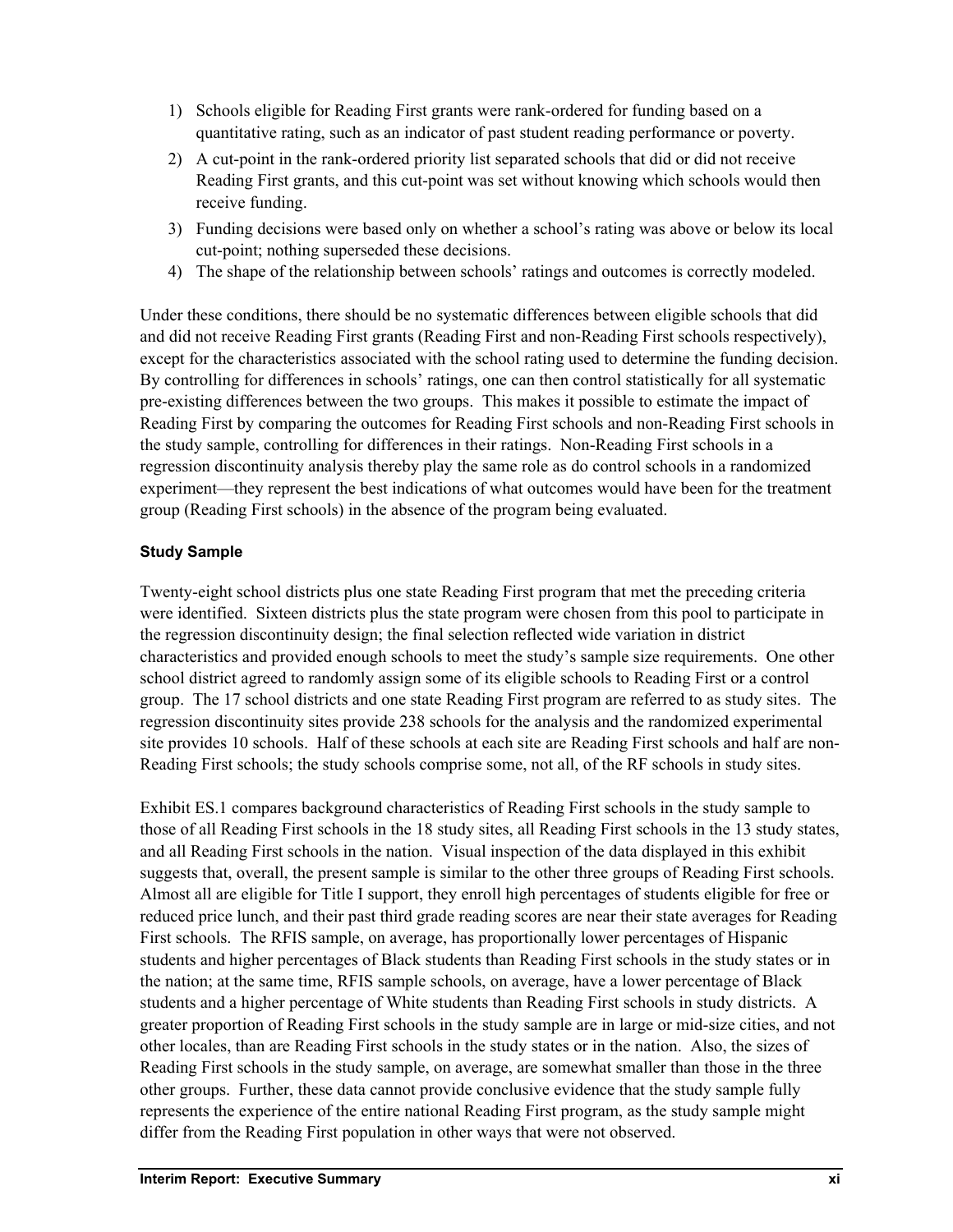|           | <b>Exhibit ES.1: Baseline Characteristics of Relevant Groups of Reading First Schools for</b> |
|-----------|-----------------------------------------------------------------------------------------------|
| 2002-2003 |                                                                                               |

|                                        | <b>RF Schools</b> | <b>RF Schools</b> | <b>RF Schools</b> |                   |
|----------------------------------------|-------------------|-------------------|-------------------|-------------------|
|                                        | in Study          | in Study          | in Study          | <b>RF Schools</b> |
| <b>Characteristic</b>                  | <b>Sample</b>     | <b>Districts</b>  | <b>States</b>     | in U.S.           |
| <b>Students</b>                        |                   |                   |                   |                   |
| Male $(\%)$                            | 52.3              | 52.0              | 51.7              | 51.5              |
| Race $(\%)$                            |                   |                   |                   |                   |
| Asian                                  | 3.1               | 2.5               | 1.5               | 3.5               |
| <b>Black</b>                           | 35.6              | 41.1              | 26.4              | 30.5              |
| Hispanic                               | 26.7              | 28.6              | 37.1              | 34.8              |
| White                                  | 34.2              | 27.4              | 34.3              | 28.6              |
| American Indian/Alaskan                | 0.5               | 0.4               | 0.6               | 2.5               |
| Free Lunch and Reduced Lunch (%)       | 74.4              | 75.0              | 67.8              | 73.2              |
| <b>Schools</b>                         |                   |                   |                   |                   |
| Eligible for Title 1(%)                | 97.6              | 97.4              | 96.4              | 94.8              |
| Locale $(\%)$                          |                   |                   |                   |                   |
| Large City                             | 39.2              | 39.8              | 26.7              | 26.8              |
| Mid-size City                          | 36.8              | 36.5              | 21.0              | 19.5              |
| Other <sup>a</sup>                     | 24.0              | 23.7              | 52.3              | 53.6              |
| Size                                   |                   |                   |                   |                   |
| <b>Total Number of Students</b>        | 474.8             | 487.4             | 502.4             | 531.4             |
| Number of Students in Grade 3          | 71.6              | 75.1              | 80.2              | 84.9              |
| Student/Teacher Ratio                  | 15.1              | 14.8              | 15.1              | 16.5              |
| <b>Third Grade Reading Performance</b> |                   |                   |                   |                   |
| Deviation from State RF Mean           |                   |                   |                   |                   |
| Proficiency Rate (%) <sup>b</sup>      | $-1.3$            | $-3.3$            | 0.0               | 0.0               |
| Number of Schools <sup>c</sup>         | 125               | 274               | 1,728             | 4,793             |

#### **Notes:**

The RF study sample includes 128 schools from 18 sites (17 districts and 1 state) located in 13 states. The RF schools in Study Districts include all RF schools ranked and/or rated on the RF grant application for each of the 18 sites in the study. All RF schools in Study States include all RF schools in the 13 states included in the study. All RF schools nationally include all schools that received RF grants.

<sup>a</sup> Other Locale includes urban fringe of a large city, urban fringe of a mid-sized city, large town, small town, and rural.

 $<sup>b</sup>$  A school's proficiency score is defined as the percentage of third grade students (or fourth or fifth grade when third grade is unavailable)</sup> in the school that score at or above the state-defined proficiency threshold on the state's reading assessment. The values in this row represent the average percentage point deviation from the mean proficiency score for the Reading First schools in the state. By definition, for a given state the mean proficiency score for all Reading First schools in the state is the benchmark for comparison. Therefore, in the final two columns, the deviation from the benchmark within each state is zero and the average deviation across states is zero.<br><sup>c</sup> Due to missing values for some variables, the number of schools included varies by characteristic.

*Sources: Baseline characteristic data are from the Common Core of Data. RF school samples are defined based on information from the Southwest Educational Development Laboratory.* 

#### **Data Collection and Outcome Measures**

Exhibit ES.2 summarizes the study's three-year, multi-source data collection plan. The present report reflects data for 2004-05 and 2005-06. Key outcome measures include student reading comprehension, teacher reading instructional practices, and student engagement with print.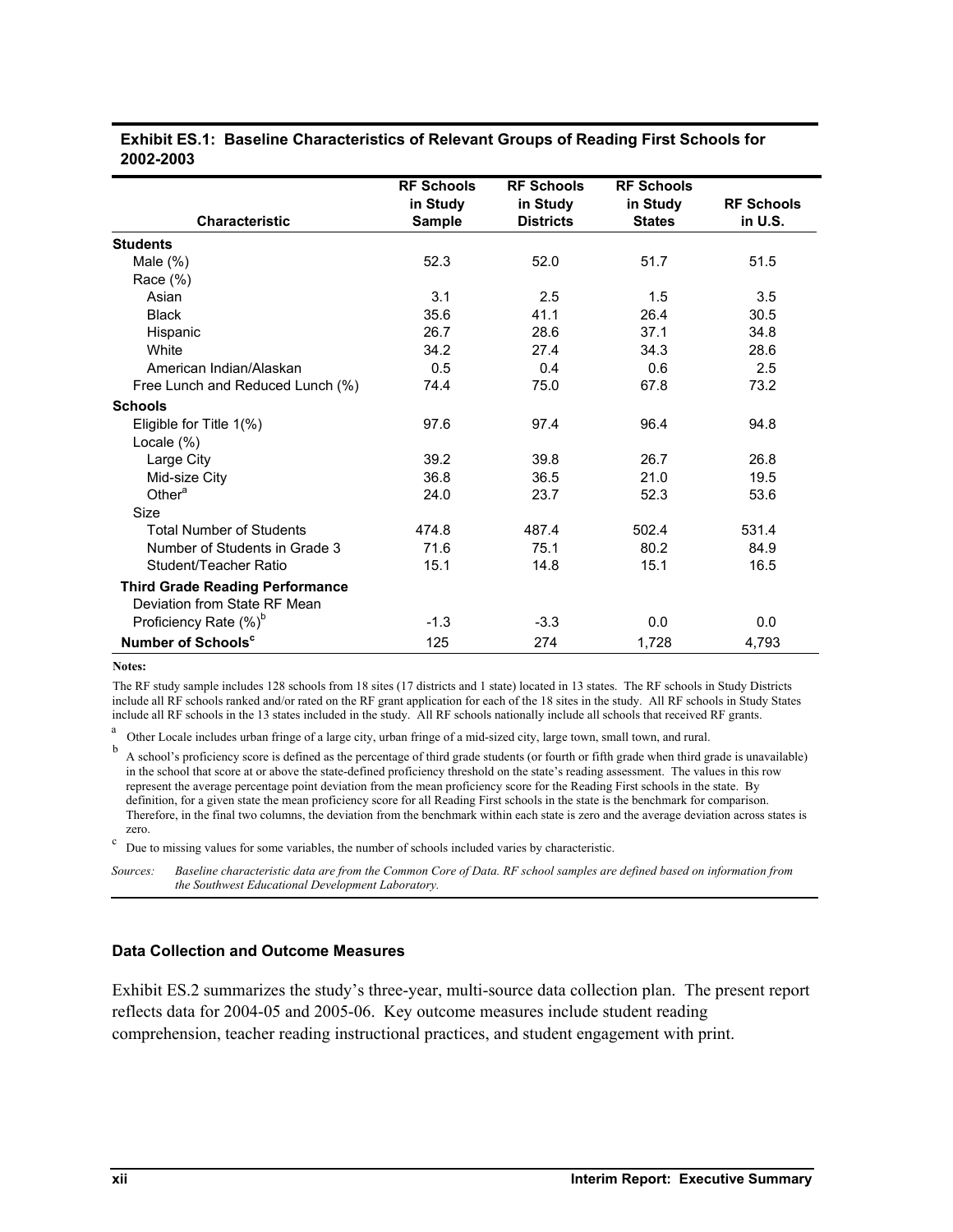|                                              | 2004-2005 |               | 2005-2006 |               | 2006-2007 |               |
|----------------------------------------------|-----------|---------------|-----------|---------------|-----------|---------------|
| <b>Data Collection Elements</b>              | Fall      | <b>Spring</b> | Fall      | <b>Spring</b> | Fall      | <b>Spring</b> |
| <b>Student Testing</b>                       |           |               |           |               |           |               |
| <b>Classroom Observations</b>                |           |               |           |               |           |               |
| Teacher, Principal, Reading Coach<br>Surveys |           |               |           |               |           |               |
| <b>District Staff Interviews</b>             |           |               |           |               |           |               |

#### **Exhibit ES.2: Data Collection Schedule for the Reading First Impact Study**

*Student reading comprehension* was assessed with the Stanford Achievement Test, 10<sup>th</sup> Edition (SAT 10, Harcourt Assessment, Inc., 2004). Its comprehension subtests are well documented, broadly accepted, and widely used.<sup>2</sup> Test scores are analyzed in two forms: scaled scores and the percentage of students who read at or above grade level, based upon national SAT 10 norms. The SAT 10 was administered to students in grades one, two, and three during spring 2005 and spring 2006, with completion rates of 80 percent or higher for both waves.

*Classroom instruction* was assessed in first grade and second grade reading classes through an observation system developed by the study team called the Instructional Practice in Reading Inventory (IPRI). Observations were conducted in each study school on two consecutive days in spring 2005, fall 2005, and spring 2006, with completion rates over 96 percent.

Measures of classroom instruction were created from IPRI data to represent the components of reading instruction emphasized by the Reading First legislation.<sup>3</sup>

- *Total daily minutes of instruction in all five dimensions:* This measure equals the total number of minutes of instruction in phonemic awareness, phonics, vocabulary, fluency, and comprehension during the daily reading block, which is the time period designated for reading instruction.
- *Minutes of instruction per day in each of the five dimensions:* These five measures correspond to the number of minutes of instruction in each of the five dimensions per daily reading block.
- *Percentage of three-minute observational intervals with instruction in the five dimensions that involve highly explicit instruction:* This measure records instances of "highly explicit instruction" that occur during instruction in any of the five dimensions. Highly explicit instruction means active teaching, modeling or explaining concepts, or helping children use reading strategies.

1

<sup>2</sup> In spring 2007, the study added the Test of Silent Word Reading Fluency (TOSWRF) for grade 1; findings based on this test will be presented in the final report.

<sup>3</sup> For ease of explication, the measures created from IPRI data are referred to as the five dimensions of reading instruction (or "the five dimensions") throughout the report. References to the programmatic emphases as required by legislation are labeled as the five essential components of reading instruction.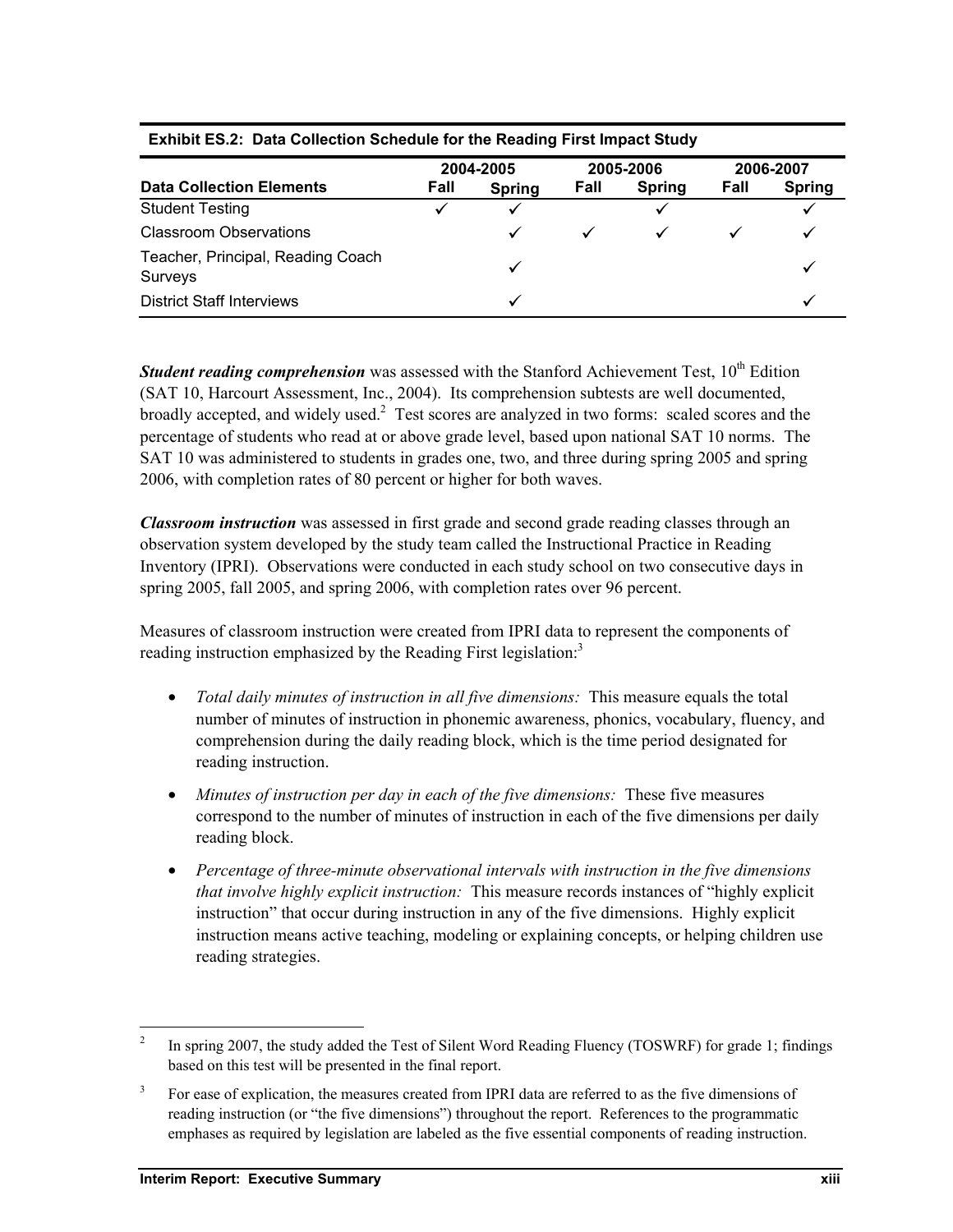• *Percentage of three-minute observational intervals with instruction in the five dimensions that involve high quality student practice:* This measure records instances of "high quality student practice" that occur during instruction in any of the five dimensions. High quality student practice involves dimension-specific opportunities for students to practice their skills.

*Student engagement with print* was assessed beginning in fall 2005 through classroom observations using the Student Time-on-Task and Engagement with Print (STEP) instrument to measure the percentage of students engaged in academic work who are reading or writing print. The STEP, which was developed by the study team, was used to observe classrooms in both fall 2005 and spring 2006, with a completion rate of over 97 percent.

## **Average Impacts Across All Sites**

Exhibit ES.3 reports average impacts for school years  $2004-05$  and  $2005-06$ .<sup>4</sup> All impact estimates are regression-adjusted to control for a linear specification of the rating variable each site used to select its Reading First schools as well as selected teacher and/or student background characteristics used in the analysis. The impacts have been estimated using multi-level models to account for the clustering of students within classrooms, classrooms within schools, and schools within sites. In Exhibit ES.3, values in the "Actual Mean with Reading First" column are actual, unadjusted values for Reading First schools; values in the "Estimated Mean without Reading First" column represent the best estimates of what would have happened in Reading First schools absent Reading First funding and are calculated by subtracting the impact estimates from the Reading First schools' actual mean values. Impacts were estimated for each study site and averaged across sites in proportion to their number of Reading First schools in the sample. Average impacts thus represent the average study school. On average:

- **Reading First did not improve students' reading comprehension**. The program did not increase the percentages of students in grades one, two, or three, whose reading comprehension scores were at or above grade level. In each of the three grades, fewer than half of the students in the Reading First schools were reading at or above grade level.
- **Reading First increased total class time spent on the five essential components of reading instruction promoted by the program.** The program increased average class time spent on the five essential components of reading instruction by 8.56 minutes per daily reading block in grade one, and by 12.09 minutes per daily reading block in grade two. This implies a weekly increase of three quarters of an hour for grade one and one hour for grade two.
- **Reading First increased highly explicit instruction in grades one and two and increased high quality student practice in grade two**. The program increased the percentage of class observational intervals spent on the five dimensions of reading instruction that involve highly explicit instruction by 3.65 percentage points in grade one and by 6.98 percentage points in grade two. The program also increased the percentage of class observational intervals spent on the five dimensions of reading instruction that involve high quality student practice by 3.67 percentage points in grade two. There was virtually no observed change in grade one.

-

<sup>4</sup> Exhibit ES.3 and all other tables indicate whether findings are based on the full study sample or specific subgroups. Where appropriate, each exhibit also includes an "Exhibit Reads" section that walks readers through the exhibit by highlighting the first row or line of information presented.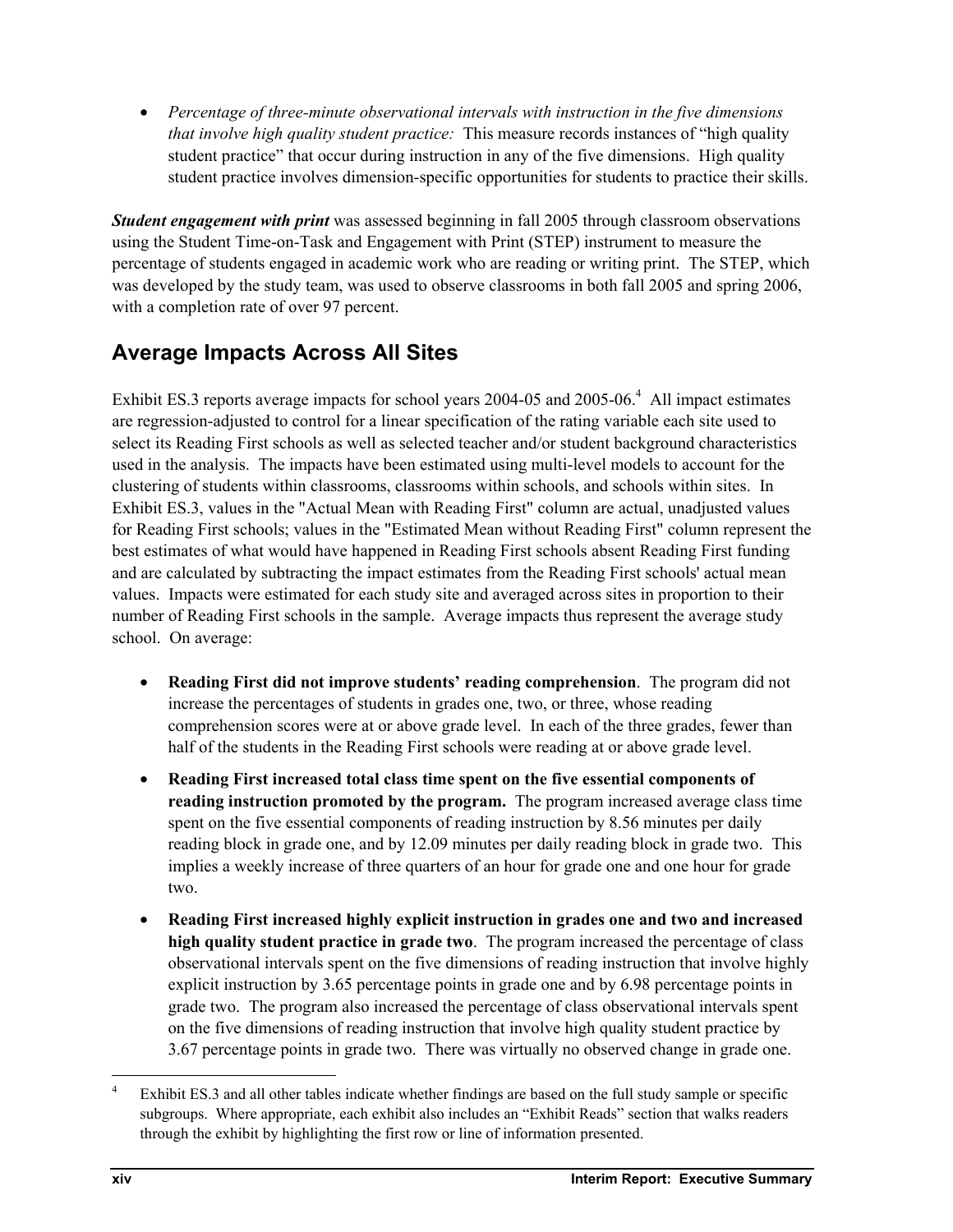|                                                                         | <b>Actual</b><br><b>Mean</b><br>with<br>Reading<br><b>First</b> | <b>Estimated</b><br>Mean<br>without<br>Reading<br><b>First</b> | Impact   | <b>Statistical</b><br><b>Significance</b><br>of Impact<br>(p-value) |
|-------------------------------------------------------------------------|-----------------------------------------------------------------|----------------------------------------------------------------|----------|---------------------------------------------------------------------|
|                                                                         |                                                                 |                                                                |          |                                                                     |
| <b>Reading Comprehension</b><br>Percent Reading At or Above Grade Level |                                                                 |                                                                |          |                                                                     |
| Grade 1                                                                 | 45.4                                                            | 42.2                                                           | 3.15     |                                                                     |
| Grade 2                                                                 | 38.9                                                            | 38.8                                                           | 0.12     | (0.260)                                                             |
|                                                                         |                                                                 |                                                                |          | (0.965)                                                             |
| Grade 3                                                                 | 37.9                                                            | 40.1                                                           | $-2.22$  | (0.383)                                                             |
| Instruction                                                             |                                                                 |                                                                |          |                                                                     |
| Number of minutes of instruction in the five                            |                                                                 |                                                                |          |                                                                     |
| dimensions combined                                                     |                                                                 |                                                                |          |                                                                     |
| Grade 1                                                                 | 59.41                                                           | 50.85                                                          | $8.56*$  | (0.003)                                                             |
| Grade 2                                                                 | 59.53                                                           | 47.44                                                          | 12.09*   | (0.001)                                                             |
| Percentage of intervals in five dimensions with                         |                                                                 |                                                                |          |                                                                     |
| <b>Highly Explicit Instruction</b>                                      |                                                                 |                                                                |          |                                                                     |
| Grade 1                                                                 | 29.78                                                           | 26.13                                                          | $3.65*$  | (0.023)                                                             |
| Grade 2                                                                 | 31.55                                                           | 24.57                                                          | $6.98*$  | (                                                                   |
| <b>High Quality Student Practice</b>                                    |                                                                 |                                                                |          |                                                                     |
| Grade 1                                                                 | 19.21                                                           | 18.35                                                          | 0.86     | (0.559)                                                             |
| Grade 2                                                                 | 18.78                                                           | 15.11                                                          | $3.67*$  | (0.012)                                                             |
|                                                                         |                                                                 |                                                                |          |                                                                     |
| Percentage of Students Engaged with Print                               |                                                                 |                                                                |          |                                                                     |
| Grade 1                                                                 | 46.92                                                           | 42.29                                                          | 4.63     | (0.216)                                                             |
| Grade 2                                                                 | 49.72                                                           | 58.14                                                          | $-8.42*$ | (0.030)                                                             |
|                                                                         |                                                                 |                                                                |          |                                                                     |

**Exhibit ES.3: Estimated Impacts on Reading Comprehension, Instruction, and Percentage of Students Engaged with Print: Spring 2005, Fall 2005, and Spring 2006** 

#### **Notes:**

The complete Reading First Impact Study (RFIS) sample includes 248 schools from 18 sites (17 school districts and 1 state) located in 13 states. 125 schools are Reading First schools and 123 are non-Reading First schools. For grade 2, one non-RF school could not be included in the analysis because test score data were not available.

Impact estimates are statistically adjusted (e.g., take each school's rating, site-specific funding cut-point, and other covariates into account) to reflect the regression discontinuity design of the study.

Values in the "Actual Mean with Reading First" column are actual, unadjusted values for Reading First schools; values in the "Estimated Mean without Reading First" column represent the best estimates of what would have happened in RF schools absent RF funding and are calculated by subtracting the impact estimates from the RF schools' actual mean values.

A two-tailed test of significance was used, and where applicable, statistically significant findings at the p≤.05 level are indicated by \*.

**EXHIBIT READS: The observed average percent of first-graders reading at or above grade level with Reading First was 45.4 percentage points. The estimated average percent without Reading First was 42.2 percentage points. The impact of Reading First on the percent of first grade students reading at or above grade level was 3.2 percentage points, which was not statistically significant at the p<.05 level (p=.260).** 

*Sources: RFIS SAT 10 administration in the spring of 2005 and 2006, as well as from state/district education agencies in those sites that already used the SAT 10 for their standardized testing (i.e., FL, KS, MD, OR); RFIS Instructional Practice in Reading Inventory, spring 2005, fall 2005, and spring 2006; RFIS Student Time-on-Task and Engagement with Print, fall 2005 and spring 2006.* 

• **Reading First had mixed effects on student engagement with print**. The program reduced the percentage of students engaged with print by a statistically significant 8.42 percentage points in grade two. The impact on student engagement with print in grade one (4.63 percentage points) was not statistically significant.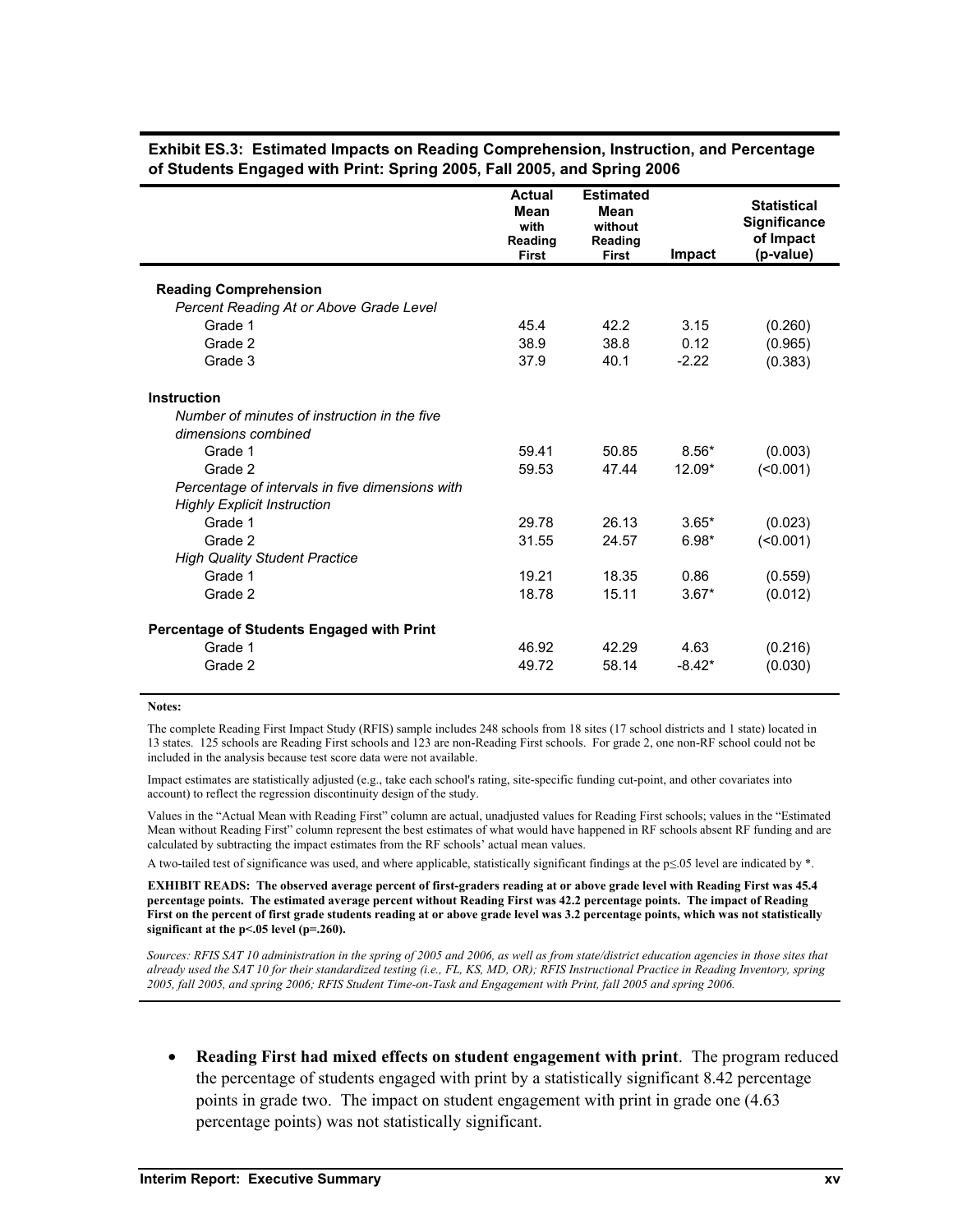## **Impact Differences**

Study sites differ from each other in ways that could potentially influence the effectiveness of Reading First. For example, sites differ in terms of the length of time since date of Reading First grant award, levels of Reading First funding per student, and prior levels of reading performance. Consequently, average impacts for the full study sample might mask important differences that exist over time and/or across sites. The study explored this possibility by examining the pattern of impacts over time for two groups of study sites. The first group consists of the eight "late award" sites that received Reading First grants between January and August 2004. As of May 2006, these sites had been receiving Reading First funds for an average of approximately two years. The second group consists of the 10 "early award" sites that received Reading First grants between April and December 2003. As of May 2006, these sites had been receiving Reading First funds for an average of approximately three years, although data from the study are available only for the last two years. Study findings indicate that:

- **The impacts of Reading First on classroom instruction and student reading comprehension have not changed consistently over time**. Exhibit ES.4 shows estimated impacts for the two years that data are available for late award and early award sites, respectively. For both groups of sites, estimates of program impacts on reading comprehension and classroom instruction vary from year to year (across columns). However, this variation exhibits no consistent pattern and is not statistically significant. These findings do not suggest that program impacts increased or decreased with program maturity.
- **The estimated impacts of Reading First were consistently positive for late award sites and mixed for early award sites.** Exhibit ES.5 presents estimated impacts for the two groups of sites that are averaged over the two years for which data are available. It indicates that, for grades one and two in late award sites, Reading First produced positive and statistically significant increases both in teachers' instruction in the five dimensions and in students' reading comprehension. Impacts on third grade reading comprehension were not statistically significant for late award sites, though the direction of the (not significant) estimated impact was positive. None of the impact estimates presented in Exhibit ES.5 are statistically significant for early award sites. The (not significant) estimated impacts on teachers' instruction were positive, and the (not significant) estimated impacts on student reading comprehension were negative. Differences in impacts on reading comprehension test scores between early and late award sites were statistically significant for grades two and three, and not statistically significant for grade one. Differences in impacts on instruction in the five dimensions between early and late award sites were not statistically significant.
- **It is not possible to determine which of numerous differences between early award sites and late award sites may have caused observed differences in Reading First impacts, only some of which were statistically significant.** The average per K-3 student Reading First funding was higher in late award sites than early award sites (\$574 versus \$432 per student). Although the study did not begin to collect data until after early award sites began to implement Reading First, it appears that the benchmarks of comparison for student reading comprehension were lower for late award sites. Thus, late award sites may have had more room to increase reading comprehension skills. Any or all of these differences, plus others not measured, could have produced the impact differences observed.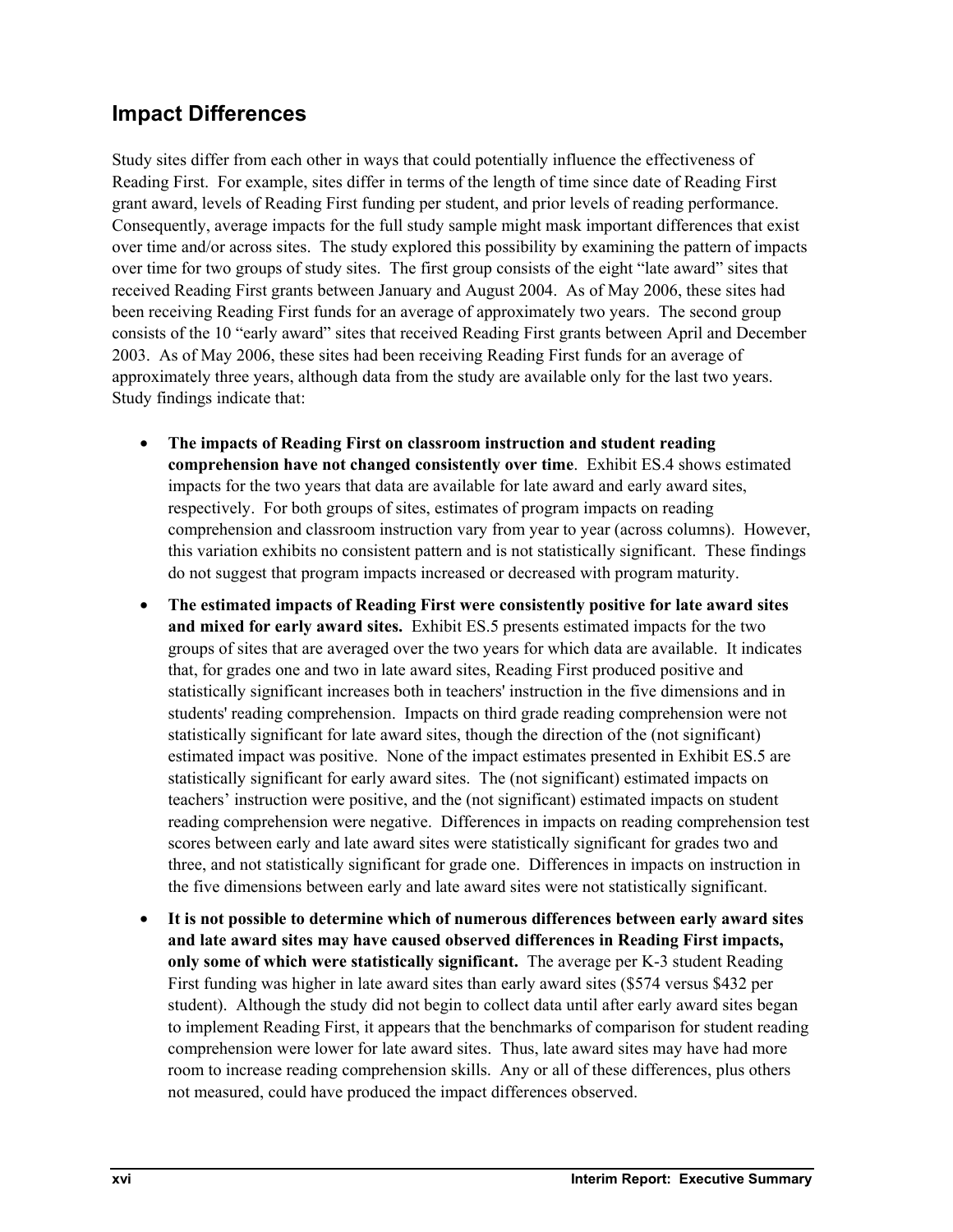|                                                        | <b>Implementation Year</b> |           |                   |              |                   |           |
|--------------------------------------------------------|----------------------------|-----------|-------------------|--------------|-------------------|-----------|
|                                                        | Year 1                     |           | Year <sub>2</sub> |              | Year <sub>3</sub> |           |
|                                                        | Impact                     | (p-value) | Impact            | (p-value)    | Impact            | (p-value) |
| Panel 1                                                |                            |           |                   |              |                   |           |
| <b>Late Award Sites</b>                                | 2005                       |           | 2006              |              | 2007              |           |
| Grade 1                                                |                            |           |                   |              |                   |           |
| Percent reading at or above<br>grade level (%)         | 6.3                        | (0.077)   | $9.4*$            | (0.024)      | N/A               | N/A       |
| Instruction in five dimensions<br>(minutes)            | $11.51*$                   | (0.001)   | $12.03*$          | (0.004)      | N/A               | N/A       |
| Grade 2                                                |                            |           |                   |              |                   |           |
| Percent reading at or above<br>grade level (%)         | $6.3*$                     | (0.028)   | 5.7               | (0.155)      | N/A               | N/A       |
| Instruction in five<br>dimensions (minutes)<br>Grade 3 | 14.84*                     | (50.001)  | $16.11*$          | $($ < 0.001) | N/A               | N/A       |
| Percent reading at or above<br>grade level (%)         | 1.7                        | (0.537)   | 4.2               | (0.269)      | N/A               | N/A       |
| Instruction in five<br>dimensions (minutes)            | N/A                        | N/A       | N/A               | N/A          | N/A               | N/A       |
| Panel 2                                                |                            |           |                   |              |                   |           |
| <b>Early Award Sites</b>                               | 2004                       |           | 2005              |              | 2006              |           |
| Grade 1                                                |                            |           |                   |              |                   |           |
| Percent reading at or above<br>grade level (%)         | N/A                        | N/A       | $-2.6$            | (0.708)      | $-1.9$            | (0.751)   |
| Instruction in five<br>dimensions (minutes)            | N/A                        | N/A       | 5.49              | (0.376)      | 4.16              | (0.457)   |
| Grade 2                                                |                            |           |                   |              |                   |           |
| Percent reading at or above<br>grade level (%)         | N/A                        | N/A       | $-8.2$            | (0.163)      | $-6.8$            | (0.303)   |
| Instruction in five<br>dimensions (minutes)            | N/A                        | N/A       | 10.93             | (0.083)      | 4.56              | (0.410)   |
| Grade 3                                                |                            |           |                   |              |                   |           |
| Percent reading at or above<br>grade level (%)         | N/A                        | N/A       | $-9.9$            | (0.110)      | $-7.7$            | (0.225)   |
| Instruction in five<br>dimensions (minutes)            | N/A                        | N/A       | N/A               | N/A          | N/A               | N/A       |

#### **Exhibit ES.4: Estimated Impacts on Reading Comprehension and Minutes in the Five Dimensions, by Implementation Year, Calendar Year, and Award Status**

**Notes:** 

The complete RF study sample includes 248 schools from 18 sites (17 school districts and 1 state) located in 13 states. 125 schools are Reading First schools and 123 are non-Reading First schools. For grade 2, one non-RF school could not be included in the analysis because test score data were not available.

Implementation year represents the number of years since sites received notice of their Reading First grants. For early award sites, this occurred in 2003, and Years 1, 2, and 3 refer to the 2003-2004, 2004-2005, and 2005-2006 school years, respectively. For late award sites, notification of funding occurred in 2004, and Years 1 and 2 refer to the 2004-2005 and 2005-2006 school years, respectively (data are available for the 2004-2005 and 2005-2006 school years only).

Impact estimates are statistically adjusted (e.g., take each school's rating, site-specific funding cut-point, and other covariates into account) to reflect the regression discontinuity design of the study.

A two-tailed test of significance was used, and where applicable, statistically significant findings at the p≤.05 level are indicated by \*.

**EXHIBIT READS: The impact of Reading First on the percent of students reading at or above grade level in grade one, for late award sites, in implementation Year 1 and Calendar Year 2005, was 6.3 percentage points, which was not statistically significant at the p≤.05 level (p=.077).** 

*Sources: RFIS SAT 10 administration in the spring of 2005 and 2006, as well as from state/district education agencies in those sites that already use the SAT 10 for their standardized testing (i.e., FL, KS, MD, OR); and RFIS Instructional Practice in Reading Inventory, spring 2005, fall 2005, and spring 2006.*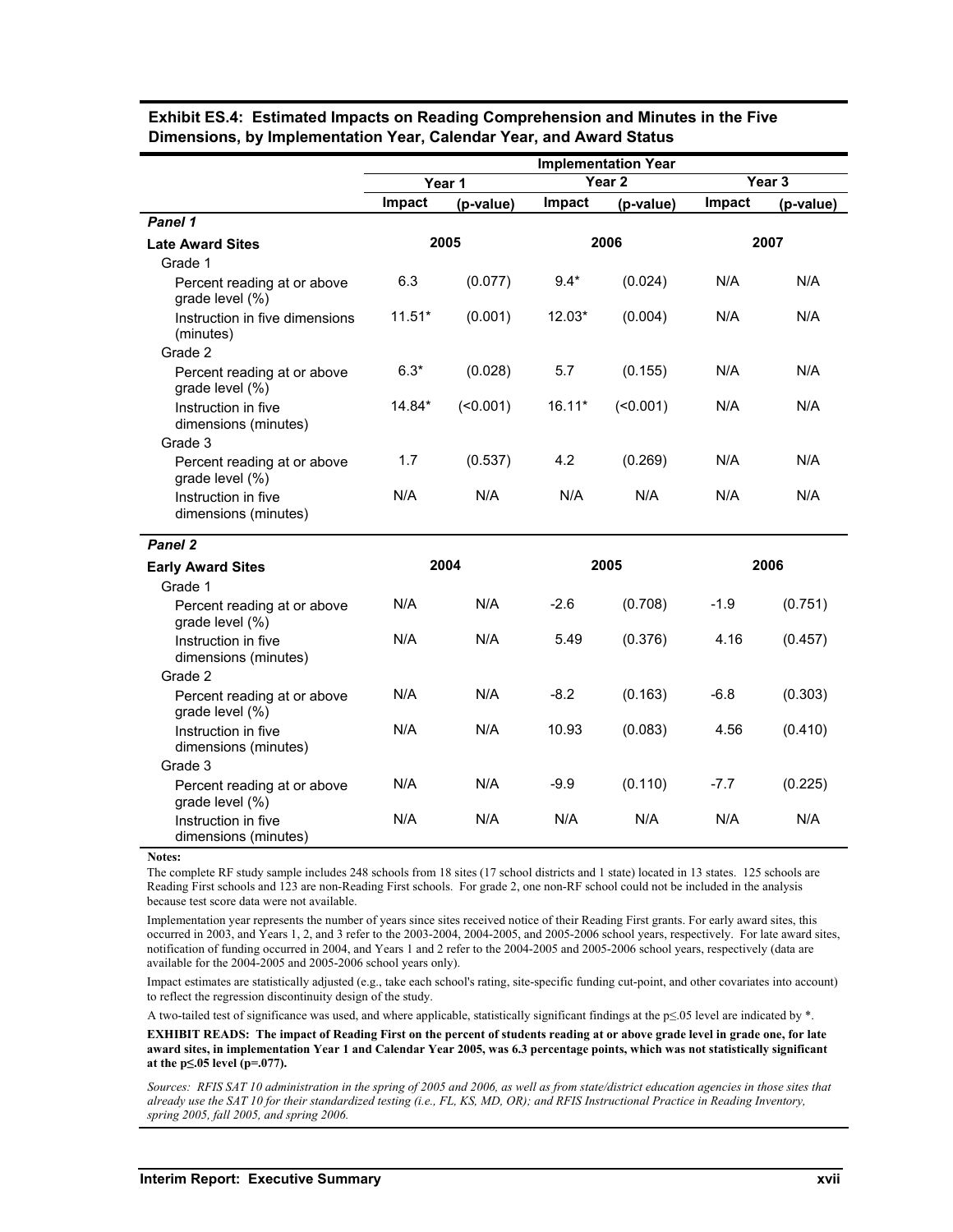

**Exhibit ES.5: Estimated Impacts on Key Outcomes for Early and Late Award Sites, by Grade** 

#### **Notes:**

The complete RF study sample includes 248 schools from 18 sites (17 school districts and 1 state) located in 13 states. 125 schools are Reading First schools and 123 are non-Reading First schools. There are 8 late award sites, with 137 schools, and 10 early award sites, with 111 schools. Impact estimates are statistically adjusted (e.g., take each school's rating, site-specific funding cut-point, and other covariates into account) to reflect the regression discontinuity design of the study.

A two-tailed test of significance was used, and where applicable, statistically significant findings at the p≤.05 level are indicated by \*.

**EXHIBIT READS: For grade one, the impact of Reading First on the percent of students reading at or above grade level was 7.55 percentage points for late award sites, which was statistically significant (p≤.05). The corresponding impact for grade one in early award sites was –2.34 percentage points, which was not statistically significant.** 

*Sources: RFIS SAT 10 administration in the spring of 2005 and 2006, as well as from state/district education agencies in those sites that already use the SAT 10 for their standardized testing (i.e., FL, KS, MD, OR); and RFIS Instructional Practice in Reading Inventory, spring 2005, fall 2005, and spring 2006.*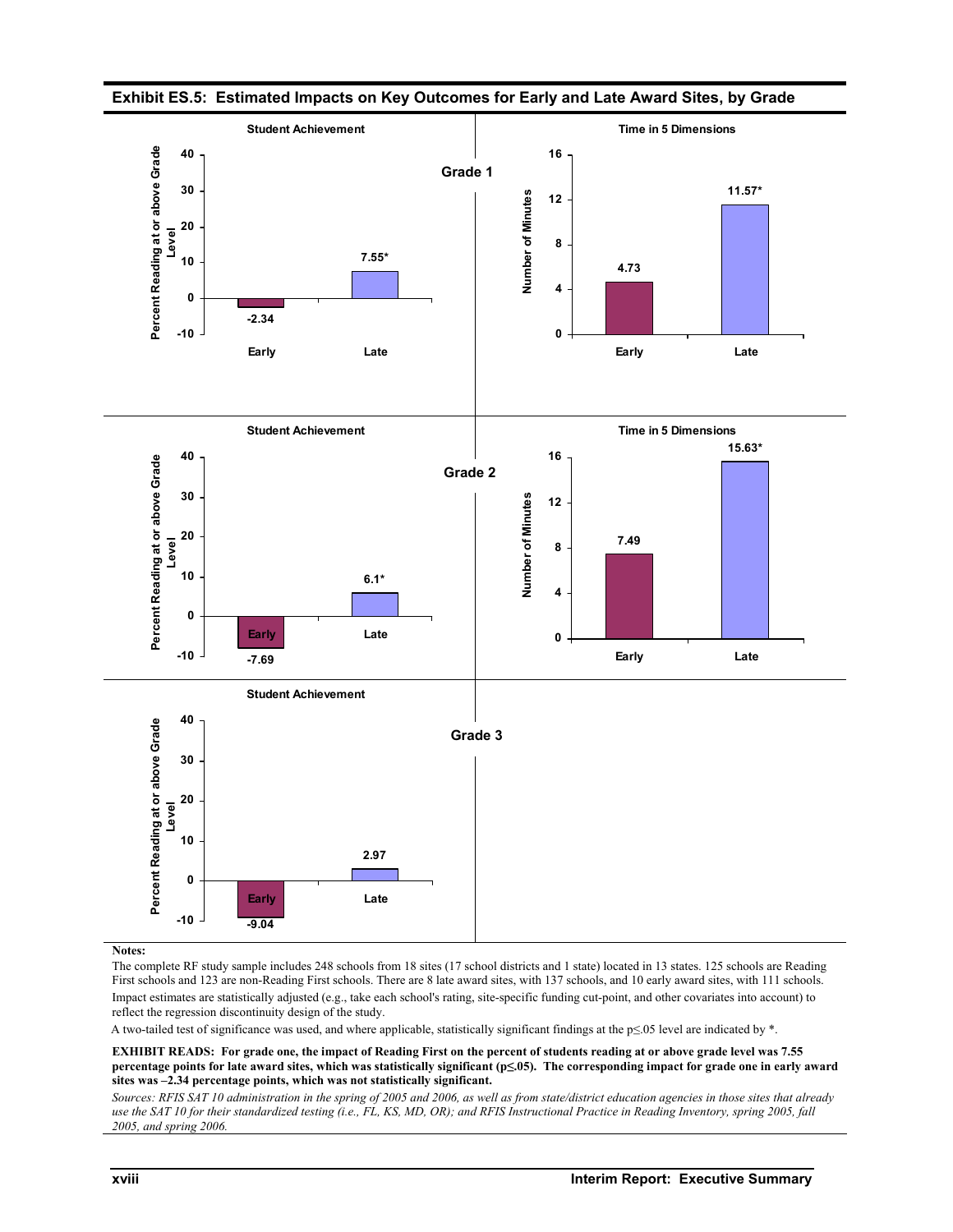## **Further Research**

Data for the study's final report will include three years of follow-up on students' reading comprehension for grades one, two and three and three years of follow-up on teachers' classroom instruction for grades one and two. These data will enable the study to examine program impacts on comprehension and instruction for an additional school year and on one year of follow-up on first grade students' decoding skills. Finally, the study's final report will explore whether the observed Reading First impacts on instructional practices are associated with observed impacts on student reading comprehension.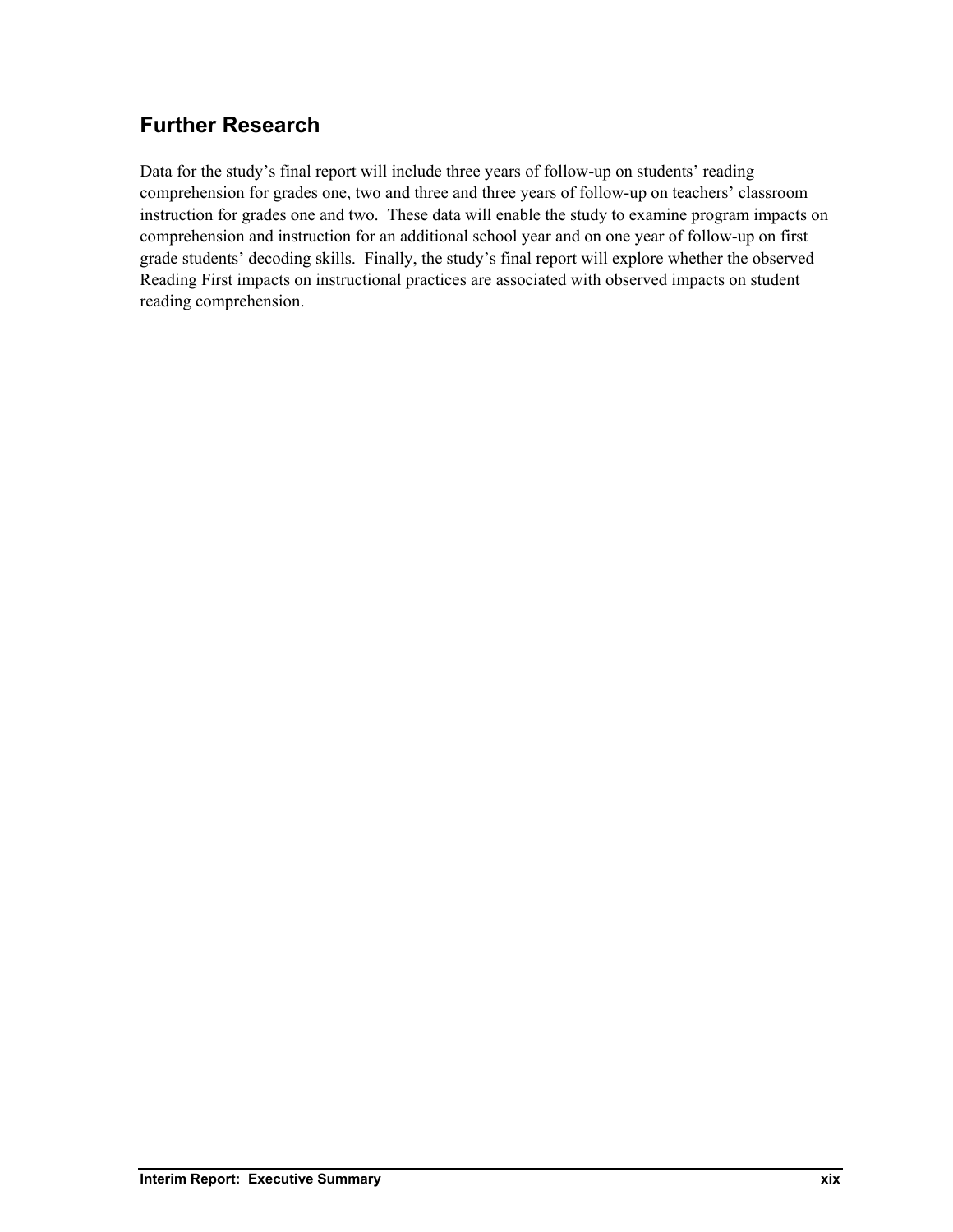## **Chapter One: Study Overview**

The No Child Left Behind Act of 2001 (NCLB) established the Reading First Program, a major federal initiative designed to help ensure that all children can read at or above grade level by the end of third grade. The RF legislation requires the U.S. Department of Education to contract with an outside entity to evaluate the impact of the Reading First Program. To meet this requirement, the Department contracted with Abt Associates in September 2003 to design and conduct the Reading First Impact Study (RFIS). The partner organizations included MDRC, RMC Research, Rosenblum-Brigham Associates, and Westat.<sup>5</sup> The RFIS is a multi-year study that encompasses data collection over the course of three school years: 2004-05, 2005-06, and 2006-07.

This interim report presents major findings based on data collected during the 2004-05 and 2005-06 school years. This chapter begins with an overview of the Reading First Program, briefly describes the conceptual framework underlying the program and this evaluation as a whole, and then outlines the study's guiding evaluation questions and data collection activities.

## **Overview of Reading First Program**

The No Child Left Behind Act (P.L. 107-110), signed into law in January 2002, established the Reading First Program (Title I, Part B, Subpart 1). The Reading First legislation requires programs and instruction to be based on scientific research in reading, and aims to ensure that all children can read at or above grade level by the end of third grade, thereby significantly reducing the number of students who experience difficulties in later years. The overarching goal of Reading First is to improve students' reading achievement. The program targets low-income, low-performing schools whose districts and states prepared articulated plans for increasing the use of teachers' research-based instruction through intensive professional development for teachers, reading coaches, and administrators, with the explicit aim of reaching out to all eligible schools over time (No Child Left Behind Act, 2001).

To qualify for Reading First funding, state and district professional development plans must include training on reading instructional methods and materials that incorporate the five essential components of reading instruction (phonemic awareness, phonics, vocabulary development, reading fluency, and reading comprehension strategies), and on the use of assessments that effectively screen, diagnose, and monitor student progress in reading (No Child Left Behind Act, 2001).

The Reading First legislation outlines the general components and activities to be included in state and local plans, and the Reading First Guidance describes several strategies that states and local educational agencies should use to improve students' reading skills (No Child Left Behind Act, 2001; U.S. Department of Education, 2002). First, the guidance specifies that *curricula* used in classrooms must reflect scientifically based reading research that includes the essential components of reading instruction, and further, that students should have sufficient opportunity to practice the development of their skills in these essential components. Second, it addresses teacher *professional development* on the implementation of scientifically based reading practices; states must offer comprehensive professional development on how teachers should work with academically struggling students, as

l

<sup>5</sup> Other subcontractor organizations included: Computer Technology Services, Inc.; DataStar, Inc.; Field Marketing Inc.; Paladin Pictures, Inc.; and Westover Consultants, Inc.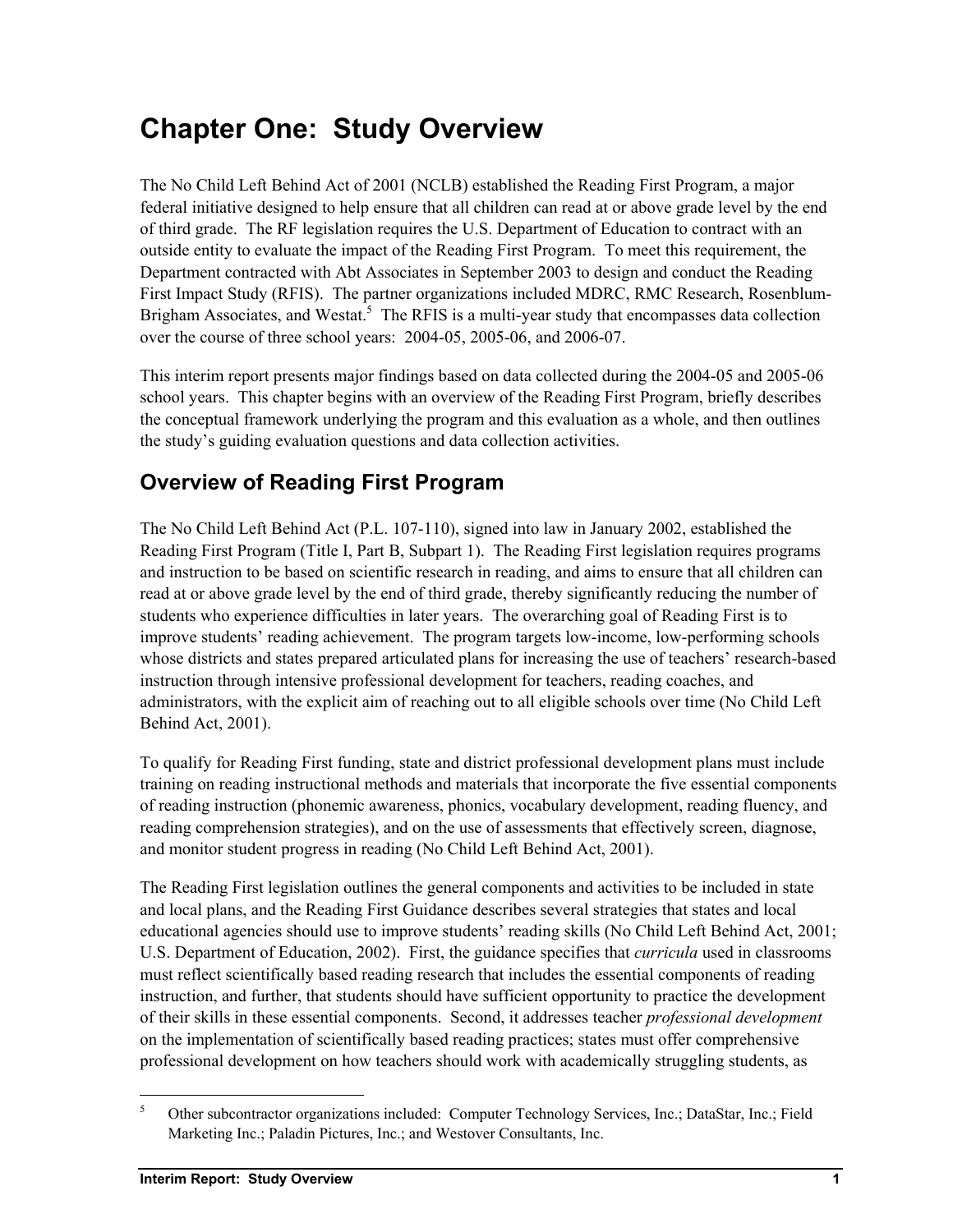well as how teachers can implement research-based reading instruction. Third, state and local plans must include procedures for *diagnosis and prevention* of early reading difficulties through a) using valid, reliable measures to screen students; b) using empirically validated intensive interventions to help struggling students; and c) monitoring the progress of students experiencing difficulties to ensure that the early interventions are indeed effective.

Reading First is an ambitious federal program, yet it is also a funding stream that combines local flexibility and national commonalities. The commonalities are reflected in the guidelines to states and districts and schools about allowable uses of resources. The flexibility is reflected in two ways: one, states (and districts) could allocate resources to various categories within target ranges rather than on a strictly formulaic basis. Two, states could make local decisions about the specific choices within given categories (e.g., which materials, reading programs, assessments, professional development providers, etc.). The activities, programs, and resources that were likely to be implemented across states and districts would therefore reflect both national priorities and local interpretations.

All states received RF grants after their applications were subjected to an expert review process, and all states received funds for a six-year period. States then awarded sub-grants to local school districts and/or directly to schools based on a competitive process. As of April 2007, all states, territories, and the District of Columbia reported that over 5,880 sub-grants had been awarded to schools in over 1,809 school districts (Southwest Educational Development Laboratory, 2007).

## **A Conceptual Framework for the Reading First Impact Study**

To understand the implementation and desired effects of Reading First, the conceptual framework presented below identifies the program's central goals and specifies the pathways through which its principles and components are hypothesized to improve reading instruction, and subsequently student reading achievement. The conceptual framework provides a substantive backdrop for the Reading First Impact Study.

Exhibit 1.1 shows the pathways through which Reading First is hypothesized to influence reading achievement: (1) the Reading First legislation provides programmatic specifications and administrative guidelines; (2) Reading First funds flow to states, districts, and ultimately to eligible schools; (3) districts and schools design and implement research-based reading programs and provide school personnel with training on research-based instructional strategies; and (4) student reading achievement is enhanced. Each of these steps is influenced by contextual variables, especially state and district funding for other reading programs. <sup>6</sup> The general focus of the Reading First Impact Study is on elements within the third and, ultimately, the fourth steps specified above (columns 3 and 4 in Exhibit 1.1). Each column is described below.

l

<sup>6</sup> Schools and districts could have sought and obtained other (non-RF) funding to support reading-related programs and instruction.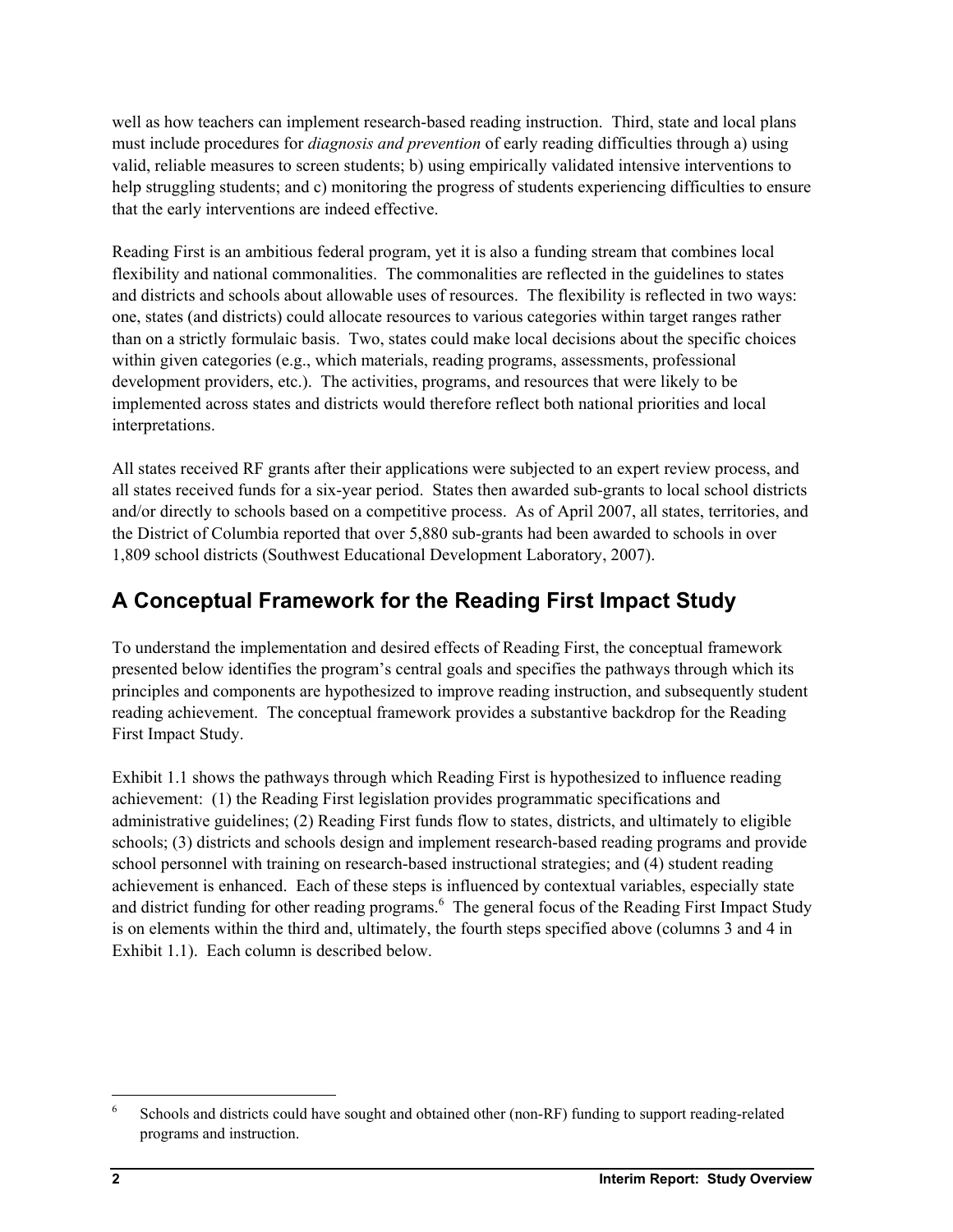

**س**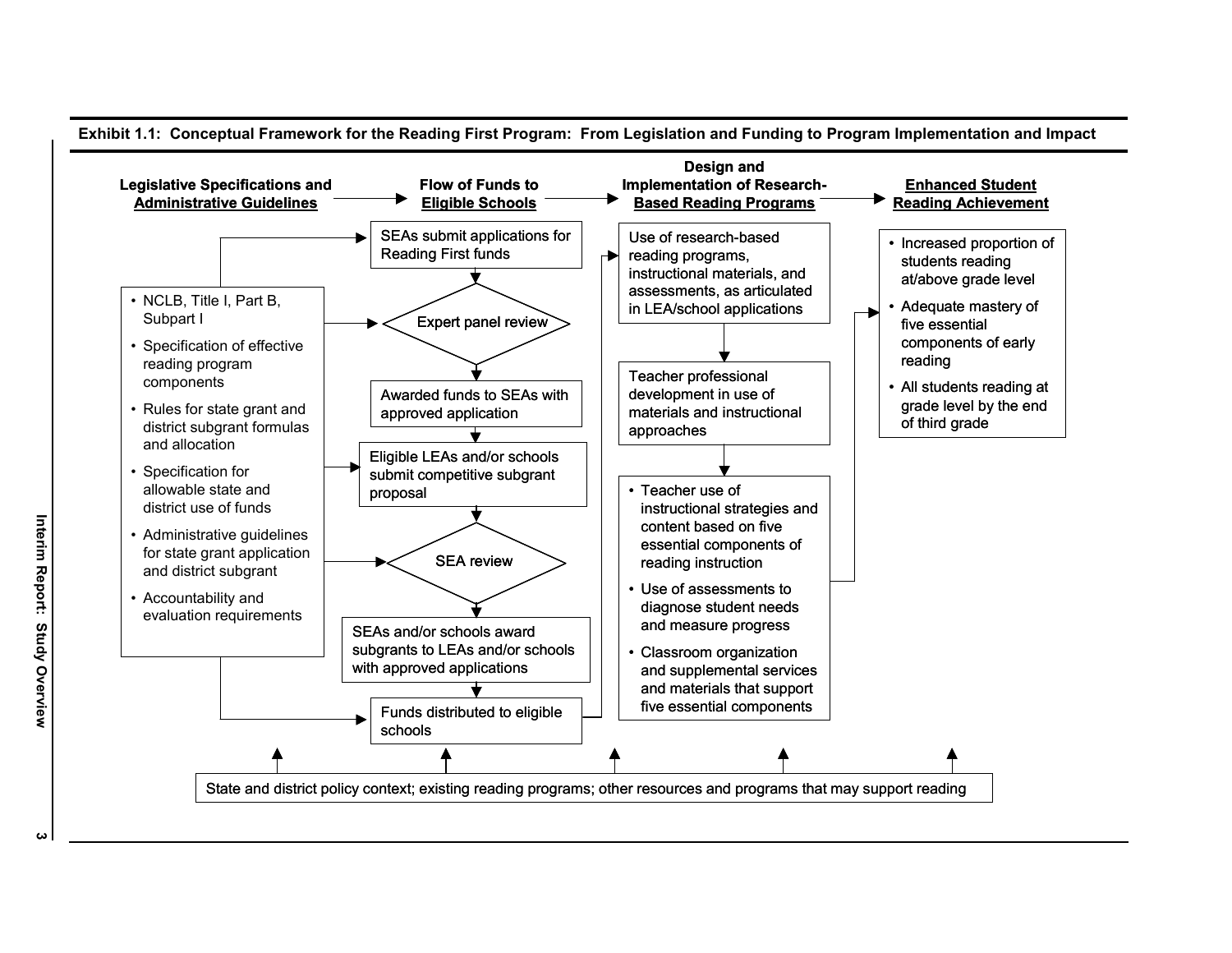### **Legislative Specifications and Administrative Guidelines**

The first column of Exhibit 1.1 shows Reading First's major legislative specifications and administrative guidelines (No Child Left Behind Act, 2001). The Reading First legislation defines five essential components of reading instruction: (1) phonemic awareness; (2) phonics; (3) vocabulary development; (4) reading fluency, including oral reading skills; and (5) reading comprehension strategies (No Child Left Behind Act, 2001). The legislation also specifies state and district grant formulas, based primarily upon the proportion or number of children from low-income families who are reading below grade level in K–3, reflecting each district's percentage of the state's total Title I, Part A funds (No Child Left Behind Act, 2001). Sub-grants to eligible districts and schools must be of sufficient size and scope to enable full implementation of the selected researchbased reading programs. Consequently, as indicated by states' Reading First applications and subsequent subgrant announcements, states did not fund all eligible entities, in order to concentrate resources and maximize the quality of implementation.<sup>7</sup>

The Reading First legislation and guidance indicate that states must allocate at least 80 percent of their funding to school districts, with the remainder allocated to state-level activities, including: (1) teacher professional development (not more than 13 percent of the state grant); (2) technical assistance for districts and schools (not more than five percent of the state grant); and (3) planning, administration and reporting (not more than two percent of the state grant). It is important to note that the residual funds (up to 20 percent) were to be used by states to disseminate Reading First-like information and resources to all schools (including those not awarded RF grants), in order to broaden the potential reach of the program beyond the RF-funded districts and schools awarded sub-grants (No Child Left Behind Act, 2001). $8$  Local districts could spend up to 3.5 percent of their grants on administrative and technical assistance (U.S. Department of Education, 2002).

## **The Flow of Reading First Funds**

The second column of Exhibit 1.1 shows that RF funds flow from the federal government through the states to eligible districts and schools, as specified in the Reading First legislation (No Child Left Behind Act, 2001). First, the U.S. Department of Education convened expert panels to evaluate the State Education Agency (SEA) applications and make recommendations to the Department. Second, state departments of education scrutinized Local Education Agency (LEA) and/or school applications to determine which LEAs and/or schools were most likely to be able to meet the state's goals and specifications for Reading First.<sup>9</sup>

-

<sup>7</sup> For examples of state applications, see "Making Reading First in Michigan," (Michigan Department of Education, 2002, p. 64, 68) and "The State of Wisconsin Reading First Grant Proposal" (Wisconsin Department of Education, 2003, p. 47). For a list of award announcements, see "Reading First: Awards" (Southwest Educational Development Laboratory, 2007).

<sup>8</sup> The study did not collect data on other funding sources districts or schools obtained to support reading instruction.

<sup>9</sup> In some states, subgrants were made directly to schools (e.g., Hawaii, Kentucky).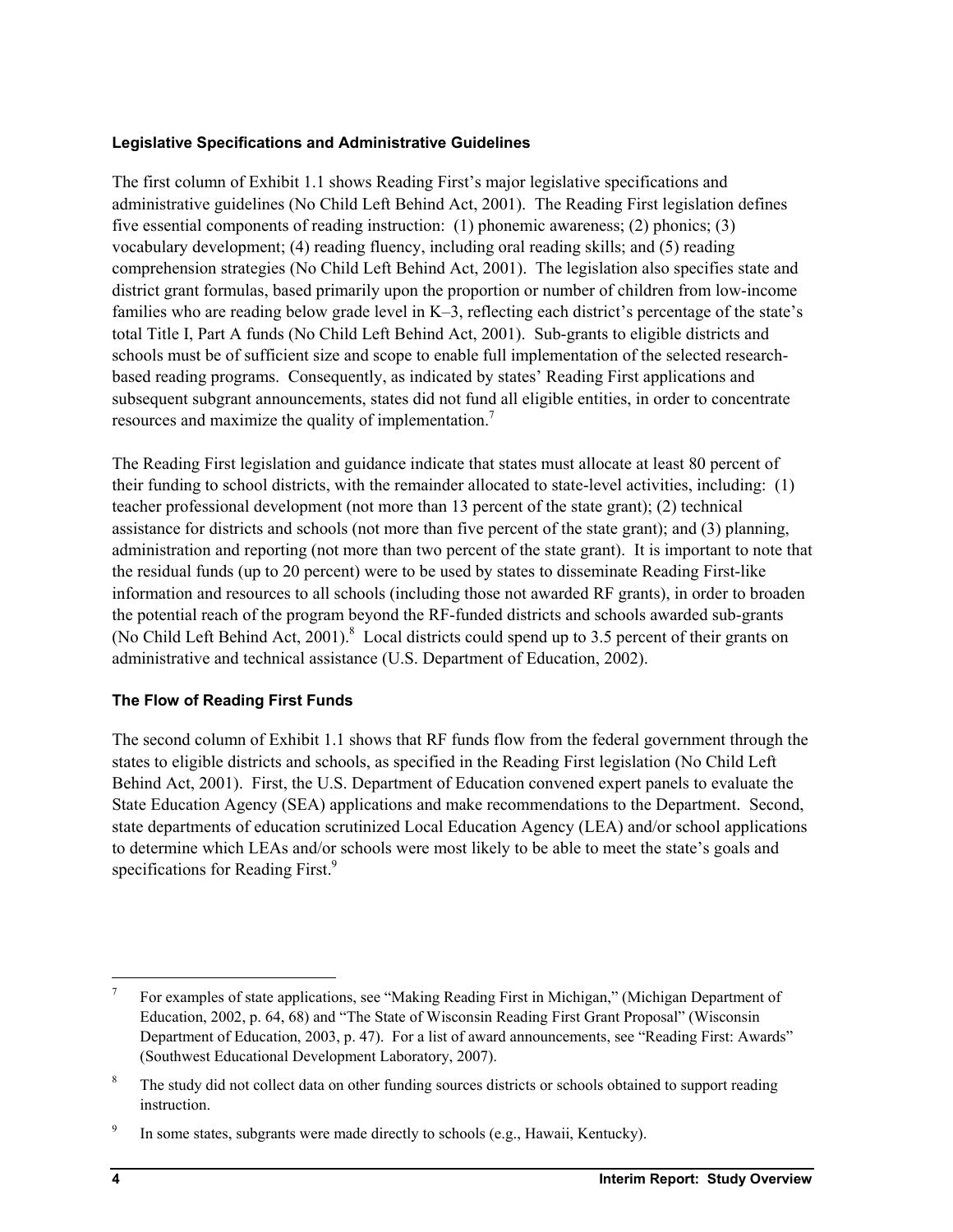## **Design and Implementation of Research-Based Reading Programs**

The activities listed in the third column of Exhibit 1.1 represent short-term or mediating outcomes for the Reading First program as well as the hypothesized precursors to the longer-term outcomes identified in the fourth column. Implementing research-based reading programs includes the following: use of reading programs deemed effective through scientifically based reading research; aligned materials and assessments for diagnosing student needs and measuring progress; welldesigned professional development activities that train teachers explicitly in the essential components of reading instruction; strategies for adapting these practices to the varying skill levels of their students; and appropriate use of materials and assessments that support the chosen reading program (No Child Left Behind Act, 2001).

According to the Reading First guidelines, a well-implemented, high quality reading program sets high expectations for reading achievement and includes explicit strategies for monitoring student progress (U.S. Department of Education, 2002). Effective classroom reading instruction should also include differentiated small group instruction with flexible placement and movement based on ongoing assessment. Teachers should be using effective classroom management strategies to maximize time on reading-based tasks and activities. Most importantly, teachers and students should be continuously engaged in activities related to the five essential components of reading instruction.

## **Enhanced Student Reading Achievement**

The final column of Exhibit 1.1 identifies longer-term Reading First outcomes, all of which are focused on student reading achievement, including increased proportion of students reading at/above grade level in grades 1, 2, and 3; adequate mastery of the five essential components; and all students reading at or above grade level by the end of the third grade. The hypothesis underlying Reading First is that these outcomes will be achieved only through successful implementation of appropriate research-based reading programs, teacher professional development, use of diagnostic assessments, and appropriate classroom organization and provision of supplemental services.

## **Reading First Impact Study Evaluation Questions**

There are three major evaluation questions for the Reading First Impact Study:

- **1. What is the impact of Reading First on student reading achievement?**
- **2. What is the impact of Reading First on classroom instruction?**
- **3. What is the relationship between the degree of implementation of scientifically based reading instruction and student reading achievement?**

The question about **impact on student reading achievement** focuses on the some of the elements represented in the final column of Exhibit 1.1. The Reading First Impact Study focuses primarily on student reading comprehension skills, by comparing student reading performance in Reading First schools to students' reading performance that would have been observed without Reading First funding. Students in the study schools are assessed with the Stanford Achievement Test, reading comprehension subtest,  $10^{th}$  Edition (Harcourt Assessment, Inc., 2004).

The question about **impact on classroom instruction** focuses primarily on the elements represented in the third box of the third column of Exhibit 1.1. Impacts on classroom instruction are assessed by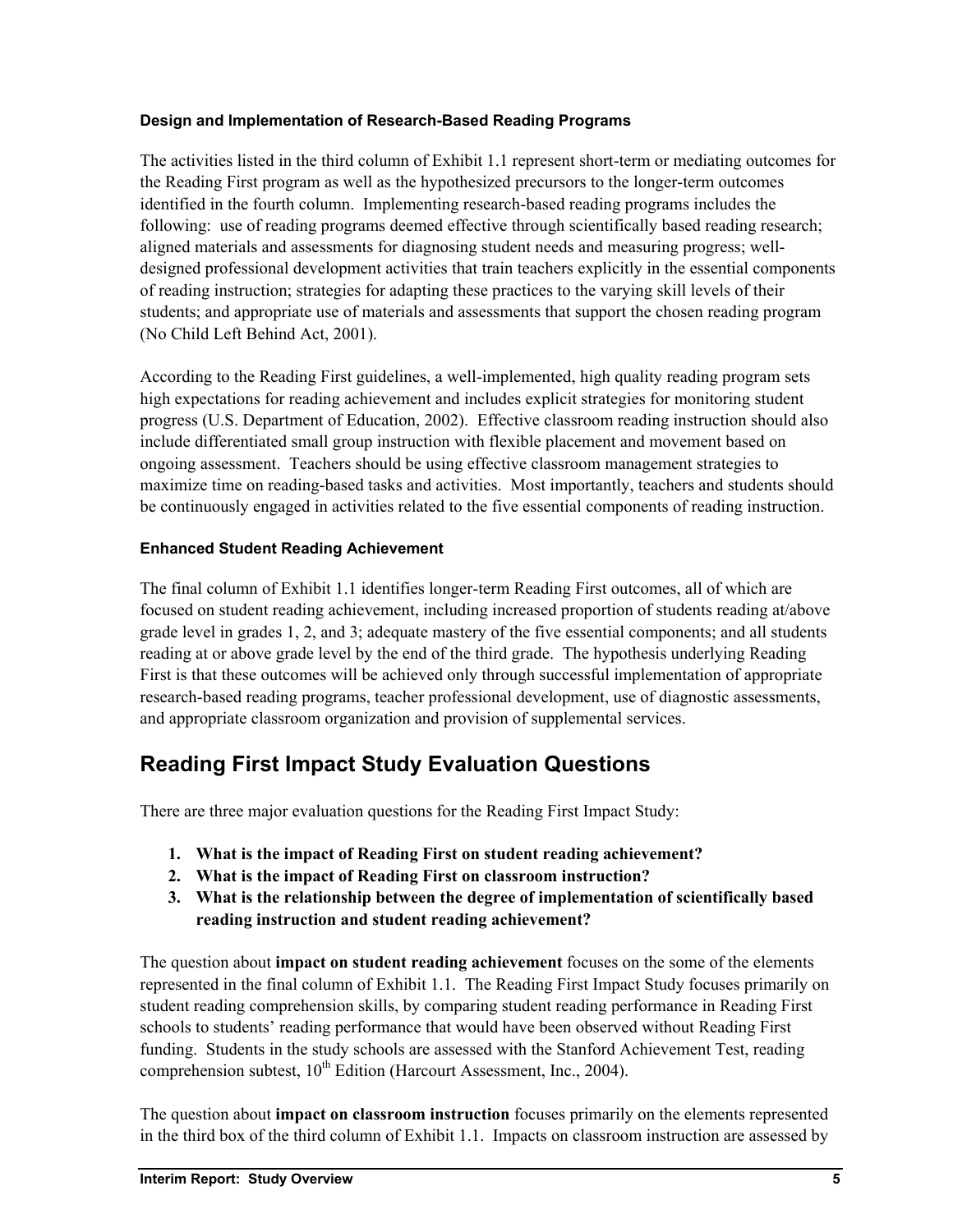comparing characteristics of classroom instruction in Reading First schools to estimates of what those same characteristics of classroom instruction would have been had the schools not received Reading First funding.

The third question, about **relationships between implementation and students' reading achievement**, focuses on the connections between elements represented in the third and fourth columns of Exhibit 1.1. Results of analyses addressing these relationships will be presented in the final report.

The evaluation design (described in more detail in Chapter 2) calls for three years of data collection. This report presents findings based upon two years of data collection. While there is no prior research on the amount of time necessary for schools to have fully implemented the Reading First program, prior research on implementation of programs designed to improve student achievement through changing teachers' instructional practices suggests that while changes in instruction may be evident sooner, changes in student achievement can take several years to appear (e.g., Aladjem et al., 2006; Bloom, 2001; Borman et al., 2003). This holds particular salience for the Reading First program, which attempts to promote a comprehensive approach to reading instruction that persists from kindergarten through grade three. Some aspects of Reading First may be easy to implement quickly (i.e., purchase of new core reading programs and assessments, providing research-based professional development). Yet other aspects may require several years to implement effectively and consistently across the entire K-3 grade span (i.e., aligning curricula, instructional practices, and support services with the underlying principles of Reading First) to yield sustained improvement in student reading performance. Further, it will take four years of implementation before any students will have been able to experience Reading First funded activities as they progress from kindergarten through third grade.

The next chapter presents a discussion of the study design, estimation methods, and sample.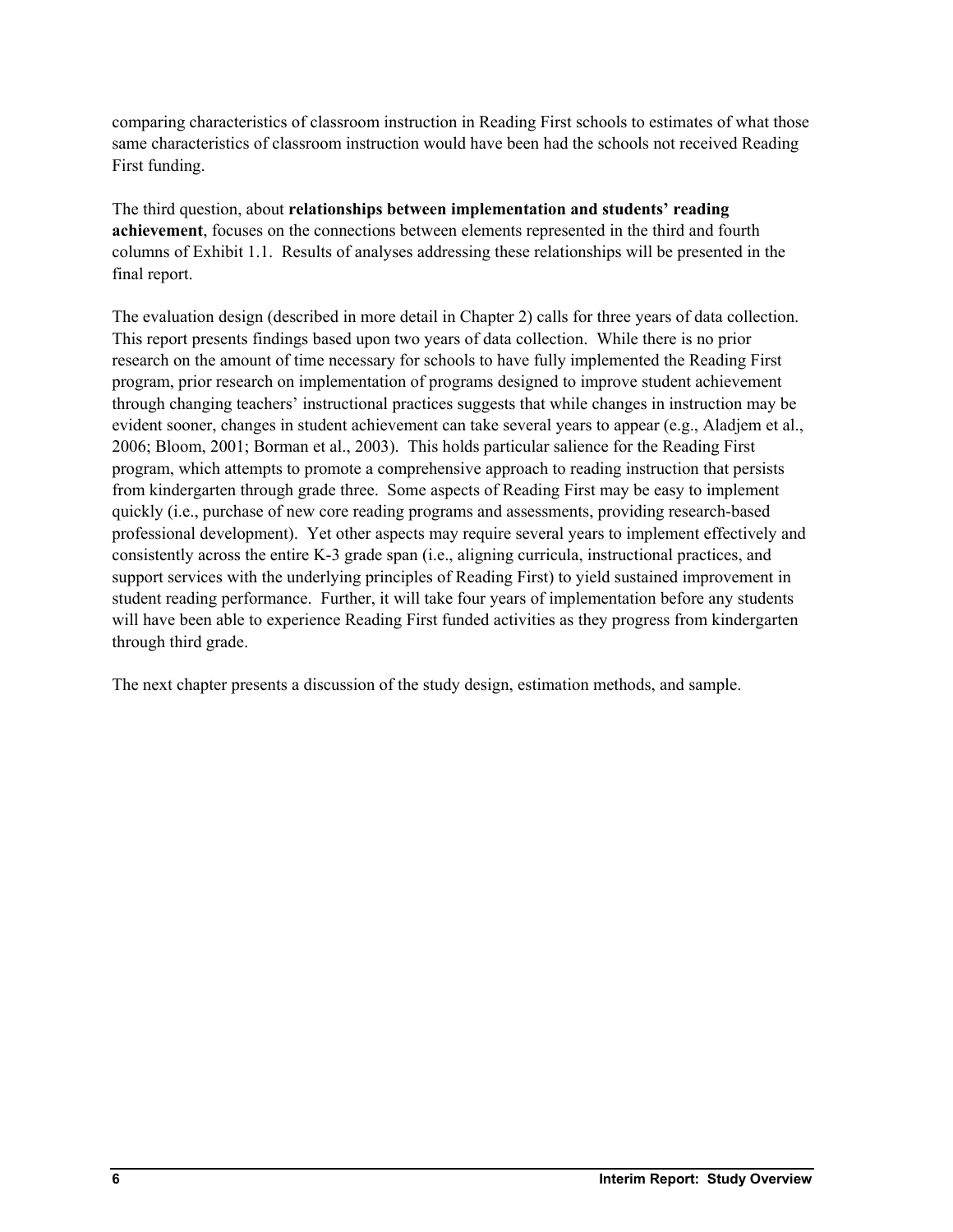# **Chapter Two: Study Design, Methods, and Sample**

This chapter describes the study design and sample. It begins with a description of regression discontinuity design, a type of quasi-experimental study design that lends itself to a study of Reading First, in particular. The discussion of the regression discontinuity design (RDD) outlines the criteria that must be met to use this design, the requirements of sample size, and the outcome measures to be used, and it also presents a brief description of the estimation models and other key technical features of the analytic approach. The chapter then describes the study's sample of schools.

## **Study Design**

## **Approach**

l

The Reading First Impact Study is based on a regression discontinuity design that capitalizes on the systematic process used by a number of school districts to allocate their Reading First funds.<sup>10</sup> A regression discontinuity design is the strongest quasi-experimental method that exists for estimating program impacts. Under certain conditions (which are met by the present study) this method can approach the rigor of a randomized experiment.<sup>11</sup> The conditions include:

- 1) Eligible schools were rank-ordered for funding based on a quantitative rating, such as an indicator of past student reading performance or poverty.
- 2) A cut-point in the rank-ordered priority list separated schools that did or did not receive Reading First grants, and this cut-point was set without knowing which schools would then receive funding.
- 3) Funding decisions were based only on whether a school's rating was above or below its local cutpoint; nothing superseded these decisions.
- 4) The shape of the relationship between schools' ratings and outcomes is correctly modeled.

To see how the method works, consider a hypothetical school district that allocates its \$2 million annual Reading First grant to 10 schools in equivalent allotments of \$200,000, per year, per school. The district also has prioritized the schools with the highest rates of poverty, as measured by the percentage of students eligible for free or reduced priced meals. The district therefore awards grants first to the school with the highest poverty rate, then to the school with the next-highest poverty rate, and so on, until ten schools receive grants and all of the Reading First funding has been allocated.

Exhibit 2.1 illustrates how the dividing line, or "cut-point," between the last funded school and the first school *not funded* on the district's priority list (or between the  $10<sup>th</sup>$  and  $11<sup>th</sup>$  schools on this

<sup>&</sup>lt;sup>10</sup> The Reading First Impact Study was originally planned as a randomized control study, in which eligible schools from a sample of districts were to receive Reading First funds or become members of a non-Reading First control group. The approach was not feasible, however, in the 38 states that had already begun to allocate their Reading First grants before the study began. Furthermore, in the remaining states, randomization was counter to the spirit of the Reading First Program, which strongly emphasizes serving the schools most in need. It was possible, however, to randomize schools in one site.

<sup>&</sup>lt;sup>11</sup> Regression discontinuity analysis was introduced by Thistlethwaite and Campbell (1960) and has more recently experienced a resurgence of interest (e.g., Cappelleri et al., 1991; Goldberger, 1972; Hahn, Todd and Van Der Klaauw, 2001; Mohr, 1995; and Reichardt, Trochim, and Cappelleri, 1995).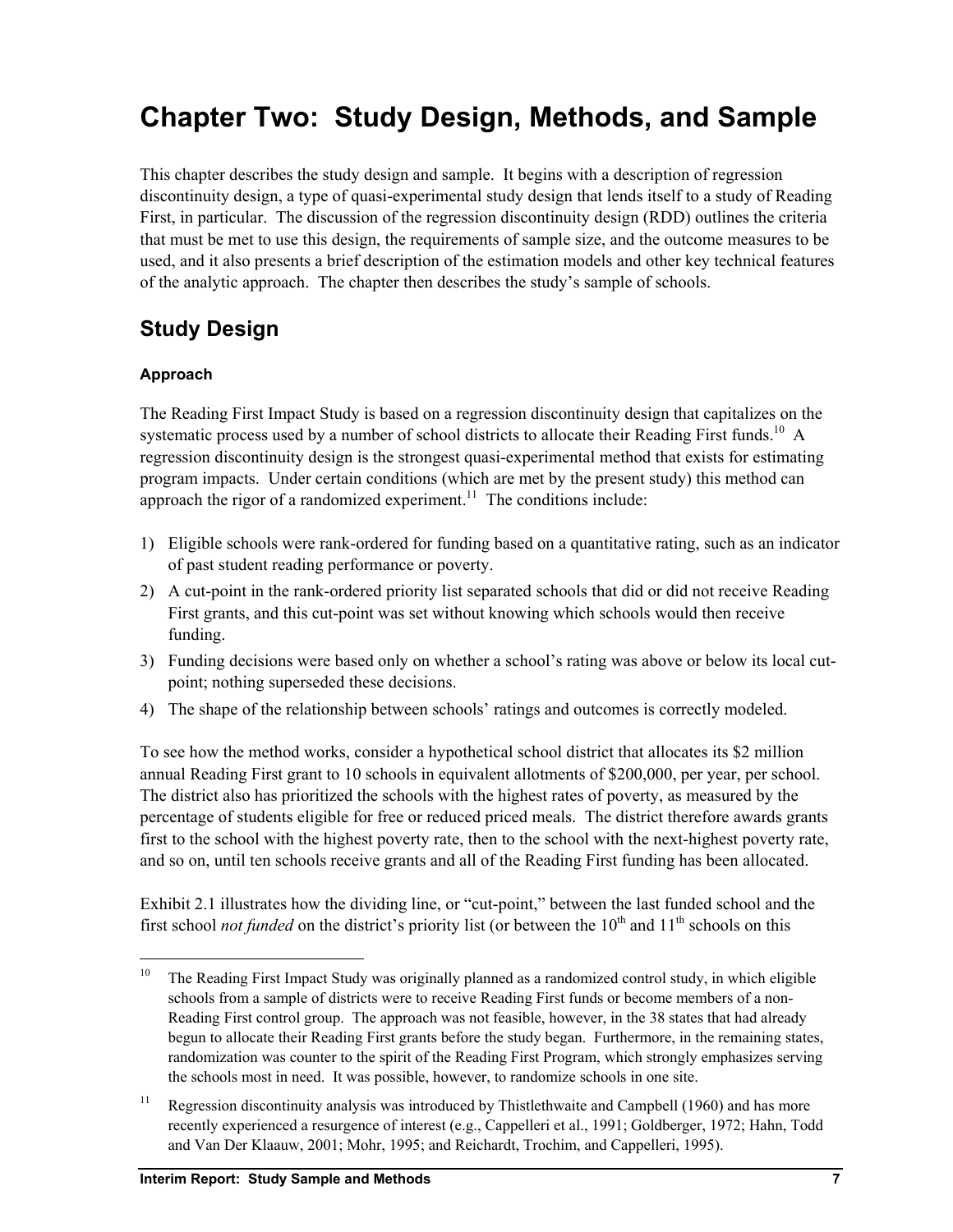hypothetical district's list) creates a "discontinuity" that makes it possible to estimate program impacts on future outcomes. The vertical axis of the exhibit represents a future outcome measure for each school, such as its average student reading score in a subsequent year. The horizontal axis represents the rating used to determine each school's priority for Reading First (in this example, the percentage of past students eligible for free or reduced price meals). Schools to the left of the cutpoint do not receive Reading First funding and serve as a "comparison group" for the impact analysis; these schools are referred to as non-Reading First schools. Schools to the right of the cut-point receive Reading First funding; these schools represent the "treatment group" for the impact analysis, and are referred to as Reading First schools.

The exhibit illustrates a downward-sloping relationship between schools' ratings and their future outcomes. This implies that schools with a higher proportion of past (and thus future) students who live in poverty will tend to have lower levels of future student achievement. In the absence of Reading First, average student achievement at non-Reading First schools would therefore tend to be higher than at Reading First schools. Consequently, the average outcome for non-Reading First schools most likely over-states what this average would have been for Reading First schools without the program (their "counterfactual"). Because of this, a simple comparison of average outcomes for Reading First schools and non-Reading First schools would understate the impact of Reading First.

Given the way that schools were selected for Reading First, however, it is possible to obtain unbiased estimates of the program's impacts on future outcomes by controlling statistically for the relationships that exist between school outcomes and ratings. (These relationships comprise the "regression" part of regression discontinuity analysis.) Intuitively, this analysis would proceed as follows. The first step is to fit a regression line through the data points for non-Reading First schools, as indicated by the solid line to the left of the cut-point in Exhibit 2.1. The second step is to extrapolate the fitted line across the cut-point to predict what student achievement would have been for Reading First schools in the absence of the program. This is indicated by the dashed line in the exhibit. The third step is to fit a regression line through the data points for Reading First schools, as indicated by the solid line to the right of the cut-point. (For the purpose of this hypothetical example, the two fitted lines are assumed to have the same slope and are thus parallel, which simplifies the analysis but is not necessary.) The impact of Reading First thus can be measured by the vertical distance between the solid fitted line for Reading First schools (what actually happened in Reading First schools after the program was launched) and the dashed extrapolated line for Reading First schools (the counterfactual prediction of what would have happened in Reading First schools without the program). This distance is indicated by a two-sided arrow.

In short, the analysis uses the observable discontinuity in the regression relationship to identify the impact of Reading First. The magnitude of the discontinuity indicates the magnitude of the impact. If the regression model has the correct shape for the data being modeled (for example, two parallel straight lines for Reading First and non-Reading First schools), the discontinuity provides an unbiased impact estimate.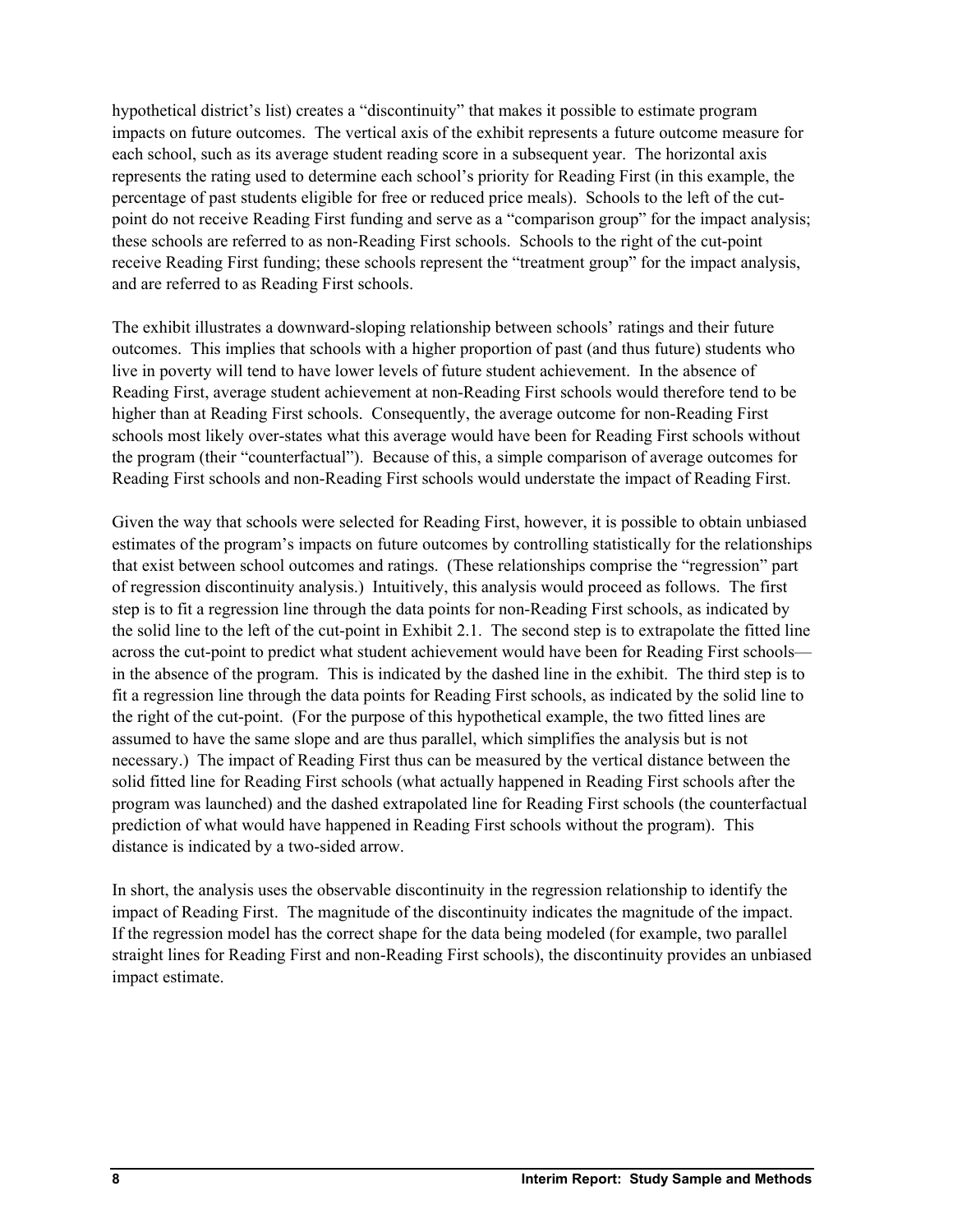



The approach works properly, if schools' ratings are the only thing that determines their selection for Reading First. Consequently, only background characteristics that are correlated with ratings can be correlated with selection for the program. In other words, the only characteristics that can differ systematically between Reading First schools and non-Reading First schools are those correlated with their ratings. Controlling statistically for the ratings thereby controls for any systematic pre-existing differences between the two groups of schools.<sup>12</sup> It is this control that makes unbiased impact estimates possible, yet it (regression discontinuity design) requires a much larger sample size than a randomized control trial to provide the same precision, because one must include the rating variable in any models to account for the design effect (Bloom, Kemple and Gamse, 2004).

Seventeen of the 18 sites in the Reading First Impact Study (16 school districts and one state program) allocated their Reading First grants in ways that meet the requirements of a regression discontinuity design (see Appendix B for a more detailed discussion). Each site prioritized its eligible schools according to a specified quantitative indicator, in most cases, an indicator based on a measure of student poverty, student performance, or both.<sup>13</sup> Each site then allocated its Reading First funds according to the prioritized list, funding the top priority school first, the second priority school next, and so on through the list, until all available resources were allocated. In the context of this study, these sites are referred to as regression discontinuity design (RDD) sites.

As explained later in this chapter in the section entitled "The Study Sample", the study sample was drawn from Reading First schools and non-Reading First schools whose ratings were as close as possible to their sites' local cut-point. Half of the schools in the study sample are Reading First

-

<sup>&</sup>lt;sup>12</sup> It is because regression discontinuity analysis utilizes "selection on observables" (i.e., values of the rating) that it can produce unbiased impact estimates (Cain, 1975). This feature is what distinguishes the approach from other quasi-experimental designs.

<sup>&</sup>lt;sup>13</sup> Exhibit 2.5 reports the criteria used by each site to rate its schools for Reading First. A separate rating coefficient (in the impact estimation model) was specified for each site to account for differences in rating variables and cut-points. These differences enhance the generalizability of the present study because it comprises 17 regression discontinuity analyses from different parts of the United States.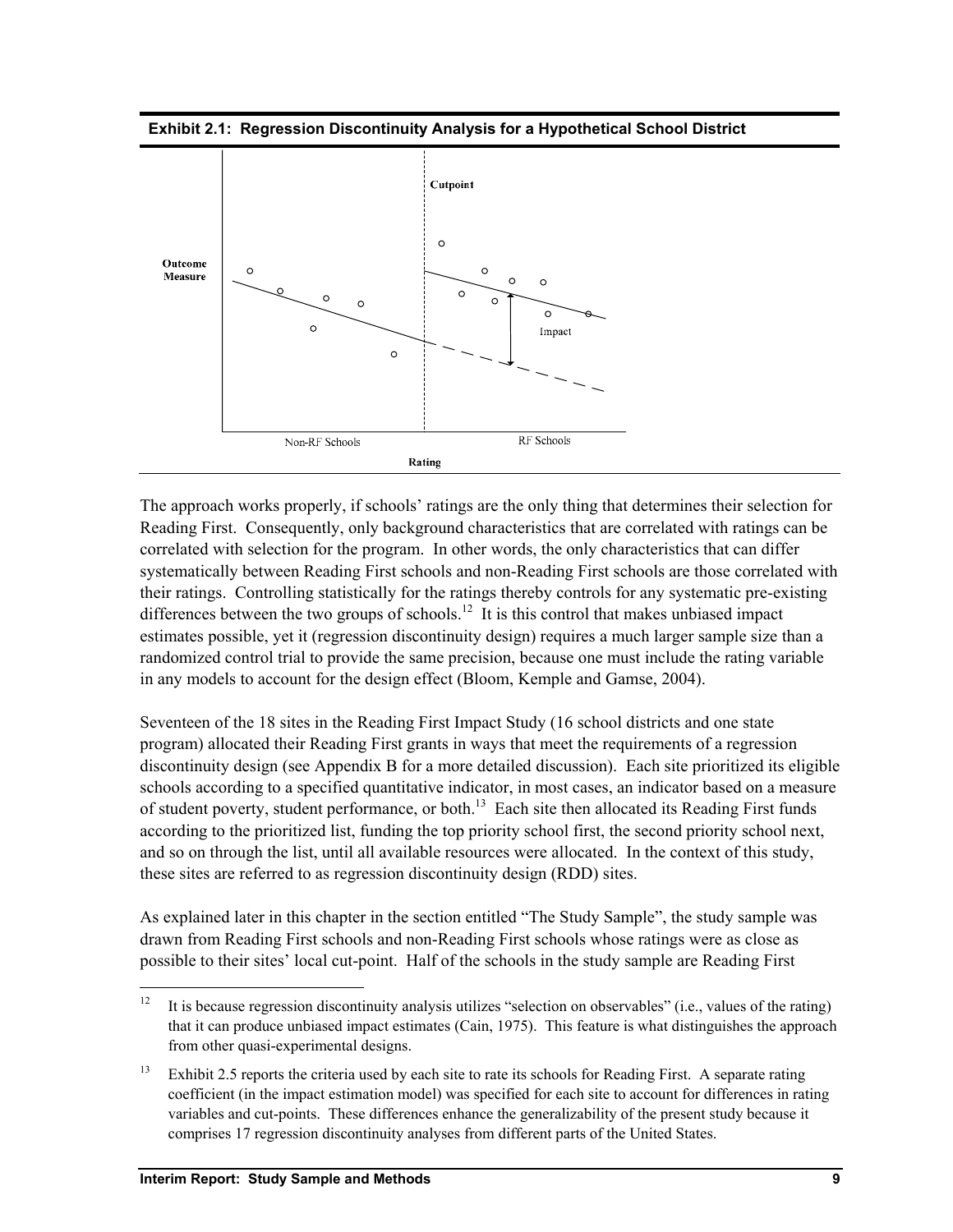schools and half are non-Reading First schools.<sup>14</sup> Only 9 of the 248 sample schools from study sites had their rating-based Reading First funding status changed. Consequently, the study's sites support what is called a "sharp" regression discontinuity analysis, which is the strongest form of the design.<sup>15</sup>

In the  $18<sup>th</sup>$  study site (a school district), it was possible to randomly assign a subset of its Reading First-eligible schools to receive or not receive Reading First funds. In this site, five candidate schools were assigned to Reading First and five were assigned to a control group. Hence, this site provides a group-randomized experiment. This site is referred to as the experimental site.

## **Measures**

The Reading First Impact Study focuses on three categories of outcome measures: student reading comprehension, classroom reading instruction, and student engagement with print during reading instruction. These three categories represent the outcome *domains* for the study. The outcome for student reading comprehension is represented by scores on the Stanford Achievement Test, 10<sup>th</sup> Edition (Harcourt Assessment, Inc., 2004). Classroom reading instruction and student engagement with print were measured through classroom observations made by trained observers. The outcome measures for instruction are represented by amount of instructional time on the five essential components of reading instruction, and the outcome for student engagement with print is the average percentage of students engaged with print during the reading block. Chapter Three describes what these measures mean and how they were obtained.

## **Estimation**

For each measure from the preceding outcome domains, an extension of the statistical model in Equation 1 was used to estimate the impacts of Reading First in the 17 RDD sites.<sup>16</sup> This equation is referred to as a linear regression discontinuity model.

$$
Y_k = \beta_0 + \beta_1 T_k + \beta_2 R_k + \mu_k \tag{1}
$$

where:

- $Y_k$  = the outcome measure for school k,
- $T_k$  = one if school k is a Reading First school and zero otherwise,

 $R_k$  = the value of the rating for school k,

 $\mu_k$  = a random error for school k that is assumed to be independently and identically distributed.

<sup>16</sup> Full statistical models for estimating impacts on all study outcomes for all 17 RDD sites are presented in Appendix B. The models include an indicator for the site where schools were randomized (for which impacts were estimated using a standard regression-adjusted difference of mean outcomes for the treatment group and control group).

 $14$ These proportions were exact for the original study sample of 258 schools. With the subsequent loss of 10 schools, they remain almost exact.

<sup>15</sup> A sharp regression discontinuity analysis has very few cases where assignment to treatment or comparison status based on ratings is changed due to other considerations. A "fuzzy" regression discontinuity design has more such aberrant cases. A fuzzy regression discontinuity analysis is more complex and requires further assumptions (Shadish, Cook and Campbell, 2002).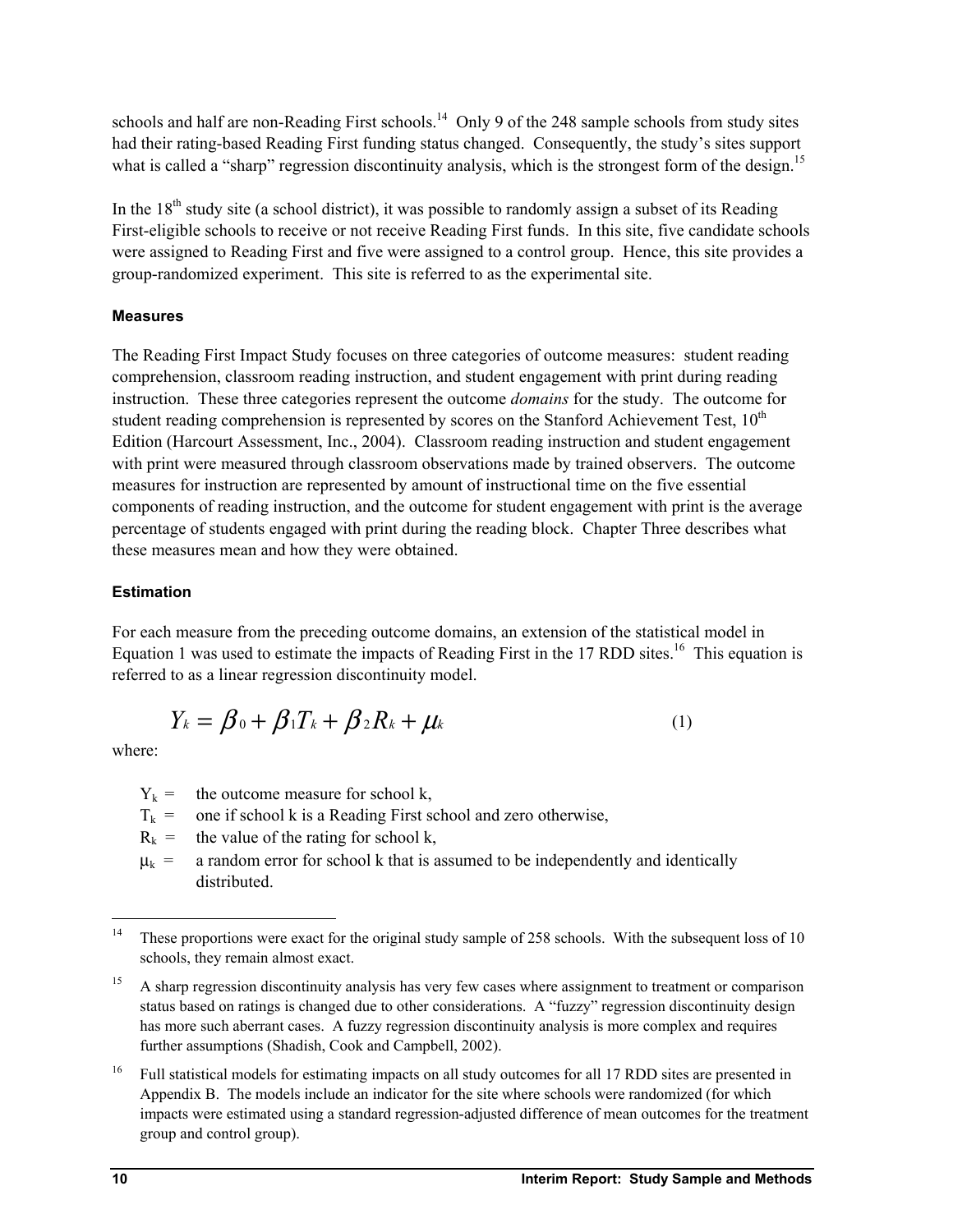The coefficient,  $B_2$ , for the rating,  $R_k$ , represents the slope of the two fitted regression lines in Exhibit 2.1. This summarizes the continuous relationship between outcomes and ratings that exists on either side of the cut-point. As noted, controlling for this relationship controls for all systematic preexisting differences between Reading First schools and non-Reading First schools. The coefficient,  $B_1$ , for the treatment indicator,  $T_k$ , represents the discontinuity in the regression line produced by Reading First. The estimated value of  $B_1$  therefore provides an estimate of the impact of Reading First.

The Reading First Impact Study is composed of separate regression discontinuity designs for each of the 17 RDD sites, plus a group-randomized experiment for the experimental site; as a result, the impact estimates presented are averaged across the study's 18 sites. The average is weighted in proportion to the number of Reading First schools in the study sample from each site. Findings presented in this report therefore represent average impacts for the average Reading First school in the sample.

To increase the precision of impact estimates a limited number of covariates (student background characteristics, teacher background characteristics, and/or school baseline test scores) were added to the estimation model. In addition, because students are clustered within classrooms, and classrooms are clustered within schools, multi-level models were used to estimate impacts on student outcomes. Appendix B describes the statistical models used to estimate impacts for outcomes in each of the study's three domains.

## *Specification Tests*

l

As noted earlier, in developing the study sample, Reading First schools and non-Reading First schools were selected to be as close as possible to their local cut-points for receipt of Reading First funding. This was done to yield two groups of schools that were as similar as possible.<sup>17</sup> In addition, program impacts were estimated using a linear regression discontinuity model that controls for values of the ratings used to choose schools for program funding. Furthermore, as discussed earlier, estimates of impacts on measures of student reading comprehension control explicitly for school-level baseline measures of reading achievement. This *combination* of sample design and statistical analysis was expected to provide internally valid estimates of program impacts.

Three sets of specification tests were conducted to assess whether this expectation was met.<sup>18</sup> Although none of these tests by itself can *prove* that internal validity was achieved, in combination they provide evidence that this is most likely the case. The most important such test used a linear regression discontinuity model (as represented in Equation 1) to compare baseline characteristics of Reading First schools and non-Reading First schools. If a linear regression discontinuity model is an appropriate way to control for all pre-existing differences between the two groups, observable or not, then it should eliminate their observed baseline differences.

<sup>&</sup>lt;sup>17</sup> See Appendix B, Part 2, Exhibit B.1 for unadjusted baseline characteristics of schools in the study sample.

<sup>&</sup>lt;sup>18</sup> See Appendix B for a detailed presentation of the specification tests conducted to assess the study's internal validity.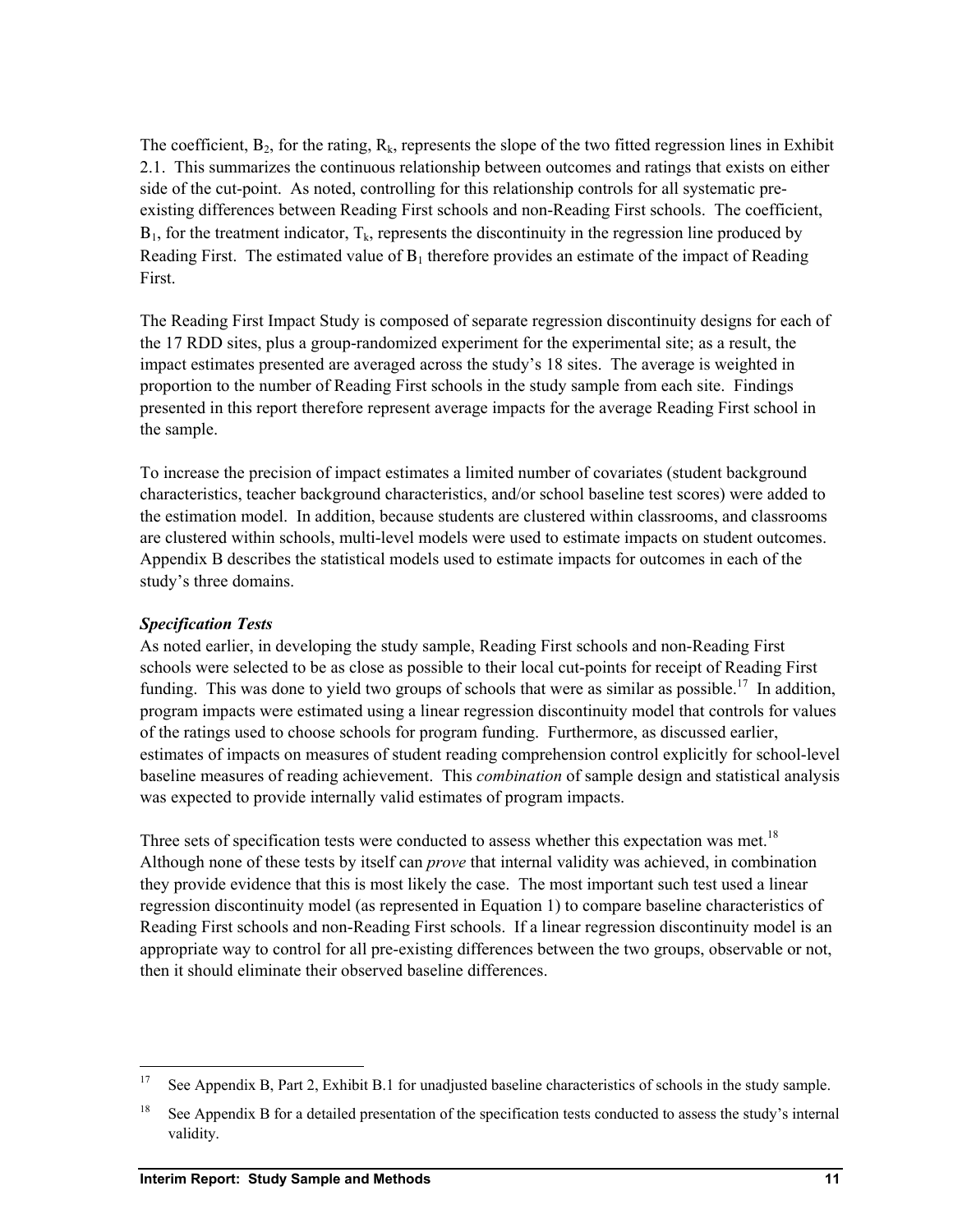Results of the baseline specification tests are presented in Exhibit 2.2. These findings were obtained using aggregate school-level baseline characteristics.<sup>19</sup> The first column presents adjusted residual differences between Reading First schools and non-Reading First schools for the selected baseline characteristics. The second column presents *p*-values for each of these residual differences. *None* of the residual differences in the exhibit are statistically significant. Hence, there is little evidence of residual differences in these school-level baseline characteristics. Results shown in the exhibit do not provide statistical evidence of substantial bias in impact estimates for the present report. Also, because impact estimates for student reading comprehension control explicitly for observed differences in school-level mean baseline test scores (typically the strongest predictor of future test scores), they provide further protection against bias.

### *Statistical Significance*

Two-tailed t-tests are used to assess the statistical significance of impact estimates, and an asterisk (\*) denotes statistically significant estimates at the conventional 0.05 probability level. The 0.05 standard for statistical significance implies that if a true impact is zero, there is only a one-in-twenty chance that its estimate will be statistically significant. Statistical significance does not represent the size, meaning, or importance of an impact estimate. It only indicates the probability that it occurred by chance. For example, a statistically significant impact estimate is not necessarily policy relevant; it is large enough that it is likely not due entirely to chance. This could occur for a small impact estimate from a large sample, for which the actual size of the estimated impact might not be deemed substantively meaningful, even though it was statistically significant. Lack of statistical significance for an impact estimate does not mean that the impact being estimated equals zero, only that that estimate cannot be distinguished from zero reliably. This could occur for a large impact estimate from a small sample, for which the actual size of the estimated impact might be substantively meaningful, although there is uncertainty about the estimate.

The Reading First Impact Study focuses on several different outcomes and subgroups, and therefore estimates numerous impacts. Each individual estimate has only a 5 percent chance of falsely indicating an impact's statistical significance when there is no impact. However, the group of estimates together has a much greater chance of falsely indicating that some impacts are statistically significant, even if none are.

l

<sup>&</sup>lt;sup>19</sup> Baseline data were available at the school level only.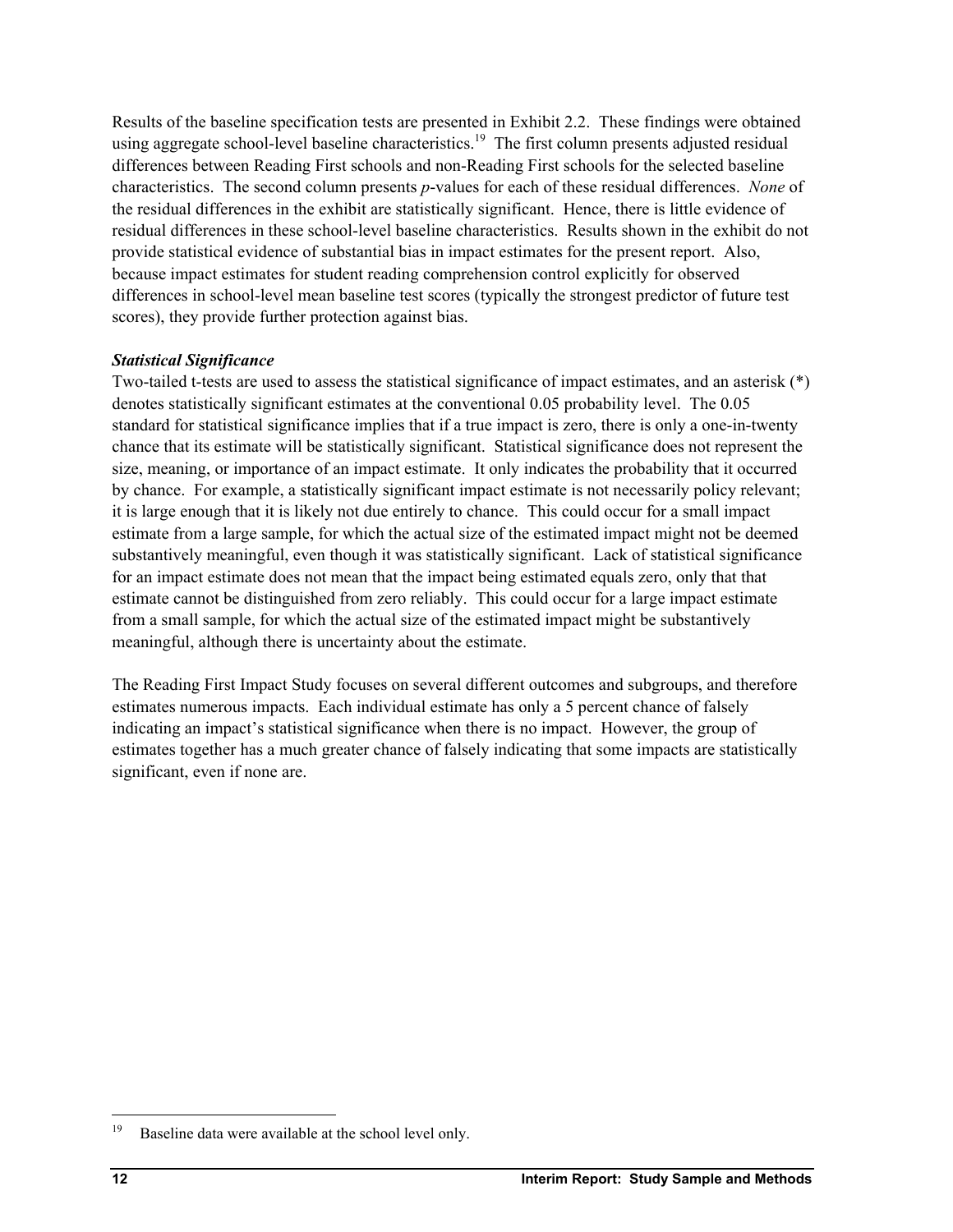|                                        |                           | <b>Statistical</b>     |
|----------------------------------------|---------------------------|------------------------|
|                                        |                           | <b>Significance of</b> |
|                                        | <b>Estimated Residual</b> | <b>Difference</b>      |
| <b>Characteristic</b>                  | <b>Difference</b>         | (p-value)              |
| <b>Students</b>                        |                           |                        |
| Male $(\%)$                            | 0.9                       | (0.246)                |
| Race $(\%)$                            |                           |                        |
| Asian                                  | 0.9                       | (0.363)                |
| <b>Black</b>                           | $-7.2$                    | (0.199)                |
| Hispanic                               | 3.3                       | (0.345)                |
| White                                  | 2.8                       | (0.503)                |
| American Indian/Alaskan                | 0.2                       | (0.182)                |
| Free Lunch and Reduced Lunch (%)       | $-6.0$                    | (0.073)                |
| <b>Schools</b>                         |                           |                        |
| Eligible for Title I (%)               | $-1.4$                    | (0.802)                |
| Locale $(\%)$                          |                           |                        |
| Large City                             | 4.3                       | (0.419)                |
| Mid-size City                          | 9.1                       | (0.108)                |
| Other <sup>a</sup>                     | $-13.4$                   | (0.083)                |
| Size                                   |                           |                        |
| <b>Total Number of Students</b>        | $-0.9$                    | (0.982)                |
| Number of Students in Grade 3          | $-3.8$                    | (0.558)                |
| Student/Teacher Ratio                  | 0.1                       | (0.861)                |
| <b>Third Grade Reading Performance</b> |                           |                        |
| Deviation from State RF Mean           |                           |                        |
| Proficiency Rate (%) <sup>b</sup>      | 4.3                       | (0.085)                |

#### **Exhibit 2.2: Estimated Residual Differences in Baseline Characteristics of Schools in the Study Sample: 2002-2003**

**Notes:** 

l

#### **The complete RF study sample includes 248 schools from 18 sites (17 districts and 1 state) located in 13 states. 125 schools are Reading First schools and 123 are non-Reading First schools.**

The "Estimated Residual Difference" is the adjusted residual differences between Reading First schools and non-Reading First schools estimated using the regression discontinuity model, which controls for each school's rating.

A two-tailed test of significance was used, and where applicable, statistically significant findings at the p≤.05 level are indicated by \*.

<sup>a</sup> Other Locale includes urban fringe of a large city, urban fringe of a mid-sized city, large town, small town, and rural.  $\frac{b}{2}$ 

<sup>b</sup> A school's proficiency score is defined as the percentage of third grade students (or fourth or fifth grade when third grade is unavailable) in the school that score at or above the state-defined proficiency threshold on the state's reading assessment. The values in this row represent the average percentage point deviation from the mean proficiency score for the Reading First schools in the state.

**EXHIBIT READS: The estimated residual difference on the percent of male students between Reading First and non-Reading First**  schools was 0.9 percentage points. The difference was not statistically significant at the p≤05 level (p=.246).

*Sources: Data on baseline characteristics are from the Common Core of Data.* 

Given the study's broad research questions, the number of impacts estimated was limited to the minimum possible to reduce the problem of "multiple hypotheses testing."<sup>20</sup> As a further safeguard, composite hypothesis tests were used to assess the overall statistical significance for groups of impact estimates within outcome domains. These composite tests measure the statistical significance of impact estimates that are pooled across outcome measures, subgroups, or both. A statistically significant composite test would suggest that some of its components are statistically significant. If the composite test is not statistically significant, the statistically significant findings for its

<sup>&</sup>lt;sup>20</sup> Researchers disagree about whether and how to account for multiple hypothesis testing (e.g., Gelman and Stern, 2006; Shaffer, 1995).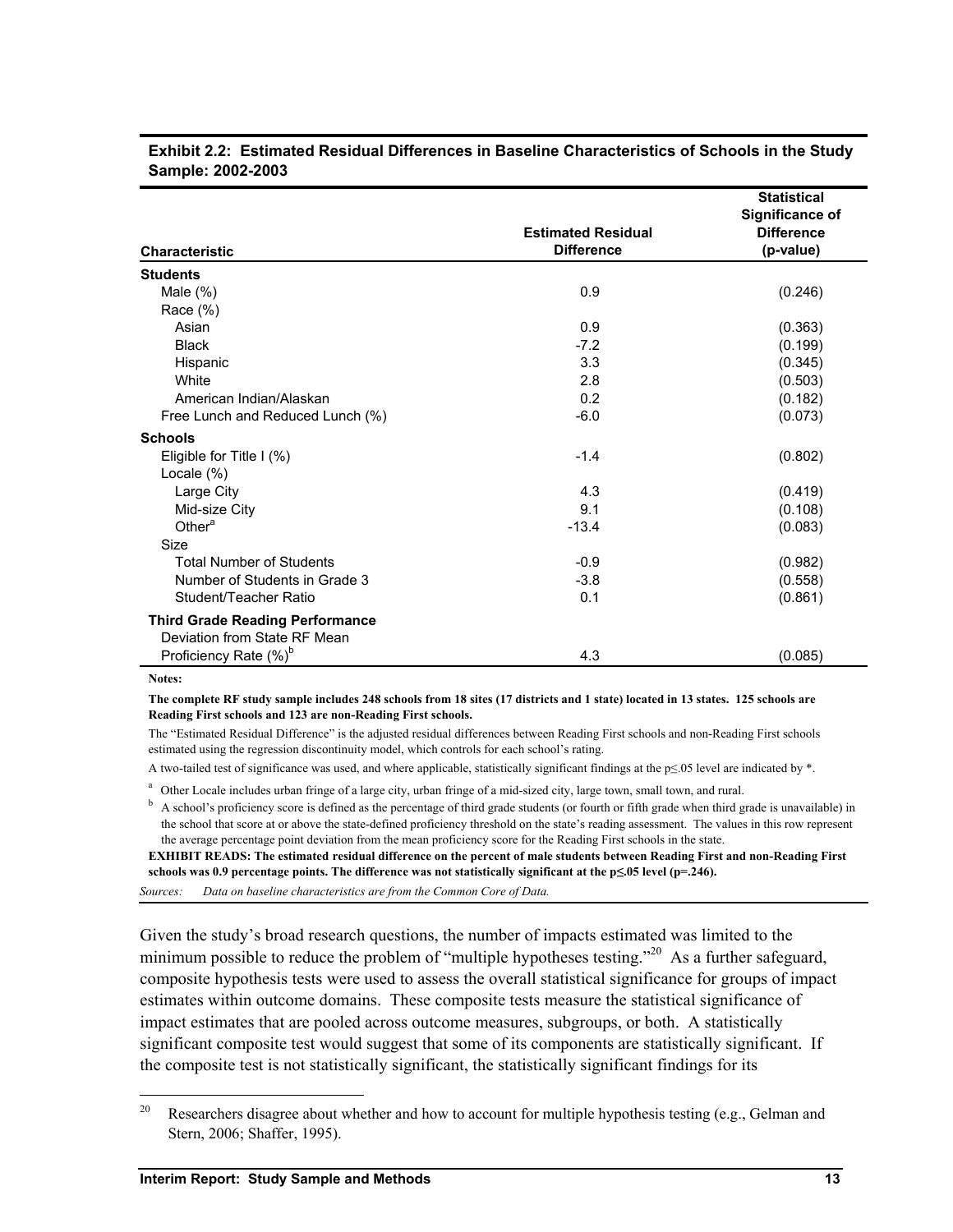components might be due to chance. The composite tests therefore help to "qualify" or call into question statements that are based on individual findings. $21$ 

## *Statistical Precision*

The statistical precision of an impact estimator reflects its ability to detect true intervention effects when they exist. A common way to represent precision is a minimum detectable effect (MDE), which is the smallest true effect that an estimator has a "good chance" of detecting (Bloom, 1995). The current analysis uses the standard convention of defining a minimum detectable effect as the smallest true impact that has an 80 percent chance of being found to be statistically significant (it has 80 percent statistical power) at the 0.05 level of statistical significance for a two-tailed test of the null hypothesis of no effect. When a minimum detectable effect is expressed as a standardized effect size (in standard deviation units), it is referred to as a minimum detectable effect size (MDES).

Exhibit 2.3 reports minimum detectable effects and effect sizes for estimates of program impacts on the two most central study outcomes for the full study sample (e.g., student reading comprehension and amount of time on instruction in the five dimensions of reading instruction). These findings are based on data from the two follow-up years for which information is now available, rather than the initial assumptions that guided the study design. As such, they represent the actual precision of the design. The top panel in Exhibit 2.3 presents MDEs for the study's two measures of student achievement, average scores in reading comprehension on the SAT 10 and percent at or above grade level, while the bottom panel presents information on the study's primary measure of classroom instruction, average time per daily reading block spent on the five essential components of reading instruction (phonemic awareness, phonics, fluency, vocabulary, and comprehension). Columns in the table provide findings for each grade.

Minimum detectable effects for reading comprehension range from about 6 to 8 scaled-score points, corresponding to standardized effect sizes of roughly 0.15 to 0.16 standard deviations, even smaller than the 0.20 standard deviations that the study was initially designed to detect.<sup>22</sup> The minimum detectable effect is about 7 to 8 percentage points with respect to the percentage of students who read at or above grade level. The minimum detectable effect for "time in the five dimensions" is about 8 minutes, or roughly 0.38 standard deviations when expressed as an effect size. Because the study conducted some analyses at the subgroup level, MDEs were also calculated for a subgroup comprising about half of the schools in the sample for which a minimum detectable effect equals about  $\sqrt{2}$  or 1.4 times the minimum detectable effect for the full sample.<sup>23</sup>

 $21$ See Appendix B for a detailed discussion of the study's approach to multiple hypothesis testing.

<sup>&</sup>lt;sup>22</sup> See Gamse et al.  $(2004)$ .

<sup>&</sup>lt;sup>23</sup> See Appendix B, Exhibit B.16, for a table of MDEs for the study's key outcome measures by grade.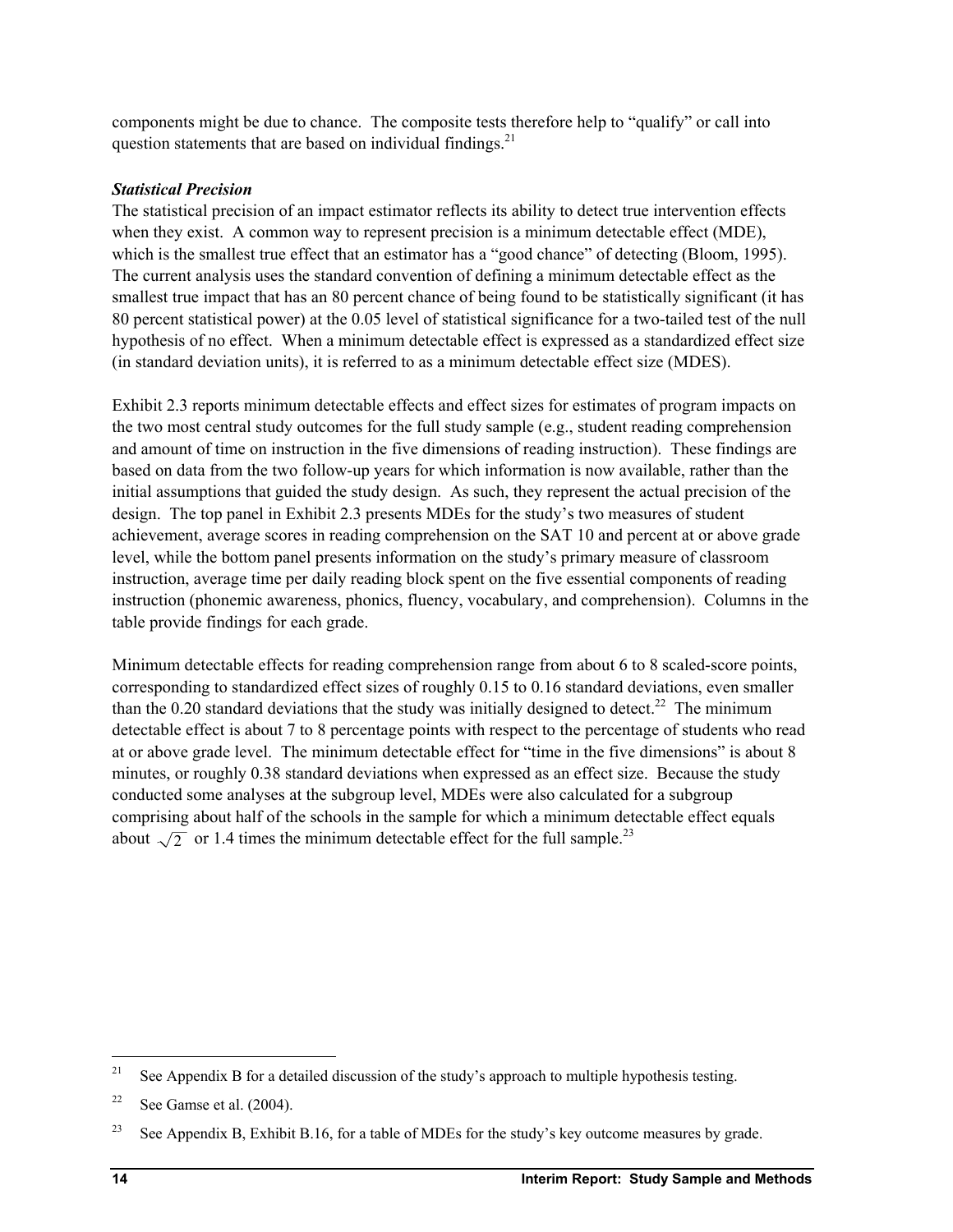| Exilibit E.G. Thining Dotoglable Encold for Fall Cample impact Ecumeted |                    |         |         |  |  |  |  |  |  |  |
|-------------------------------------------------------------------------|--------------------|---------|---------|--|--|--|--|--|--|--|
|                                                                         | <b>Grade Level</b> |         |         |  |  |  |  |  |  |  |
|                                                                         | Grade 1            | Grade 2 | Grade 3 |  |  |  |  |  |  |  |
| Panel 1                                                                 |                    |         |         |  |  |  |  |  |  |  |
| <b>Student Reading Comprehension</b>                                    |                    |         |         |  |  |  |  |  |  |  |
| Mean Scaled Score                                                       | 8.04               | 6.75    | 6.08    |  |  |  |  |  |  |  |
| <b>Effect Size</b>                                                      | 0.16               | 0.16    | 0.15    |  |  |  |  |  |  |  |
| Percent at or above grade level                                         | 7.81               | 7.28    | 7.11    |  |  |  |  |  |  |  |
| Panel 2                                                                 |                    |         |         |  |  |  |  |  |  |  |
| <b>Instructional Outcomes</b>                                           |                    |         |         |  |  |  |  |  |  |  |
| Instruction in the five dimensions combined                             |                    |         |         |  |  |  |  |  |  |  |
| <b>Minutes</b>                                                          | 7.87               | 7.98    | N/A     |  |  |  |  |  |  |  |
| <b>Effect Size</b>                                                      | 0.38               | 0.38    | N/A     |  |  |  |  |  |  |  |

#### **Exhibit 2.3: Minimal Detectable Effects for Full Sample Impact Estimates**

**Notes:**

The complete RF study sample includes 248 schools from 18 sites (17 school districts and 1 state) located in 13 states. 125 schools are Reading First schools and 123 are non-Reading First schools. For grade 2, one non-RF school could not be included in the analysis because test score data were not available.

Minimal detectable effects are based on the standard errors and standard deviations of the impact estimates for the full sample pooled across two school years of follow-up.

Impact estimates are statistically adjusted (e.g., take each school's rating, site-specific funding cut-point, and other covariates into account) to reflect the regression discontinuity design of the study.

**EXHIBIT READS: The minimal detectable effect of the Reading First program on reading comprehension for a mean scaled score in grade 1 is 8.04 scaled score points. The minimal detectable effect of the Reading First program on reading comprehension for a mean scaled score in grade 2 is 6.75 scaled score points. The minimal detectable effect of the Reading First program on reading comprehension for a mean scaled score in grade 3 is 6.08 scaled score points.** 

*Sources: RFIS SAT 10 administration in the spring of 2005 and 2006, as well as from state/district education agencies in those sites that already use the SAT 10 for their standardized testing (i.e., FL, KS, MD, OR); and RFIS Instructional Practice in Reading Inventory, spring 2005, fall 2005, and spring 2006.* 

# **The Study Sample**

The initial sample for the Reading First Impact Study contained 258 schools (half in the Reading First program and half in a comparison group) from 17 school districts plus a statewide program. For reasons discussed below, 10 schools dropped out of the study. The 18 study sites are located in 13 states, which received their Reading First grants over a 16-month period, from June 2002 to September 2003. Sites received their sub-grants between April 2003 and August 2004 (Appendix A provides information on award dates by site).

The following criteria determined sites' eligibility for a regression discontinuity analysis of the impacts of Reading First:

- Sites used quantifiable criteria to rate schools eligible for RF funds **and** had at least three more schools than could be funded, thereby providing a minimum of three comparison schools. Any quantifiable criteria could be used to rate schools.
- Sites' decisions about school ratings and the determination of their local funding cut-points were made independently of one another.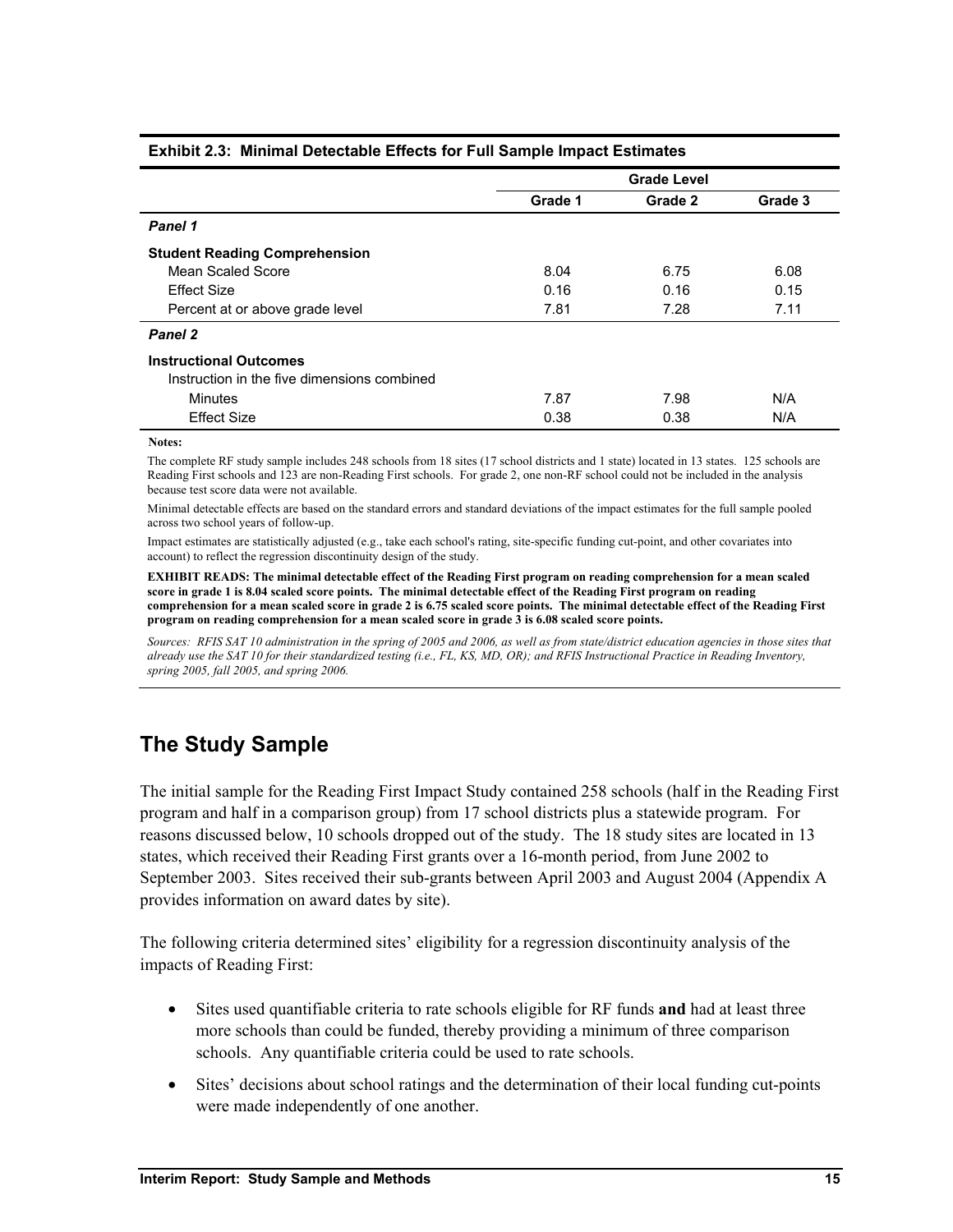• Sites' funding decisions about schools were based only on their ratings and their site's cutpoint. These decisions were not overridden by other considerations.

Exhibit 2.4 indicates that 29 sites met the above criteria. From this pool of 29 candidate sites, a final sample of 18 sites was chosen. The final site selection attempted to balance such factors as: geographic diversity, inclusion of both larger and moderate-size districts (small districts would not contribute adequately to overall sample size), and a desire to avoid districts that were participating in other major evaluation studies. As noted previously, the study team selected 17 regression discontinuity sites and one additional site agreed to conduct a group-randomized experiment.

Once sites were identified, local schools were chosen as follows:

- From each site, a sample of schools located as close as possible to just above and just below the local cut-point were selected. This was done to minimize pre-existing differences among schools. Half of the schools chosen were Reading First schools and half were non-Reading First schools.
- Reading First and non-Reading First schools from a given site were chosen to have as similar a range of ratings as possible above and below the local cut-point. This was done in order to avoid asymmetries between the treatment group and comparison group. In addition, schools were chosen to avoid large gaps in the rating distribution, which could mask non-linearities.

Information about the ratings, cut-points, and numbers of schools rated and funded from each of the 17 RDD sites is presented in Exhibit  $2.5<sup>24</sup>$  Ratings were based mainly on measures of student reading performance (standardized test scores) and/or poverty (eligibility for free or reduced price lunch) (Gamse et al., 2004). In two sites, eligible schools submitted proposals for funding that were rated according to locally determined criteria. The criteria that sites used to rate and fund Reading First schools reflect Reading First programmatic emphases, i.e., to serve the lowest performing and/or the neediest schools.<sup>25</sup> The exhibit's first column indicates, for each site, which criteria were used. The second column presents the number of schools that were rated, and, in parentheses, funded. The cut-point score for each site is presented in the box in the center of each shaded bar. The numbers in the shaded bars represent the numbers of RF and non-RF schools for each site (non-RF in the left, RF in the right side of each shaded bar). The numbers to the far left of each shaded bar represent the lowest rating for all non-funded (i.e., non-Reading First) schools, and then the rating for the lowestrated school in the study sample. The numbers to the far right of each shaded bar represent the highest rating for all funded schools, and the highest rating for funded schools in the study sample is immediately to the right of each shaded bar.

The 248 schools in the initial sample represent about 37 percent of all rated schools in the 17 RDD sites. (This number does not include the 10 schools in the experimental site.) The 129 Reading First

l

<sup>&</sup>lt;sup>24</sup> Exhibit 2.5 does not include the one site that agreed to random assignment for its 10 RFIS schools.

<sup>&</sup>lt;sup>25</sup> The site that agreed to random assignment to RF or non-RF status also determined its schools' eligibility on the basis of prior student achievement and poverty. In that site, 12 of 17 eligible schools were funded; 5 schools were funded via random assignment, and 7 schools were selected by the site.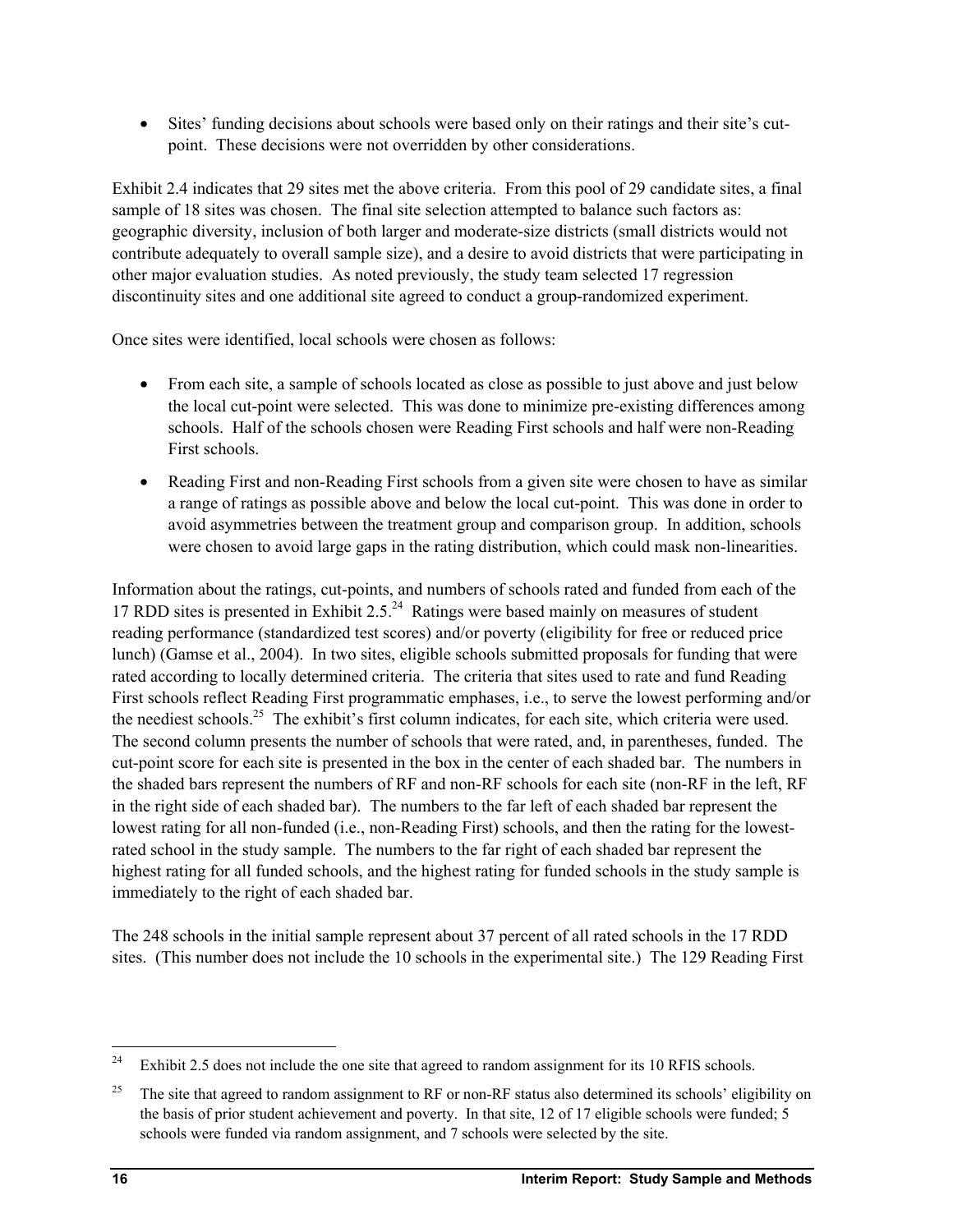**Exhibit 2.4: RFIS Sample Selection: From Regression Discontinuity Design Target Sample to Analytic Sample** 



\*The final analytic sample includes 146 schools from 7 sites that have 8 or more RF schools (74 RF, 72 non-RF schools) and 102 schools from 6 sites that have between 3 and 7 RF schools (51 RF, 51 non-RF schools).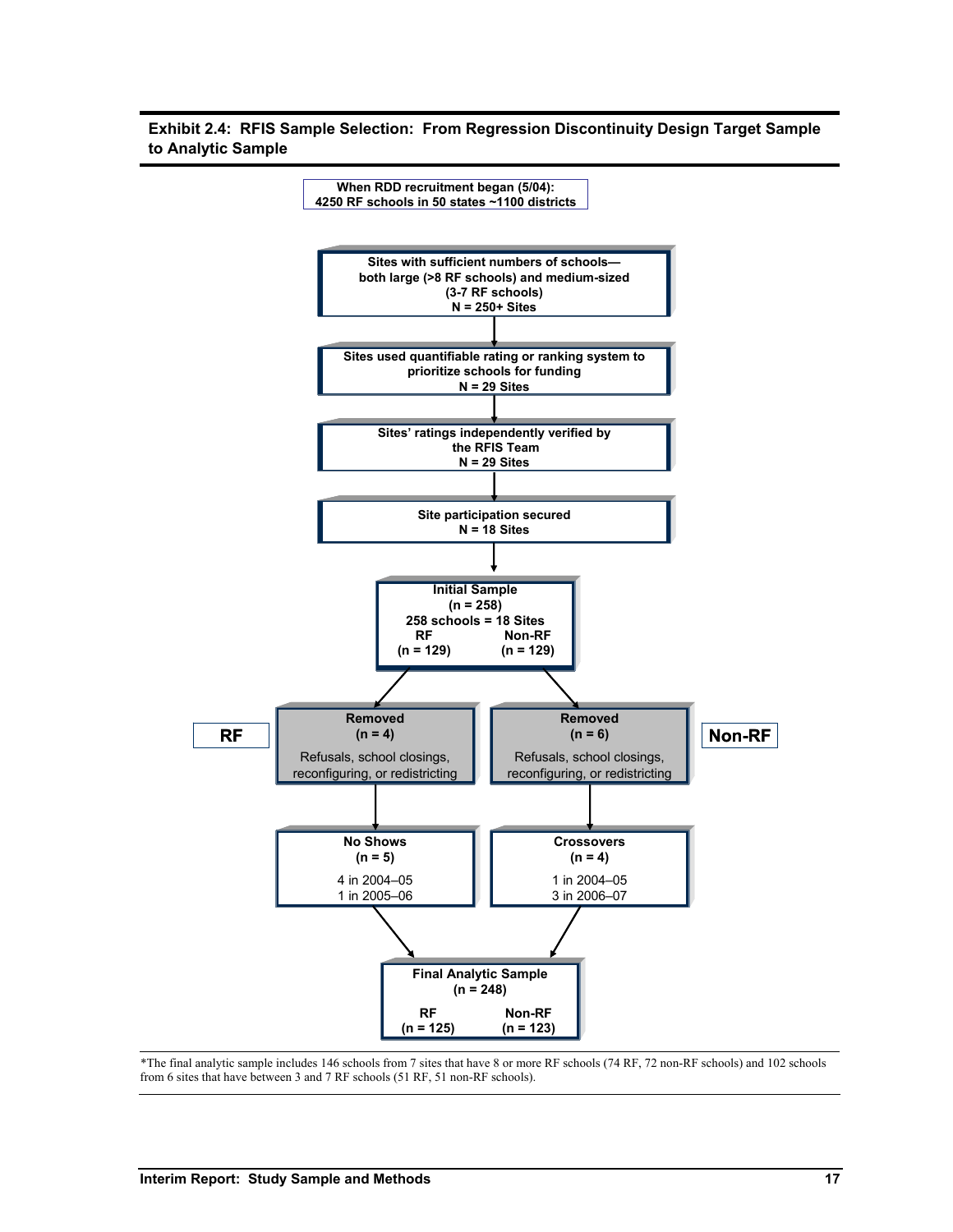| <b>Site</b>            | <b>No. of Schools</b><br>Rated (Funded) |      | <b>Number of Sample Schools Not Funded</b> |                            | <b>Cut-point</b>                                          |                              | <b>Number of Sample Schools Funded</b>                                                         |
|------------------------|-----------------------------------------|------|--------------------------------------------|----------------------------|-----------------------------------------------------------|------------------------------|------------------------------------------------------------------------------------------------|
| Site 8 <sup>1</sup>    | 199                                     | (74) | 33.0136.7                                  | 16                         | 144.9                                                     |                              | 148.3  184.3<br>16                                                                             |
| Site $32$              | 31                                      | (16) | 25.325.3                                   | 12                         | 30.5                                                      | 12                           | 37.348.1                                                                                       |
| Site 7 <sup>2</sup>    | 44                                      | (15) | 36.457.9                                   | 11                         | 70.2                                                      | 11                           | 79.7 97.1                                                                                      |
| Site 14 1,2            | 43                                      | (23) | 51.088.0                                   | 11                         | 88                                                        | 11                           | 136  174.0                                                                                     |
| Site 5 2,4             | 58                                      | (23) | 1.014.0                                    | 10                         | 18                                                        | 10                           | 22.0  29.0                                                                                     |
| Site 2 <sup>2</sup>    | 56                                      | (11) | 90.058.0                                   | 8                          | 52.5                                                      | 8                            | 32.023.0                                                                                       |
| Site 10 <sup>2</sup>   | 34                                      | (16) | 100.095.0                                  | 8                          | 86                                                        | 8                            | 78.0  64.0                                                                                     |
| Site 9 <sup>2</sup>    | 30                                      | (12) | 46.0  92.0                                 | $\overline{7}$             | 136.5                                                     | $\overline{7}$               | 153.0  177.0                                                                                   |
| Site 13 <sup>2</sup>   | 24                                      | (7)  | 85.793.5                                   | $\overline{7}$             | 96.9                                                      | 99.7  99.7<br>$\overline{7}$ |                                                                                                |
| Site 11 <sup>2</sup>   | 19                                      | (12) | 100.092.0                                  | 6                          | 86                                                        | 79.0  69.0<br>$6\phantom{a}$ |                                                                                                |
| Site 16 <sup>2</sup>   | 40                                      | (24) |                                            | 38.562.2<br>6              | 67.1                                                      | 75.2  95.4<br>6              |                                                                                                |
| Site 4 <sup>2</sup>    | 11                                      | (6)  |                                            | 40.540.5<br>5              | 50                                                        | 59.567.4<br>5                |                                                                                                |
| Site $63$              | 8                                       | (4)  |                                            | 8.08.0<br>$\blacktriangle$ | 4.5<br>$\overline{\mathbf{A}}$                            | 1.01.0                       |                                                                                                |
| Site $153$             | 8                                       | (4)  |                                            | 8.08.0                     | 4.5<br>$\overline{\mathbf{A}}$<br>$\overline{\mathbf{A}}$ | 1.01.0                       | <sup>1</sup> Ratings based upon proposals<br><sup>2</sup> Ratings based on student achievement |
| Site 12 <sup>2</sup>   | $\overline{7}$                          | (4)  |                                            | 14.314.3                   | 20.9<br>3<br>$\overline{3}$                               | 28.0  35.6                   | and/or poverty<br><sup>3</sup> Rankings based on student achievement                           |
| Site 17 <sup>2</sup>   | 23                                      | (14) |                                            | $100.090.0$ 3              | 85.5<br>3                                                 | 84  67.0                     | and/or poverty<br><sup>4</sup> Other                                                           |
| Site 18 <sup>2,4</sup> | 21                                      | (6)  |                                            | $215.0151.0$ 3             | 144.5<br>3 <sup>1</sup>                                   | 125.0  101.0                 |                                                                                                |
|                        |                                         |      | 16<br>12                                   | 8<br>4                     | 0<br><b>Number of Schools</b>                             | 8<br>4                       | 12<br>16                                                                                       |

**Exhibit 2.5: Numbers, Ratings, and Cut-points for Selection of Reading First and Reading First Impact Study Schools, by Site (Initial Sample for 17 Sites, Excluding Random Assignment Site)** 

#### **Notes:**

Ratings varied in directionality and metrics; in some sites, higher scores indicated greater needs; in other sites, lower scores indicated greater needs.

**EXHIBIT READS: Site 8 rated 199 schools, and funded 74 schools. The RFIS sample in Site 8 included 32 schools—16 non-Reading First schools and 16 Reading First schools—that were rated from 136.7 to 148.3, shown at the left and right sides of the shaded bar, respectively. The cut-point was at 144.9. The lowest school rating was 33, and the highest school rating was 184.3.** 

*Sources: Interviews with sites' Reading First coordinators in 2004.* 

schools in the initial study sample represent 46 percent of all Reading First schools at the study sites.<sup>26, 27</sup> Because schools in the RFIS sample are broadly distributed across sites, study findings are unlikely to be dominated by one or two sites. The final analytic sample contains 248 schools (125 Reading First schools and 123 non-Reading First schools). Ten of the original study schools dropped

l

<sup>&</sup>lt;sup>26</sup> Many states and districts have subsequently held additional grant competitions, and the number of funded Reading First schools within districts may have since changed as a result.

<sup>&</sup>lt;sup>27</sup> The number of Reading First and non-Reading First schools was initially equivalent; in three sites, the number is no longer equivalent, reflecting the closing or reconfiguration of several schools after they had been chosen for the study sample.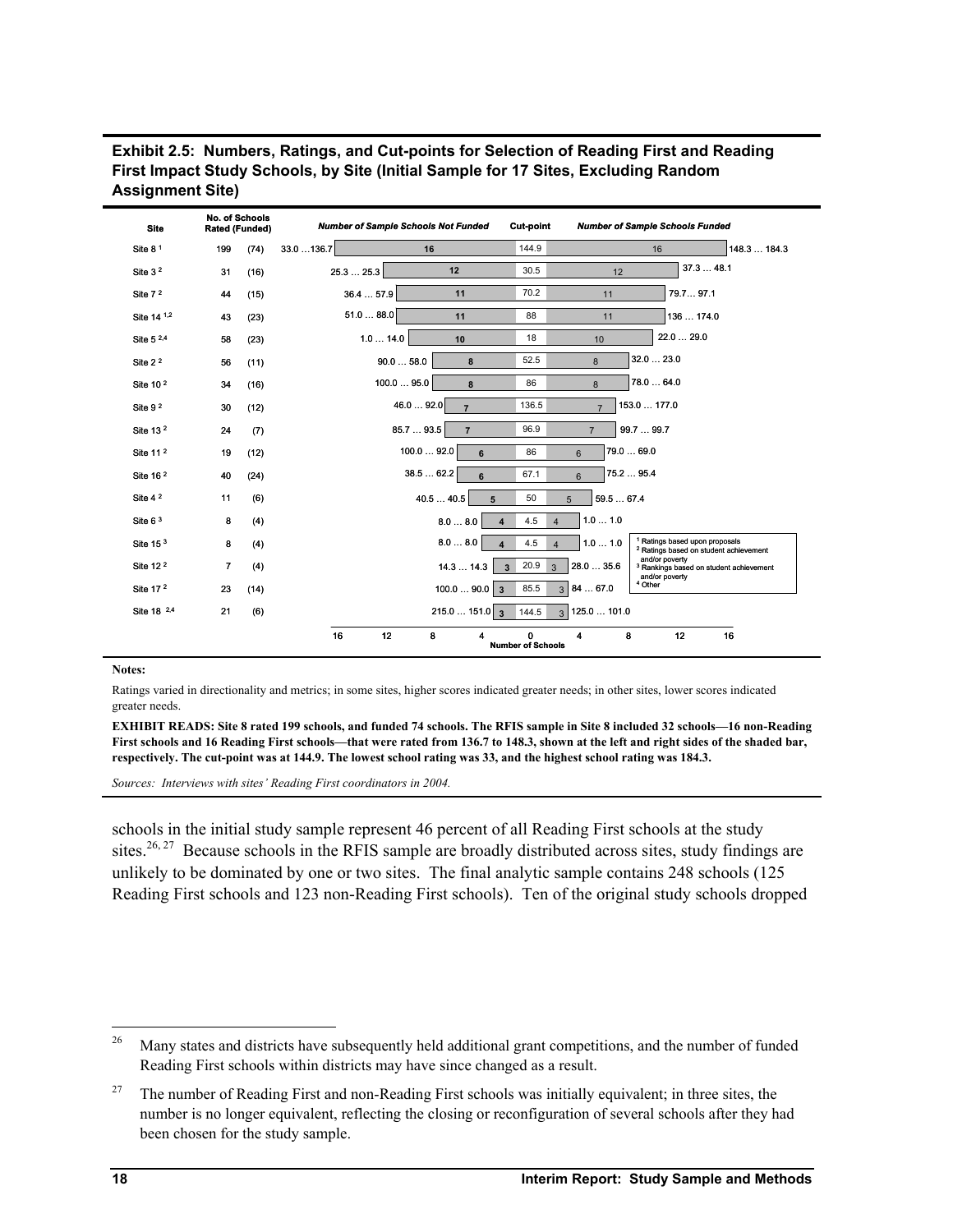out because of subsequent closures, reconfigurations, or refusals.<sup>28</sup> Only nine of 248 schools in the analytic sample for the present report changed program status after it was determined by their ratings; five schools whose ratings qualified them for funding did not receive it; four schools with ratings that did not qualify them for funding subsequently received funding. No-shows and cross-overs were included, however, in the study's data collection and analyses. In the analysis, schools are assigned to the group (with or without Reading First) defined by their rating even though their program status may have subsequently changed.

The discussion above indicates that the stability of the study sample satisfies the requirements for an internally valid regression discontinuity analysis. The discussion below assesses the sample's generalizability or external validity.

## **Representativeness of the Sample**

Although the RFIS sample is not a national probability sample, it shares many important characteristics with the national Reading First population. One way to examine these characteristics is to compare baseline characteristics of the sample to those of: (1) all Reading First schools in the 18 study sites; (2) all Reading First schools in the sample's 13 states; and (3) all Reading First schools in the U.S.

Exhibit 2.6 illustrates how these groups are related. At the center are the 125 Reading First schools in the final study sample, which is a subset of the 274 Reading First schools in the study sites, and that is a subset of all 1,728 Reading First schools in the 13 states with a study site. The outermost level of the figure represents all 4,793 Reading First schools nationally (as of June 2005).<sup>29</sup>

Exhibit 2.7 compares baseline characteristics and student reading achievement for the RFIS Reading First schools and the three other groups of Reading First schools. These comparisons are based on information from the national Common Core of Data (CCD) database as well as from a national assessment database maintained by the U.S. Department of Education. The information presented is for the most recent year before Reading First was funded at any RFIS site (2002-03). The exhibit compares student characteristics, school characteristics, and prior third grade reading performance. Visual inspection of the data displayed in this exhibit suggests that, overall, the present sample is similar to the other three groups of Reading First schools. Almost all are eligible for Title I support, they enroll high percentages of students eligible for free or reduced price lunch, and their past third grade reading scores are near their state averages for Reading First schools. The RFIS sample, on average, has proportionally lower percentages of Hispanic students and higher percentages of Black students than Reading First schools in the study states or in the nation; at the same time, RFIS sample schools, on average, have a lower percentage of Black students and a higher percentage of White

1

 $28$  Ten schools were removed from the initial sample. Three comparison schools refused to participate; all were in districts (in the same state) that had received *no* Reading First funding, and the districts asserted that absent any RF funding, they were not obligated to participate in the study. Two RF schools and two comparison schools were subsequently closed; two RF schools were substantially reconfigured (entirely new faculty and staff); and one comparison school merged with a Reading First school.

<sup>&</sup>lt;sup>29</sup> See http://www.sedl.org/readingfirst/ for further information about all Reading First schools nationwide.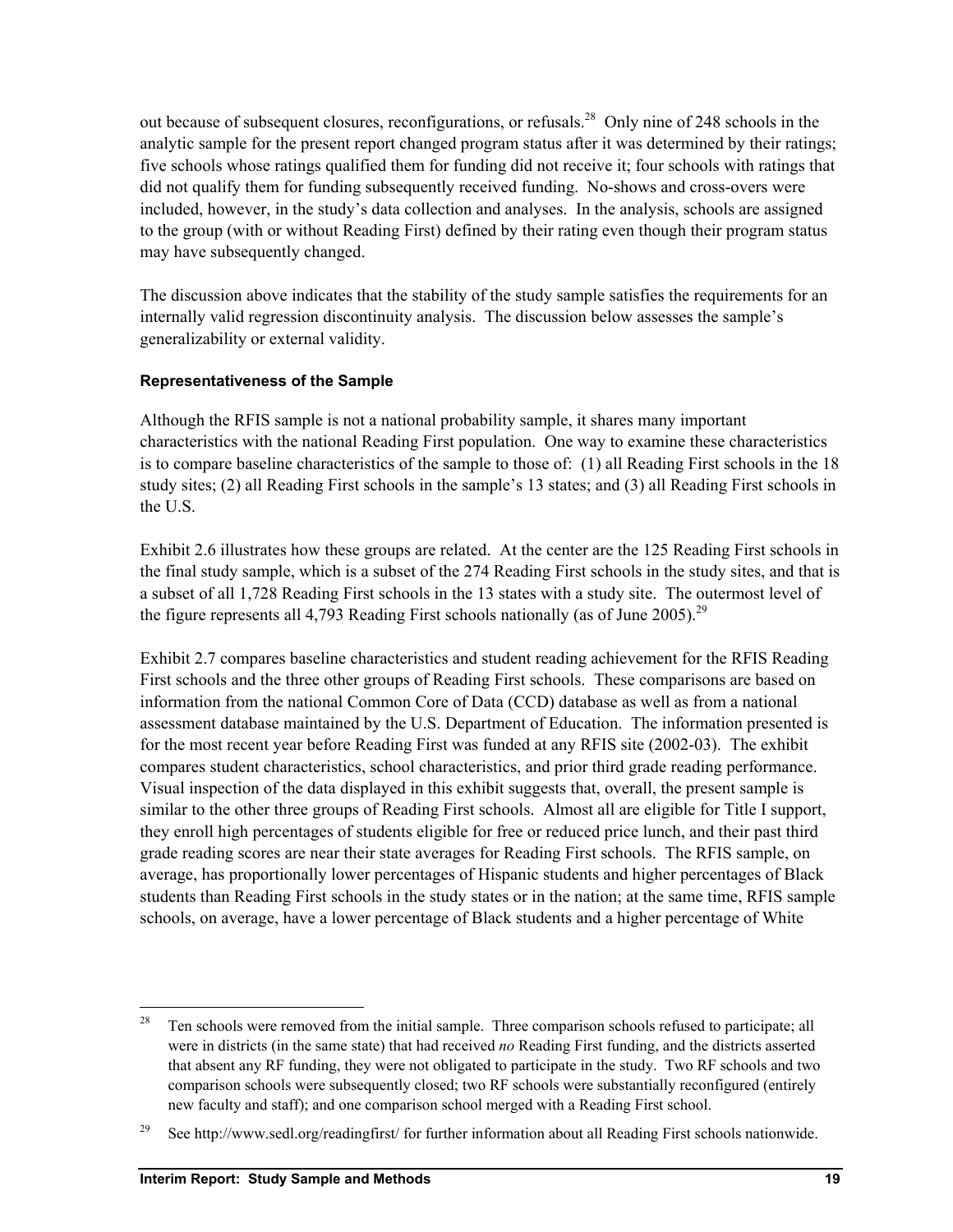

**Exhibit 2.6: Relevant Groups of Reading First Schools**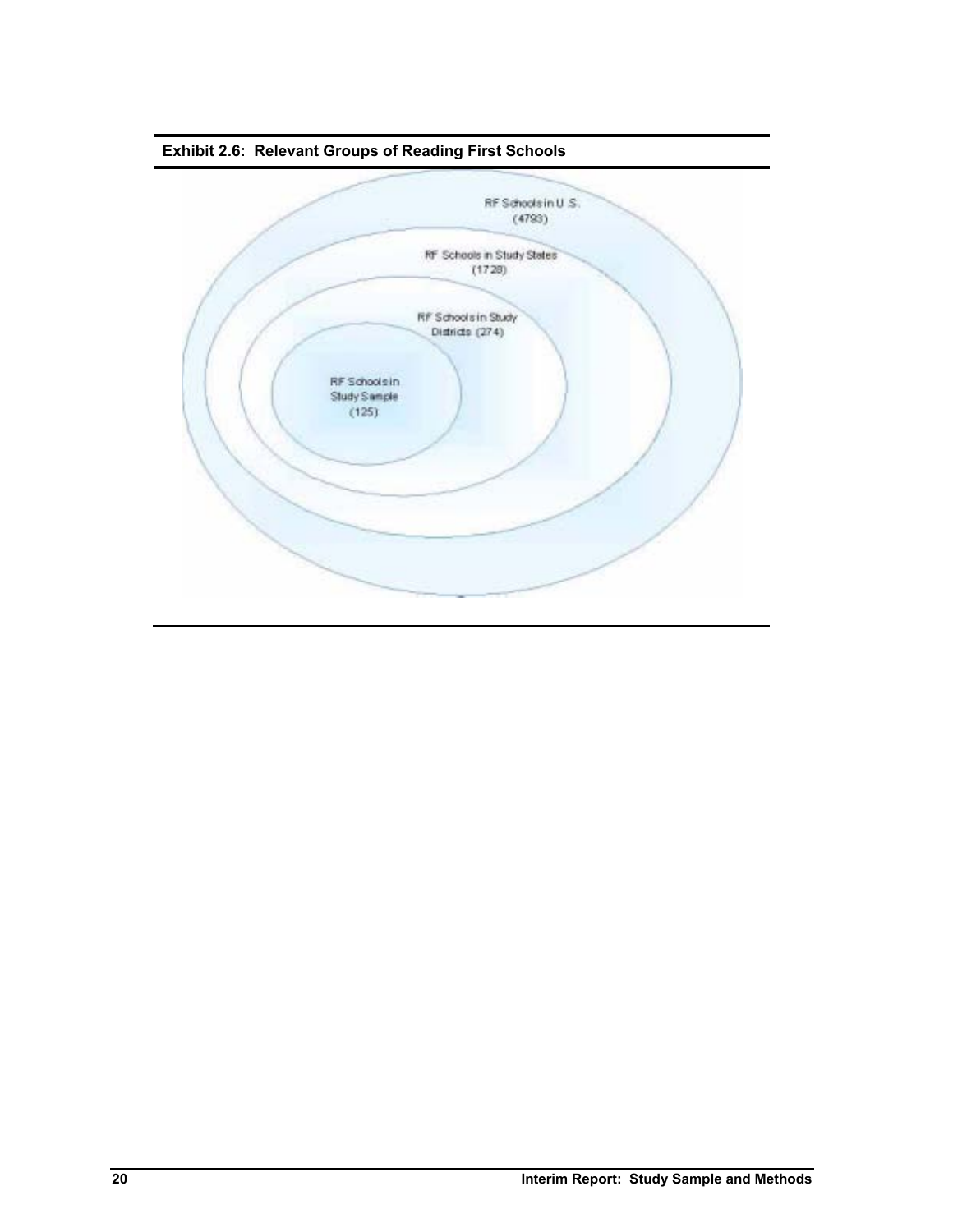| <b>Characteristic</b>                                                  | <b>RF Schools</b><br>in Study<br><b>Sample</b> | <b>RF Schools</b><br>in Study<br><b>Districts</b> | <b>RF Schools</b><br>in Study<br><b>States</b> | <b>RF Schools</b><br>in U.S. |
|------------------------------------------------------------------------|------------------------------------------------|---------------------------------------------------|------------------------------------------------|------------------------------|
| <b>Students</b>                                                        |                                                |                                                   |                                                |                              |
| Male $(\%)$                                                            | 52.3                                           | 52.0                                              | 51.7                                           | 51.5                         |
| Race $(\%)$                                                            |                                                |                                                   |                                                |                              |
| Asian                                                                  | 3.1                                            | 2.5                                               | 1.5                                            | 3.5                          |
| <b>Black</b>                                                           | 35.6                                           | 41.1                                              | 26.4                                           | 30.5                         |
| Hispanic                                                               | 26.7                                           | 28.6                                              | 37.1                                           | 34.8                         |
| White                                                                  | 34.2                                           | 27.4                                              | 34.3                                           | 28.6                         |
| American Indian/Alaskan                                                | 0.5                                            | 0.4                                               | 0.6                                            | 2.5                          |
| Free Lunch and Reduced Lunch (%)                                       | 74.4                                           | 75.0                                              | 67.8                                           | 73.2                         |
| <b>Schools</b>                                                         |                                                |                                                   |                                                |                              |
| Eligible for Title 1(%)                                                | 97.6                                           | 97.4                                              | 96.4                                           | 94.8                         |
| Locale (%)                                                             |                                                |                                                   |                                                |                              |
| Large City                                                             | 39.2                                           | 39.8                                              | 26.7                                           | 26.8                         |
| Mid-size City                                                          | 36.8                                           | 36.5                                              | 21.0                                           | 19.5                         |
| Other <sup>a</sup>                                                     | 24.0                                           | 23.7                                              | 52.3                                           | 53.6                         |
| Size                                                                   |                                                |                                                   |                                                |                              |
| <b>Total Number of Students</b>                                        | 474.8                                          | 487.4                                             | 502.4                                          | 531.4                        |
| Number of Students in Grade 3                                          | 71.6                                           | 75.1                                              | 80.2                                           | 84.9                         |
| Student/Teacher Ratio                                                  | 15.1                                           | 14.8                                              | 15.1                                           | 16.5                         |
| <b>Third Grade Reading Performance</b><br>Deviation from State RF Mean |                                                |                                                   |                                                |                              |
| Proficiency Rate (%) <sup>b</sup>                                      | $-1.3$                                         | $-3.3$                                            | 0.0                                            | 0.0                          |
| Number of Schools <sup>c</sup>                                         | 125                                            | 274                                               | 1,728                                          | 4,793                        |

#### **Exhibit 2.7: Baseline Characteristics of Relevant Groups of Reading First Schools for 2002- 2003**

#### **Notes:**

The RF study sample includes 128 schools from 18 sites (17 districts and 1 state) located in 13 states. The RF schools in Study Districts include all RF schools ranked and/or rated on the RF grant application for each of the 18 sites in the study. All RF schools in Study States include all RF schools in the 13 states included in the study. All RF schools nationally include all schools that received RF grants.

a Other Locale includes urban fringe of a large city, urban fringe of a mid-sized city, large town, small town, and rural.

b A school's proficiency score is defined as the percentage of third grade students (or fourth or fifth grade when third grade is unavailable) in the school that score at or above the state-defined proficiency threshold on the state's reading assessment. The values in this row represent the average percentage point deviation from the mean proficiency score for the Reading First schools in the state. By definition, for a given state, the mean proficiency score for all Reading First schools in the state is the benchmark for comparison. Therefore, in the final two columns, the deviation from the benchmark within each state is zero and the average deviation across states is zero.  $\frac{c}{c}$  Due to miscing values for some variables, the number of schools included varies by characteris

Due to missing values for some variables, the number of schools included varies by characteristic.

*Sources: Baseline characteristic data are from the Common Core of Data. RF school samples are defined based on information from the Southwest Educational Development Laboratory.*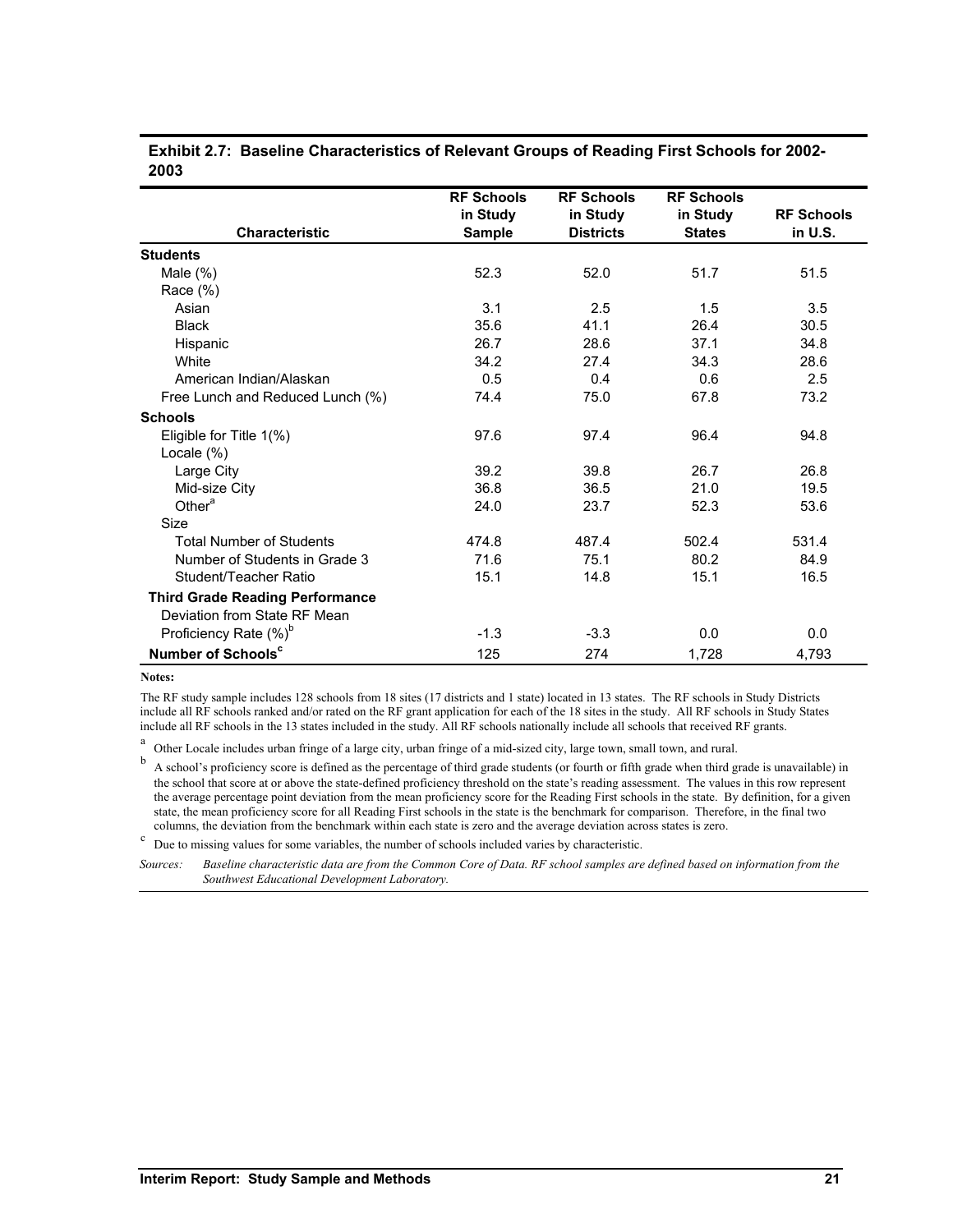students than Reading First schools in study districts. A greater proportion of Reading First schools in the study sample are in large or mid-size cities and not other locales than are Reading First schools in the study states or in the nation. Also, the sizes of Reading First schools in the study sample, on average, are somewhat smaller than those in the three other groups. Further, these data cannot provide conclusive evidence that the study sample fully represents the experience of the entire national Reading First program, as the study sample might differ from the Reading First population in other ways that were not observed.

Exhibit 2.7 also presents information on the proportion of third grade students' test scores at or above their state proficiency threshold for reading, using an index that accounts for differences in states' reading tests' difficulty and established proficiency standards. The index reflects the mean percentage of third-grade students who performed at or above their state proficiency threshold for the 2002-03 year; a positive value would indicate a school's proficiency rate is above its statewide average, and a negative value would mean a school's performance is below the statewide average.

The mean for the study's sample of Reading First schools was -1.3 percentage points, which is below the statewide Reading First mean just before the program began. The RFIS schools' average proficiency is closer to the statewide Reading First mean than that of other Reading First schools in study districts, because the RFIS sample includes schools that are closer to their respective cut-points, and therefore had somewhat stronger academic performance than did all of the RF schools in study sites. (Recall that RFIS schools were rated on the basis of past student performance, and schools closest to the cut-point had higher academic performance, on average, than schools further away from the cut-point).

Exhibit 2.8 provides another way to examine the study sample's similarity to other Reading First schools nationally. It summarizes responses from surveys administered in spring 2005 to principals, reading coaches, and teachers from RFIS Reading First schools and from the Reading First Implementation Study, which surveyed a large, nationally representative sample of Reading First schools. Visual inspection of the data presented in this exhibit suggests that, overall, survey respondents' reports from the two studies are similar. The differences include:

- (1) a smaller percentage of students for whom English is a second language (10.8 percent versus 20.3 percent) for the RFIS sample;
- (2) a higher percentage of students who read at or above grade level (50.2 percent versus 46.9 percent) for the RFIS sample; and
- (3) a higher percentage of schools making Adequate Yearly Progress (75.3 percent versus 69.9 percent) for the RFIS sample.

The discussion above indicates three important features of the study design and sample. One, the RFIS regression discontinuity design will yield unbiased impact estimates. Two, the RFIS sample size is adequate to detect impacts of less than 0.20 standard deviation units on student reading achievement. Three, although the sample of RF schools in the study was selected opportunistically, it is generally similar to other RF schools in the national program as of September 2004.

The next chapter reviews the study data collection activities and describes the measures used to assess the impacts of Reading First.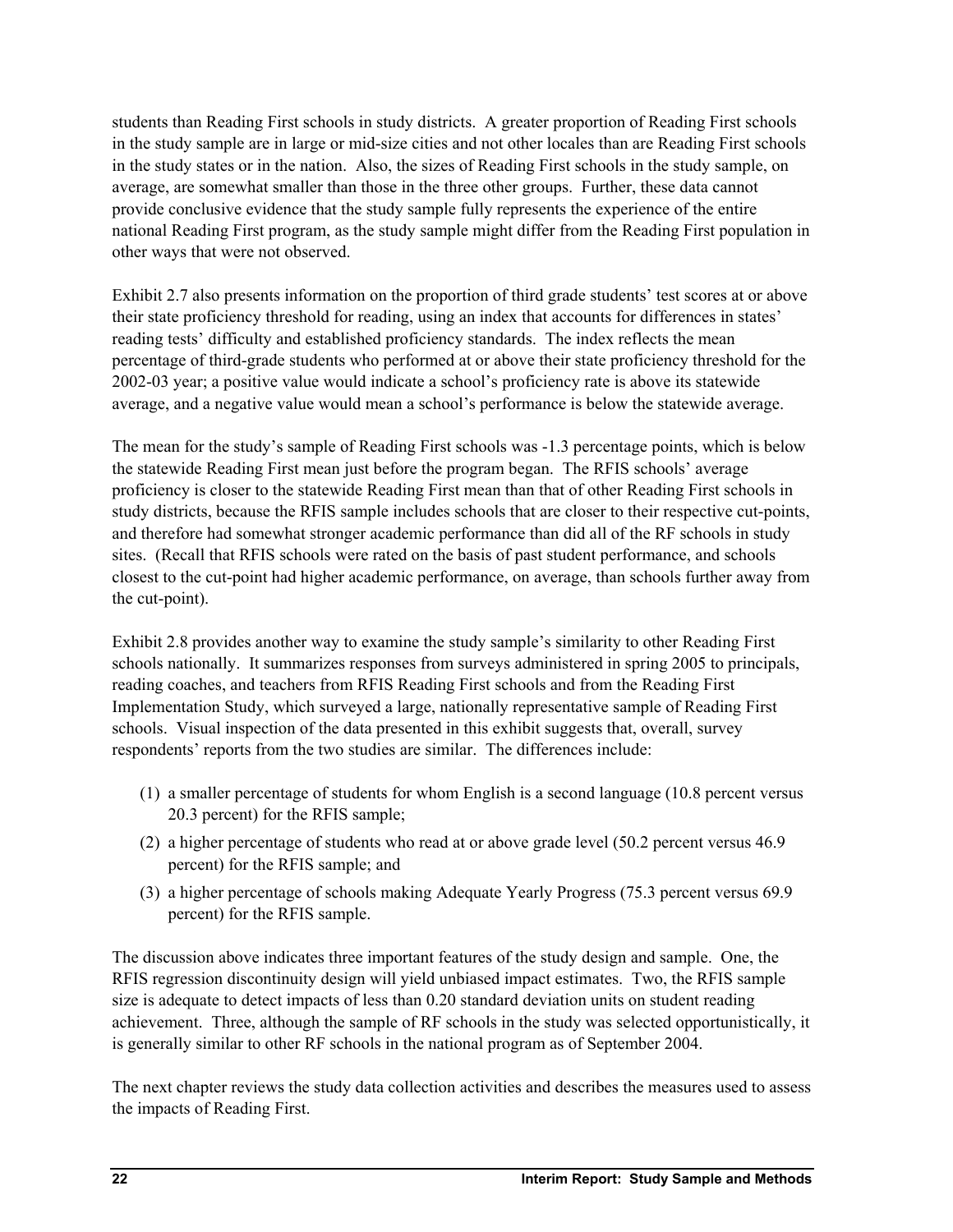|                                                              | <b>Reading First Schools</b> |                    |  |  |  |  |  |
|--------------------------------------------------------------|------------------------------|--------------------|--|--|--|--|--|
|                                                              | in RFIS Sample               | in National Sample |  |  |  |  |  |
|                                                              | $(n=125)$                    | $(n=1,092)$        |  |  |  |  |  |
| <b>Characteristic</b>                                        | Mean                         | Mean               |  |  |  |  |  |
| <b>Principals</b>                                            |                              |                    |  |  |  |  |  |
| Years in This School                                         | 5.7                          | 4.8                |  |  |  |  |  |
| <b>Reading Coaches</b>                                       |                              |                    |  |  |  |  |  |
| Years of Experience                                          | 16.0                         | 18.0               |  |  |  |  |  |
| Years as Reading Coach in This School                        | 1.8                          | 1.8                |  |  |  |  |  |
| Teachers <sup>1</sup>                                        |                              |                    |  |  |  |  |  |
| Years of Experience                                          | 11.9                         | 12.9               |  |  |  |  |  |
| Full Certification (%)                                       | 93.1                         | 93.0               |  |  |  |  |  |
| Highly Qualified <sup>2</sup>                                | 89.0                         | 87.8               |  |  |  |  |  |
| <b>Students</b>                                              |                              |                    |  |  |  |  |  |
| Reading At or Above Grade Level (%)                          | 50.2                         | 46.9               |  |  |  |  |  |
| Participating in Interventions for Struggling<br>Readers (%) | 35.1                         | 34.3               |  |  |  |  |  |
| Special Education Services (%)                               | 9.3                          | 7.6                |  |  |  |  |  |
| English as a Second Language Instruction<br>$(\% )$          | 10.8                         | 20.3               |  |  |  |  |  |
| Instruction in a Language Other than English<br>$(\% )$      | 3.1                          | 6.5                |  |  |  |  |  |
| <b>School Performance</b>                                    |                              |                    |  |  |  |  |  |
| Adequate Yearly Progress (AYP) <sup>3</sup>                  | 75.3                         | 69.9               |  |  |  |  |  |

**Exhibit 2.8: School-Level Characteristics of Reading First Schools in the Reading First Impact Study and the Reading First Implementation Study for 2004-2005** 

#### **Notes:**

Missing values were imputed from district- or state-level means.

1 Data, with the exception of that for "highly qualified teachers," were taken from the teacher surveys and aggregated to the school level for the purposes of these comparisons. Thus, mean teacher experience for each school was compared.

<sup>2</sup> A "highly-qualified teacher" is one who meets three criteria: 1) full state certification; 2) at least a bachelor's degree; and 3) proven knowledge of the subject taught. These data are taken from the principal surveys.

<sup>3</sup> "Adequate Yearly Progress" (AYP) is the amount of yearly improvement each school is expected to make. Each state is responsible for defining and measuring AYP. This figure is the percent of schools in the sample that met AYP in the previous school year.

*Sources: The Reading First Impact Study Principal, Reading Coach, and Teacher Surveys; and the Reading First Implementation Study Principal, Reading Coach, and Teacher Surveys.*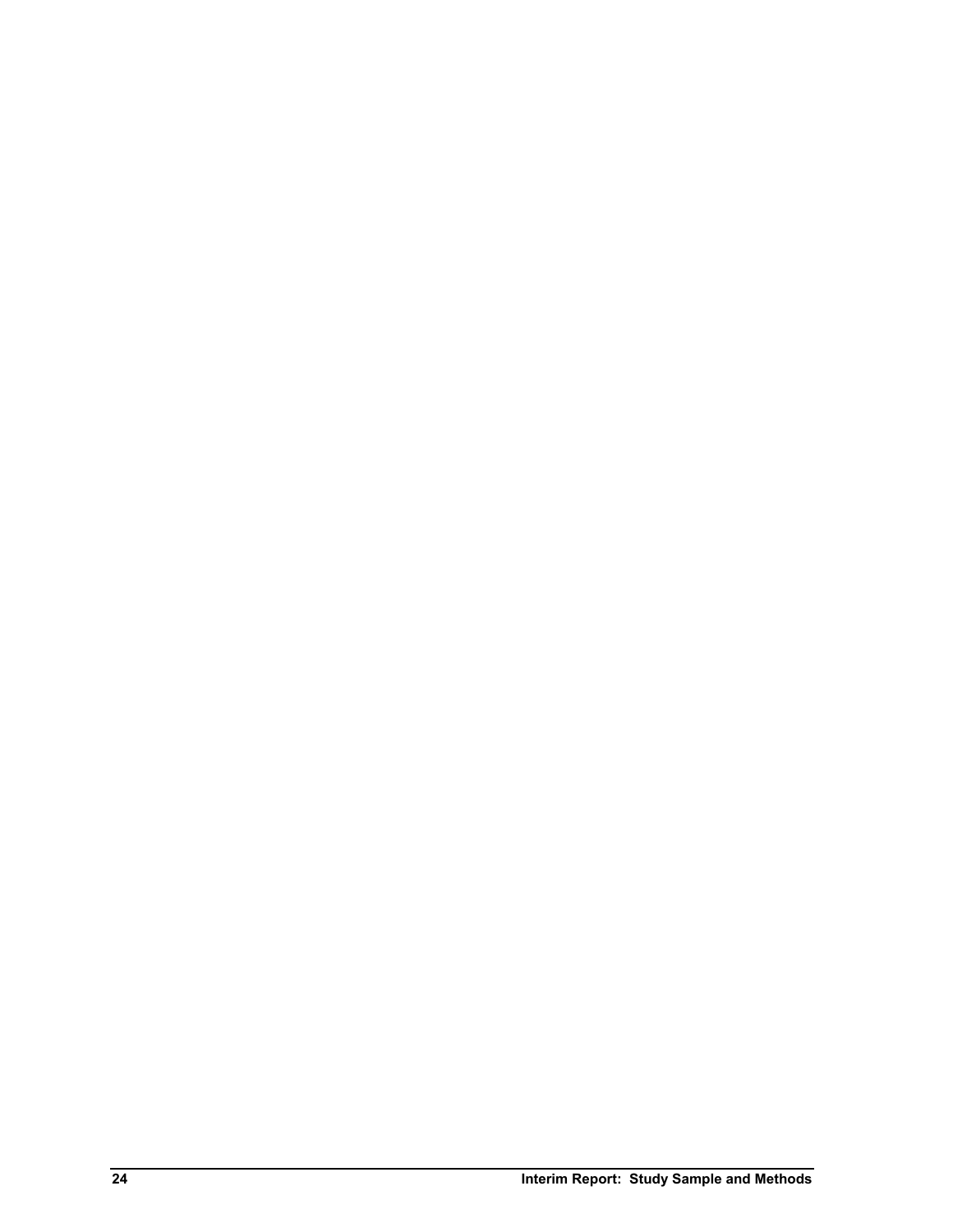# **Chapter Three: Measures and Data Collection**

The Reading First program provides resources to states, districts, and schools to improve the effectiveness of reading instruction, and ultimately, to improve students' reading performance such that by the end of third grade, students will be able to read at or above grade level. The programmatic focus on improved classroom instruction and a clearly articulated reading comprehension goal led the study team to concentrate its data collection activities on teachers' instructional practices and students' reading comprehension skills.

The study design draws upon a variety of data sources to address its evaluation questions. Exhibit 3.1 summarizes the data collection schedule for the study as a whole: student reading comprehension data (standardized test scores), observations during classroom instruction, surveys of school personnel, and district staff interviews. This interim report is based on data collected during the 2004-05 and 2005-06 school years. Exhibit 3.2 provides information about the number of respondents for each type of data collection activity. Exhibit 3.3 provides a description of the measures utilized in the study.

The RFIS draws upon student achievement data from the Stanford Achievement Test, 10th Edition (SAT 10, Harcourt Assessment, Inc., 2004) reading comprehension subtest, administered in the fall of 2004, the spring of 2005 and the spring of  $2006$ <sup>30</sup>. The RFIS has tested over 10,000 students in each grade level (grades 1, 2, and 3) in each round of testing.

| <b>Exhibit 3.1: Data Collection Schedule for the Reading First Impact Study</b> |      |               |              |               |           |               |  |  |  |  |
|---------------------------------------------------------------------------------|------|---------------|--------------|---------------|-----------|---------------|--|--|--|--|
|                                                                                 |      | 2004-2005     |              | 2005-2006     | 2006-2007 |               |  |  |  |  |
| <b>Data Collection Elements</b>                                                 | Fall | <b>Spring</b> | Fall         | <b>Spring</b> | Fall      | <b>Spring</b> |  |  |  |  |
| <b>Student Testing</b>                                                          |      | $\checkmark$  |              | ✓             |           |               |  |  |  |  |
| <b>Classroom Observations</b>                                                   |      | ✓             | $\checkmark$ | $\checkmark$  |           |               |  |  |  |  |
| Teacher, Principal, Reading Coach<br>Surveys                                    |      |               |              |               |           |               |  |  |  |  |
| <b>District Staff Interviews</b>                                                |      | ✓             |              |               |           | ✓             |  |  |  |  |

l

Students in two of the RFIS's 18 sites were excluded from fall 2004 testing as a result of hurricane-related school closures. Those students were tested in subsequent data collections.

**Interim Report: Measures and Data Collection 25**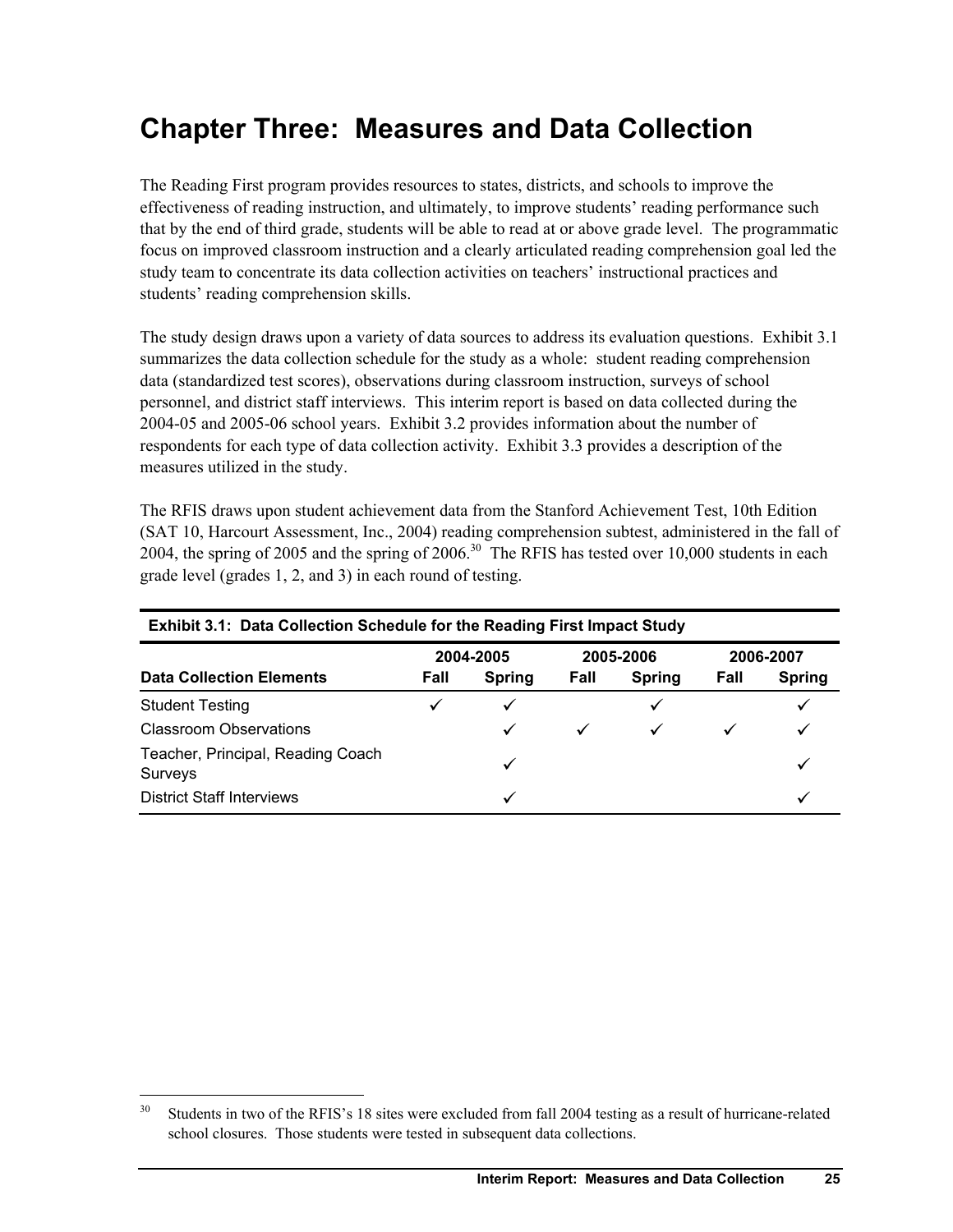|                                                                                                                                                                                                                                                                                                                                                                                                                                         |       |      | <b>Fall 2004</b> |        |       |       | Spring 2005 |               |     |      | <b>Fall 2005</b> |      |       |       | Spring 2006 |       |
|-----------------------------------------------------------------------------------------------------------------------------------------------------------------------------------------------------------------------------------------------------------------------------------------------------------------------------------------------------------------------------------------------------------------------------------------|-------|------|------------------|--------|-------|-------|-------------|---------------|-----|------|------------------|------|-------|-------|-------------|-------|
|                                                                                                                                                                                                                                                                                                                                                                                                                                         | RF    |      |                  | Non-RF |       | RF    |             | <b>Non-RF</b> | RF  |      | Non-RF           |      | RF    |       | Non-RF      |       |
|                                                                                                                                                                                                                                                                                                                                                                                                                                         | N     | (%)  | N                | (%)    | N     | (%)   | N           | (%)           | N   | (%)  | N                | (%)  | N     | (%)   | N           | (%)   |
| Student assessments                                                                                                                                                                                                                                                                                                                                                                                                                     |       |      |                  |        |       |       |             |               |     |      |                  |      |       |       |             |       |
| Grade 1                                                                                                                                                                                                                                                                                                                                                                                                                                 | 7,563 | (72) | 7,492            | (69)   | 9,225 | (84)  | 8,786       | (80)          |     |      |                  |      | 7,552 | (86)  | 6,576       |       |
| Grade 2                                                                                                                                                                                                                                                                                                                                                                                                                                 | 7,289 | (71) | 7,160            | (70)   | 8,867 | (85)  | 8,611       | (82)          |     |      |                  |      | 7,514 | (86)  | 6,582       |       |
| Grade 3                                                                                                                                                                                                                                                                                                                                                                                                                                 | 7,208 | (73) | 7,063            | (69)   | 8,748 | (84)  | 8,399       | (84)          |     |      |                  |      | 7,220 | (87)  | 6,953       |       |
| Classroom observations<br>(reading instruction)                                                                                                                                                                                                                                                                                                                                                                                         |       |      |                  |        |       |       |             |               |     |      |                  |      |       |       |             |       |
| Grade 1                                                                                                                                                                                                                                                                                                                                                                                                                                 |       |      |                  |        | 809   | (97)  | 820         | (96)          | 720 | (98) | 704              | (98) | 718   | (99)  | 707         |       |
| Grade 2                                                                                                                                                                                                                                                                                                                                                                                                                                 |       |      |                  |        | 766   | (96)  | 760         | (95)          | 664 | (97) | 668              | (98) | 666   | (100) | 668         | (100) |
| Classroom observations<br>(student engagement)<br>Grade $1 + 2$                                                                                                                                                                                                                                                                                                                                                                         |       |      |                  |        |       |       |             |               | 683 | (98) | 678              | (99) | 677   | (97)  | 677         |       |
| Surveys: Teacher                                                                                                                                                                                                                                                                                                                                                                                                                        |       |      |                  |        |       |       |             |               |     |      |                  |      |       |       |             |       |
| Grade 1                                                                                                                                                                                                                                                                                                                                                                                                                                 |       |      |                  |        | 396   | (73)  | 363         | (67)          |     |      |                  |      |       |       |             |       |
| Grade 2                                                                                                                                                                                                                                                                                                                                                                                                                                 |       |      |                  |        | 362   | (73)  | 319         | (65)          |     |      |                  |      |       |       |             |       |
| Grade 3                                                                                                                                                                                                                                                                                                                                                                                                                                 |       |      |                  |        | 318   | (71)  | 279         | (64)          |     |      |                  |      |       |       |             |       |
| <b>Reading Coach</b>                                                                                                                                                                                                                                                                                                                                                                                                                    |       |      |                  |        | 118   | (95)  | 79          | (72)          |     |      |                  |      |       |       |             |       |
| Principal                                                                                                                                                                                                                                                                                                                                                                                                                               |       |      |                  |        | 98    | (78)  | 89          | (72)          |     |      |                  |      |       |       |             |       |
| Site/District interviews                                                                                                                                                                                                                                                                                                                                                                                                                |       |      |                  |        | 18    | (100) | 18          | (100)         |     |      |                  |      |       |       |             |       |
| Notes:                                                                                                                                                                                                                                                                                                                                                                                                                                  |       |      |                  |        |       |       |             |               |     |      |                  |      |       |       |             |       |
| Blank cells indicate no data collection for that component at that time period. Response rates shown are for the analytic sample of 248 schools.                                                                                                                                                                                                                                                                                        |       |      |                  |        |       |       |             |               |     |      |                  |      |       |       |             |       |
| Active consent (i.e., only students whose parents had signed and returned consent forms) was used in fall 2004. Passive consent (i.e., all eligible students were tested unless their parents submitted                                                                                                                                                                                                                                 |       |      |                  |        |       |       |             |               |     |      |                  |      |       |       |             |       |
| forms refusing to allow their children to be tested) was used in subsequent test administrations.                                                                                                                                                                                                                                                                                                                                       |       |      |                  |        |       |       |             |               |     |      |                  |      |       |       |             |       |
| Reading instruction in each classroom was observed on two consecutive days in each wave of data collection. Observations of student engagement were scheduled for the same classrooms as<br>observations of teachers' reading instruction. Observations of student engagement occurred on one of the two days during which reading instruction was observed (see Appendix C for a complete<br>discussion of the observation protocols). |       |      |                  |        |       |       |             |               |     |      |                  |      |       |       |             |       |
| EXHIBIT READS: In fall 2004, 7563 student assessments were completed in Reading First grade 1 classrooms, corresponding to 72 percent of all eligible grade 1 classrooms.                                                                                                                                                                                                                                                               |       |      |                  |        |       |       |             |               |     |      |                  |      |       |       |             |       |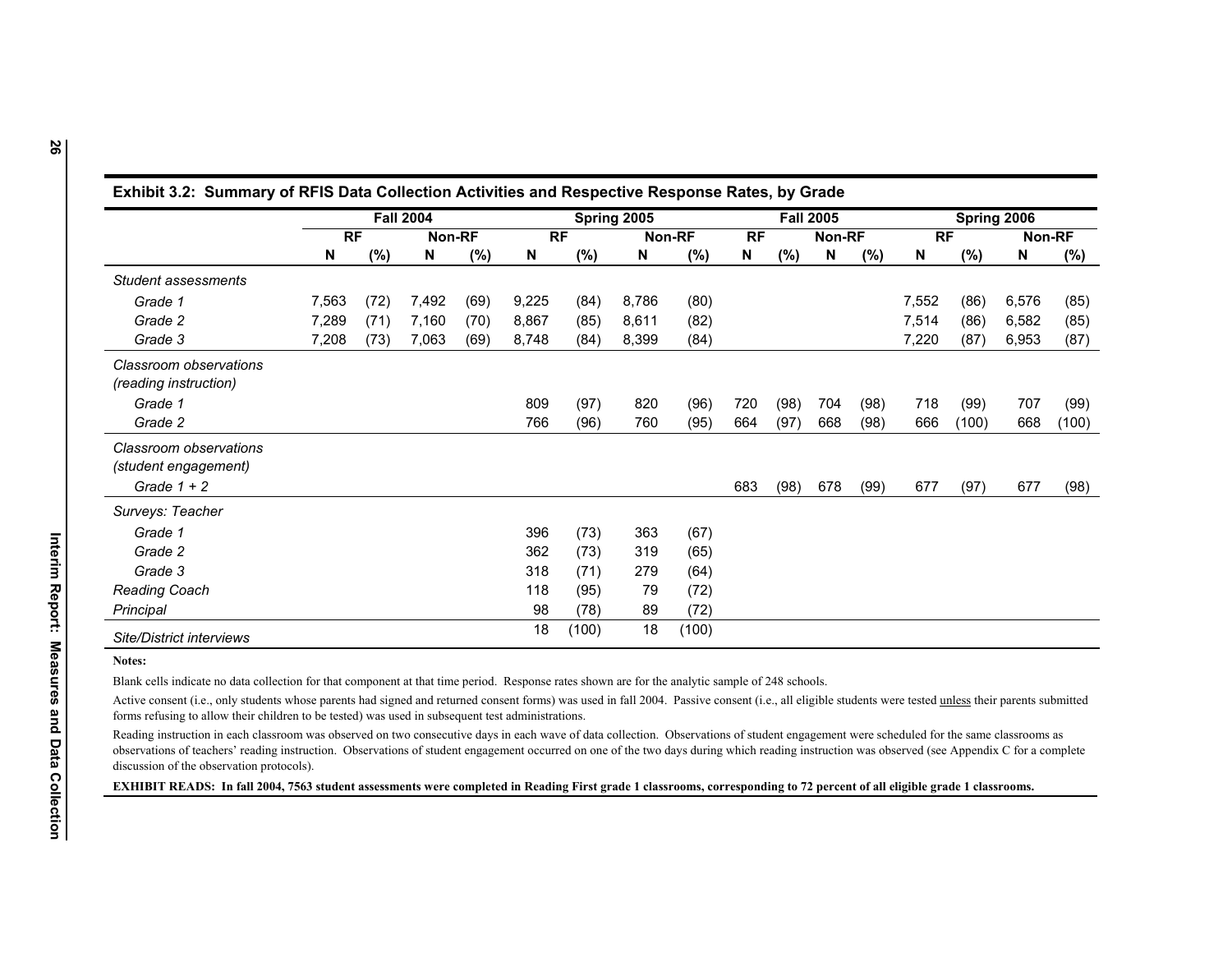| Domain                   | <b>Outcome Measure and Description</b>                                                                                                                                                                                                                                                                                                                                                                                                                                                                                                                                                                                                                                                                       |
|--------------------------|--------------------------------------------------------------------------------------------------------------------------------------------------------------------------------------------------------------------------------------------------------------------------------------------------------------------------------------------------------------------------------------------------------------------------------------------------------------------------------------------------------------------------------------------------------------------------------------------------------------------------------------------------------------------------------------------------------------|
| <b>Student reading</b>   | Two outcome variables                                                                                                                                                                                                                                                                                                                                                                                                                                                                                                                                                                                                                                                                                        |
| comprehension            | Mean scaled scores on the reading comprehension subtest of the Stanford<br>Achievement Test, 10 <sup>th</sup> Edition (SAT 10), represented as a continuous measure of<br>student reading comprehension. Because scaled scores are continuous across<br>grade levels, values for all three grade levels can be shown on a single set of axes.<br>Percentage of students at or above grade level on the SAT 10, based upon<br>established test norms that correspond to grade level performance, by grade and<br>month. The on or above grade level performance percentages were based on the<br>start of the school year, date of the test and the scaled score, as well as the related<br>grade equivalent. |
| <b>Classroom</b>         | <b>Eight outcome variables</b>                                                                                                                                                                                                                                                                                                                                                                                                                                                                                                                                                                                                                                                                               |
| reading<br>instruction   | Minutes of instruction in phonemic awareness, or how much instructional time<br>teachers spent on phonemic awareness, from the Instructional Practice in Reading<br>Inventory (IPRI) observational data.                                                                                                                                                                                                                                                                                                                                                                                                                                                                                                     |
|                          | Minutes of instruction in decoding, or how much instructional time teachers spent<br>on decoding, from IPRI observational data.                                                                                                                                                                                                                                                                                                                                                                                                                                                                                                                                                                              |
|                          | Minutes of instruction in fluency building, or how much instructional time<br>teachers spent on fluency building, from IPRI observational data.                                                                                                                                                                                                                                                                                                                                                                                                                                                                                                                                                              |
|                          | Minutes of instruction in vocabulary development, or how much instructional<br>time teachers spent on vocabulary development, from IPRI observational data.                                                                                                                                                                                                                                                                                                                                                                                                                                                                                                                                                  |
|                          | Minutes of instruction in comprehension, or how much instructional time teachers<br>spent on comprehension of connected text, from IPRI observational data.                                                                                                                                                                                                                                                                                                                                                                                                                                                                                                                                                  |
|                          | Minutes of instruction in all five dimensions combined, or how much<br>instructional time teachers spent on all five dimensions combined, from IPRI<br>observational data.                                                                                                                                                                                                                                                                                                                                                                                                                                                                                                                                   |
|                          | Proportion of each observation with highly explicit instruction, or the proportion<br>of time spent within the five dimensions when teachers used highly explicit<br>instruction, from IPRI observational data (e.g., instruction included teacher modeling,<br>clear explanations, and the use of examples).                                                                                                                                                                                                                                                                                                                                                                                                |
|                          | Proportion of each observation with high quality student practice, or the<br>proportion of time spent within the five dimensions when teachers provided students<br>with high quality student practice opportunities, from IPRI observational data (e.g.,<br>teachers asked students to practice such word learning strategies as context, word<br>structure, and meanings).                                                                                                                                                                                                                                                                                                                                 |
| <b>Student</b>           | One outcome variable                                                                                                                                                                                                                                                                                                                                                                                                                                                                                                                                                                                                                                                                                         |
| engagement with<br>print | Percentage of students engaged with print, from the Student Time-on-Task and<br>Engagement with Print (STEP) observational data, represented as the per-<br>classroom average of the percentage of students engaged with print across three<br>sweeps in each classroom during observed reading instruction.                                                                                                                                                                                                                                                                                                                                                                                                 |

**Exhibit 3.3: Description of Measures Utilized in the Reading First Impact Study** 

Note: For more information on measures, see Appendix C.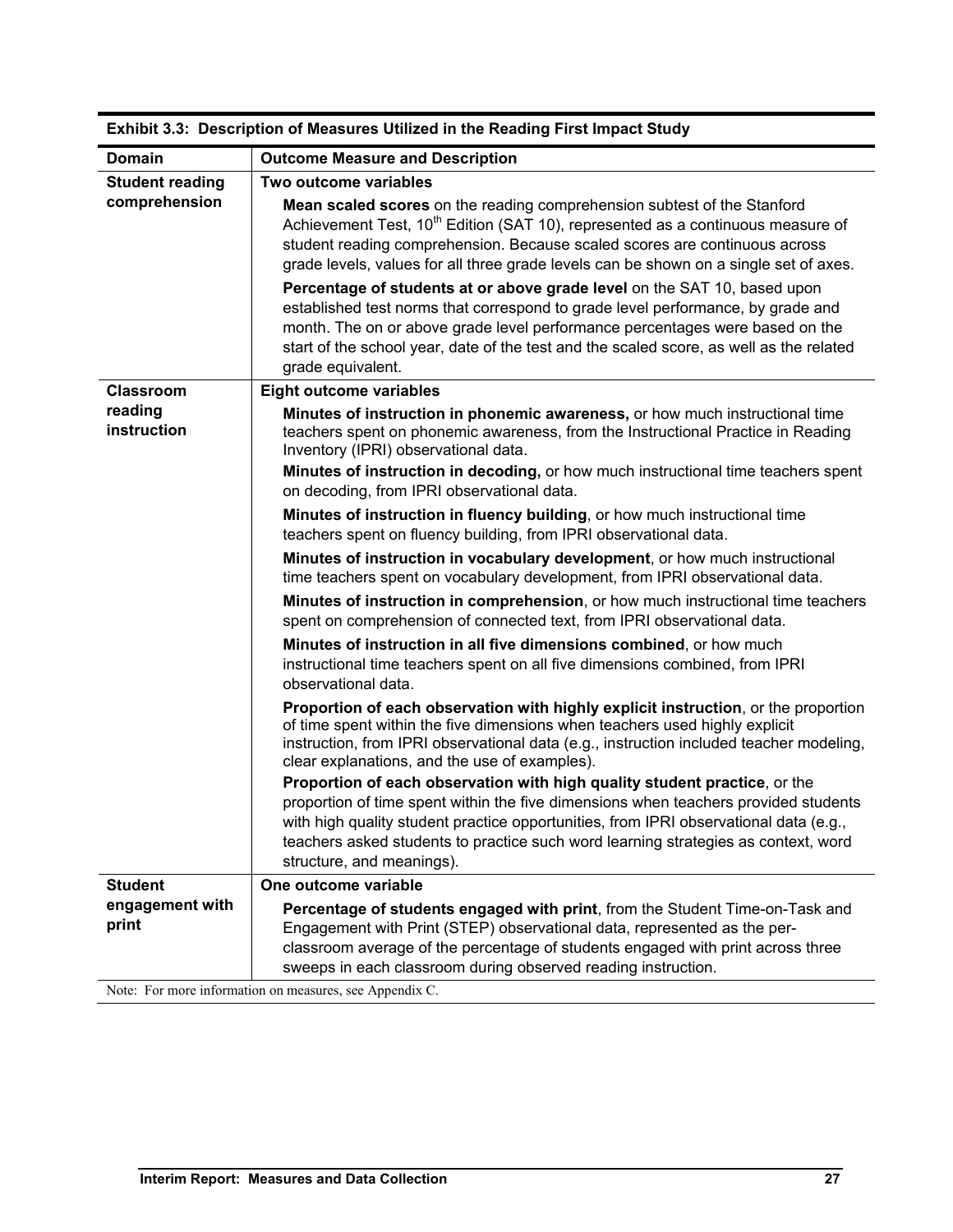In spring 2005, the RFIS conducted classroom observations of reading instruction in first and second grade classrooms. The RFIS observed reading instruction for two consecutive days in designated classrooms; the response rate for these observations was 96 percent, on average. The RFIS observed in first and second grade classrooms in both fall 2005 and spring 2006, for two consecutive days each. Response rates were 97 percent and above for both Reading First and comparison classrooms. Over 1,400 classrooms were observed at each time point (see Exhibit 3.2).

A measure of the percentage of students on-task and engaged with print was added to the RFIS data collection in fall 2005. Over 1,300 classrooms were observed using this measure in both fall 2005 and spring 2006, with a response rate of over 97 percent at each time point.

Surveys of teachers, reading coaches, or reading specialists (non-Reading First schools do not universally have reading coaches), and school principals were fielded in spring 2005 with combined RF and non-RF response rates of 69 percent for teachers, 84 percent for reading coaches, and 75 percent for principals. $31$ 

# **Student Reading Comprehension**

At the heart of this evaluation is a question about the impact of Reading First on the reading achievement of students. To answer this question, the study must obtain valid and reliable measures of reading performance from students in RF and non-RF schools. The RFIS had initially planned to use a battery of individually-administered tests to assess students across the specific components of reading instruction targeted by the legislation: phonemic awareness, phonics, fluency, vocabulary and comprehension (No Child Left Behind Act, 2001). When the study's design shifted to a RDD, with a quadrupled number of schools and students in the study sample, the individualized student assessment data collection was no longer practical.

The RFIS Team, working with its Technical Work Group and staff from the National Center for Educational Evaluation, Institute of Education Sciences, at the U.S. Department of Education, focused on identifying a single test (or subtests) to measure students' ability to comprehend text, such as subtests of word reading, vocabulary, listening comprehension, and/or reading comprehension. Reading comprehension was selected, rather than other dimensions of early reading skill, because comprehension is perceived as "the essence of reading" that sets the stage for children's later academic success (Durkin, 1993, p.12; National Institute of Child Health and Human Development, 2000; Stevens, Slavin, and Farnish, 1991).

The priorities in selecting a test for the RFIS included the following:

• direct measurement of skills related to text comprehension;

 $31$ As a condition of approval to collect survey data for this study, the Office of Management and Budget required the RFIS to conduct a study of the effect of incentives on survey response rates for teachers. Schools within districts were randomly assigned to one of three incentive conditions: \$30, \$15, and \$0. Six sites, representing 39 schools, refused to participate in the incentive sub-study because their labor contracts mandate that district employees be compensated equally for completion of identical tasks, thereby reducing the number of schools in the sub-study from 251 to 215. The results of the incentive sub-study indicated that incentives significantly increased response rates; as a result, in future waves of survey administration, all respondents will be eligible for incentives.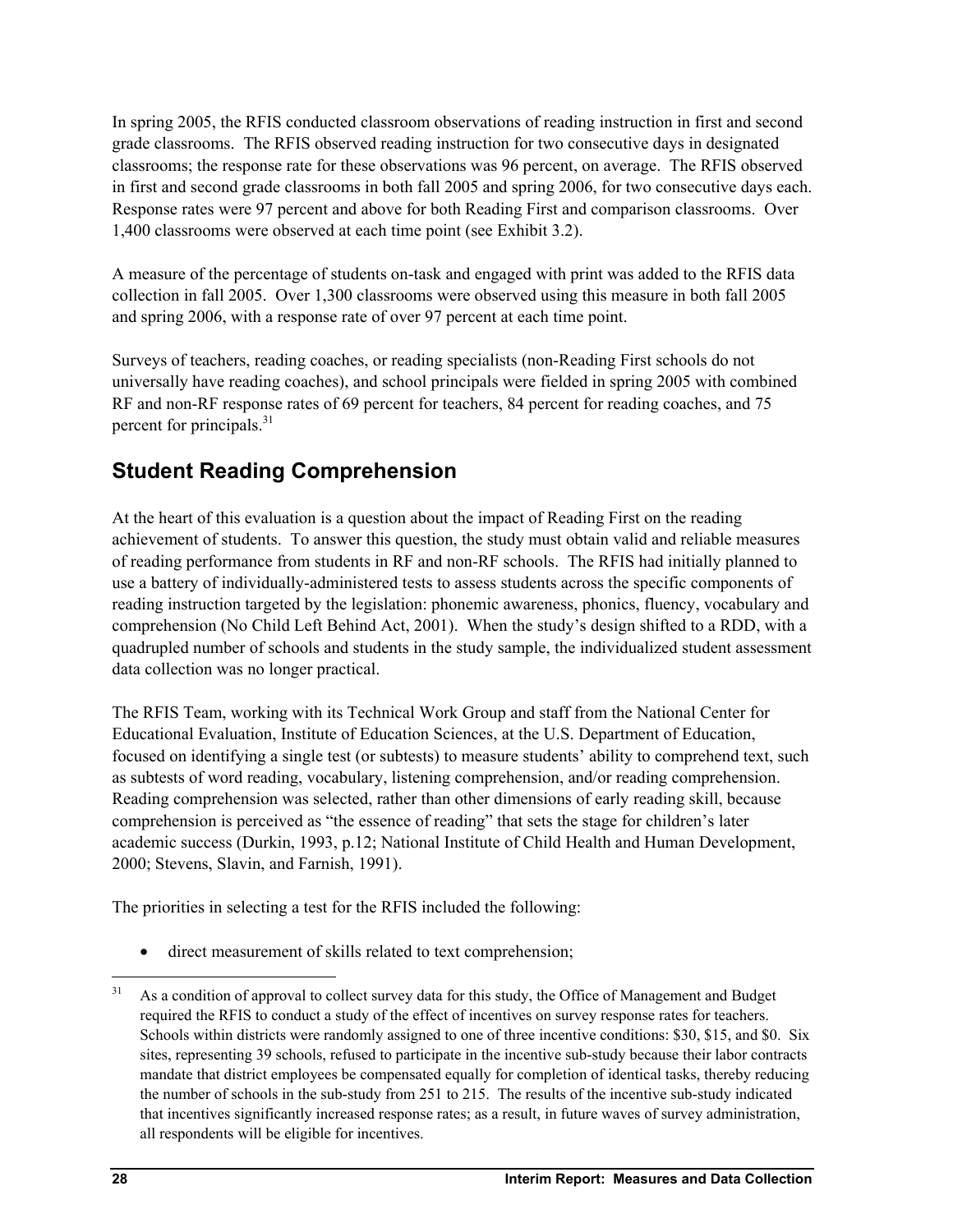- ease and appropriateness of administration to groups or entire classrooms of students including modest time demands;
- appropriateness for first, second, and third grade students—including those students just beginning first grade in the fall;
- use of a norm-referenced test—which would provide a national norming sample, thereby allowing the study to ascertain the absolute level of reading comprehension for Reading First and other students;
- consistent reliability and validity data from norming samples and prior research;
- evidence of prior use on a large scale, which therefore would render its use more credible in the research community; and
- selecting an assessment already used by some localities/states, either for statewide testing or for Reading First assessment purposes, in order to minimize additional testing.

The RFIS selected the Stanford Achievement Test,  $10<sup>th</sup>$  Edition, because it best met the criteria outlined above.<sup>32</sup>

The outcome measures used to assess reading comprehension are student test scores on the SAT 10, reported in terms of continuous scaled scores as well as in terms of the percentage of students who scored at or above grade level, according to established test norms that correspond to grade level performance, by grade and month.<sup>33</sup> The latter metric is also salient for this study, as one of the program's explicit objectives is to increase the number and percent of students who read at or above grade level (No Child Left Behind Act, 2001).

The RFIS administered the following subtests of the SAT 10 to first, second, and third grade students in the spring of 2005 and spring of 2006, respectively: the Primary 1 Reading Comprehension Subtest (40 items), the Primary 2 Reading Comprehension Subtest (40 items), and the Primary 3 Reading Comprehension Subtest (54 items). Where already administered, the RFIS obtained SAT 10 reading comprehension test score data from schools/districts for the grades of interest, which reduced the testing burden for those students and schools. $34$ 

Items from the SAT 10 reading comprehension subtests (different versions for first, second, and third grades) are multiple choice. Students must read sentences, paragraphs, or longer passages and select the response that either correctly completes a sentence describing a picture or answers a question

 $\overline{a}$ 

 $32$  See Appendix C for more information on SAT 10 selection, data collection, and response rates.

<sup>&</sup>lt;sup>33</sup> The study team converted mean SAT 10 scaled scores to grade equivalents by using the scaled score to grade equivalents table in the *Stanford Achievement Test Series Fall Multilevel Norms Books* (based on 2002 normative data) to match the average scaled score to a grade equivalent (Harcourt Assessment, Inc., 2003, p. 24-26). In order to calculate at or above grade level, a dummy variable was created for each student based on the start of the school year, date of the test, and their scaled score (as well as the related grade equivalent). For more information on the construction and interpretation of grade level performance (percentile ranks and grade equivalents), please see pages 24-26 of the *Stanford Achievement Test Series Fall Multilevel Norms Book*.

In Spring 2007, another assessment, the Test of Silent Word Reading Fluency (TOSWRF), was added for Grade 1 (Mather et al., 2004). Results from this test will be included in the final report.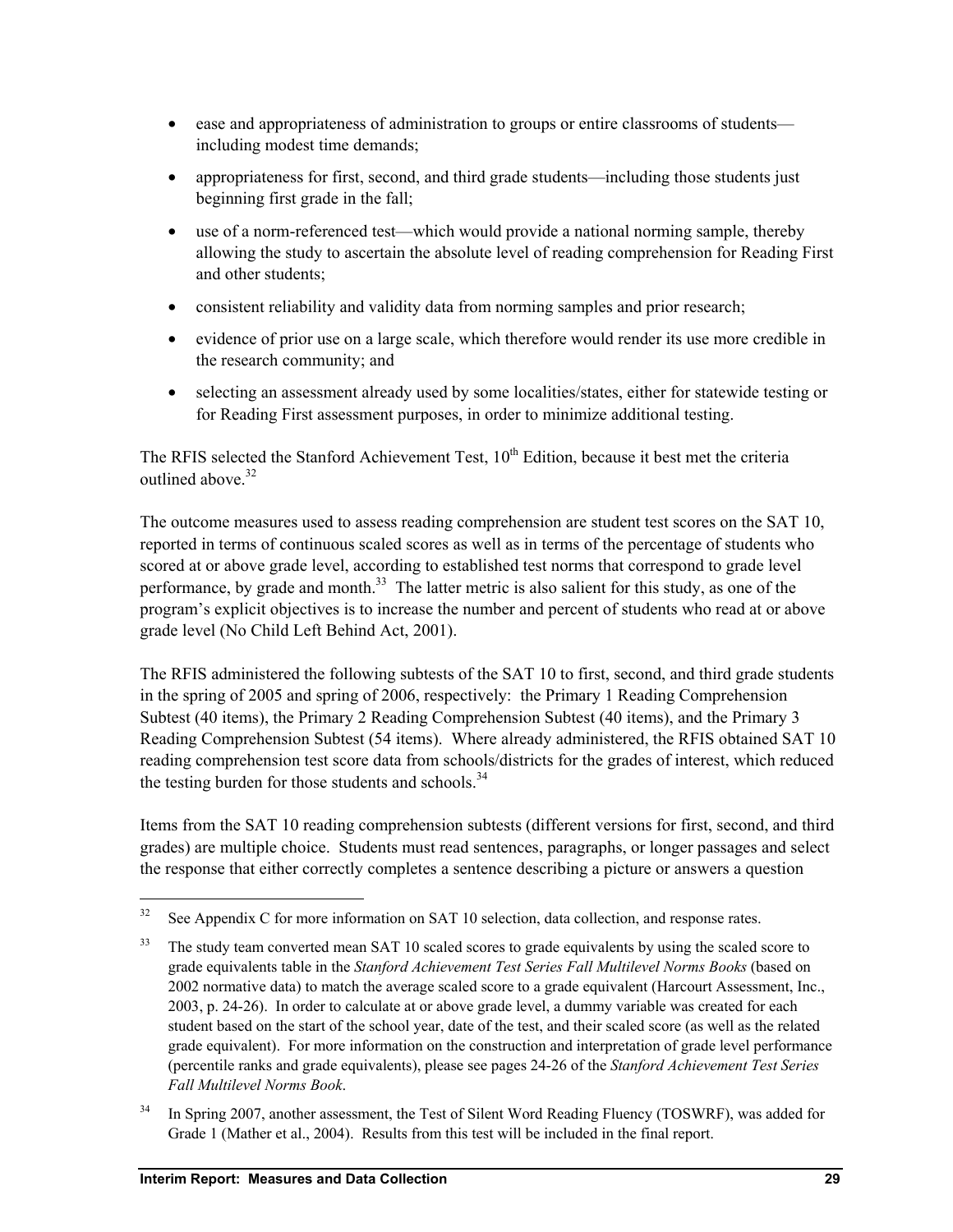about the passage. As the grade level increases, the length of passages increases and test items require higher levels of inference. A test proctor first reads aloud standardized instructions and guides students through one or two sample items for practice, giving feedback on the correct answers to sample items to ensure that students understand test directions. Then students complete test items on their own  $35$ 

# **Reading Instruction**

A key part of the evaluation is to determine the impact of Reading First on instruction in the targeted grades. Therefore, classroom observations of instructional practices in reading were needed from both RF and non-RF classrooms. Because the Reading First legislation calls for reading instruction to be based on scientifically based reading research findings, the RFIS observational instrument built upon findings describing evidence-based instructional practices such as those in the National Research Council's (1998) report (Snow, Burns, and Griffin, 1998) and the National Reading Panel report (National Institute of Child Health and Human Development, 2000). The Reading First legislation highlights five essential components of reading instruction. These five components, or dimensions, of reading instruction formed the basis for the development of the RFIS observation instrument.  $36$  Each dimension is described below.  $37$ 

## *Phonemic Awareness*

Phonemic awareness instruction teaches students to distinguish and manipulate the sounds in words.<sup>38</sup> A phoneme is the smallest unit of sound that affects the meaning of a spoken word. Before learning to read print, children must first understand that words are made up of component sounds. For example, changing the first phoneme in the word *hat* from /h/ to /p/ changes the word from *hat* to *pat*. Phonemic awareness instruction improves children's word reading and helps children learn to spell (e.g., Ball and Blachman, 1991; Bus and van Ijzendoorn, 1999; see also NICHD, 2000).

## *Decoding*

l

Decoding (also known as phonics) instruction helps children learn and understand the relationships between the letters of written language and the sounds (phonemes) of spoken language. Instruction in decoding helps children understand that there are predictable relationships between letters and sounds, helps them recognize familiar words, and allows children to "decode" unfamiliar printed words (see Chapter 2, Part II, NICHD, 2000).

<sup>&</sup>lt;sup>35</sup> In Fall 2004, first-graders completed the SESAT2 version of the SAT 10. In this version, students listen to a test proctor who reads aloud each item (because students cannot necessarily read the printed test item at the start of first grade) and then select the correct response (a picture or word) in the test booklet (Harcourt Assessment, Inc., 2004).

<sup>&</sup>lt;sup>36</sup> For ease of explication, the measures created from IPRI data are referred to as the five dimensions of reading instruction (or "the five dimensions") throughout the report. References to the programmatic emphases as required by legislation are labeled as the five essential components of reading instruction.

<sup>&</sup>lt;sup>37</sup> See Appendix C, Exhibit C.3 for specific examples of instructional activities associated with each of the five dimensions.

<sup>&</sup>lt;sup>38</sup> Phonemic awareness is a subcategory of phonological awareness. Phonological awareness includes phonemic awareness, but also refers to the ability to recognize and work with larger parts of spoken language, such as syllables and onsets and rimes.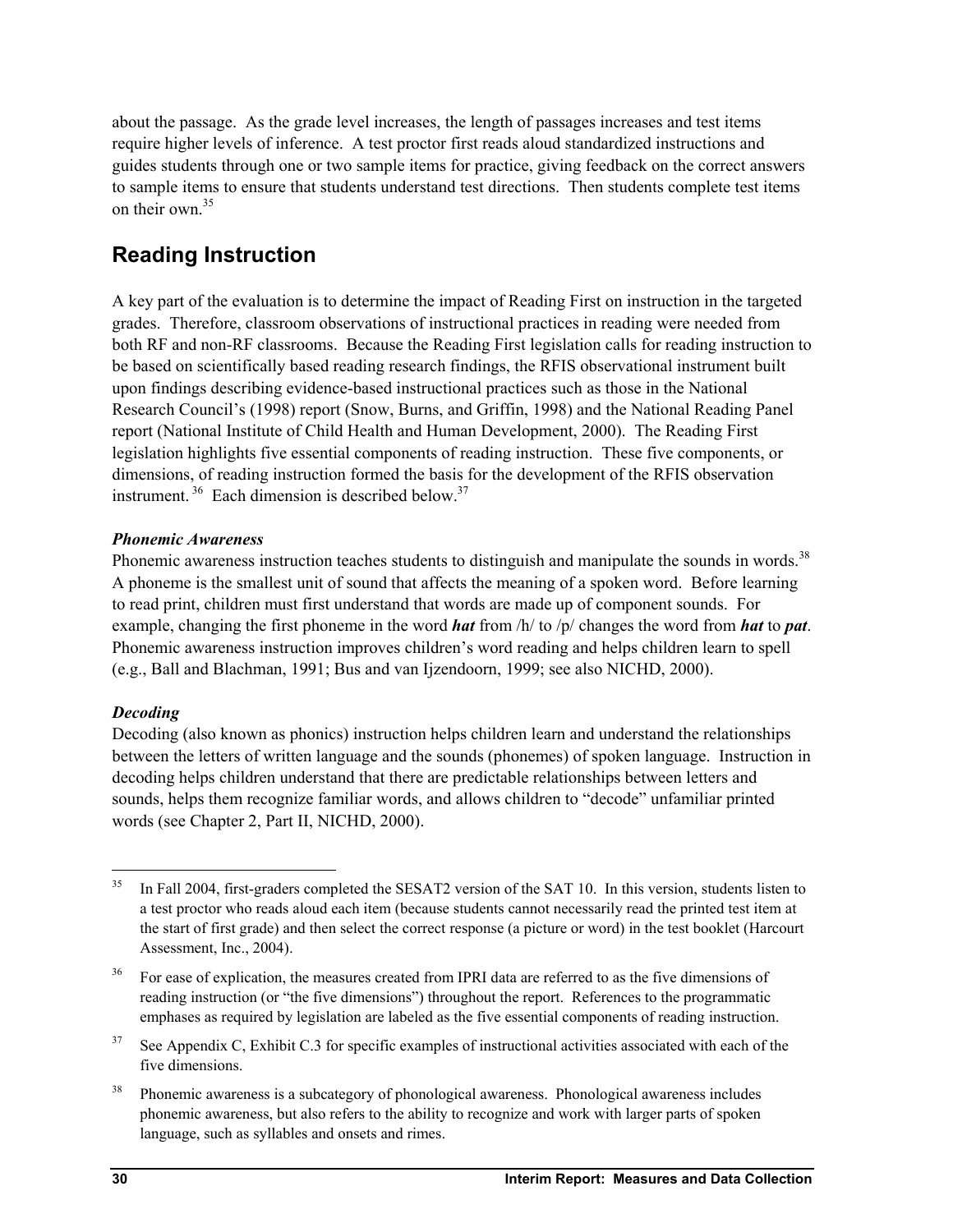## *Fluency Building*

Fluency is the ability to read text accurately and smoothly. The more automatically students can read individual words, the more they can focus on understanding the meaning of whole sentences and passages (NICHD, 2000). Fluency instruction helps students who are learning to read by building a bridge between recognizing words more efficiently and comprehending the meaning of text (e.g., Reutzel and Hollingsworth, 1993; also see Chapter 3, NICHD, 2000).

## *Vocabulary Development*

Oral vocabulary refers to words used in speaking or recognized in listening. Reading vocabulary refers to words that are recognized or used in print. Instruction for beginning readers uses oral vocabulary to help them make sense of the words they see, and instruction that develops their reading vocabulary allows them to progress to more complex texts (e.g., Beck, Perfetti and McKeown, 1982; McKeown et al., 1983; also see NICHD, 2000). Readers must know what words mean before they can understand what they are reading.

### *Comprehension of Connected Text*

Comprehension is understanding what is being or has been read. Students will not understand text if they can read individual words, but do not understand what sentences, paragraphs, and longer passages mean. Proficient readers elicit meaning from—or comprehend—text, rather than simply identifying a series of words. Instruction in comprehension strategies provides specific tools for readers to use to make sense of the text they read (see NICHD, 2000). Comprehension strategies are vital to the development of competent readers because they aid in understanding the collective significance of words, sentences, and passages.

#### **Development of Classroom Observational Measures**

To address the question about the impact of Reading First on classroom instruction, the study team needed to adopt or design a measure of classroom instruction that would allow comparison of RF and non-RF schools. It is important to note that the Reading First program is neither a specific intervention, nor a uniformly implemented program. Rather, Reading First is, at its core, a funding stream. Although the Reading First Program Guidance required schools and districts to implement scientifically based reading instruction, it did not require states or districts or schools to use the same core reading program (U.S. Department of Education, 2002).

Consequently, the RFIS team had to identify or develop an instrument sensitive enough to capture observed differences between Reading First and non-Reading First schools, while simultaneously flexible enough to accommodate a variety of instructional programs likely to be used by Reading First as well as by comparison schools. Preliminary reviews of existing instruments began shortly after the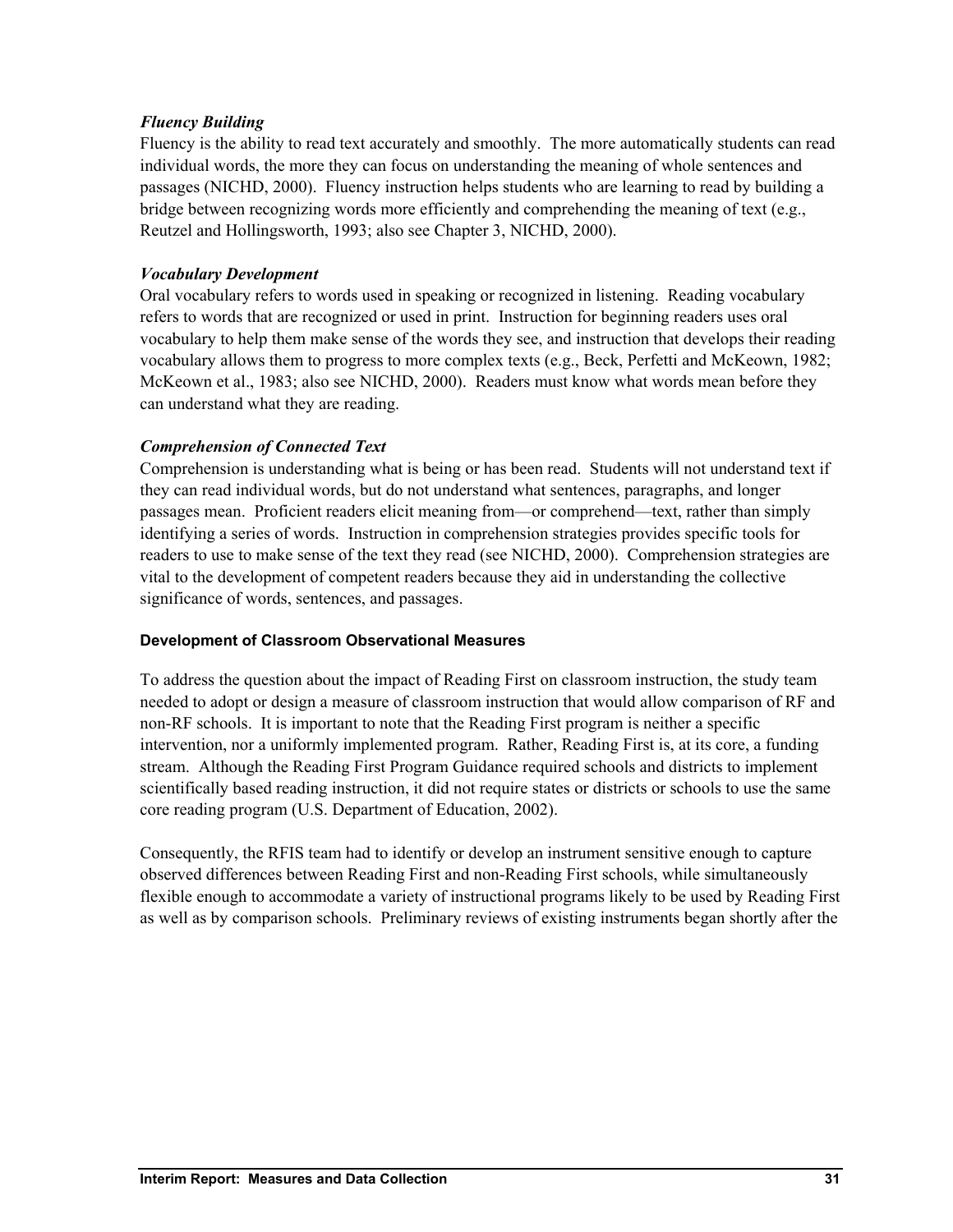study's September 2003 start. The study team soon determined that it would need to develop its own instrument, customized to assess the specific components of Reading First.<sup>39</sup>

The RFIS Team developed an instrument called the Instructional Practice in Reading Inventory (IPRI). The IPRI was designed to capture both pedagogical strategies and content across the five dimensions of reading instruction described above.<sup>40</sup> The instrument focuses specifically on teachers, reflecting the Reading First program's emphasis on changing teachers' instruction, specifically having teachers incorporate explicit instructional strategies and ample student practice opportunities (U.S. Department of Education, 2002, p. 6) within each of the five dimensions of reading instruction.

The RFIS team defined behaviors associated with those pedagogical objectives for each of the five dimensions of reading instruction. *Explicitness* includes modeling by the teacher as well as clear explanations of strategies, principles, or rules, with sufficient numbers of examples. *Explicit teaching* includes making relationships overt, emphasizing distinctive features of new concepts, and providing prompts. *Adequate practice* ensures that all students have multiple opportunities to practice new skills and review recently learned skills and concepts. Teachers need to assess *skill mastery* and provide ample *corrective* feedback both to assist students when they encounter difficulty as well as to ensure mastery of skills and strategies. This includes working towards a high level of response accuracy, monitoring student understanding and performance on an ongoing basis, eliciting responses from all students, and providing extra instruction, practice, and review. 41

The instrument can be used for observations of varying lengths, reflecting the fact that schools' defined reading blocks can vary; most reading blocks are 90 minutes or more. Observers use a booklet containing a series of individual IPRI forms, each of which corresponds to a three-minute interval of observation. The observer watches the teacher for three minutes and records those target instructional behaviors that occur during the three-minute interval. Then, the observer turns the page to a new form and starts another three-minute observation, again recording the presence of targeted behaviors. Therefore, an observation of a reading block yields multiple and sequentially ordered IPRI forms. Observers wear a special wristwatch that vibrates every three minutes, which signals when to turn to a new form for the next three-minute interval. Over the course of the designated reading block, observers record approximately 30-35 separate three-minute intervals, on average, for each day of observation.

<sup>40</sup> See Appendix C for a copy of the IPRI as well as a more comprehensive description of its development. See also *The Development of the Instructional Practice in Reading Inventory* (Dwyer et al., 2007).

<sup>41</sup> See, for example, Graves, Gerston, and Haager, 2004; Gunn et al., 2002 for specific examples of highly explicit instruction in phonemic awareness, and Foorman and Torgesen, 2001, Graves, Gerston, and Haager, 2004, for specific examples of highly explicit instruction in phonics. Exhibit C.6 in Appendix C identifies the specific sources of instructional strategies for each of the five dimensions of reading instruction.

 $\overline{a}$ 

<sup>39</sup> Among the instruments reviewed were the following: *The Instructional Content Emphasis (ICE)* (Edmonds and Briggs, 2003); *Foorman and Schatschneider direct observation system and instruments from the Center for Academic and Reading Skills (CARS)* (Foorman and Schatschneider, 2003); *English Language Learner Classroom Observation Instrument (ELLCOI)* (Haager et al., 2003); *Teachers' Instructional Practice (TIP)* (Carlisle and Scott, 2003); *Utah's Profile of Scientifically-based Reading Research* (Dole et al., 2001); *The Classroom Observation Record* (Abt Associates and RMC Research, 2002); and *Observation Measure of Language and Literacy Instruction (OMLIT)*, developed by Abt Associates as part of the Even Start Classroom Literacy Interventions and Outcomes (CLIO) Study (Goodson et al., 2004).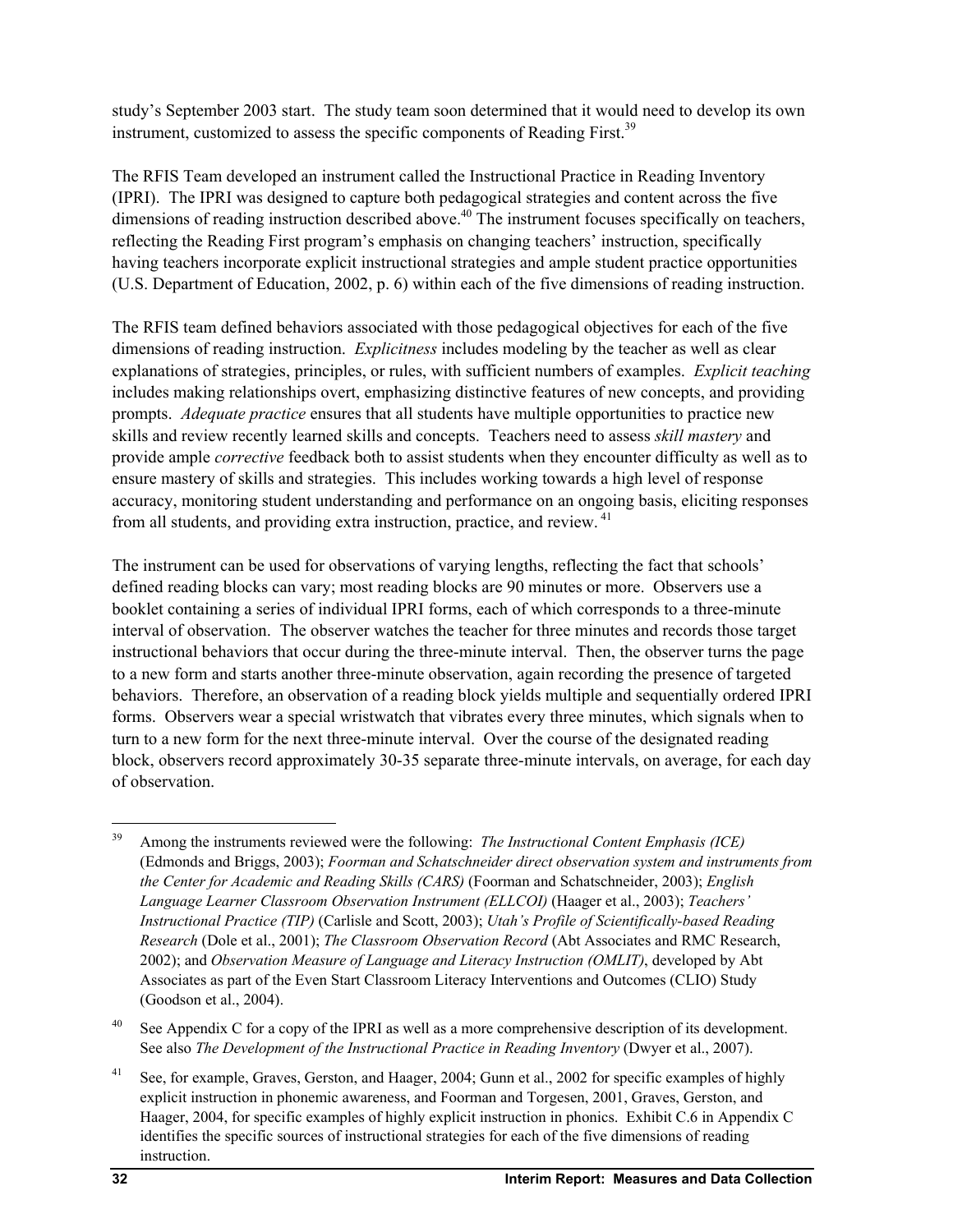The IPRI was designed to be used by field observers with a range of reading-related expertise, and therefore it was deliberately constructed with lower-inference and more behaviorally specific items. The lower-inference items represent discrete behaviors that the research cited in the National Reading Panel report (National Institute of Child Health and Human Development Report, 2000) suggests are important for improving elements of reading instruction, and the behaviors that are hypothesized to differ between RF and non-RF classrooms. Classroom observers had to demonstrate mastery of the IPRI over the course of an intensive week-long training session before they were hired to conduct observations. Mastery was measured by comparing observers' and master trainers' ratings of classroom instruction  $42$ 

The RFIS team created eight measures of classroom instruction from the IPRI data, which, taken together, represent the essential components of reading instruction emphasized by the Reading First program. This number is deliberately constrained to focus only on the most pivotal aspects of the program and to limit the number of statistical tests required. The instructional measures include:

- *Minutes of Instruction in the Five Dimensions Combined.* This reflects the number of minutes of instruction summed across the five dimensions of reading instruction: phonemic awareness, decoding, vocabulary, fluency, and comprehension.
- *Minutes of Instruction in Each of the Five Dimensions*. These five measures reflect the number of minutes of instruction in each of the five dimensions separately: phonemic awareness, decoding, vocabulary, fluency, and comprehension.
- *Percentage of Instructional Intervals in the Five Dimensions with Highly Explicit Instruction.* This measures "highly explicit instruction" during lessons in the five dimensions. Instruction was considered "highly explicit" if teachers actively taught, modeled, explained, or assisted children in using specific reading strategies. The specific instructional activities comprising "highly explicit instruction" vary across the five dimensions, based on current research on reading instruction. Note that (1) this measure is based only on instruction in four of five dimensions (all except fluency building), and (2) the observations do not record highly explicit instruction in other literacy activities, such as spelling or writing.
- *Percentage of Instructional Intervals in the Five Dimensions with High Quality Student Practice.* This measures "high quality student practice," which reflects teachers' provision of dimension-specific practice opportunities, as based on current research. Note that this measure is based only on instruction in the five dimensions; the observations do not record high quality student practice in other literacy activities, such as spelling or writing.

To create the six analytic variables about time spent in the dimensions of reading instruction, data from classroom observations of instruction were transformed from intervals into minutes. In cases where one instructional behavior/activity was observed, that interval was designated accordingly. In

1

 $42$  The inter-rater reliability for the IPRI has been calculated using overall percent agreement, occurrence percent agreement, non occurrence agreement, and generalizability coefficients, all of which yield consistent results. In fall 2005, raters demonstrated overall agreement and non-occurrence agreement of 90 percent or above, and occurrence agreement of approximately 70 percent on average. The least reliable items were those that occurred infrequently. For a more complete discussion of inter-rater reliability, see Appendix C.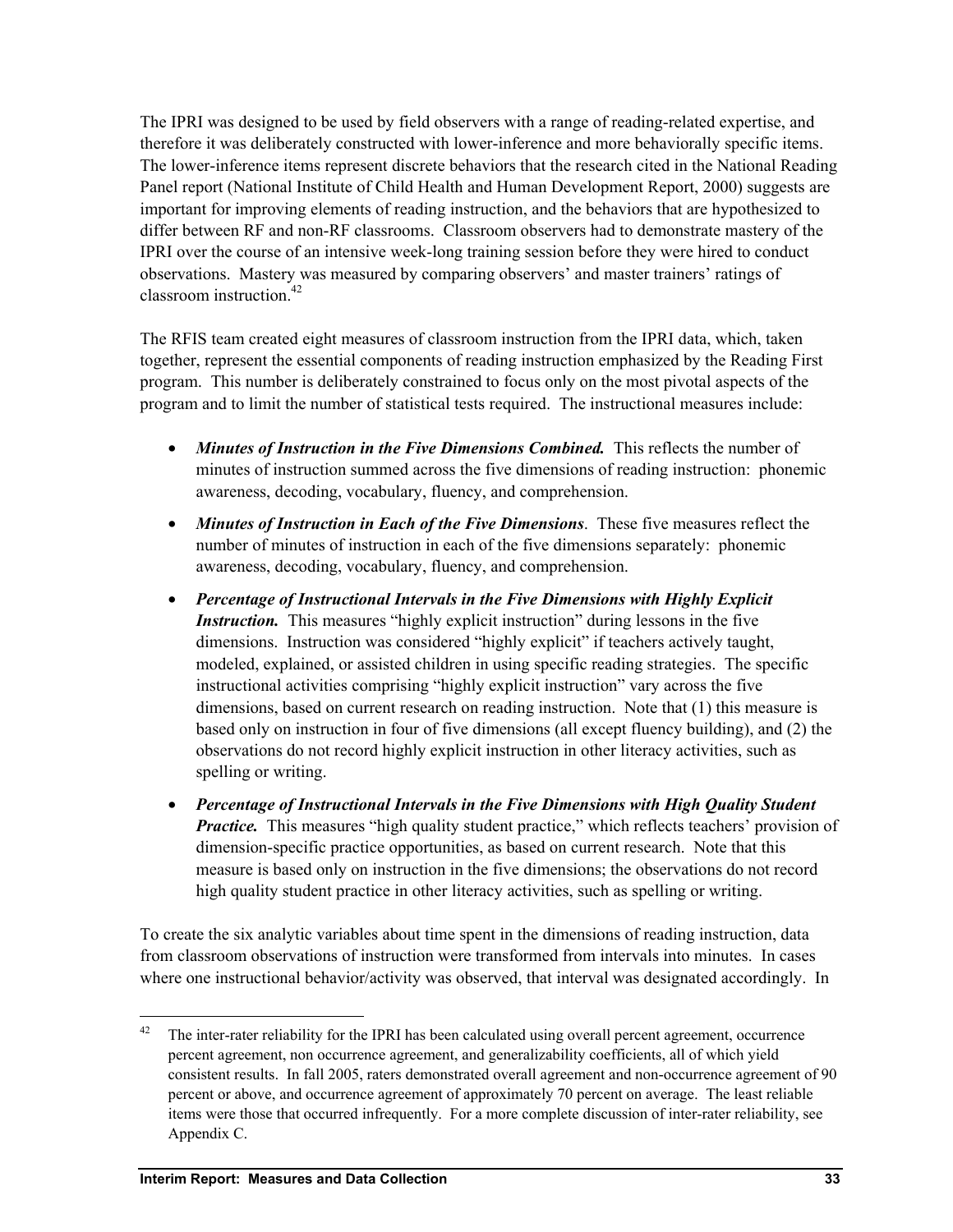cases where multiple instructional behaviors were observed during one three-minute interval, the minutes were distributed across the specific instructional behaviors that had been observed. (See Appendix C for a more detailed discussion of the transformation of intervals into minutes.) To create the last two analytic variables, the data from classroom observations were summed across all the individual three-minute intervals within an observation. The total number of intervals (within each observation) with highly explicit instruction and high quality student practice was then divided by the total number of intervals (within each observation) with instruction in the five dimensions of reading.

The IPRI data are used to describe the content of instruction as well as the use of pedagogical strategies hypothesized to improve students' reading skills. The eight specific outcome measures used in analysis correspond to the amount of instructional time allocated to the each of the five dimensions of reading instruction described above, as well as one outcome representing all five dimensions combined, and one outcome each for the proportion of instructional time allocated to highly explicit instruction and provision of high quality student practice.

# **Student Time-on-Task and Engagement with Print**

The Reading First program legislation explicitly articulates a number of goals related to professional development, use of research-based materials and assessments, classroom reading instruction, and students' reading performance (No Child Left Behind Act, 2001). The Guidance for the Reading First Program (U.S. Department of Education, 2002) indicates that Reading First classrooms should also be characterized by "active student engagement in a variety of reading-based activities" and "high levels of time on task." There is research indicating that students benefit from more time on reading-related tasks and from instruction that is structured to provide more time on task (see for example, Snow, Burns, and Griffin 1998; Taylor et al, 1999). The RFIS observational instrument, the IPRI, focuses primarily on teacher behaviors, and in order to ensure that the study also collected some data on student behavior during observed reading instruction, the RFIS developed a measure that captures information about students' time on task and attention to printed material.

Student behavior during reading instruction was assessed through structured observations using the Student Time-on-Task and Engagement with Print (STEP) instrument.<sup>43</sup> The STEP is designed to record student engagement in instruction and students' exposure to print materials. Specifically, it is designed to capture the percentage of students in a classroom engaged in productive academic work (i.e., "on task"), and, of those, the percentage who are engaged in either reading or writing print.

The STEP is completed by a separate STEP observer during ongoing observations of reading instruction by an IPRI observer. The STEP observer records a time-sampled "snapshot" of student engagement three times in each classroom, e.g., three "sweeps" during the designated reading block in each classroom. Six minutes after entering the classroom during ongoing reading instruction, the STEP observer begins collecting the first of these sweeps. During each sweep, which lasts for approximately three minutes, the observer classifies every student in the classroom as either on- or off-task, and, if on-task, whether the student is: 1) reading connected text (a story or passage); 2) reading isolated text (letters, words, or isolated sentences); and/or 3) writing. The STEP observer waits until six minutes have elapsed between the end of one sweep and the start of the next. After the

1

<sup>&</sup>lt;sup>43</sup> See Appendix C for a copy of the STEP, as well as more information on data collection, response rates, and inter-rater reliability.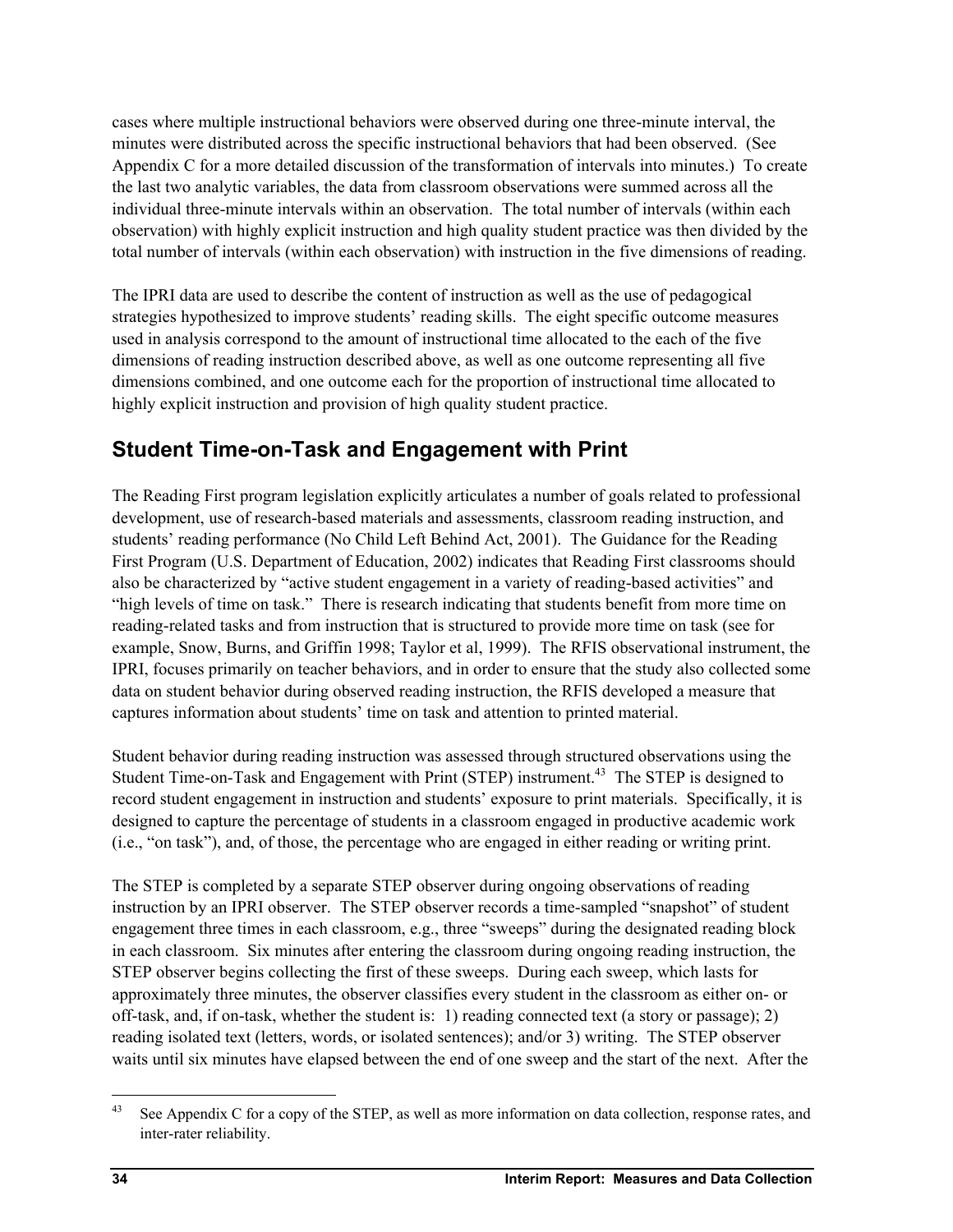third and final sweep, the STEP observer leaves the classroom. The STEP observer typically completes STEP observations in three classrooms spending about 25-30 minutes in each classroom. Data collected with the STEP measure are used to create one outcome representing the average percentage of students engaged with print during the designated reading block.

It is important to note that the theory of action for Reading First does not specify whether students' time on task and engagement with print during regular reading instruction would increase or decrease as a result of Reading First. One could hypothesize that well-implemented Reading First classrooms would increase both students' time-on-task and engagement with print, because teachers would manage time effectively and ensure that students' assignments are matched to their reading skills, whether those tasks are carried out in whole class, small group, or other grouping arrangements. One could also hypothesize that younger students would spend more time attending to the teacher than focusing directly on print, because they are not yet proficient enough readers to read independently, in which case Reading First could lead to decreases in the percentage of students engaged with print.

Chapter Four presents findings on all three of the outcome domains.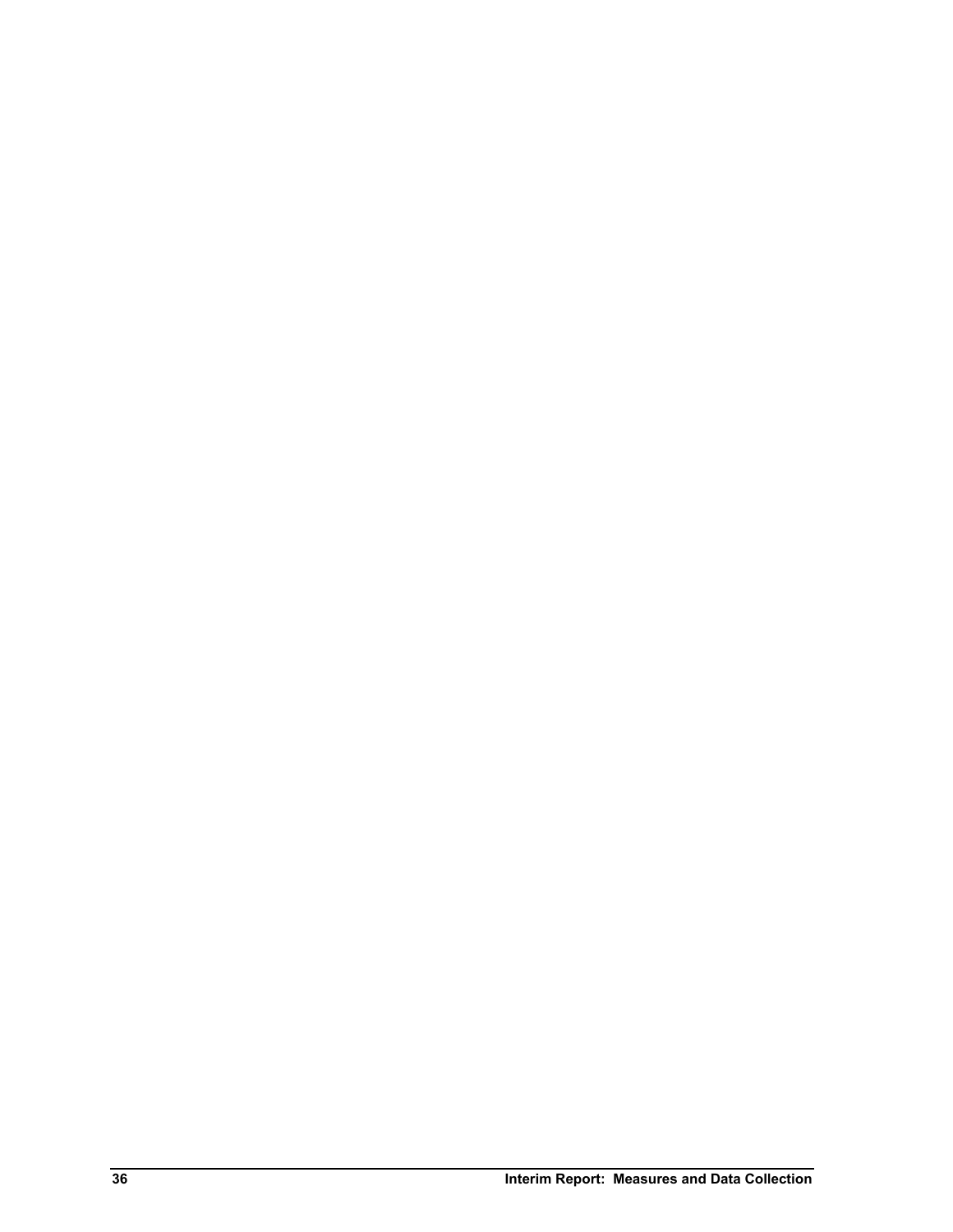# **Chapter Four: Impact Findings**

This chapter presents findings on Reading First's impact on students' reading comprehension, teachers' reading instruction, and student engagement with print during reading instruction. It begins with a discussion of the program's overall impacts across the 18 study sites, and then explores variation in impacts among the 18 sites. It also explores alternative approaches to weighting that might influence study findings because of potential site-by-site variation. Finally, it assesses the impacts for the two groups of sites the study team had hypothesized would differ based on the length of time they had access to Reading First funding during the study's follow-up period. The findings in the chapter are based on data collected during the 2004-2005 and 2005-2006 school years, which represent between one and three years of Reading First funding across the sites.

The key findings include the following:

- On average, across the study sites, estimated impacts on student reading test scores were not statistically significant.
- For teachers in grades one and two, Reading First produced positive and statistically significant increases in the total time spent on the five dimensions of reading instruction. For first grade teachers, these impacts were concentrated in phonemic awareness and phonics. For second grade teachers, these impacts were concentrated in phonics, vocabulary, and comprehension.
- Impacts on the percentage of students engaged with print were mixed. For second grade classrooms, Reading First produced a statistically significant reduction in the percentage of students engaged with print. For first grade classrooms, the estimated impact on the percentage of students engaged with print was not statistically significant.
- The overall variation in impacts among the 18 sites was not statistically significant. Estimated impacts varied by more than one standard deviation on reading comprehension test scores, and by more than two standard deviations on the instructional time teachers spent in the five dimensions of reading instruction.
- Study sites that received their Reading First grants later in the federal funding process (between January and August 2004) experienced positive and statistically significant impacts both on the time first and second grade teachers spent on the five essential components of reading instruction, and on first and second grade student reading comprehension. Time spent on the five essential components was not assessed for third grade, and impacts on third grade reading comprehension were not statistically significant. In contrast, there were no statistically significant impacts on either time spent on the five components of reading instruction or on reading comprehension scores at any grade level among study sites that received their Reading First grants earlier in the federal funding process (between April and December 2003).
- Although there are multiple differences between the sites that received awards earlier and later, there is no way to distinguish which mix of these or other unmeasured factors explains the differences in the observed patterns of estimated impacts.

As described in Chapter 2, all impact estimates are regression-adjusted to control for a linear specification of the rating variable each site used to select its Reading First schools as well as selected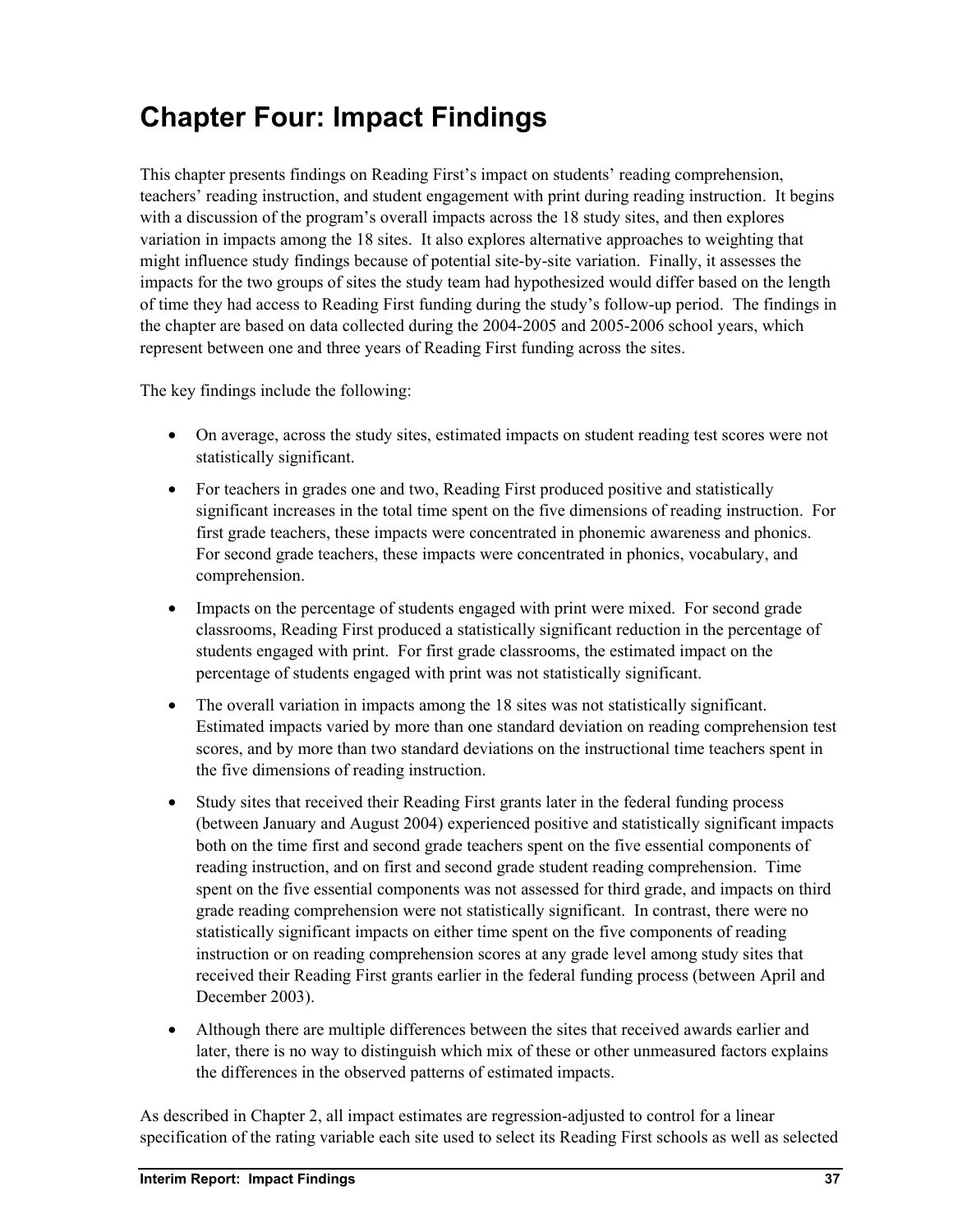teacher and /or student background characteristics used in the analysis.<sup>44</sup> The impacts have been estimated using multi-level models to account for the clustering of students within classrooms, classrooms within schools, and schools within sites. In the exhibits that follow, values in the "Actual Mean with Reading First" column are actual, unadjusted values for Reading First schools; values in the "Estimated Mean without Reading First" column represent the best estimates of what would have happened in RF schools absent RF funding and are calculated by subtracting the impact estimates from the RF schools' actual mean values.

# **Average Impacts for the Study Sites**

This section presents estimates of the average impacts of Reading First on student reading comprehension, classroom reading instruction, and student engagement with print for the 18 study sites. The impact estimates are based on two school years: 2004-2005 and 2005-2006, and they pool results from students, teachers, and classrooms across the two school years. The study pools estimates both to improve statistical power and to be more parsimonious with respect to findings. The differences in impacts between the two years are not statistically significant for data collected in both years.<sup>45,46</sup> (Appendix D presents impact estimates separately for each follow-up year.)

## **Reading Comprehension**

Impacts on reading comprehension are based on student scores on the Stanford Achievement Test, 10th Edition (SAT 10). The analysis used both a continuous measure and a dichotomous measure of student scores. The continuous measure was mean student scaled score. To facilitate interpretation of the average scaled score, Exhibit 4.1 also includes the grade equivalent and national percentile, which corresponds to the averages for schools with Reading First and estimated averages of how these schools would have performed in the absence of Reading First, respectively. Impacts were not estimated for grade equivalents or national percentile ranks because these metrics are not equalinterval measures and should not be used in arithmetic calculations. The dichotomous measure was the percentage of students who scored at or above grade level.

Exhibit 4.1, Panel 1, presents estimates of the overall impacts of Reading First on mean reading comprehension scores for all study sites during spring 2005 and spring 2006, separately for students in grades one, two, and three. Specifically:

• The impact on reading comprehension in first grade was not statistically significant. The average scaled score for first grade students in schools with Reading First was estimated to be 3.6 points higher than their scores would have been without Reading First. This is equivalent to a mean effect size of 0.07 standard deviations.

 $44$ See Appendix B for a description of the background characteristics used in the estimation of impacts.

<sup>&</sup>lt;sup>45</sup> P-values for reading comprehension outcomes range across grades from 0.472 to 0.910, and range from 0.669 to 0.940 for outcomes in the instruction domain.

<sup>&</sup>lt;sup>46</sup> To account for possible modeling differences associated with the year of data collection, impact estimation models include indicator variables for each data collection period and interactions between these and all other covariates. The indicator variables account for year-to-year variation in the levels of the outcome measures as well as in the relationship between covariates and outcome measures.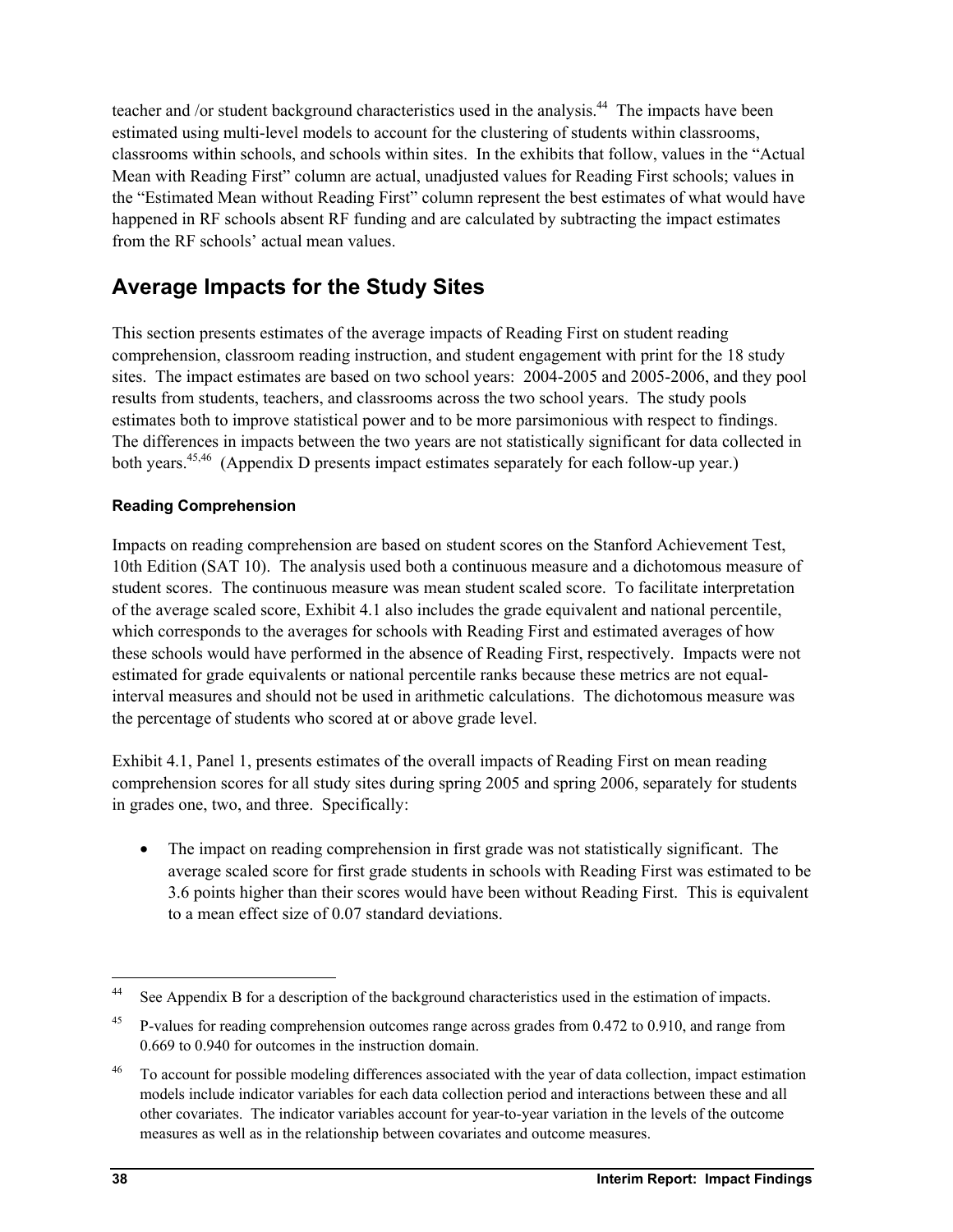|                                         | <b>Actual</b><br>Mean<br>with<br>Reading<br><b>First</b> | <b>Estimated</b><br>Mean<br>without<br>Reading<br><b>First</b> | Impact   | <b>Effect</b><br>Size of<br>Impact | <b>Statistical</b><br><b>Significance</b><br>of Impact<br>(p-value) |
|-----------------------------------------|----------------------------------------------------------|----------------------------------------------------------------|----------|------------------------------------|---------------------------------------------------------------------|
| Panel 1                                 |                                                          |                                                                |          |                                    |                                                                     |
| <b>All Sites</b>                        |                                                          |                                                                |          |                                    |                                                                     |
| Reading Comprehension                   |                                                          |                                                                |          |                                    |                                                                     |
| Grade 1                                 |                                                          |                                                                |          |                                    |                                                                     |
| Scaled Score                            | 543.1                                                    | 539.6                                                          | 3.57     | 0.07                               | (0.215)                                                             |
| Corresponding Grade Equivalent          | 1.7                                                      | 1.7                                                            |          |                                    |                                                                     |
| <b>Corresponding Percentile</b>         | 44                                                       | 41                                                             |          |                                    |                                                                     |
| Grade 2                                 |                                                          |                                                                |          |                                    |                                                                     |
| Scaled Score                            | 584.3                                                    | 582.9                                                          | $1.41^a$ | 0.03                               | (0.559)                                                             |
| Corresponding Grade Equivalent          | 2.5                                                      | 2.4                                                            |          |                                    |                                                                     |
| <b>Corresponding Percentile</b>         | 39                                                       | 38                                                             |          |                                    |                                                                     |
| Grade 3                                 |                                                          |                                                                |          |                                    |                                                                     |
| <b>Scaled Score</b>                     | 608.4                                                    | 610.0                                                          | $-1.63$  | $-0.04$                            | (0.455)                                                             |
| Corresponding Grade Equivalent          | 3.3                                                      | 3.3                                                            |          |                                    |                                                                     |
| <b>Corresponding Percentile</b>         | 39                                                       | 39                                                             |          |                                    |                                                                     |
| Panel 2                                 |                                                          |                                                                |          |                                    |                                                                     |
| All Sites                               |                                                          |                                                                |          |                                    |                                                                     |
| Percent Reading At or Above Grade Level |                                                          |                                                                |          |                                    |                                                                     |
| Grade 1                                 | 45.4                                                     | 42.2                                                           | 3.15     | N/A <sup>2</sup>                   | (0.260)                                                             |
| Grade 2                                 | 38.9                                                     | 38.8                                                           | 0.12     | N/A                                | (0.965)                                                             |
| Grade 3                                 | 37.9                                                     | 40.1                                                           | $-2.22$  | N/A                                | (0.383)                                                             |

#### **Exhibit 4.1: Estimated Impacts on Student Achievement: Spring 2005 and 2006<sup>1</sup>**

The complete Reading First Impact Study (RFIS) sample includes 248 schools from 18 sites (17 school districts and 1 state) located in 13 states. 125 schools are Reading First schools and 123 are non-Reading First schools. For grade 2, one non-RF school could not be included in the analysis because test scores were not available.

The effect size of the impact is the impact divided by the actual standard deviation of the outcome for the non-Reading First Schools pooled across the spring 2005 and 2006 SAT-10 test scores (by grade).

Values in the "Actual Mean with Reading First" column are actual, unadjusted values for Reading First schools; values in the "Estimated Mean without Reading First" column represent the best estimates of what would have happened in RF schools absent RF funding and are calculated by subtracting the impact estimates from the RF schools' actual mean values.

A two-tailed test of significance was used, and where applicable, statistically significant findings at the p≤.05 level are indicated by \*.

<sup>1</sup> 95 percent confidence intervals for main impacts can be found in Appendix E.

<sup>2</sup> The "at or above grade level" variable is dichotomous; therefore effect sizes are not appropriate.

<sup>a</sup> Due to estimation variation and rounding, the estimated pooled sample impact can be slightly larger than for 2005 and 2006 separately.

**EXHIBIT READS: The observed mean reading comprehension score for first-graders with Reading First was 543.1 scaled score points. The estimated mean without Reading First was 539.6 scaled score points. The impact of Reading First was 3.6 scaled**  score points (or 0.07 standard deviations), which was not statistically significant at the p<05 level (p=0.215). The observed **average percent of first-graders reading at or above grade level with Reading First was 45.4 percentage points. The estimated average percent without Reading First was 42.2 percentage points. The impact of Reading First on the percent of first grade**  students reading at or above grade level was 3.2 percentage points, which was not statistically significant at the p $\leq 05$  level **(p=.260).**

*Sources: RFIS SAT 10 administration in the spring of 2005 and 2006, as well as from state/district education agencies in those sites that already used the SAT 10 for their standardized testing (i.e., FL, KS, MD, OR).* 

**Notes:**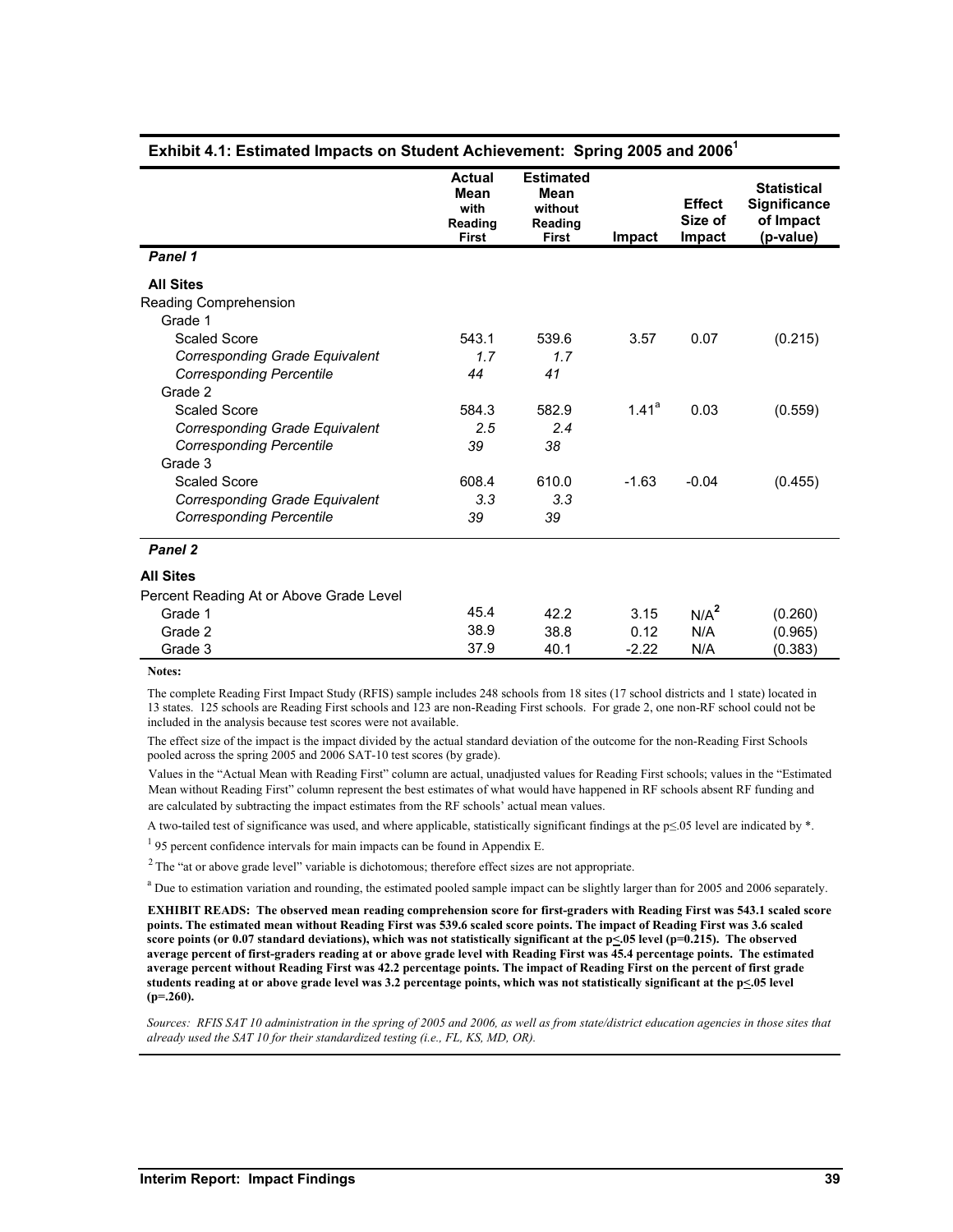The average first grade score with or without Reading First was equivalent to the seventh month (of a nine-month school year) of first grade, based on national norms. The corresponding national percentile ranks for the scaled score means were 44 and 41, respectively.

• The impact on reading comprehension in second grade was not statistically significant. The average scaled score for second grade students in schools with Reading First was estimated to be 1.4 points higher than their scores would have been without Reading First, which is equivalent to an effect size of 0.03 standard deviations.

Average second grade scores with or without Reading First were equivalent to the fifth month and fourth month of second grade, respectively. The corresponding percentile ranks were 39 with Reading First and 38 in the absence of the program.

• The impact on reading comprehension in third grade was not statistically significant. The average scaled score for third grade students in schools with Reading First was estimated to be 1.6 points below what their scores would have been without Reading First. This is equivalent to an effect size of -0.04 standard deviations.

The average score with or without Reading First was equivalent to the third month of third grade, and the percentile rank was 39 in both cases.

Exhibit 4.1, Panel 2, reports estimates of the impacts of Reading First on the percentage of students who scored at or above grade level in reading comprehension. Grade level was defined as the grade equivalent score that matches the grade and month in which a student was tested. Thus, for example, students tested in the seventh month of second grade were judged to read at or above grade level if the grade equivalent of their scaled score was 2.7 or higher. Findings indicate that:

• Estimated impacts on the percentage of students reading at or above grade level for grades one, two, and three were not statistically significant.

Panel 2 in Exhibit 4.1 indicates that, on average, across all three grade levels, fewer than half of the students in schools with Reading First scored at or above grade level.

Exhibit 4.1 includes six statistical tests of program impacts on reading comprehension—one for each combination of grade and reading comprehension measure. A composite test of these estimates (using an index that combines measures and pools the sample across grades) was not statistically significant. The estimated effect size of the impact of Reading First on the composite reading comprehension index was 0.02 standard deviations and its p-value was 0.668.

Exhibit 4.2 presents these findings in visual terms, using effect sizes to display the impact estimates as well as the 95 percent confidence intervals.<sup>47</sup> The exhibit displays reading comprehension impact estimates as well as instructional outcome impact estimates. Because instructional data were collected in grades one and two only, the bottom panel includes only an impact estimate for reading comprehension. The exhibit presents separate graphs for each of the three grades. Each graph plots the estimated mean impact, represented by a small square, and the 95 percent confidence interval for

1

<sup>&</sup>lt;sup>47</sup> See Appendix E for 95 percent confidence intervals for main impact estimates in relevant metrics.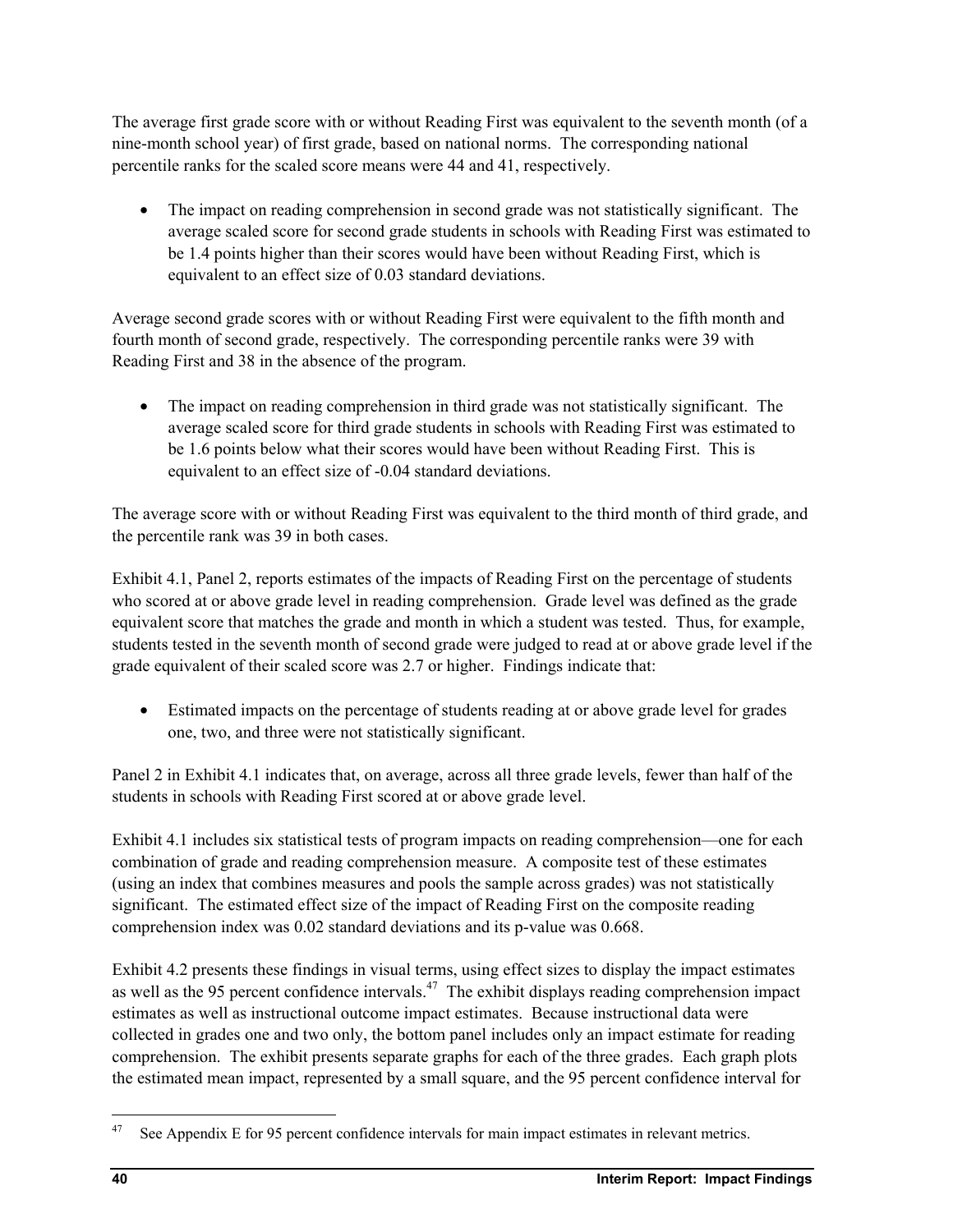each estimate, represented by a line extending outward from the mean. The confidence intervals indicate the margin of error for each estimate; the wider the confidence interval, the broader the margin of error, and the more uncertainty about the estimate. If a 95 percent confident interval does not include zero, the estimated impact was statistically significant (p-value less than or equal to 0.05). The display indicates that the impact estimates and associated confidence intervals for reading comprehension are close to or cover zero.

## **Reading Instruction**

Measures of reading instructional practice for grades one and two are based on classroom observations conducted by trained observers. Limitations of resources precluded such observations for grade three. The impacts on classroom instruction are based upon continuous measures of the amount of instructional time teachers spent on the five dimensions of reading instruction (for all five dimensions combined and separately) as well as measures of the proportion of observational intervals that included highly explicit instruction and high quality student practice.

Exhibit 4.3 summarizes resulting estimates of the impacts of Reading First on instructional practices. The top panel in the exhibit presents estimates of program impacts on the average number of minutes per day spent on the five dimensions of reading instruction combined (phonemic awareness, phonics, vocabulary, fluency, and comprehension).

- For first grade classrooms, Reading First produced an increase of 8.6 minutes per daily reading block, which is statistically significant; this is equivalent to an effect size of 0.41 standard deviations. This impact represents roughly 45 minutes of additional instruction in the five dimensions per week.
- For second grade classrooms, Reading First produced an additional 12.1 minutes per daily reading block. This impact estimate is equivalent to an effect size of 0.57 standard deviations, and it is statistically significant. This represents about 60 minutes of additional instruction in the five dimensions per week.

The bottom panel of Exhibit 4.3 presents estimates of Reading First impacts on two other instructional outcomes. One represents the percentage of three-minute classroom observation intervals in which teachers used highly explicit instructional strategies associated with the five dimensions. The second outcome captures the percentage of three-minute classroom observation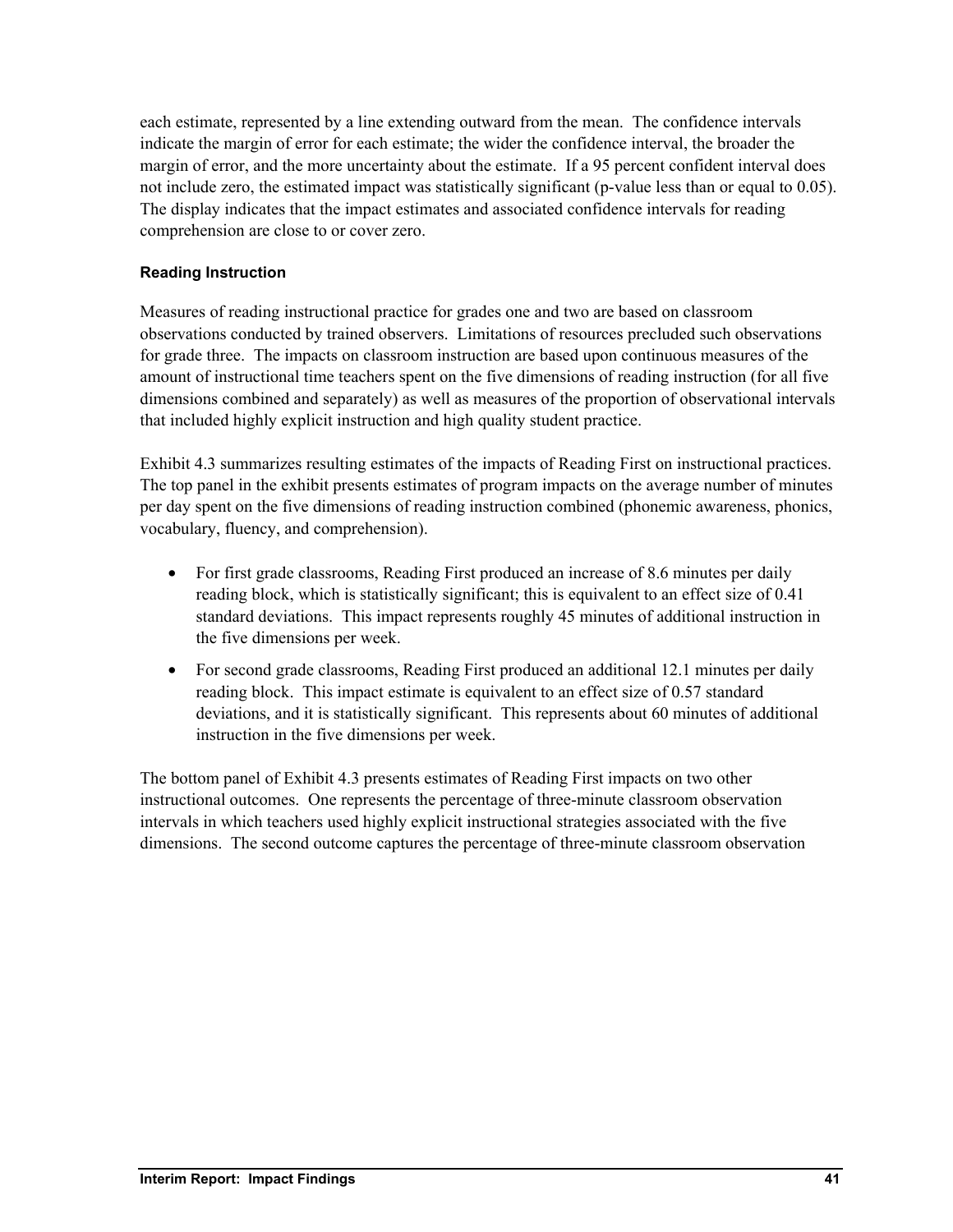#### **Exhibit 4.2: Estimated Impacts and Confidence Intervals for Key Outcomes, in Effect Size, by Grade**



**Notes:**

The complete RF study sample includes 248 schools from 18 sites (17 school districts and 1 state) located in 13 states. 125 schools are Reading First schools and 123 are non-Reading First schools. For grade 2, one non-RF school could not be included in the analysis because test score data were not available.

The outcome measure depicted for reading comprehension is the SAT 10 scaled score.

Impact estimates are statistically adjusted (e.g., take each school's rating, site-specific funding cut-point, and other covariates into account) to reflect the regression discontinuity design of the study.

The effect size of the impact is the impact divided by the actual standard deviation of the outcome for the non-Reading First Schools pooled across the spring 2005 and 2006 SAT-10 test scores; spring 2005, fall 2005, and spring 2006 IPRI data and fall 2005 and spring 2006 STEP data (by grade).

#### **For each outcome and grade level, impact estimates and 95 percent confidence intervals are presented in effect size terms. (See Exhibits 4.1, 4.4, and 4.6 for actual impact estimates.)**

*Source: RFIS SAT 10 administration in the spring of 2005 and 2006, as well as from state/district education agencies in those sites that already use the SAT 10 for their standardized testing (i.e., FL, KS, MD, OR); RFIS Instructional Practice in Reading Inventory, spring 2005, fall 2005, and spring 2006; and RFIS Student Time-on-Task and Engagement with Print, fall 2005 and spring 2006.*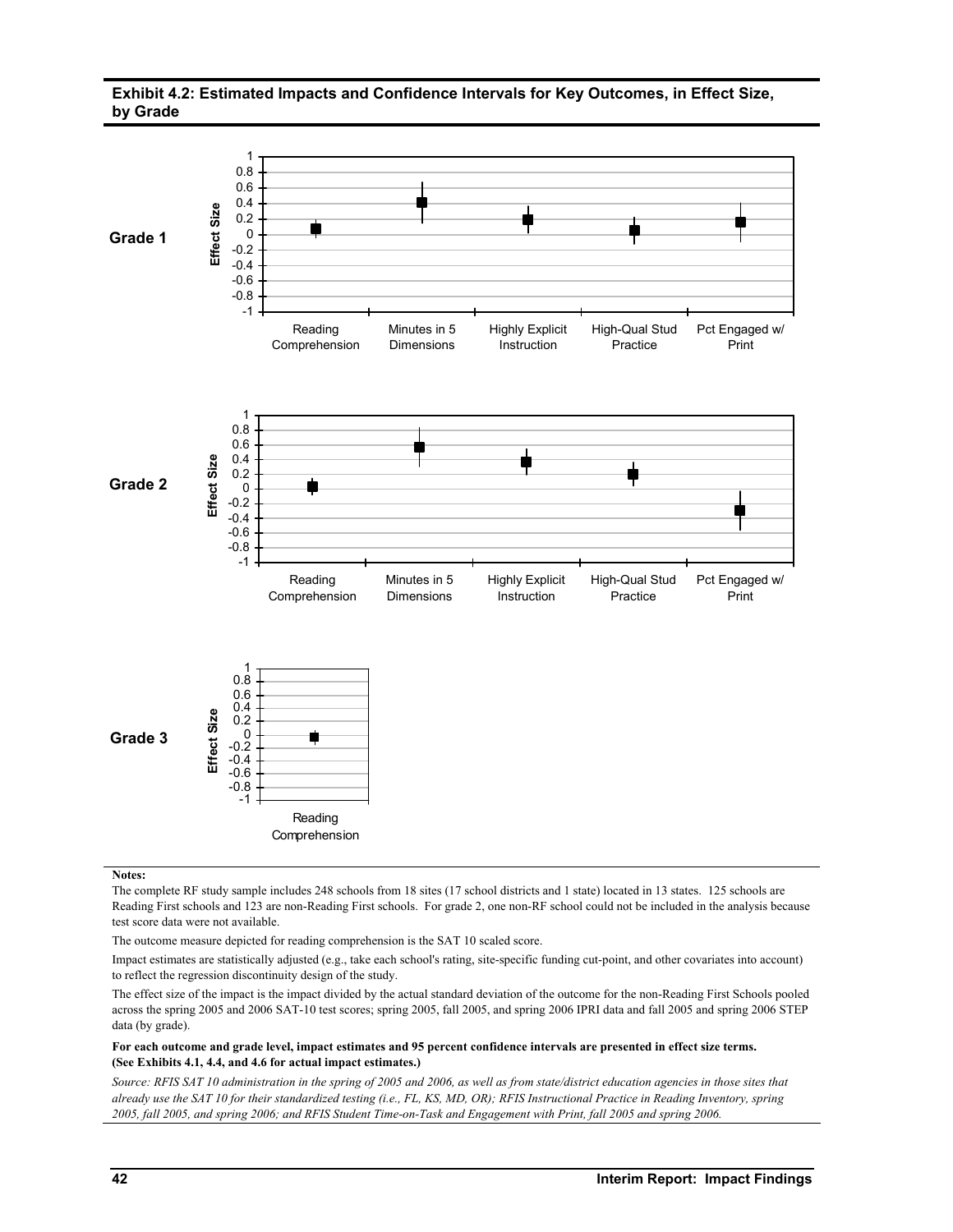| <b>Actual</b><br>Mean<br>with<br>Reading<br><b>First</b> | <b>Estimated</b><br>Mean<br>without<br>Reading<br><b>First</b> | <b>Impact</b> | <b>Effect</b><br>Size of<br>Impact | <b>Statistical</b><br><b>Significance</b><br>of Impact<br>(p-value) |
|----------------------------------------------------------|----------------------------------------------------------------|---------------|------------------------------------|---------------------------------------------------------------------|
|                                                          |                                                                |               |                                    |                                                                     |
|                                                          |                                                                |               |                                    |                                                                     |
| 59.41                                                    | 50.85                                                          | $8.56*$       | $0.41*$                            | (0.003)                                                             |
| 59.53                                                    | 47.44                                                          | 12.09*        | $0.57*$                            | (50.001)                                                            |
|                                                          |                                                                |               |                                    |                                                                     |
|                                                          |                                                                |               |                                    |                                                                     |
| 29.78                                                    | 26.13                                                          | $3.65*$       | $0.20*$                            | (0.023)                                                             |
| 31.55                                                    | 24.57                                                          | $6.98*$       | $0.36*$                            | (0.001)                                                             |
|                                                          |                                                                |               |                                    |                                                                     |
| 19.21                                                    | 18.35                                                          | 0.86          | 0.05                               | (0.559)                                                             |
| 18.78                                                    | 15.11                                                          | $3.67*$       | $0.20*$                            | (0.012)                                                             |
|                                                          |                                                                |               |                                    |                                                                     |

#### **Exhibit 4.3: Estimated Impacts on Instructional Outcomes: Spring 2005, Fall 2005, and Spring 2006<sup>1</sup>**

**Notes:** 

The complete RFIS sample includes 248 schools from 18 sites (17 districts and 1 state) located in 13 states. 125 schools are Reading First schools and 123 are non-Reading First schools.

The effect size of the impact is the impact divided by the actual standard deviation of the outcome for the non-Reading First Schools pooled across the spring 2005, fall 2005, and spring 2006 IPRI data (by grade).

Values in the "Actual Mean with Reading First" column are actual, unadjusted values for Reading First schools; values in the "Estimated Mean without Reading First" column represent the best estimates of what would have happened in RF schools absent RF funding and are calculated by subtracting the impact estimates from the RF schools' actual mean values.

A two-tailed test of significance was used, and where applicable, statistically significant findings at the p≤.05 level are indicated by \*.

 $195$  percent confidence intervals for main impacts can be found in Appendix E.

**EXHIBIT READS: The observed mean amount of time spent in instruction in the five dimensions (phonemic awareness, phonics, vocabulary, fluency, and comprehension) in first grade classrooms with Reading First was 59.41 minutes. The estimated mean amount of time without Reading First was 50.85 minutes. The impact of Reading First on the amount of time spent in instruction in the five dimensions was 8.56 minutes (or 0.41 standard deviations), which was statistically significant at the p≤.05 level (p=.003).** 

*Sources: RFIS, Instructional Practice in Reading Inventory, spring 2005, fall 2005, and spring 2006* 

intervals in which students were provided with high quality practice opportunities focused on skills within the five dimensions. These findings include the following:

- Reading First increased the incidence of highly explicit instruction by 3.65 percentage points for grade one, and by 6.98 percentage points for grade two, corresponding to effect sizes of 0.20 and 0.36, respectively. Both estimates are statistically significant.
- The impact of Reading First on high quality student practice is statistically significant in grade two but not in grade one. In grade two, Reading First increased the incidence of high quality student practice by 3.67 percentage points, corresponding to an effect size of 0.20. In grade one, Reading First increased the incidence of high quality student practice by 0.86 percentage points, corresponding to an effect size of 0.05.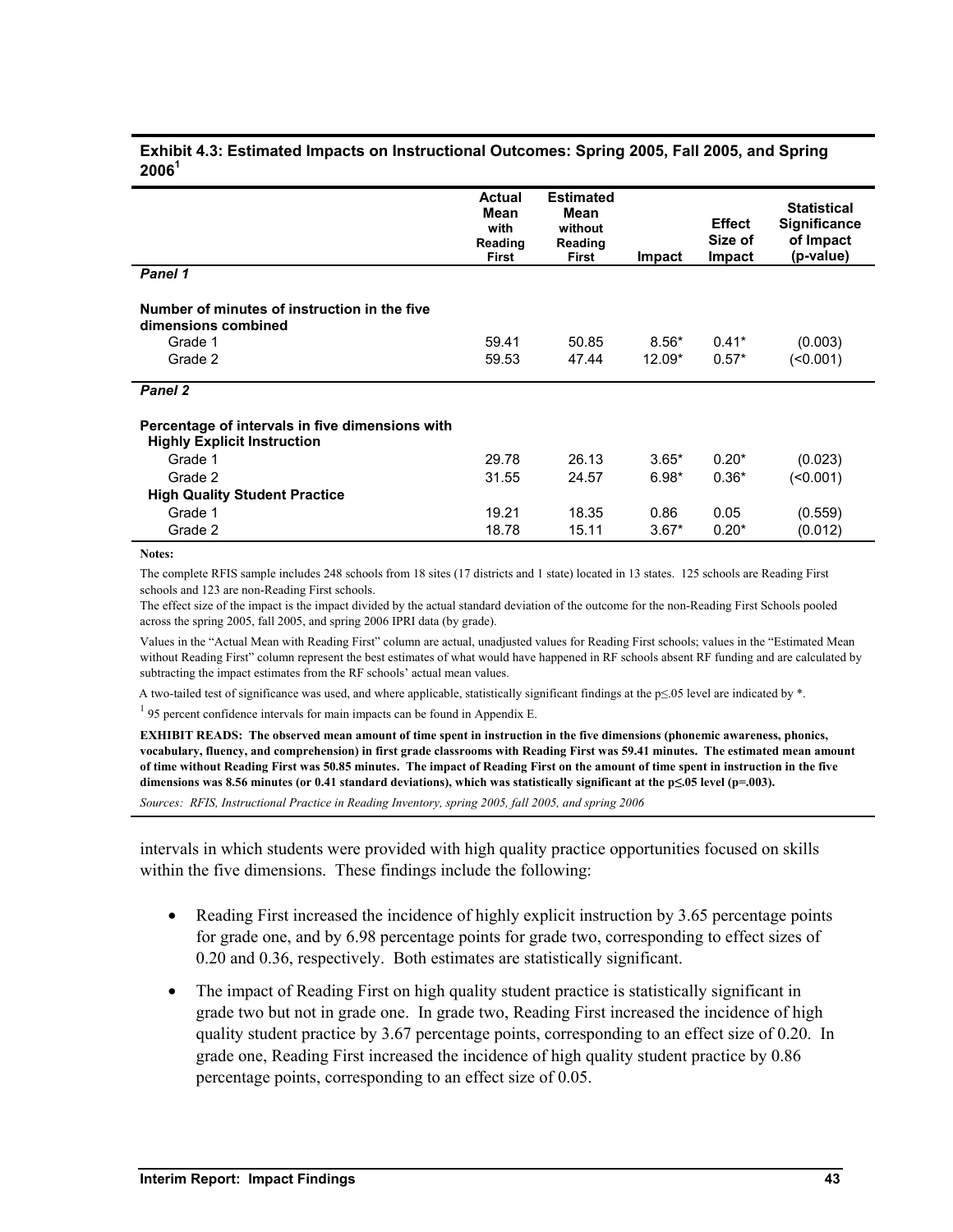Exhibit 4.2 (above) graphs the impact estimates and 95 percent confidence intervals for the instructional outcomes, by grade. The exhibit indicates positive and statistically significant impacts for two of the three instructional outcomes in Grade 1 and all three instructional outcomes in Grade 2.

As was the case for the reading comprehension impact estimates, a composite test of the six impact estimates in Exhibit 4.3 was conducted using an index consisting of the average of the three instructional outcomes and pooling the sample across grades. The composite test indicates a statistically significant overall impact of Reading First on instructional practice. The estimated effect size of the impact of Reading First on the composite index of reading instruction is 0.44 standard deviations and its p-value was less than 0.0001. This composite test also holds for the findings presented next in Exhibit 4.4, because they represent subdivisions of the preceding results.

Exhibit 4.4 presents separate estimates for each of the five dimensions of reading instruction. These findings illustrate the relative emphasis placed by Reading First schools on each dimension, how this emphasis differs by grade, and how the impacts of Reading First are distributed across the five dimensions. The majority of instructional time spent by Reading First teachers was focused on comprehension and phonics.

- In first grade classrooms, the impact on phonics was statistically significant, while the impact on comprehension was not statistically significant. First grade classroom instruction in schools with Reading First included about 21.4 minutes on phonics and about 23.6 minutes on comprehension per daily reading block. This reflects an estimated daily impact of 3.9 additional minutes for phonics and 2.3 more minutes for comprehension.
- Second grade classroom instruction in schools with Reading First included about 29.2 minutes per daily reading block on comprehension, and about 14.0 minutes on phonics. This reflects an estimated daily impact of 5.3 extra minutes for comprehension and 3.9 extra minutes for phonics, both of which were statistically significant.

Classroom instruction in both first and second grade in schools with Reading First included less time per daily reading block on other dimensions of reading than on comprehension and phonics, as follows: vocabulary (7.8 and 11.6 minutes, respectively), fluency (4.5 and 4.3 minutes, respectively), and phonemic awareness (2.1 and 0.4 minutes, respectively). Impacts on phonemic awareness in grade one and on vocabulary in grade two were statistically significant.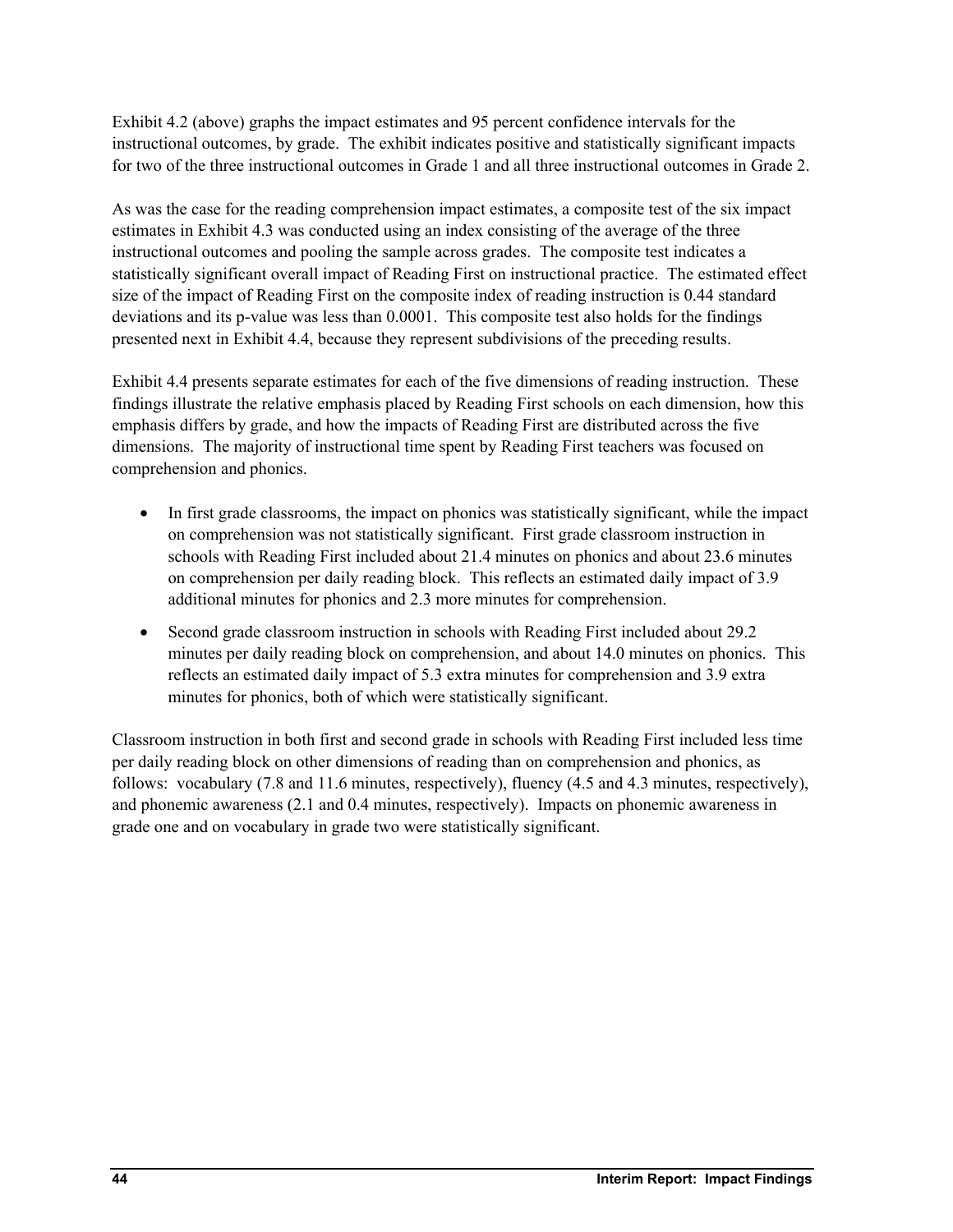|                                      | <b>Actual</b><br><b>Mean</b><br>with<br>Reading<br><b>First</b> | <b>Estimated</b><br>Mean<br>without<br>Reading<br><b>First</b> | Impact<br>(minutes) | <b>Effect</b><br>Size of<br><b>Impact</b> | <b>Statistical</b><br><b>Significance</b><br>of Impact<br>(p-value) |
|--------------------------------------|-----------------------------------------------------------------|----------------------------------------------------------------|---------------------|-------------------------------------------|---------------------------------------------------------------------|
| Number of minutes of instruction in: |                                                                 |                                                                |                     |                                           |                                                                     |
| <b>Phonemic Awareness</b>            |                                                                 |                                                                |                     |                                           |                                                                     |
| Grade 1                              | 2.07                                                            | 1.35                                                           | $0.72*$             | $0.27*$                                   | (0.016)                                                             |
| Grade 2                              | 0.42                                                            | 0.28                                                           | 0.15                | 0.12                                      | (0.167)                                                             |
| <b>Phonics</b>                       |                                                                 |                                                                |                     |                                           |                                                                     |
| Grade 1                              | 21.36                                                           | 17.46                                                          | $3.90*$             | $0.29*$                                   | (0.015)                                                             |
| Grade 2                              | 14.01                                                           | 10.16                                                          | $3.85*$             | $0.36*$                                   | (0.004)                                                             |
| <b>Vocabulary</b>                    |                                                                 |                                                                |                     |                                           |                                                                     |
| Grade 1                              | 7.80                                                            | 7.16                                                           | 0.65                | 0.10                                      | (0.378)                                                             |
| Grade 2                              | 11.63                                                           | 9.49                                                           | $2.14*$             | $0.25*$                                   | (0.031)                                                             |
| <b>Fluency</b>                       |                                                                 |                                                                |                     |                                           |                                                                     |
| Grade 1                              | 4.54                                                            | 3.46                                                           | 1.09                | 0.18                                      | (0.112)                                                             |
| Grade 2                              | 4.25                                                            | 3.60                                                           | 0.65                | 0.12                                      | (0.287)                                                             |
| Comprehension                        |                                                                 |                                                                |                     |                                           |                                                                     |
| Grade 1                              | 23.63                                                           | 21.35                                                          | 2.29                | 0.16                                      | (0.204)                                                             |
| Grade 2                              | 29.22                                                           | 23.96                                                          | $5.26*$             | $0.32*$                                   | (0.008)                                                             |

#### **Exhibit 4.4: Estimated Impacts on Instructional Outcomes: Spring 2005, Fall 2005, and Spring 2006<sup>1</sup>**

#### **Notes:**

The complete RFIS sample includes 248 schools from 18 sites (17 districts and 1 state) located in 13 states. 125 schools are Reading First schools and 123 are non-Reading First schools.

The effect size of the impact is the impact divided by the actual standard deviation of the outcome for the non-Reading First Schools pooled across the spring 2005, fall 2005, and spring 2006 IPRI data (by grade).

Values in the "Actual Mean with Reading First" column are actual, unadjusted values for Reading First schools; values in the "Estimated Mean without Reading First" column represent the best estimates of what would have happened in RF schools absent RF funding and are calculated by subtracting the impact estimates from the RF schools' actual mean values.

A two-tailed test of significance was used, and where applicable, statistically significant findings at the p≤.05 level are indicated by \*.

<sup>1</sup> 95 percent confidence intervals for main impacts can be found in Appendix E.

**EXHIBIT READS: The observed mean amount of time spent per daily reading block in instruction in phonemic awareness for first grade classrooms with Reading First was 2.07 minutes. The estimated mean amount of time without Reading First was 1.35 minutes. The impact of Reading First on the amount of time spent in instruction in phonemic awareness was 0.72 minutes (or 0.27 standard deviations), which was statistically significant at the p≤.05 level (p=.016).** 

*Sources: RFIS, Instructional Practice in Reading Inventory, spring 2005, fall 2005, and spring 2006* 

#### **Student Engagement with Print**

Measures of student engagement with print were obtained from direct observation of classrooms by trained observers. The measure of student engagement used in impact analyses is the per-classroom average of the percentage of students engaged with print across three sweeps in each classroom.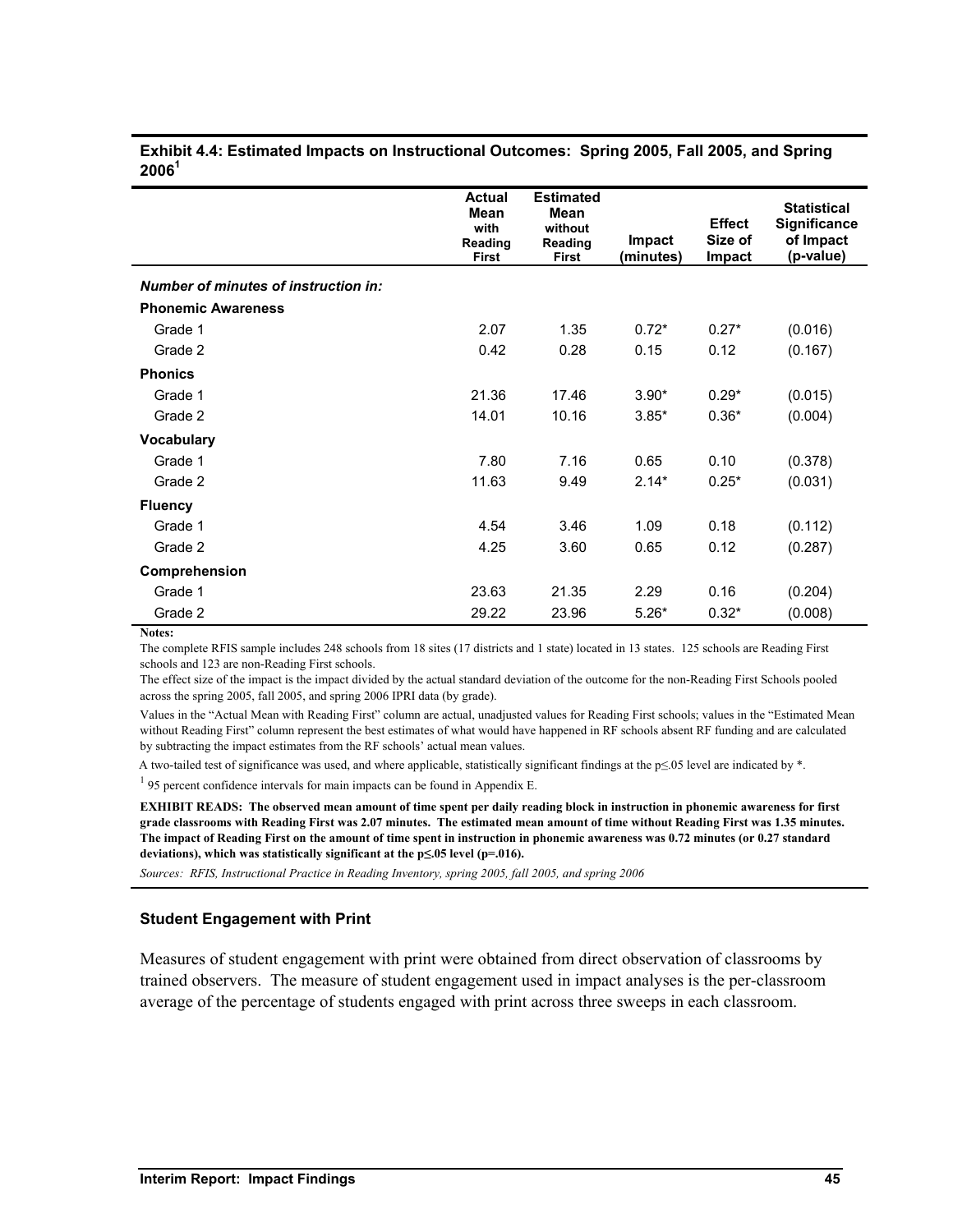Estimates of the impacts of Reading First on this outcome are presented in Exhibit 4.5. Findings in the exhibit indicate that at particular points in time during the observation, about half of the first and second grade students in schools with Reading First were engaged with print (46.9 percent of firstgraders and 49.7 percent of second-graders, on average). For second grade in schools with Reading First, this represents a statistically significant decrease of 8.4 percentage points, relative to what is estimated to occur without Reading First. For first grade, this represents an impact that was not statistically significant. The percentage of students engaged with print was 4.6 points greater for schools with Reading First relative to what was estimated to occur without Reading First. Referring back to Exhibit 4.2, the impact estimates and their 95 percent confidence intervals are displayed visually, in effect size terms, for student engagement with print.

As with other outcomes, a composite test was conducted that pools findings across grades; it was not statistically significant. The estimated effect size of the impact of Reading First on the index of percentage of students engaged with print is 0.07 standard deviations and its p-value is 0.710. The statistically significant impact for second grade classrooms should therefore be interpreted with caution.

| <b>Construct</b>                          | <b>Actual</b><br>Mean<br>with<br>Reading<br><b>First</b> | <b>Estimated</b><br>Mean<br>without<br>Reading<br><b>First</b> | Impact<br>(percentage)<br>points) | <b>Effect</b><br>Size of<br>Impact | <b>Statistical</b><br><b>Significance</b><br>of Impact<br>(p-value) |
|-------------------------------------------|----------------------------------------------------------|----------------------------------------------------------------|-----------------------------------|------------------------------------|---------------------------------------------------------------------|
| Percentage of students engaged with print |                                                          |                                                                |                                   |                                    |                                                                     |
| Grade 1                                   | 46.92                                                    | 42.29                                                          | 4.63                              | 0.16                               | (0.216)                                                             |
| Grade 2                                   | 49.72                                                    | 58.14                                                          | $-8.42*$                          | $-0.29*$                           | (0.030)                                                             |

#### **Exhibit 4.5: Estimated Impacts on the Percentage of Students Engaged with Print: Fall 2005 and Spring 2006<sup>1</sup>**

**Notes:** 

The complete RFIS sample includes 248 schools from 18 sites (17 districts and one state) located in 13 states. 125 schools are Reading First schools and 123 are non-Reading First schools.

The effect size of the impact is the impact divided by the actual standard deviation of the outcome for the non-Reading First Schools pooled across the fall 2005 and spring 2006 STEP data (by grade).

Values in the "Actual Mean with Reading First" column are actual, unadjusted values for Reading First schools; values in the "Estimated Mean without Reading First" column represent the best estimates of what would have happened in RF schools absent RF funding and are calculated by subtracting the impact estimates from the RF schools' actual mean values.

A two-tailed test of significance was used, and where applicable, statistically significant findings at the p≤.05 level are indicated by \*.

 $195$  percent confidence intervals for main impacts can be found in Appendix E.

**EXHIBIT READS: The observed average percentage of students engaged with print in first grade classrooms with Reading First was 46.92 percent. The estimated average percentage without Reading First was 42.29 percent. The impact of Reading First on the average percentage of student engagement with print was 4.63 percentage points (or 0.16 standard deviations), which was not statistically significant at the p≤.05 level (p=.216).** 

*Source: RFIS, Student Time-on-Task and Engagement with Print, fall 2005 and spring 2006.*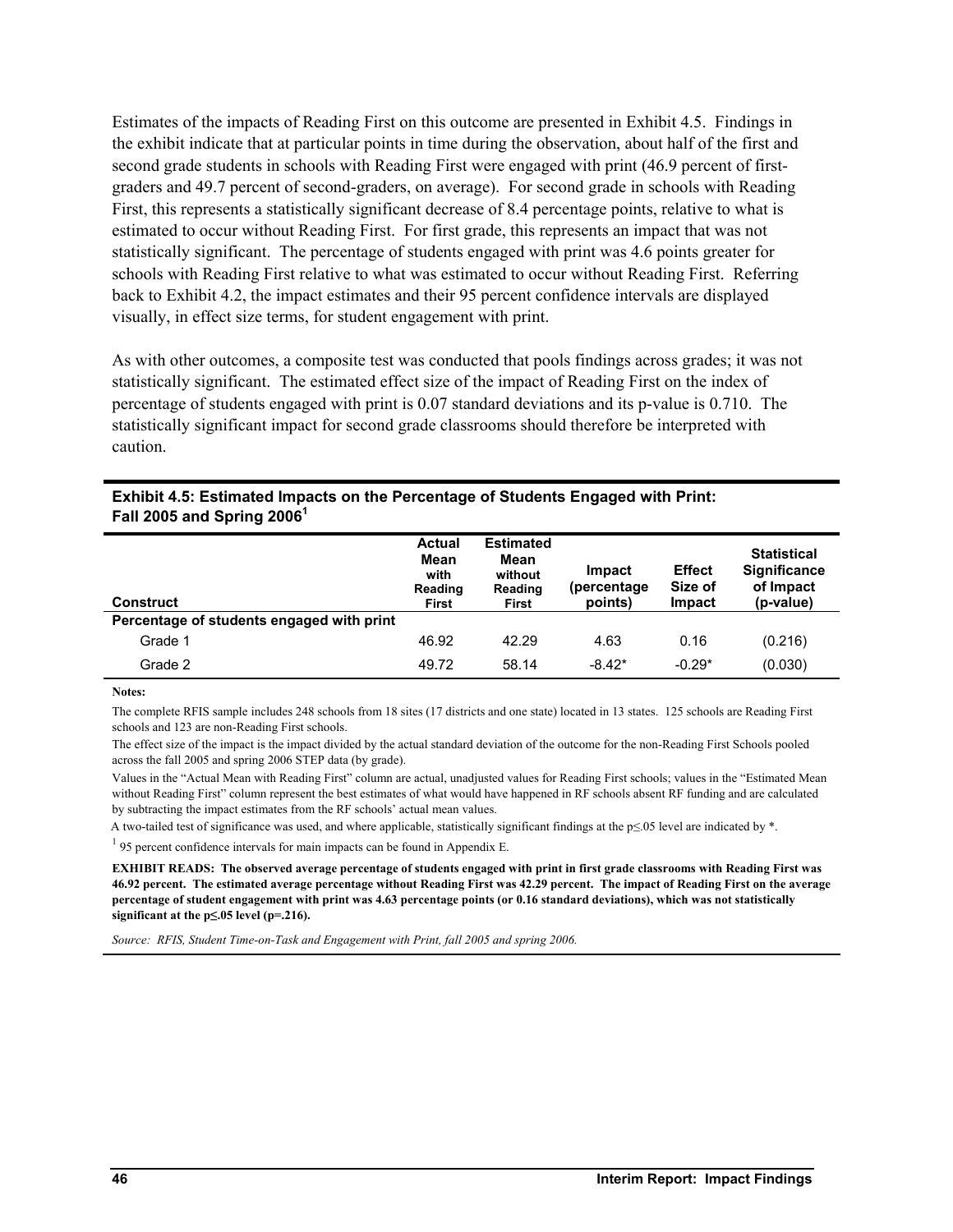## **Variation in Impacts Across Sites**

As discussed in Chapter 2, the impacts presented above reflect an average aggregated across the 18 study sites. To the degree that there is variation in impacts across the sites, the overall average may be masking important differences in the effectiveness (or lack of effectiveness) of Reading First under some conditions. For example, the participating sites differ in terms of the amount of Reading First program funds allocated per school or student as well as when they could first access Reading First grant funding. While the study is not designed to establish causal relationships between differences across sites in Reading First impacts and differences in site characteristics, an assessment of variation provides a context for interpreting the overall average impacts.

## **Variation in Impacts on Reading Comprehension**

Exhibit 4.6 illustrates the variation across sites of estimated program impacts on reading comprehension scaled scores.<sup>48</sup> This exhibit presents separate graphs for each grade, and it displays mean impact estimates and 95 percent confidence intervals for each site. Here, too, the wider the confidence interval, the broader the margin of error and the greater the uncertainty about the estimate. For first grade, for example, the site-by-site estimates range from a decrease of 0.5 standard deviations to an increase of 0.7 standard deviations; 13 estimates are positive and five are negative. On balance, for grade one, confidence intervals for all negative impact estimates and all but three positive impact estimates include zero. Note that the RFIS was not designed to be able to detect differences at the site level.

To examine cross-site variability in impacts more systematically, a composite F-test was used to assess the null hypothesis that there were no statistically significant differences across the site-level impacts on reading comprehension test scores. This test was conducted for each grade separately and then with all grades pooled together (see Exhibit 4.7). The exhibit shows that the p-value for the grade one F-test was 0.06; the null hypothesis cannot be rejected and thus, site-to-site variation was not statistically significant, and cannot be distinguished from zero reliably. The statistical tests of site-to-site variation in impacts on reading comprehension test scores for grades two and three follow a similar pattern. For all three grades, the estimated variation in impacts on test scores across sites was not systematically different from the variations that could occur by chance. Even though the observed variation encompasses more than one full standard deviation of the reading test score measure, the variation was not statistically significant. The lack of significance is not surprising, given the limited statistical power for estimating variation across sites, due to the small number of sites (18) and to the weak precision of impact estimates by site (an average of 14 schools per site). As a result, it is not possible to determine the true extent to which program impacts vary across study sites with confidence.

1

<sup>&</sup>lt;sup>48</sup> Each grade-specific graph presents impact estimates in numerical (ascending) order; therefore each graph (by grade and by outcome) presents sites in a different order.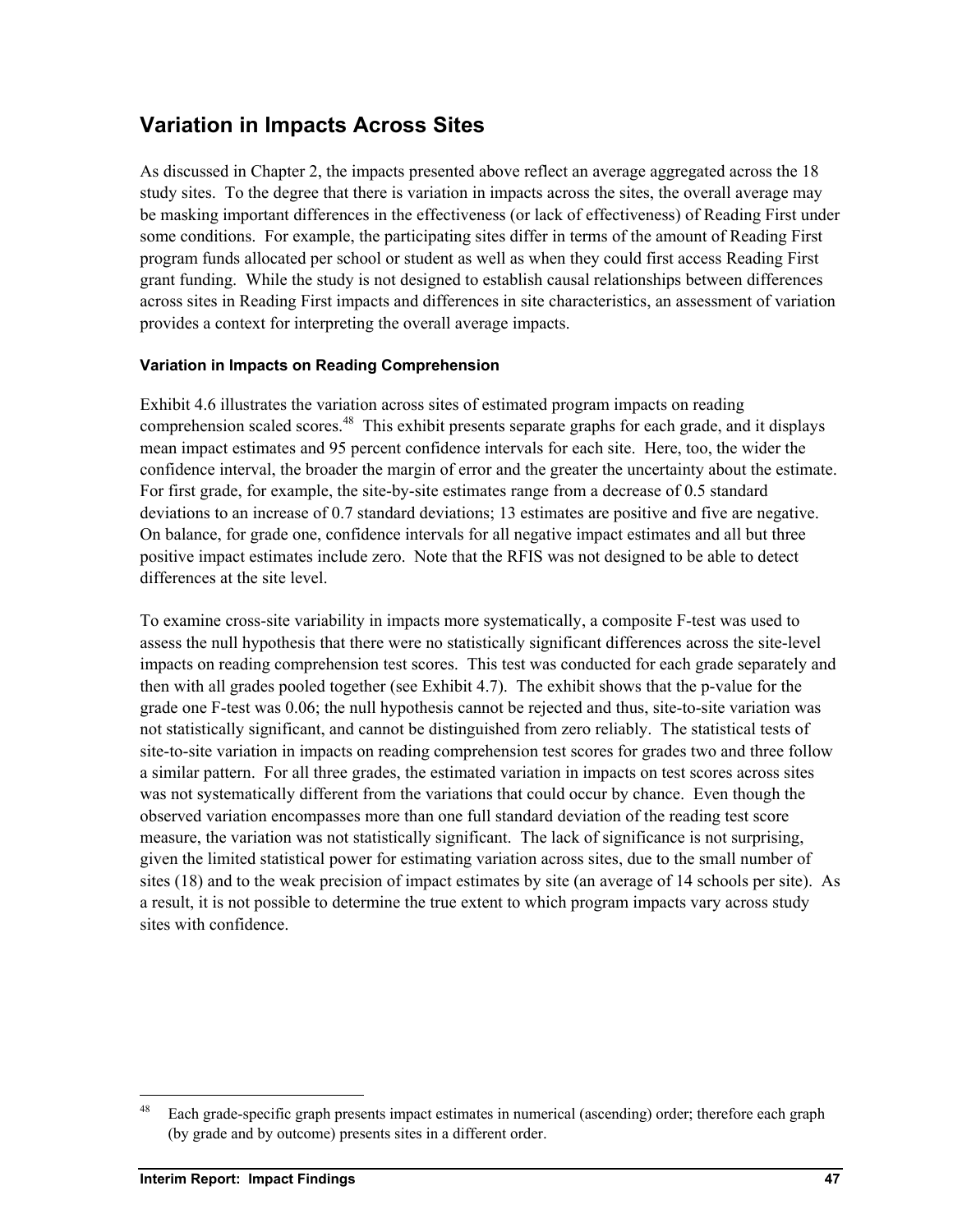#### **Exhibit 4.6: Fixed Effect Impact Estimates on Reading Comprehension, by Site, by Grade**







#### **Notes:**

The complete RF study sample includes 248 schools from 18 sites (17 school districts and 1 state) in 13 states. 125 schools are Reading First schools and 123 are non-Reading First schools. For grade 2, one non-RF school could not be included in the analysis because test score data were not available.

The effect size of the impact is the impact divided by the actual standard deviation of the outcome for the non-Reading First Schools pooled across the spring 2005 and 2006 SAT-10 test scores (by grade).

Impact estimates are statistically adjusted (e.g., take each school's rating, site-specific funding cut-point, and other covariates into account) to reflect the regression discontinuity design of the study.

*Source: RFIS SAT 10 administration in the spring of 2005 and 2006, as well as from state/district education agencies in those sites that already use the SAT 10 for their standardized testing (i.e., FL, KS, MD, OR).*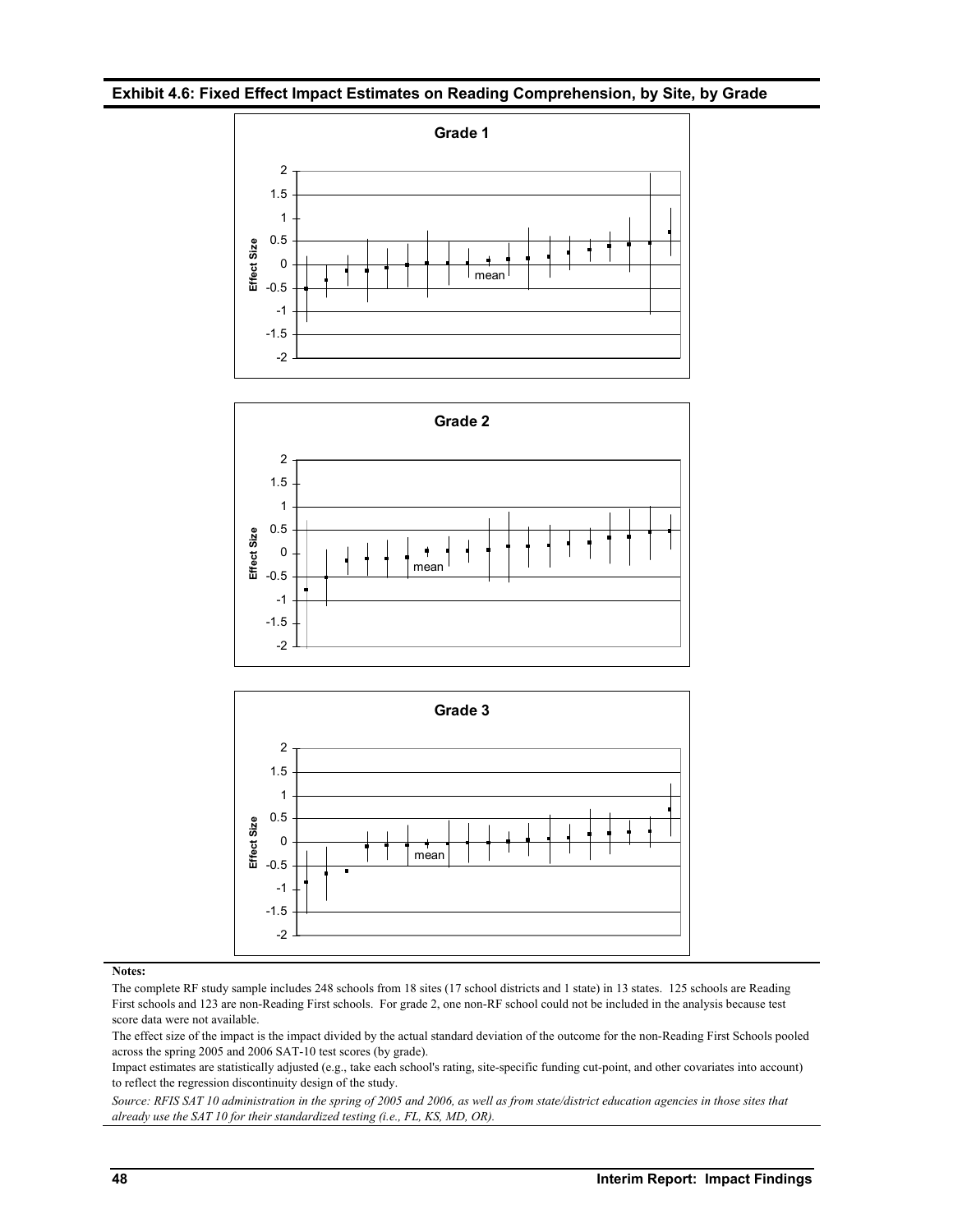| <b>Outcome</b>                              | p-value     |
|---------------------------------------------|-------------|
| Reading Comprehension Scaled Score          |             |
| Grade 1                                     | (0.063)     |
| Grade 2                                     | (0.294)     |
| Grade 3                                     | (0.102)     |
| All Grades                                  | (0.096)     |
| Minutes in Five Dimensions                  |             |
| Grade 1                                     | (0.518)     |
| Grade 2                                     | (0.129)     |
| All Grades                                  | (0.244)     |
| Percentage of Student Engagement with Print |             |
| Grade 1                                     | $(0.007)^*$ |
| Grade 2                                     | (0.212)     |
| All Grades                                  | $(0.009)^*$ |

### **Exhibit 4.7: Results of Composite F-Test for Variation in Site Level Impacts**

#### **Notes:**

The complete RFIS sample includes 248 schools from 18 sites (17 school districts and 1 state) located in 13 states. 125 schools are Reading First schools and 123 are non-Reading First schools. For grade 2, one non-RF school could not be included in the analysis because test score data were not available.

Impact estimates are statistically adjusted (e.g., take each school's rating, site-specific funding cut-point, and other covariates into account) to reflect the regression discontinuity design of the study.

A two-tailed test of significance was used, and where applicable, statistically significant findings at the p≤.05 level are indicated by \*.

**EXHIBIT READS: The p-value for the joint F-test that tests whether the program impact is the same across all sites for first grade reading comprehension is 0.063, which is not statistically significant at the p**≤**.05 level.**

*Sources: RFIS SAT 10 administrations in the spring of 2005 and 2006, as well as from state/district education agencies in those sites that already used the SAT 10 for their standardized testing (i.e., FL, KS, MD, OR); RFIS Instructional Practice in Reading Inventory, spring 2005, fall 2005, and spring 2006; and RFIS Student Time-on-Task and Engagement with Print, fall 2005 and spring 2006.* 

### **Variation in Impacts on Reading Instruction**

The site-by-site variation in estimated program impacts on minutes of instruction in the five dimensions is illustrated in graphs similar to those shown in Exhibit 4.6 (see Appendix F). For first grade, for example, the site-by-site estimates range from a decrease of 17 minutes (an effect size of - 0.81 standard deviations) to an increase of 27 minutes (an effect size of 1.29 standard deviations) per daily reading block; three estimates were negative and 15 were positive.

The middle rows in Exhibit 4.7 show the results of statistical tests of the site-to-site variation in impacts on instructional time in the five dimensions of reading instruction. The p-values of the Ftests (0.52 for grade one and 0.13 for grade two) indicate that the variation in estimated impacts for grade one and grade two was not statistically significant, even though the observed differences among impact estimates across sites covers more than two standard deviations of the instructional time measure. The lack of statistical significance is due to lack of statistical power for estimating crosssite variation in impacts on instructional behaviors, as was the case for estimating cross-site variation in impacts on reading comprehension, noted earlier.

### **Variation in Impacts on Student Engagement with Print**

Appendix F also presents graphs that are similar to Exhibit 4.6 to illustrate the site-by-site variation of estimated program impacts on percentage of students engaged with print. For second grade, for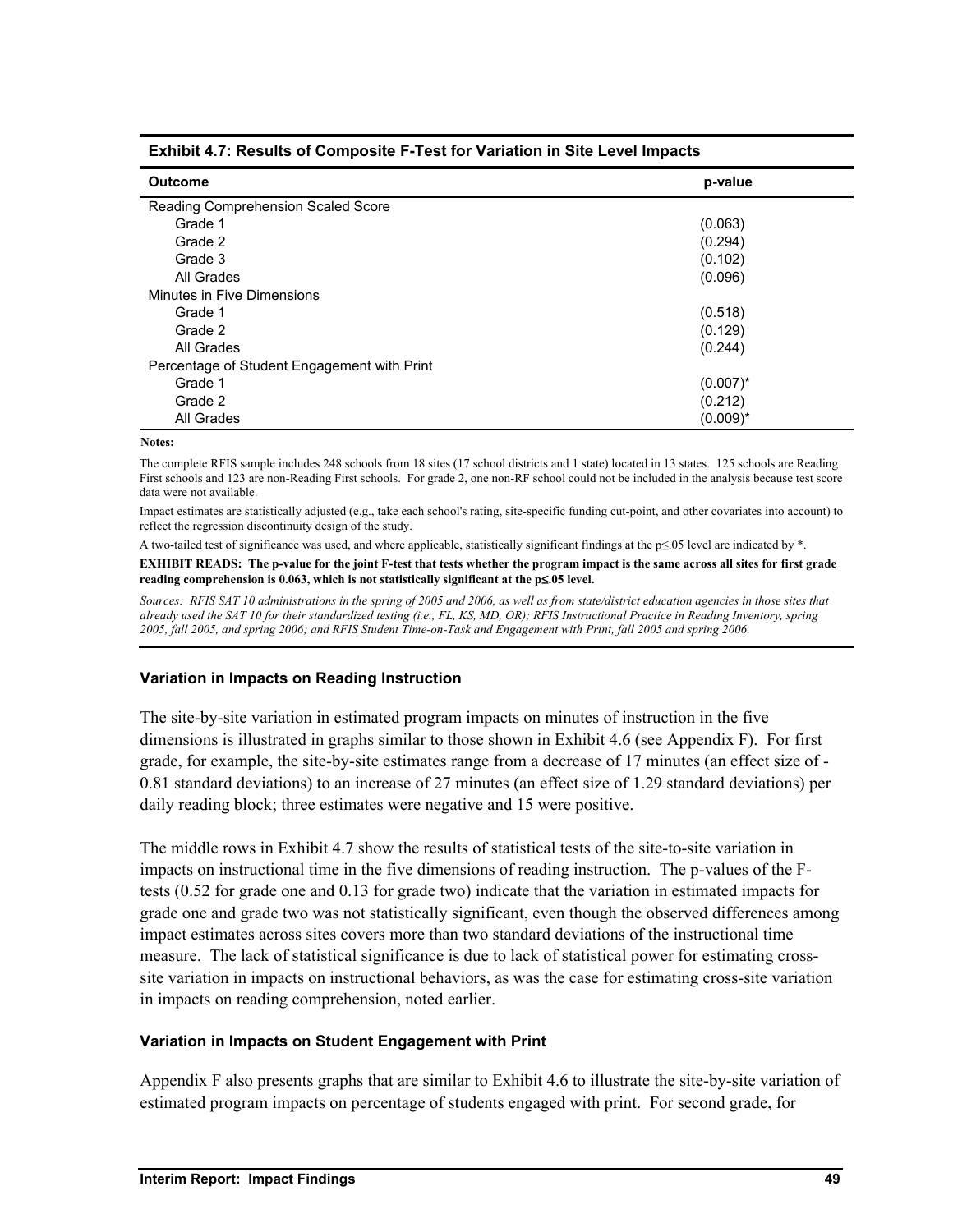example, the estimates range from a decrease of 71 percentage points to an increase of nearly 28 percentage points; 12 estimates are negative and six are positive.

Corresponding findings in the third set of numbers in Exhibit 4.7 show that the p-values for these Ftests of cross-site variation in impacts on student engagement with print were 0.01 for grade one and 0.21 for grade two. This suggests that the variation for grade one was statistically significant while it was not for grade two. When samples were combined across grades one and two, the test for site-tosite variation in impacts was also statistically significant.

# **Alternative Approaches to Weighting: Implications of Variation in Impacts Across Sites**

To the extent that overall average impacts vary across sites, alternative approaches to weighting can yield different results. Recall that this study is using a weighting strategy that weights each site estimate in proportion to the number of RF schools in that site; this approach yields impact estimates for the average RF school in the study sample. To gauge the sensitivity of the impacts to weighting, the average impacts were re-estimated using two weighting strategies that had initially been considered for the study. One alternative is to weight site-specific impact estimates in proportion to each site's number of Reading First students (rather than its number of Reading First schools), which produces impact estimates for the average Reading First student in the study sample.

The second alternative is to specify one treatment indicator for all sites, instead of specifying sitespecific treatment indicators and then averaging their coefficients. This is called a *pooled* estimator rather than a weighted estimator, because it pools data for the full sample directly into a single average impact estimate. It should be noted, however, that the pooled estimator, like any other, represents a weighting of impact estimates across sites. The implicit weights for this strategy were approximately proportional to the precision of impact estimates for each site, which in turn reflect the site's sample size and study design.<sup>49</sup>

Appendix B compares estimates of the average impacts of Reading First produced by the weighting strategy used in this study and two other alternative approaches to weighting. Results are presented for estimates of impacts on reading comprehension, instruction in the five dimensions, and percentage of students engaged with print.

For reading comprehension (in effect size terms), the alternative estimates range from 0.03 to 0.11 standard deviations for grade one, from 0.00 to 0.07 standard deviations for grade two, and from -0.04 to 0.02 standard deviations for grade three. Estimates using the weighting strategy chosen for this study were generally between those for the other two strategies. Only the pooled estimate for grade one was statistically significant.

1

<sup>&</sup>lt;sup>49</sup> This alternative strategy weights each site's impact estimate in proportion to its total amount of "free" (non-collinear) variation in treatment status across schools, which is the major factor that determines the precision of these estimates. For detailed explanation and an application of this approach for an experiment, see Cullen, Jacob and Levitt, 2006).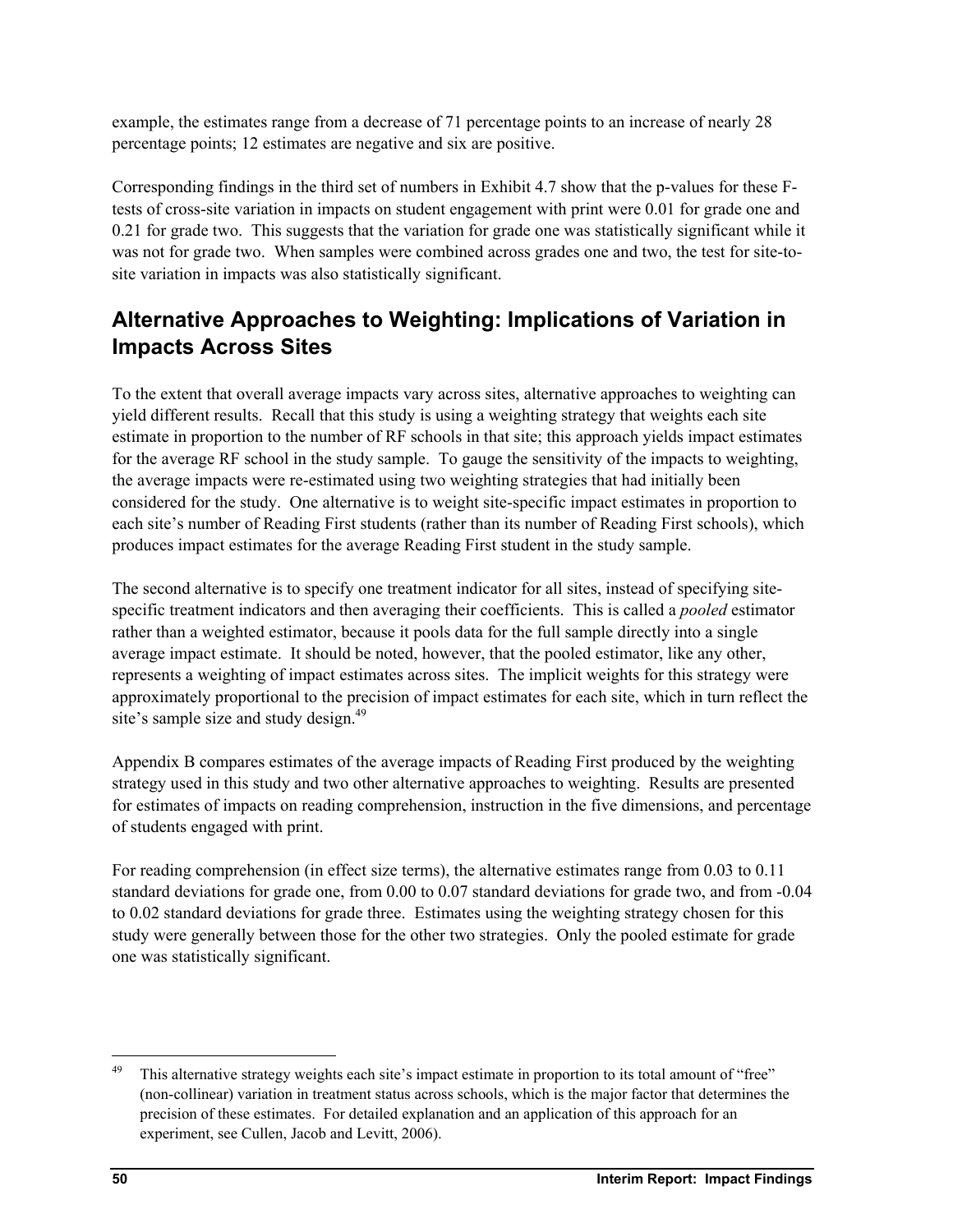For instruction in the five dimensions, alternative estimates range from estimated increases of 8.52 minutes to 8.79 minutes per daily reading block for grade one and 11.75 minutes to 12.38 minutes per daily reading block for grade two. All of these estimates were statistically significant.

For student engagement with print, alternative estimates ranged from 3.39 to 4.63 percentage points for grade one (none of which were statistically significant) and from -5.82 to -8.42 percentage points for grade two (the larger two of which were statistically significant).

In summary, there is some fluctuation due to weighting approaches used to average findings across sites. The overall conclusions of the findings reported here would not change, however, as a function of the approach to weighting.

# **Differences in Impacts by Length of Time That Reading First Funding Was Available**

Study sites received their Reading First grants between April, 2003 and August, 2004<sup>50</sup> and the follow-up data available for this report encompass the 2004-2005 and 2005-2006 school years. Hence, the follow-up periods for this report represent different lengths of time during which sites (and schools within sites) had access to Reading First funds, and therefore had different amounts of time to use those funds to work with teachers and students. Prior research suggests that complex educational initiatives take time to implement fully and that program effectiveness may improve as the program matures (Aladjem et al., 2006; Bloom, 2001; Borman et al., 2003). Consequently, the study team hypothesized that Reading First implementation would mature over time, and that the impact of Reading First on teachers' classroom instruction and students' reading comprehension would increase. In addition, the longer Reading First funds were used within schools, the more likely it is that individual students would experience cumulative exposure to Reading First-funded activities across grades.

The study team recognized that an overall average impact estimate might mask differences in impacts, if the findings suggested that the amount of time Reading First funds had been available was related to differences in impacts. Schools that received Reading First funds in 2003, for example, could have had up to three full school years to implement Reading First activities by the end of 2005- 2006, whereas schools funded in 2004 could have had up to two full years to implement Reading First-funded activities.

The study team sought to account for the variation in the length of time that sites had access to Reading First funds by designating two groups of sites: those for which funding was first made available between April and December 2003 (early award sites) and those whose funding became available between January and August 2004 (late award sites). There are 10 sites and 111 schools in

l

 $50$  Information about the public announcement of the grant awards was compiled by SEDL (2004). Information about when funds were available to sites was confirmed by telephone with state and district Reading First Coordinators. The study relies on the dates when sites first had access to their Reading First funding grants, because those signify when sites could access Reading First funds from their grants to purchase materials and to support professional development activities associated with the implementation of their reading programs. In some cases, the public announcement of the grant awards came several months earlier.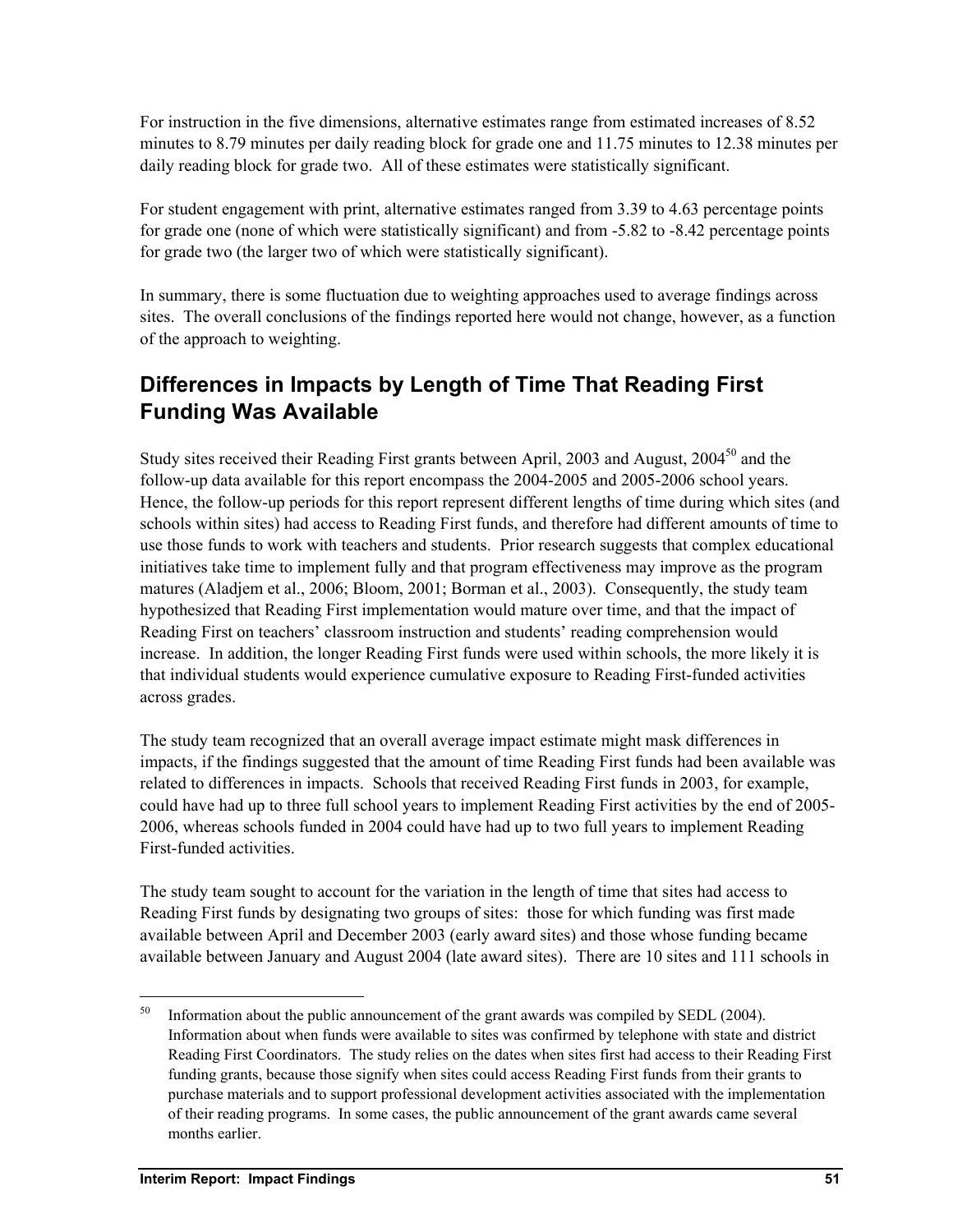the early award group, and 8 sites and 137 schools in the late award group. As of May 2005 (the end of the first wave of data collection for the RFIS), early and late award sites had had Reading First funding available for an average of 22 and 13 months, respectively. As of May 2006 (the end of the second data collection period for the study), early and late award sites had had access to Reading First grants for an average of 34 and 25 months, respectively.

Analyses were conducted to examine the relationship between how long sites had had access to Reading First funding and observed impacts on instructional and achievement outcomes. Observed changes in impacts from the first to second year of RF funding can be reported for late award sites only, given the study's data collection schedule, which began in school year 2004-05 and continued through 2006-07. The early award sites received their first year of funding in the 2003-04 school year, when the study had not yet begun to collect data. Therefore, for the early award sites the study can observe changes in impacts from the second to the third year of funding only. The study will be able to report on changes from the second to third year of funding for late award sites in the final report, which will include data from 2006-07. Exhibit 4.8 summarizes the findings for these analyses by displaying the impacts for Implementation Years 1 and 2, which correspond to calendar years 2005 and 2006, for late award sites (Panel 1) and for Implementation Years 2 and 3 (or 2005 and 2006) for early award sites (Panel 2). $51$ 

None of the year-to-year differences in impacts was statistically significant for either the late award sites (Panel 1) or the early award sites (Panel 2). Thus, Reading First's impacts on student reading comprehension and teachers' instructional behaviors do not appear to have increased (or decreased) systematically over time as the sites gained more experience with the program.

Findings for late award sites indicate statistically significant and positive impacts on the percentage of Grade 1 students reading at or above grade level in Year 2 and the percentage of Grade 2 students reading at or above grade level in Year 1. Also, for late award sites, Reading First produced positive and statistically significant impacts on minutes of instruction in the five dimensions for Grades 1 and 2 in both Year 1 and Year 2. None of the estimated impacts for early award sites was statistically significant, although the direction of (not significant) estimated impacts on the percentage of students reading at or above grade level was negative for all three grades. Also, the (nonsignificant) estimated impacts on instruction in the five dimensions for early award sites were positive. On balance, the findings in Exhibit 4.8 do not support the hypothesis that program impacts increased with program maturity.

l

<sup>&</sup>lt;sup>51</sup> This table does not include impacts on the percentage of students engaged with print because these data are available for one year only. Impacts for all outcomes by subgroup by year can be found in Appendix G.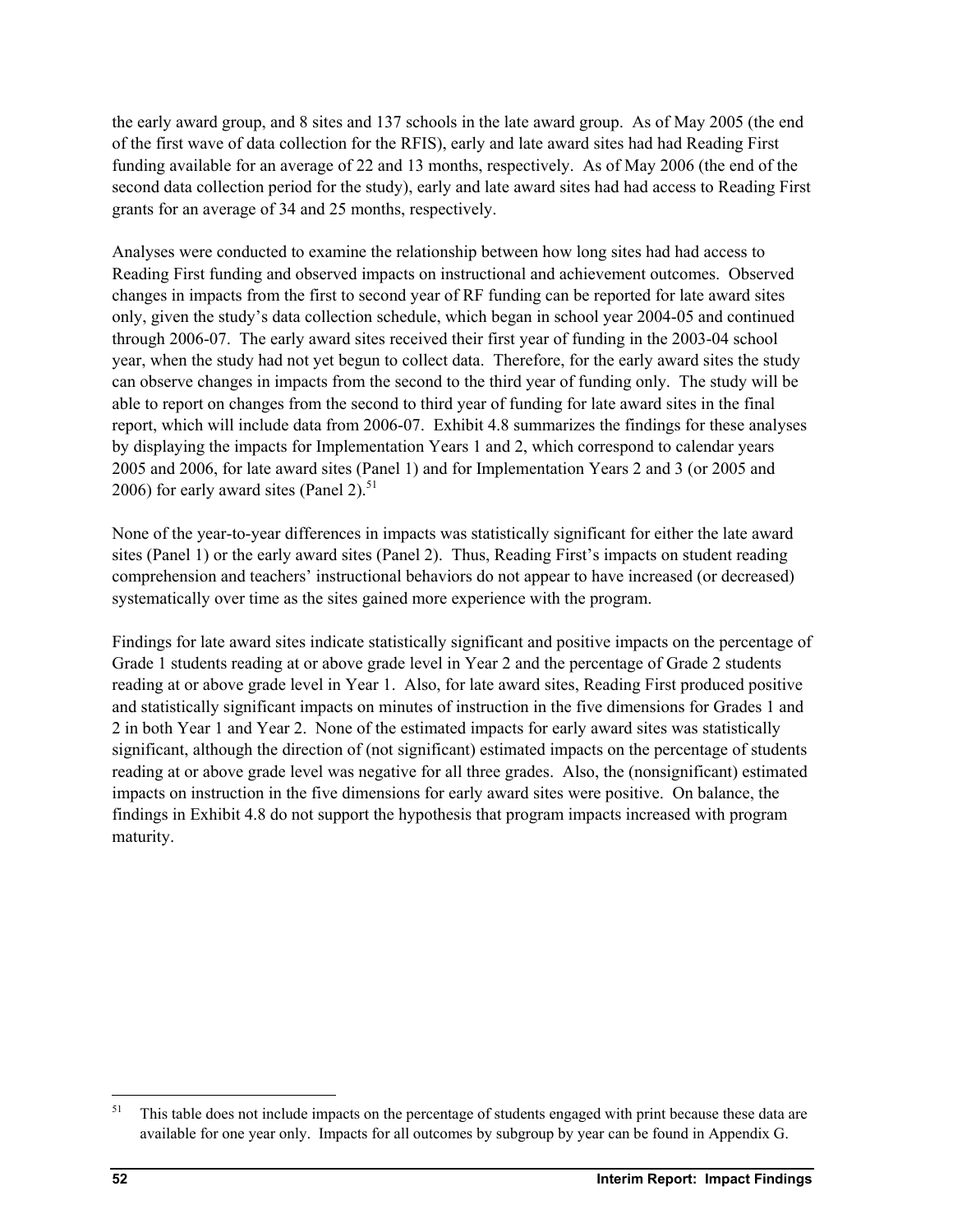|                                                |          |           |          | <b>Implementation Year</b> |        |                   |  |
|------------------------------------------------|----------|-----------|----------|----------------------------|--------|-------------------|--|
|                                                |          | Year 1    |          | Year <sub>2</sub>          |        | Year <sub>3</sub> |  |
|                                                | Impact   | (p-value) | Impact   | (p-value)                  | Impact | (p-value)         |  |
| Panel 1                                        |          |           |          |                            |        |                   |  |
| <b>Late Award Sites</b>                        |          | 2005      |          | 2006                       |        | 2007              |  |
| Grade 1                                        |          |           |          |                            |        |                   |  |
| Percent reading at or above<br>grade level (%) | 6.3      | (0.077)   | $9.4*$   | (0.024)                    | N/A    | N/A               |  |
| Instruction in five<br>dimensions (minutes)    | $11.51*$ | (0.001)   | 12.03*   | (0.004)                    | N/A    | N/A               |  |
| Grade 2                                        |          |           |          |                            |        |                   |  |
| Percent reading at or above<br>grade level (%) | $6.3*$   | (0.028)   | 5.7      | (0.155)                    | N/A    | N/A               |  |
| Instruction in five<br>dimensions (minutes)    | 14.84*   | (50.001)  | $16.11*$ | (50.001)                   | N/A    | N/A               |  |
| Grade 3                                        |          |           |          |                            |        |                   |  |
| Percent reading at or above<br>grade level (%) | 1.7      | (0.537)   | 4.2      | (0.269)                    | N/A    | N/A               |  |
| Instruction in five<br>dimensions (minutes)    | N/A      | N/A       | N/A      | N/A                        | N/A    | N/A               |  |
| Panel 2                                        |          |           |          |                            |        |                   |  |
| <b>Early Award Sites</b>                       |          | 2004      |          | 2005                       |        | 2006              |  |
| Grade 1                                        |          |           |          |                            |        |                   |  |
| Percent reading at or above<br>grade level (%) | N/A      | N/A       | $-2.6$   | (0.708)                    | $-1.9$ | (0.751)           |  |
| Instruction in five<br>dimensions (minutes)    | N/A      | N/A       | 5.49     | (0.376)                    | 4.16   | (0.457)           |  |
| Grade 2                                        |          |           |          |                            |        |                   |  |
| Percent reading at or above<br>grade level (%) | N/A      | N/A       | $-8.2$   | (0.163)                    | $-6.8$ | (0.303)           |  |
| Instruction in five<br>dimensions (minutes)    | N/A      | N/A       | 10.93    | (0.083)                    | 4.56   | (0.410)           |  |
| Grade 3                                        |          |           |          |                            |        |                   |  |
| Percent reading at or above<br>grade level (%) | N/A      | N/A       | $-9.9$   | (0.110)                    | $-7.7$ | (0.225)           |  |
| Instruction in five<br>dimensions (minutes)    | N/A      | N/A       | N/A      | N/A                        | N/A    | N/A               |  |

**Exhibit 4.8: Estimated Impacts on Reading Comprehension and Minutes in the Five Dimensions, by Implementation Year, Calendar Year, and Award Status** 

#### **Notes:**

The complete RF study sample includes 248 schools from 18 sites (17 school districts and 1 state) located in 13 states. 125 schools are Reading First schools and 123 are non-Reading First schools. For grade 2, one non-RF school could not be included in the analysis because test score data were not available.

Implementation year represents the number of years since sites received notice of their Reading First grants. For early award sites, this occurred in 2003, and Year 1, 2, and 3 refer to the 2003-2004, 2004-2005, and 2005-2006 school years, respectively. For late award sites, notification of funding occurred in 2004, and Years 1 and 2 refer to the 2004-2005 and 2005-2006 school years, respectively (data are available for the 2004-2005 and 2005-2006 school years only).

Impact estimates are statistically adjusted (e.g., take each school's rating, site-specific funding cut-point, and other covariates into account) to reflect the regression discontinuity design of the study.

A two-tailed test of significance was used, and where applicable, statistically significant findings at the p≤.05 level are indicated by \*.

**EXHIBIT READS: The impact of Reading First on the percent of students reading at or above grade level in grade one, for late award sites, in implementation Year 1 and Calendar Year 2005, was 6.3 percentage points, which was not statistically significant at the p≤.05 level (p=.077).** 

*Sources: RFIS SAT 10 administration in the spring of 2005 and 2006, as well as from state/district education agencies in those sites that already use the SAT 10 for their standardized testing (i.e., FL, KS, MD, OR); and RFIS Instructional Practice in Reading Inventory, spring 2005, fall 2005, and spring 2006.*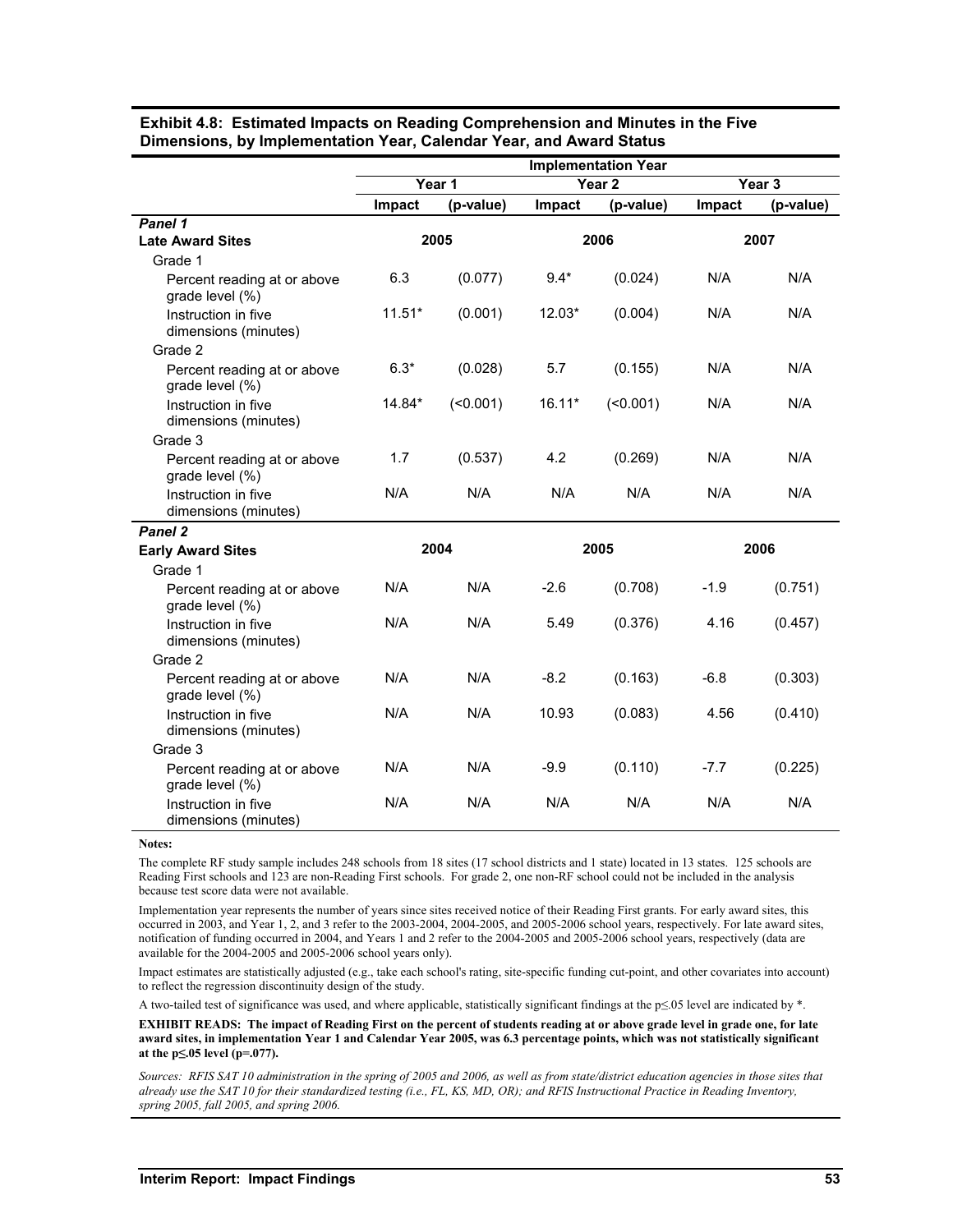The following sections examine the unexpected pattern of differences across groups of sites more systematically. First, impacts were estimated with data pooled across follow-up periods to increase precision. Next, the discussion describes other differences between the two groups of sites and explores whether impacts varied systematically with these differences.

## **Differences in Impacts for Early and Late Award Sites**

Exhibit 4.9 presents estimates of Reading First impacts on reading comprehension scores. None of the estimated impacts for early award sites were statistically significant; estimated impacts for the early award sites were negative— - 0.2, - 4.8, and - 7.0 scaled score points—equivalent to effect sizes of 0.00, - 0.11, and - 0.17 standard deviations, respectively. In contrast, estimates for late award sites were positive for all three grades (6.6, 6.1, and 2.4 scaled score points) and were statistically significant for grades one and two. These findings were equivalent to effect sizes of 0.13, 0.14, and 0.06 standard deviations, respectively. Exhibit 4.9 illustrates a similar pattern of findings for program impacts on the percentage of students reading at or above grade level.

Differences in impacts on reading comprehension test scores between early and late award sites were statistically significant for grades two and three, and not statistically significant for grade one (see bottom panel, Exhibit H.1). As with the full sample impact analysis, a composite test was conducted to assess the overall difference in program impacts on student reading comprehension by creating an index which combines scaled scores with indicators of student performance at or above grade level and which pools the data for all three grades. The test demonstrates that overall, Reading First produced a positive and statistically significant impact on reading test scores for the late award sites, and that the estimated impact for the early award sites was negative but not statistically significant. The test also indicates that the overall difference in impacts on test scores between the two groups of sites was statistically significant.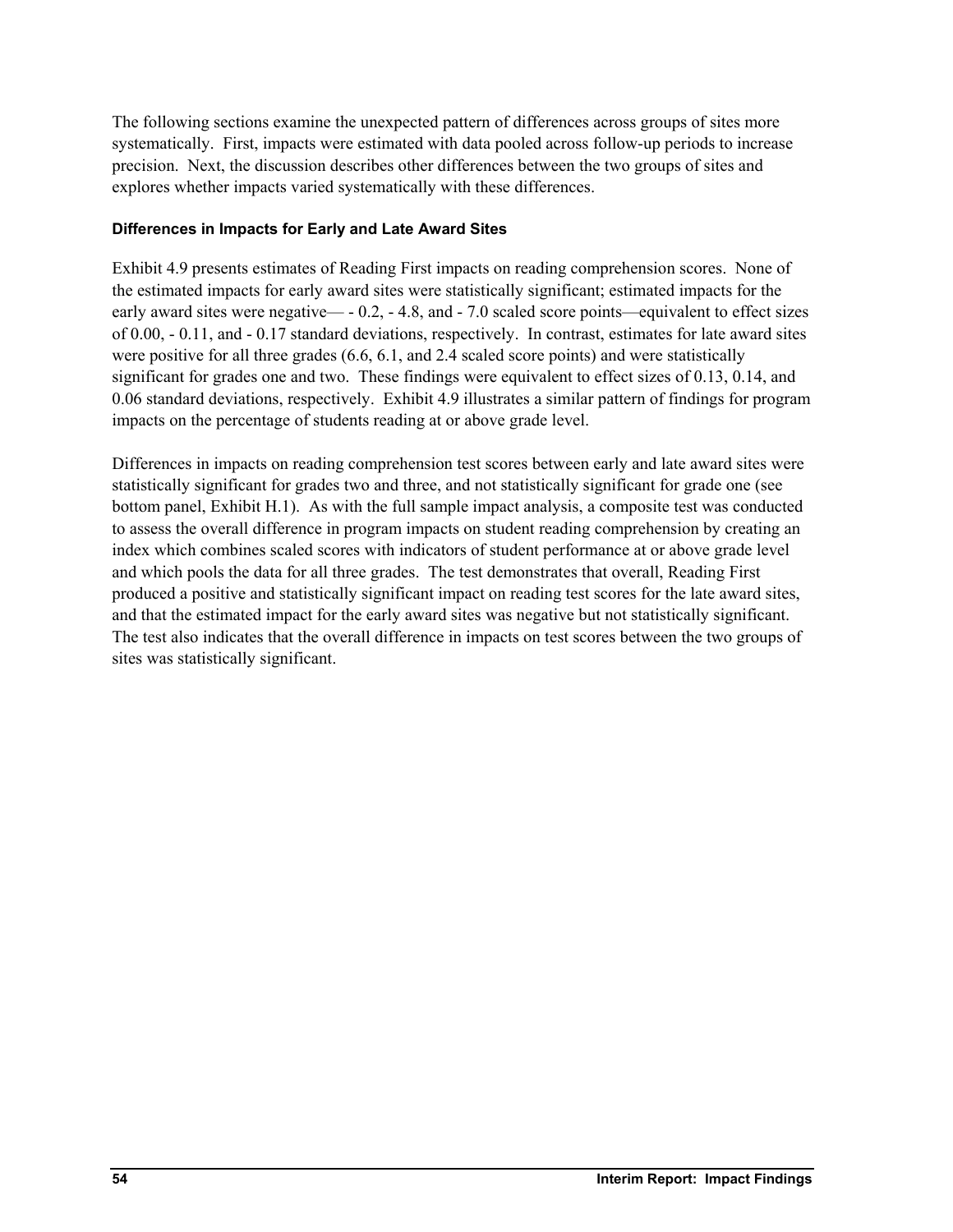| Exhibit 4.9: Estimated Impacts on Reading Comprehension: Spring 2005 and 2006, by |  |
|-----------------------------------------------------------------------------------|--|
| <b>Award Status</b>                                                               |  |

|                                         | <b>Actual</b><br>Mean<br>with<br>Reading<br><b>First</b> | <b>Estimated</b><br><b>Mean</b><br>without<br>Reading<br>First | Impact  | <b>Effect</b><br>Size of<br>Impact | <b>Statistical</b><br><b>Significance</b><br>of Impact<br>(p-value) |
|-----------------------------------------|----------------------------------------------------------|----------------------------------------------------------------|---------|------------------------------------|---------------------------------------------------------------------|
| <b>Early Award Sites</b>                |                                                          |                                                                |         |                                    |                                                                     |
| <b>Scaled Score</b>                     |                                                          |                                                                |         |                                    |                                                                     |
| Grade 1                                 | 546.7                                                    | 547.0                                                          | $-0.22$ | 0.00                               | (0.966)                                                             |
| Grade 2                                 | 587.3                                                    | 592.0                                                          | $-4.78$ | $-0.11$                            | (0.290)                                                             |
| Grade 3                                 | 612.2                                                    | 619.1                                                          | $-6.98$ | $-0.17$                            | (0.101)                                                             |
| Percent Reading At or Above Grade Level |                                                          |                                                                |         |                                    |                                                                     |
| Grade 1                                 | 48.0                                                     | 50.4                                                           | $-2.34$ | N/A                                | (0.665)                                                             |
| Grade 2                                 | 41.0                                                     | 48.7                                                           | $-7.69$ | N/A                                | (0.140)                                                             |
| Grade 3                                 | 41.8                                                     | 50.9                                                           | $-9.04$ | N/A                                | (0.081)                                                             |
| <b>Late Award Sites</b>                 |                                                          |                                                                |         |                                    |                                                                     |
| <b>Scaled Score</b>                     |                                                          |                                                                |         |                                    |                                                                     |
| Grade 1                                 | 540.3                                                    | 533.7                                                          | $6.58*$ | $0.13*$                            | (0.039)                                                             |
| Grade 2                                 | 582.0                                                    | 575.9                                                          | $6.09*$ | $0.14*$                            | (0.021)                                                             |
| Grade 3                                 | 605.5                                                    | 603.0                                                          | 2.43    | 0.06                               | (0.283)                                                             |
| Percent Reading At or Above Grade Level |                                                          |                                                                |         |                                    |                                                                     |
| Grade 1                                 | 43.3                                                     | 35.8                                                           | $7.55*$ | N/A                                | (0.011)                                                             |
| Grade 2                                 | 37.2                                                     | 31.1                                                           | $6.10*$ | N/A                                | (0.023)                                                             |
| Grade 3                                 | 34.8                                                     | 31.8                                                           | 2.97    | N/A                                | (0.245)                                                             |

**Notes:** 

The complete RF study sample includes 248 schools from 18 sites (17 school districts and 1 state) located in 13 states. 125 schools are Reading First schools and 123 are non-Reading First schools. For grade 2, one non-RF school could not be included in the analysis because test score data were not available. There are 8 late award sites, with 137 schools, and 10 early award sites, with 111 schools.

The effect size of the impact is the impact divided by the actual standard deviation of the outcome for the non-Reading First Schools pooled across the spring 2005 and 2006 SAT-10 test scores (by grade).

Values in the "Actual Mean with Reading First" column are actual, unadjusted values for Reading First schools; values in the "Estimated Mean without Reading First" column represent the best estimates of what would have happened in RF schools absent RF funding and are calculated by subtracting the impact estimates from the RF schools' actual mean values.

A two-tailed test of significance was used, and where applicable, statistically significant findings at the p≤.05 level are indicated by \*.

**EXHIBIT READS: The observed mean reading comprehension score for first-graders with Reading First in the early award sites was 546.7 scaled score points. The estimated mean without Reading First was 547.0 scaled score points. The impact of Reading First was -0.2 scaled score points (or 0.00 standard deviations), which was not statistically significant at the p≤.05 level (p=.966). The observed average percent reading at or above grade level for first-graders with Reading First in the early award sites was 48.0 percentage points. The estimated average percent without Reading First was 50.4 percentage points. The impact of Reading First on the percent of first grade students reading at grade level was -2.3 percentage points, which was not statistically significant at the p≤.05 level (p=.665).** 

*Sources: RFIS SAT 10 administration in the spring of 2005 and 2006, as well as from state/district education agencies in those sites that already use the SAT 10 for their standardized testing (i.e., FL, KS, MD, OR).*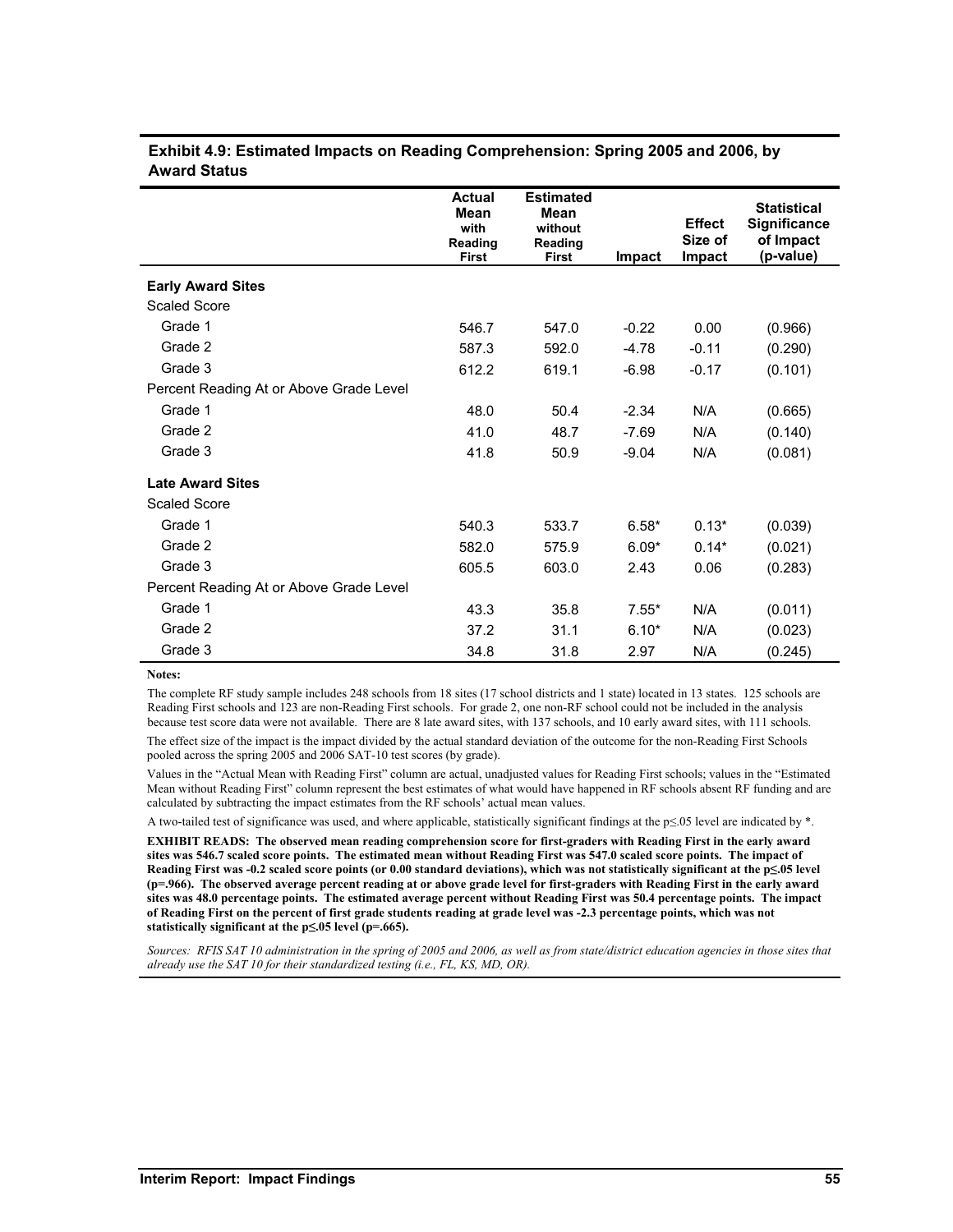Exhibit 4.10 presents estimates of Reading First impacts on classroom instruction. For early award sites, estimated impacts on the number of minutes of instruction in the five dimensions of reading instruction were not statistically significant. In Grade 2, Reading First increased the incidence of high quality student practice. For late award sites, the findings indicate that Reading First produced positive and statistically significant impacts on teachers' instructional behavior, increasing time in the five dimensions by 11.6 minutes per daily reading block for Grade 1 and 15.6 minutes for Grade 2. These results were equivalent to effect sizes of 0.56 and 0.74 standard deviations, respectively.

There was no clear pattern in Exhibit 4.10 for differences in program impacts in grades 1 and 2 across the two award groups on highly explicit instruction or high quality student practice. With one exception, the differences in impacts between early and late award sites were not statistically significant. In Grade 2, however, the difference between the estimated impact in early award sites and the estimated impact in late award sites on the highly explicit instruction measure was statistically significant. The impact was greater in the late award sites.

The differences in estimated impacts on student engagement with print across the award subgroups were not statistically significant. These differences were consistent with observed differences in impacts on test scores. Exhibit 4.11 indicates that estimated impacts on student engagement with print for the early award sites were negative, while those for the late award sites were either positive or less negative.

The overall difference in impacts on classroom instruction was evaluated using a composite test using an index that combines the three instructional outcomes and pools data from first and second grades. The composite test suggests that overall, Reading First produced a positive and statistically significant impact on reading instruction in the late award sites, and that the estimated impact in the early award sites was positive but not statistically significant. The overall difference in impacts on instruction between the two groups of sites was not statistically significant.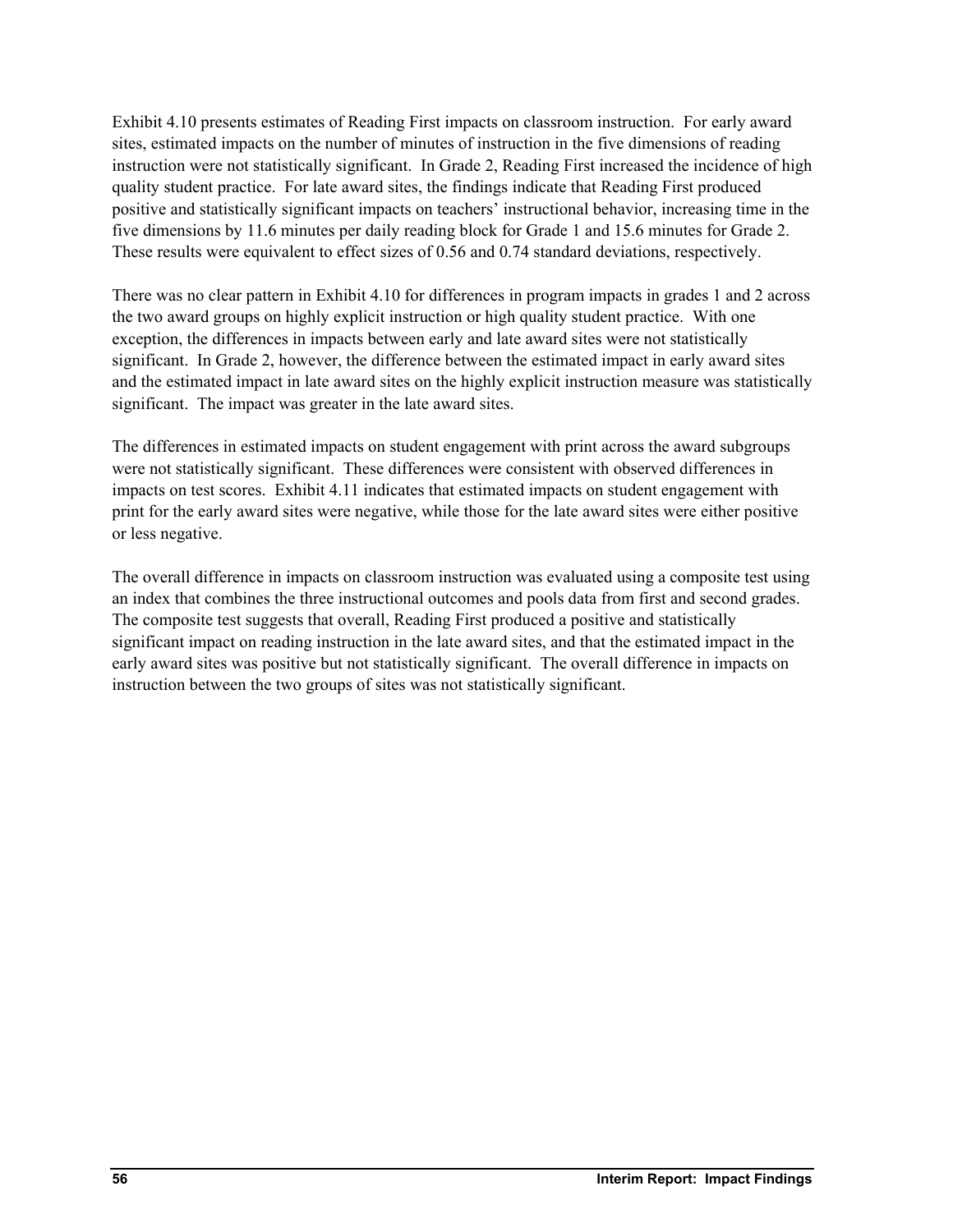| <b>Instructional Outcomes</b>                                                 | <b>Actual</b><br>Mean<br>with<br>Reading<br><b>First</b> | <b>Estimated</b><br>Mean<br>without<br>Reading<br><b>First</b> | Impact   | <b>Effect</b><br>Size of<br>Impact | <b>Statistical</b><br>Significance<br>of Impact<br>(p-value) |
|-------------------------------------------------------------------------------|----------------------------------------------------------|----------------------------------------------------------------|----------|------------------------------------|--------------------------------------------------------------|
| <b>Early Award Sites</b>                                                      |                                                          |                                                                |          |                                    |                                                              |
| Number of minutes of instruction in five<br>dimensions combined               |                                                          |                                                                |          |                                    |                                                              |
| Grade 1                                                                       | 62.6                                                     | 57.8                                                           | 4.73     | 0.23                               | (0.336)                                                      |
| Grade 2                                                                       | 64.0                                                     | 56.5                                                           | 7.49     | 0.35                               | (0.149)                                                      |
| Percent of intervals in five dimensions with<br>highly explicit instruction   |                                                          |                                                                |          |                                    |                                                              |
| Grade 1                                                                       | 30.8                                                     | 26.4                                                           | 4.32     | 0.24                               | (0.080)                                                      |
| Grade 2                                                                       | 31.7                                                     | 29.3                                                           | 2.39     | 0.12                               | (0.391)                                                      |
| Percent of intervals in five dimensions with<br>high quality student practice |                                                          |                                                                |          |                                    |                                                              |
| Grade 1                                                                       | 19.3                                                     | 20.1                                                           | $-0.85$  | $-0.05$                            | (0.720)                                                      |
| Grade 2                                                                       | 18.6                                                     | 13.3                                                           | $5.26*$  | $0.29*$                            | (0.022)                                                      |
| <b>Late Award Sites</b>                                                       |                                                          |                                                                |          |                                    |                                                              |
| Number of minutes of instruction in five<br>dimensions combined               |                                                          |                                                                |          |                                    |                                                              |
| Grade 1                                                                       | 56.9                                                     | 45.4                                                           | $11.57*$ | $0.56*$                            | (0.001)                                                      |
| Grade 2                                                                       | 56.2                                                     | 40.5                                                           | 15.63*   | $0.74*$                            | $($ <0.001)                                                  |
| Percent of intervals in five dimensions with<br>highly explicit instruction   |                                                          |                                                                |          |                                    |                                                              |
| Grade 1                                                                       | 29.0                                                     | 25.9                                                           | 3.14     | 0.18                               | (0.135)                                                      |
| Grade 2                                                                       | 31.4                                                     | 21.0                                                           | 10.46*   | $0.54*$                            | $($ <0.001)                                                  |
| Percent of intervals in five dimensions with<br>high quality student practice |                                                          |                                                                |          |                                    |                                                              |
| Grade 1                                                                       | 19.2                                                     | 16.9                                                           | 2.27     | 0.14                               | (0.223)                                                      |
| Grade 2                                                                       | 18.9                                                     | 16.3                                                           | 2.61     | 0.15                               | (0.162)                                                      |

## **Exhibit 4.10: Estimated Impacts on Reading Instruction, by Award Status**

**Notes:** 

The complete RF study sample includes 248 schools from 18 sites (17 school districts and 1 state) located in 13 states. 125 schools are Reading First schools and 123 are non-Reading First schools. There are 8 late award sites, with 137 schools, and 10 early award sites, with 111 schools.

The effect size of the impact is the impact divided by the actual standard deviation of the outcome for the non-Reading First Schools pooled across the spring 2005, fall 2005, and spring 2006 IPRI data (by grade).

Values in the "Actual Mean with Reading First" column are actual, unadjusted values for Reading First schools; values in the "Estimated Mean without Reading First" column represent the best estimates of what would have happened in RF schools absent RF funding and are calculated by subtracting the impact estimates from the RF schools' actual mean values.

A two-tailed test of significance was used, and where applicable, statistically significant findings at the p≤.05 level are indicated by \*.

**EXHIBIT READS: The observed mean amount of time spent in instruction in the five dimensions (phonemic awareness, phonics, vocabulary, fluency, and comprehension) in first grade classrooms with Reading First in early award sites was 62.6 minutes. The estimated mean amount of time without Reading First was 57.8 minutes. The impact of Reading First on the amount of time spent in instruction in the five dimensions was 4.73 minutes (or 0.23 standard deviations), which was not statistically significant at the p≤.05 level (p=.336).** 

*Sources: RFIS Instructional Practice in Reading Inventory, spring 2005, fall 2005, and spring 2006.*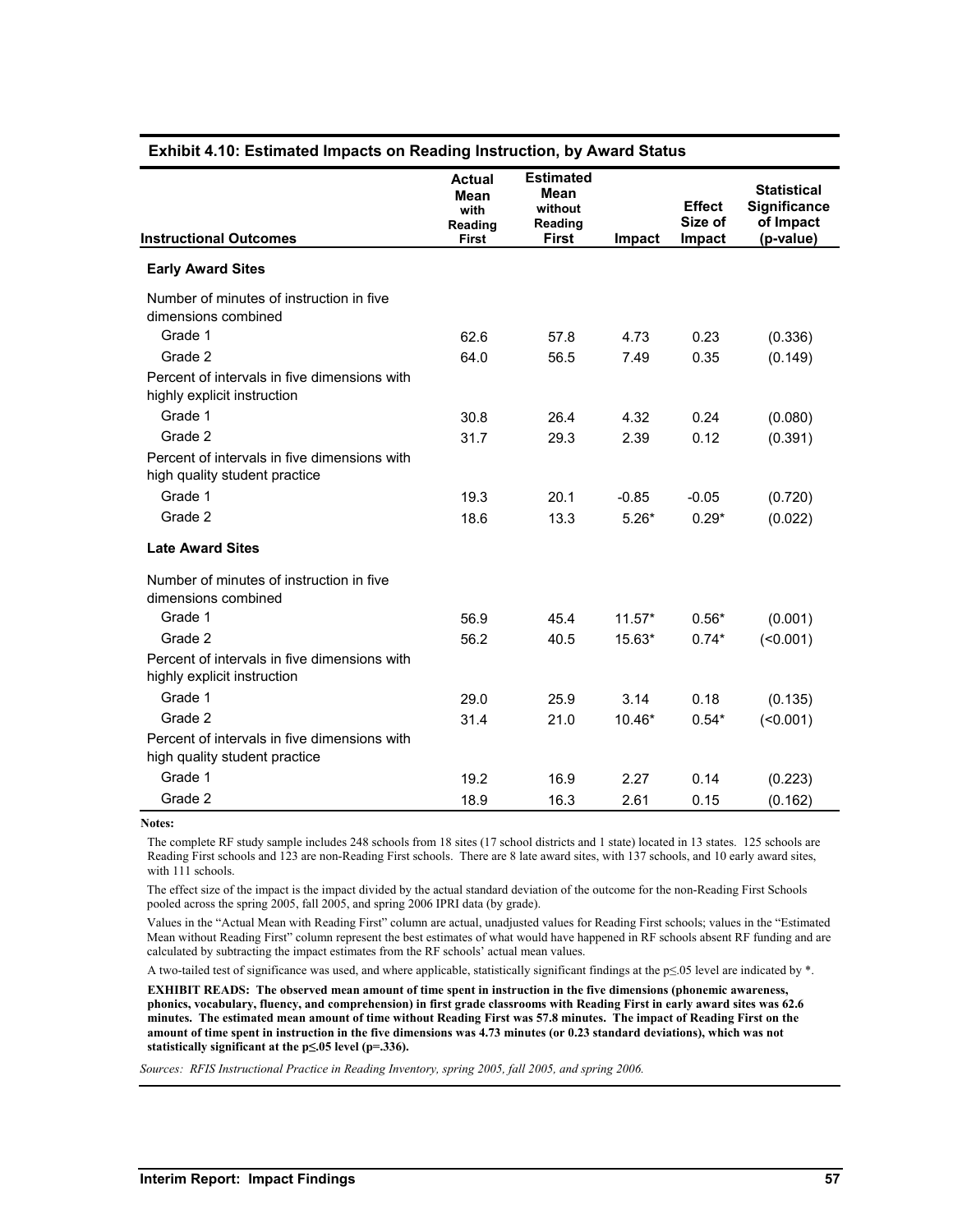| <b>Actual</b><br>Mean<br>with<br>Reading<br>First | <b>Estimated</b><br>Mean<br>without<br>Reading<br>First | Impact<br>(percentage<br>points) | <b>Effect</b><br>Size of<br>Impact | <b>Statistical</b><br><b>Significance</b><br>of Impact<br>(p-value) |
|---------------------------------------------------|---------------------------------------------------------|----------------------------------|------------------------------------|---------------------------------------------------------------------|
|                                                   |                                                         |                                  |                                    |                                                                     |
| 48.24                                             | 51.34                                                   | $-3.10$                          | $-0.11$                            | (0.622)                                                             |
| 45.88                                             | 35.10                                                   | $10.78*$                         | $0.37*$                            | (0.019)                                                             |
|                                                   |                                                         |                                  |                                    |                                                                     |
| 50.76                                             | 66.53                                                   | $-15.77*$                        | $-0.55*$                           | (0.008)                                                             |
| 48.93                                             | 52.18                                                   | $-3.24$                          | $-0.11$                            | (0.523)                                                             |
|                                                   |                                                         |                                  |                                    |                                                                     |

### **Exhibit 4.11: Estimated Impacts on the Percentage of Students Engaged with Print: Fall 2005 and Spring 2006, by Award Status**

#### **Notes:**

The complete RF study sample includes 248 schools from 18 sites (17 school districts and 1 state) located in 13 states. 125 schools are Reading First schools and 123 are non-Reading First schools.

The effect size of the impact is the impact divided by the actual standard deviation of the outcome for the non-Reading First Schools pooled across the fall 2005 and spring 2006 STEP data (by grade).

Values in the "Actual Mean with Reading First" column are actual, unadjusted values for Reading First schools; values in the "Estimated Mean without Reading First" column represent the best estimates of what would have happened in RF schools absent RF funding and are calculated by subtracting the impact estimates from the RF schools' actual mean values.

A two-tailed test of significance was used, and where applicable, statistically significant findings at the p≤.05 level are indicated by \*.

**EXHIBIT READS: The observed average percentage of students engaged with print in first grade classrooms with Reading First in early award sites was 48.24 percent. The estimated average percentage without Reading First was 51.34 percent. The impact of Reading First on the percentage of first grade students engaged with print in early award sites was –3.10 percentage points (or -0.11 standard deviations), which was not statistically significant at the p≤.05 level (p=.622).**

*Sources: RFIS Student Time-on-Task and Engagement with Print, fall 2005 and spring 2006.*

Exhibit 4.12 provides a visual representation of the preceding impact analyses for early and late award sites. There are three panels in the exhibit, one for each grade. Impact estimates (in effect size) for early award sites are represented by small squares, and their 95 percent confidence intervals are represented by vertical lines above and below each square; late award sites are represented by small circles. The wider the confidence interval, the less reliable the impact estimate. If a 95 percent confidence interval does not include zero, the estimated impact is statistically significant (p-value less than or equal to 0.05).

These findings illustrate that for Grades 1 and 2, impacts for late award sites were consistently statistically significant and positive for both classroom instruction in the five dimensions of reading and student reading comprehension. The impacts on these outcomes were not statistically significant for the early award sites, and the pattern of impacts reflects a mix of positive and negative estimates.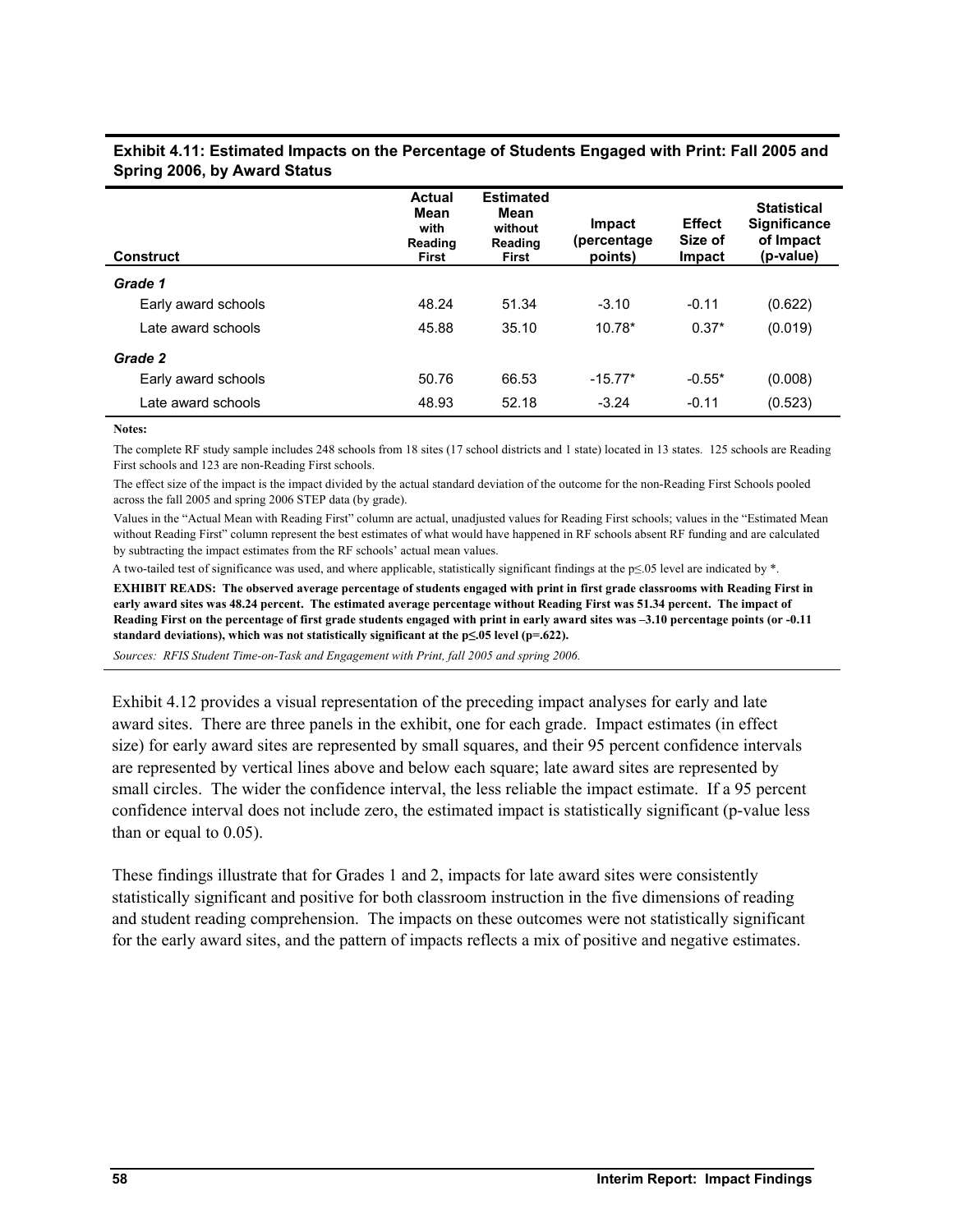### **Exhibit 4.12: Estimated Impacts and Confidence Intervals for Key Outcomes, in Effect Size, by Grade, by Award Status**



**Notes:** 

The complete RF study sample includes 248 schools from 18 sites (17 school districts and 1 state) located in 13 states. 125 schools are Reading First schools and 123 are non-Reading First schools. There are 10 early award sites, with 111 schools, and 8 late award sites, with 137 schools. For grade 2, one non-RF school could not be included in the analysis because test score data were not available.

Impact estimates are statistically adjusted (e.g., take each school's rating, site-specific funding cut-point, and other covariates into account) to reflect the regression discontinuity design of the study.

The effect size of the impact is the impact divided by the actual standard deviation of the outcome for the non-Reading First Schools pooled across the spring 2005 and 2006 SAT 10 test scores; spring 2005, fall 2005, and spring 2006 IPRI data; and fall 2005 and spring 2006 STEP data (by grade).

**EXHIBIT READS: For each outcome and grade level, impact estimates and 95 percent confidence intervals are presented in effect size terms. For grade 1, none of the impact estimates across the two award groups are statistically significantly different from each other, although for four of the five outcomes the estimates are (nonsignificantly) lower for the early award sites than for the late award sites. (See Exhibits 4.9, 4.10, and 4.11 for actual impact estimates by award status.)** 

*Source: RFIS SAT 10 administration in the spring of 2005 and 2006, as well as from state/district education agencies in those sites that already use the SAT 10 for their standardized testing (i.e., FL, KS, MD, OR); RFIS Instructional Practice in Reading Inventory, spring 2005, fall 2005, and spring 2006; and RFIS Student Time-on-Task and Engagement with Print, fall 2005 and spring 2006.*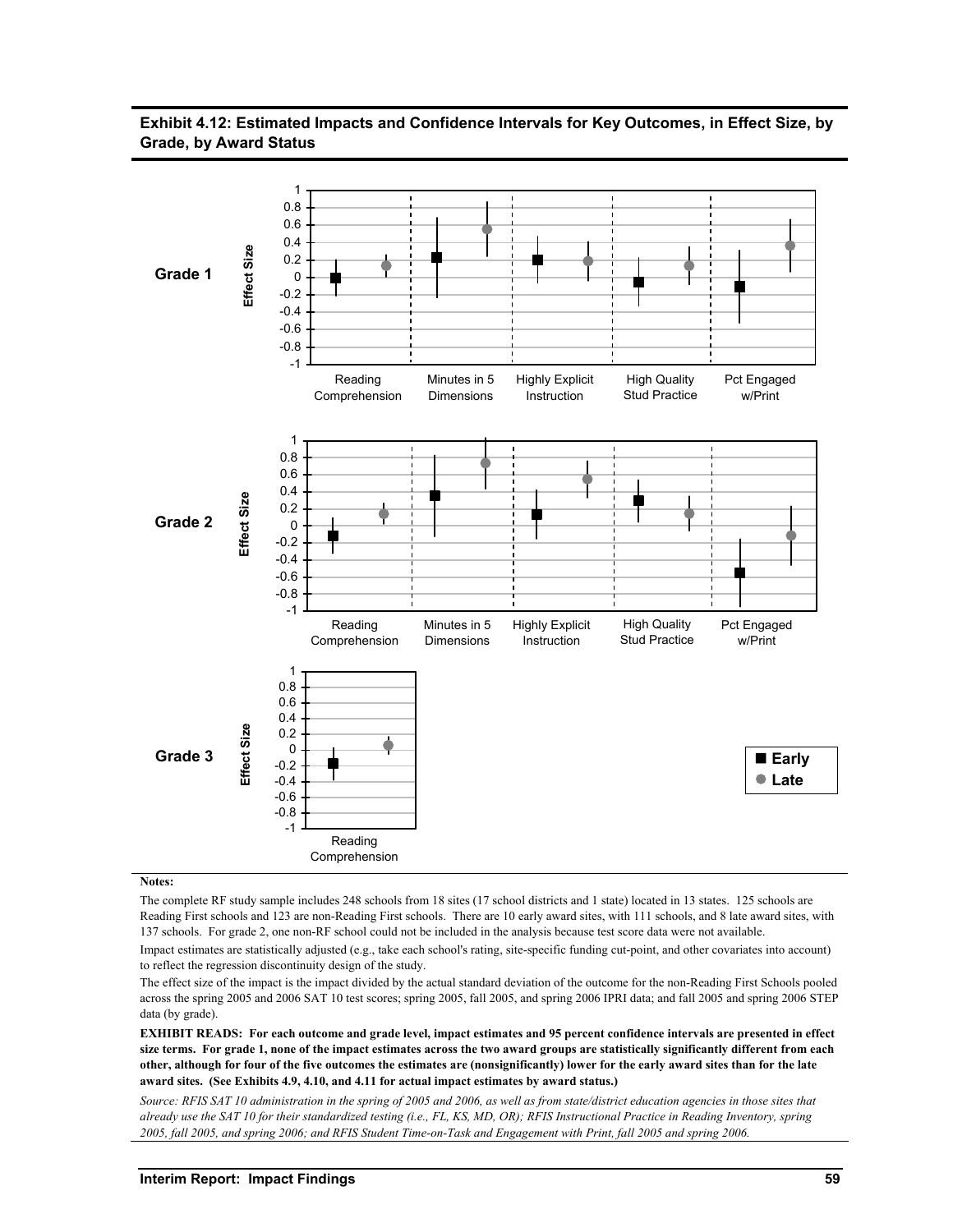The pattern of findings discussed above raises two important questions for the RFIS. First, what characteristics of these two groups of sites might help to explain the observed variation? The next section below attempts to shed some light on this question by describing some of the differences in characteristics, and by examining the relationship between differences in Reading First impacts and related differences in selected characteristics. Note that the analyses presented here are exploratory, and cannot provide definitive evidence about what caused the observed differences in impacts across the two groups.

A second question arises when one considers the juxtaposition of impacts for late and early award sites. Specifically, in late award sites, where impacts on teachers' instruction in the five dimensions were positive and statistically significant, impacts on reading comprehension test scores were consistently positive and statistically significant for Grades 1 and 2. In early award sites, estimated impacts on teachers' instruction in the five dimensions were positive but not statistically significant, and estimated impacts on student reading comprehension were negative and not statistically significant. The study's final report will explore the relationship between the magnitude of observed impacts on teachers' instructional behavior and observed impacts on student reading comprehension.

# **A Preliminary Exploration of Factors That Could Be Related to Program Impacts**

This section presents a preliminary exploration of factors that could be related to the differences observed between the impacts of Reading First for early and late award sites. First, the two subgroups of sites are compared on a broad range of characteristics, some of which indicate statistically significant differences. Next, the discussion examines the relationship between program impacts and two selected characteristics of sites in more detail: (1) the amount of Reading First funding allocated per K-3 student in Reading First schools, and (2) the levels of reading comprehension exhibited by students in non-Reading First schools in fall 2004.

It should be noted, however, that it is not possible to provide conclusive evidence about what caused the observed differences between Reading First impacts for early award sites and late award sites, for at least three reasons. First, given the small number of sites in the study sample and the high level of impact estimation error for each site, there is little statistical power to distinguish impact differences, whether across sites or across subgroups of sites. Thus, only large differences can be statistically significant. This is a consequence of the fact that the study was designed to provide valid and reliable estimates of overall average program impacts. A comprehensive examination of variations in impacts across sites or subgroups of sites would require a much larger sample than is represented in the RFIS.

Second, there are more potential factors that could differentiate between the two subgroups of sites than there are sites in total; consequently, there are too few degrees of freedom to estimate a precise statistical model of the determinants of impacts by site. Third, holding aside the degrees of freedom issue, any such model can produce biased estimates because it cannot control for potentially important factors that have not been measured. For this set of reasons, the findings presented below can only be considered as suggestive. Nevertheless, the present analysis would be incomplete without having considered empirically which (observable) factors might be related to the differences in observed program impacts for the two subgroups of sites.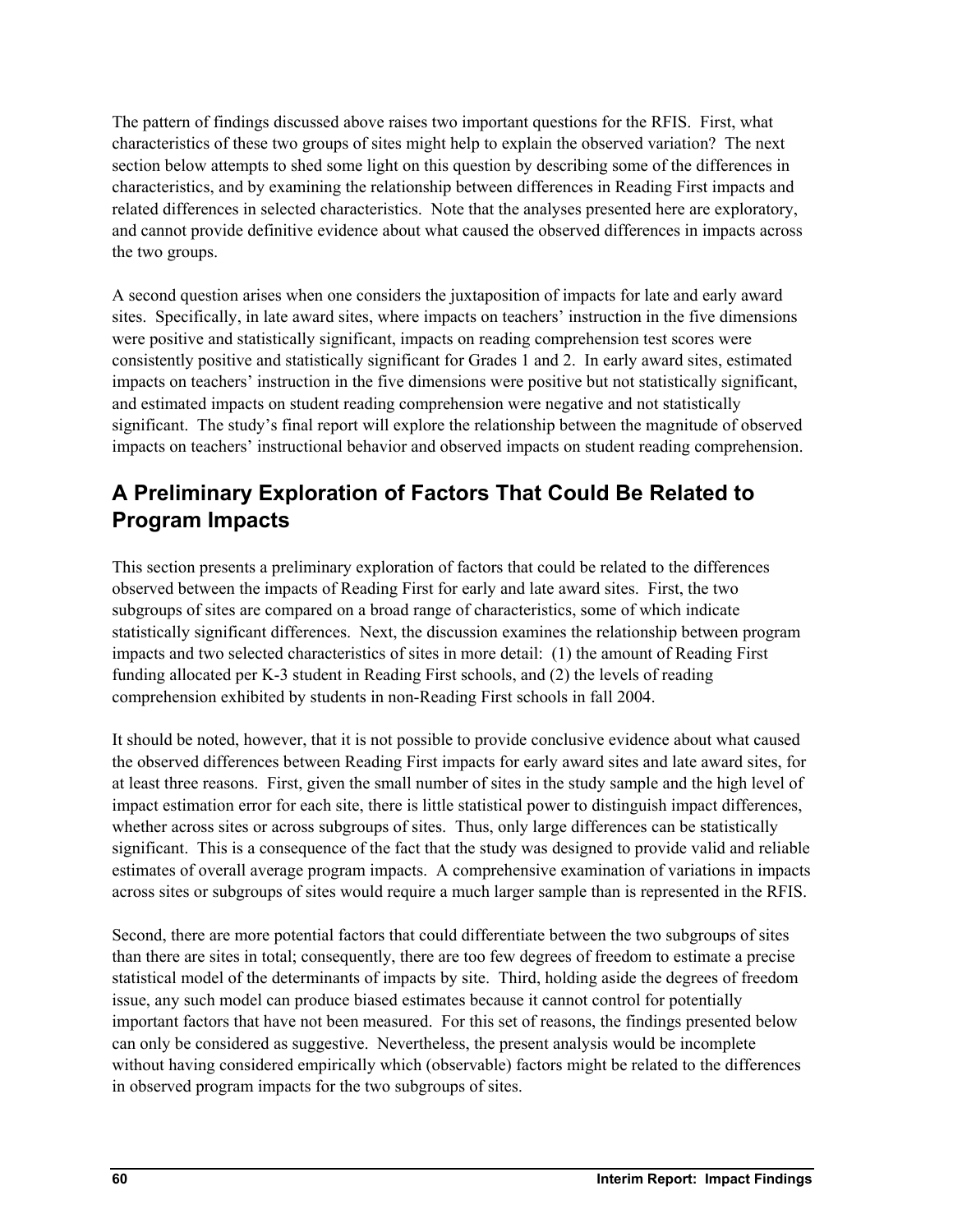### **Related Differences Between Site Award Subgroups**

Other potentially relevant ways in which the two subgroups of sites differ provide a context for interpreting the observed impact differences for early and late award sites. Toward this end, Exhibits 4.13 and 4.14 provide as comprehensive a comparison of the two subgroups as is possible given available data. The information in Exhibit 4.13 indicates that:

- On average, late award sites allocated more Reading First funding per school and per student than did early award sites. Hence, there may have been a greater concentration of resources to produce change in the late award sites.
- On average, third grade students from schools without Reading First in the late award sites were less likely to be reading at grade level than those from the early award sites. There may have been a greater margin for improvement in the late award sites (since the study does not have data from early award sites from before they began their implementation of RF, it is not possible to know definitively that early award sites had more or less room for improvement).

| <b>Characteristic</b>                                                                                                          | <b>Early Award Sites</b> | <b>Late Award Sites</b> |
|--------------------------------------------------------------------------------------------------------------------------------|--------------------------|-------------------------|
| Average number of months of Reading First<br>funding (current as of May 2006)                                                  | 34 months                | 25 months               |
| Percent of schools in LEA receiving a Reading<br>First grant                                                                   | 35 percent               | 16 percent              |
| Average Reading First grant amount (per<br>school)                                                                             | \$97,776                 | \$143.850               |
| Average Reading First grant amount (per<br>student)                                                                            | \$432                    | \$574                   |
| Fall 2004 reading performance of comparison<br>schools (percent of students at or above grade<br>level-grades 1, 2, and 3) $a$ | 54 percent               | 43 percent              |

#### **Exhibit 4.13: Characteristics of Early and Late Award Sites**

**Notes:** 

The complete RF study sample includes 248 schools from 18 sites (17 school districts and 1 state) located in 13 states. 125 schools are Reading First schools and 123 are non-Reading First schools. There are 10 early award sites, with 111 schools, and 8 late award sites, with 137 schools.

<sup>a</sup> The RFIS SAT 10 administration in fall 2004 occurred an average of 15 months after Reading First funds were made available in early award sites and an average of 5 months after Reading First funds were made available in the late award sites.

#### **EXHIBIT READS: Schools in early award sites had received Reading First funding for an average of 34 months (as of May 2006).**

*Sources: RFIS SAT 10 administration in fall 2004, http://www.sedl.org/readingfirst/welcome.html, http://www.ed.gov/programs/readingfirst/awards.html*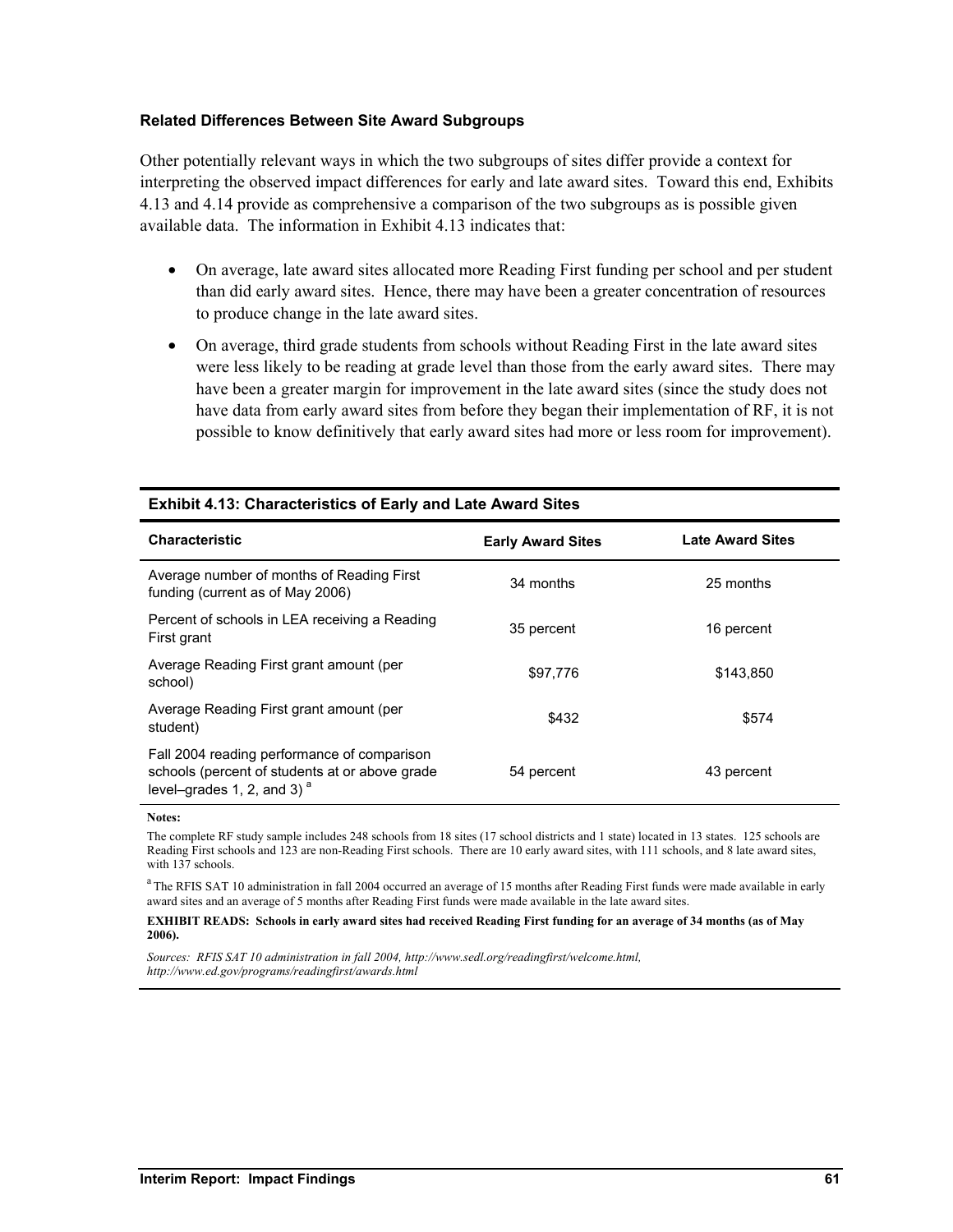Exhibit 4.14 compares baseline characteristics of the two subgroups of sites. The top panel compares their student characteristics, the middle panel compares their school characteristics, and the bottom line compares their prior test performance. Findings indicate that the two groups differ on several characteristics, including percent eligible for free and reduced price lunch, locale, and prior student reading performance.

| <b>Characteristic</b>                                                  | <b>Reading First</b><br><b>Schools</b><br>(Early award<br>sites) | <b>Reading First</b><br><b>Schools</b><br>(Late award<br>sites) | Difference <sup>b</sup> | <b>Statistical</b><br>Significance of<br><b>Difference</b><br>(p-value) |
|------------------------------------------------------------------------|------------------------------------------------------------------|-----------------------------------------------------------------|-------------------------|-------------------------------------------------------------------------|
| <b>Students</b>                                                        |                                                                  |                                                                 |                         |                                                                         |
| Demographic information                                                |                                                                  |                                                                 |                         |                                                                         |
| Male $(\%)$                                                            | 52.0                                                             | 52.5                                                            | $-0.58$                 | (0.245)                                                                 |
| Race (%)                                                               |                                                                  |                                                                 |                         |                                                                         |
| Asian                                                                  | 2.0                                                              | 4.0                                                             | $-1.99*$                | (0.033)                                                                 |
| <b>Black</b>                                                           | 33.0                                                             | 37.9                                                            | $-4.87$                 | (0.436)                                                                 |
| Hispanic                                                               | 33.3                                                             | 20.9                                                            | 12.37*                  | (0.025)                                                                 |
| White                                                                  | 31.2                                                             | 36.7                                                            | $-5.47$                 | (0.327)                                                                 |
| American Indian/Alaskan                                                | 0.5                                                              | 0.5                                                             | $-0.04$                 | (0.772)                                                                 |
| Free and Reduced Price Lunch                                           | 68.3                                                             | 79.8                                                            | $-11.54*$               | (0.001)                                                                 |
| <b>Schools</b>                                                         |                                                                  |                                                                 |                         |                                                                         |
| Eligible for Title $1(\%)$                                             | 94.5                                                             | 100.0                                                           | $-5.45*$                | (0.048)                                                                 |
| Locale (%)                                                             |                                                                  |                                                                 |                         |                                                                         |
| Large City                                                             | 18.2                                                             | 55.7                                                            | $-37.53*$               | $($ <0.001)                                                             |
| Mid-size City                                                          | 74.5                                                             | 7.1                                                             | 67.40*                  | $($ < 0.001)                                                            |
| Other                                                                  | 7.3                                                              | 37.1                                                            | $-29.87*$               | $($ <0.001)                                                             |
| Size                                                                   |                                                                  |                                                                 |                         |                                                                         |
| <b>Total Number of Students</b>                                        | 466.3                                                            | 481.5                                                           | $-15.20$                | (0.655)                                                                 |
| Number of Students in Grade 3                                          | 67.1                                                             | 75.2                                                            | $-8.11$                 | (0.152)                                                                 |
| Student/Teacher Ratio                                                  | 15.0                                                             | 15.2                                                            | $-0.23$                 | (0.646)                                                                 |
| <b>Third Grade Reading Performance</b><br>Deviation from State RF Mean |                                                                  |                                                                 |                         |                                                                         |
| Proficiency Rate (%) <sup>a</sup>                                      | 1.8                                                              | $-4.0$                                                          | $5.77*$                 | (0.009)                                                                 |
| <b>Number of Schools</b>                                               | 55                                                               | 70                                                              |                         |                                                                         |

**Notes:** 

The early sites include 111 schools from 10 sites located in 7 states; 55 schools are Reading First and 56 are non-Reading First schools.

The late sites include 137 schools from 8 sites located in 8 states; 70 schools are Reading First and 67 are non-Reading First.

<sup>a</sup> A school's proficiency score is defined as the percentage of third grade students (or fourth or fifth grade when third grade is unavailable) in the school who scored at or above the state-defined proficiency threshold on the state's reading assessment. The values in this row represent the average percentage point deviation from the mean proficiency score for the R

the average percentage point deviation from the mean proficiency score for the Reading First schools in the state.<br><sup>b</sup> A two-tailed test of significance was used, and where applicable, statistically significant findings a

*Sources: Data on baseline characteristics are from the Common Core of Data.*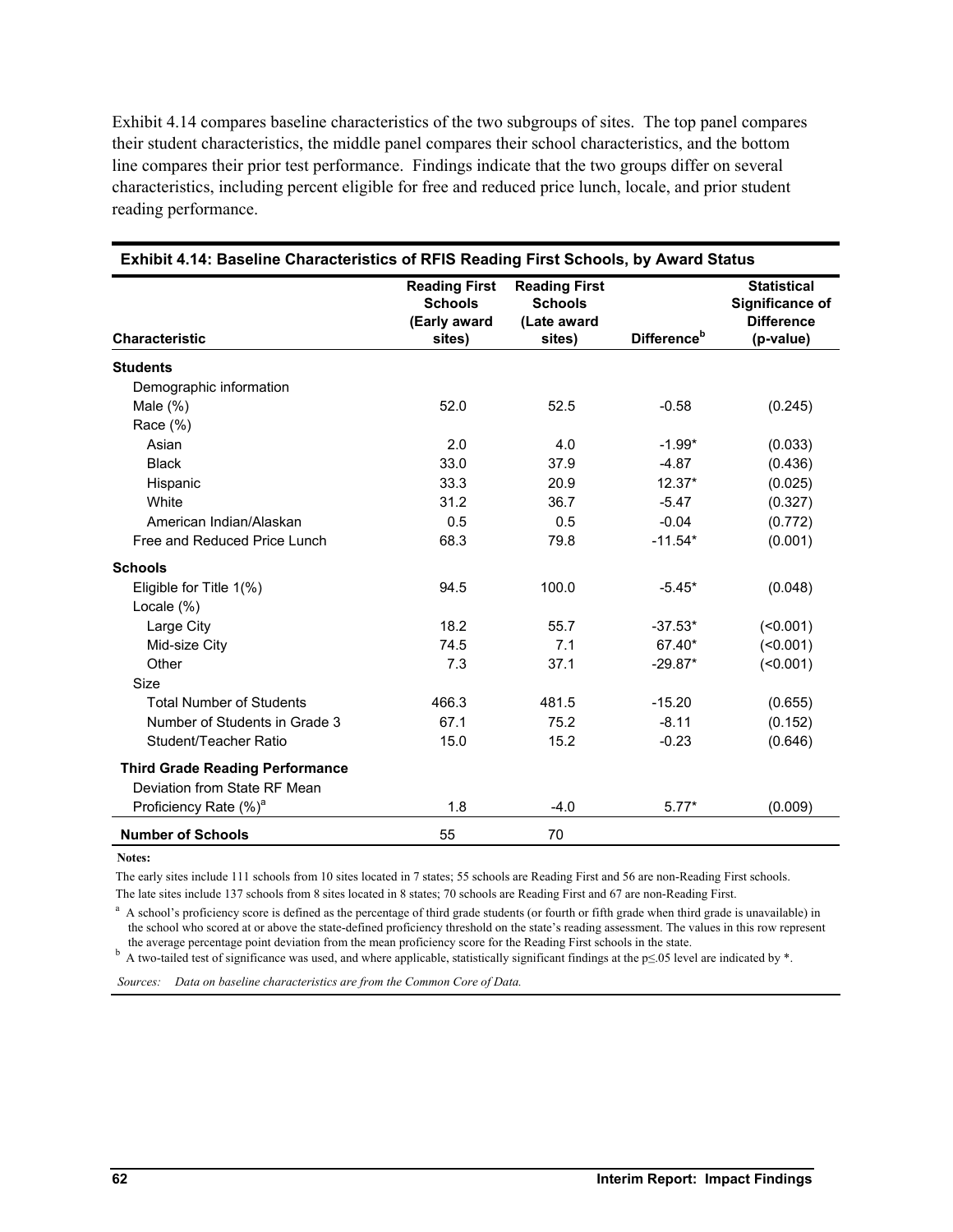## **Associations Between Program Impacts and Two Site Characteristics**

Several exploratory analyses were conducted to examine potential relationships between the impacts of Reading First and the amount of Reading First funding per K-3 student and the fall 2004 reading achievement of students in non-Reading First schools. These analyses illustrate ways that relationships between site characteristics and program impacts can be studied.

The analysis for each site characteristic has two parts. First, sites were separated into two subgroups based on the characteristic of interest. These subgroups were as balanced as possible with respect to the number of Reading First schools. Thus, the 18 study sites were split into two roughly equivalent subgroups based on their Reading First funding per K-3 student (after being ordered from lowest to highest per-student allocations). Estimated program impacts for the two subgroups were then compared. A similar analysis was conducted based on two subgroups of sites that were defined in terms of the test scores of students in non-Reading First schools (after being ordered from lowest to highest based on fall 2004 reading performance).<sup>5</sup>

Results of these analyses (see Exhibits H-4 to H-9, panel 3, in Appendix H) suggest some observed differences in impacts, although none of these differences was statistically significant. Hence, the tests do not provide reliable evidence of an existing relationship between program impacts and either Reading First funding per K-3 student or the fall 2004 student reading achievement in non-Reading First schools.

A second part of the analysis was conducted for each of the two site characteristics by estimating an interaction between a continuous measure of the characteristic (at the site-level) and the treatment indicator (for Reading First status) in the statistical model used to estimate program impacts. The sign and size of the coefficient for this interaction reflects the linear relationship that exists between the impact of Reading First and the characteristic (or moderator). Results of these tests (see Appendix H) indicate that sites with higher allocations of Reading First funds per K-3 student had larger program impacts on student achievement than did sites with lower allocations. This relationship was statistically significant for grades one and two.

## **Summary**

l

At its core, Reading First is a federal funding process designed to influence local education policy and teacher behavior with the ultimate goal of improving student reading proficiency. Reading First funding deliberately targets classroom reading instruction as a necessary precursor to improved student reading performance. Yet improving students' reading performance is a priority for all schools, and particularly for those whose students are reading below grade level.

However, after up to three years of funding, the study finds, on average, that Reading First's impact on student reading achievement was not statistically detectable. Furthermore, the Reading First Impact Study indicates that schools receiving Reading First grants are still well short of the program's

 $52$  For both analyses, a robustness test was conducted by repeating the analysis after dropping the site from each subgroup that is closest to the cut-point between them. This was repeated again after dropping the two sites from each subgroup that are closest to the cut-point. The conclusion of each analysis was not highly sensitive to this deletion of sites, although levels of statistical significance declined with the corresponding decline in sample size.